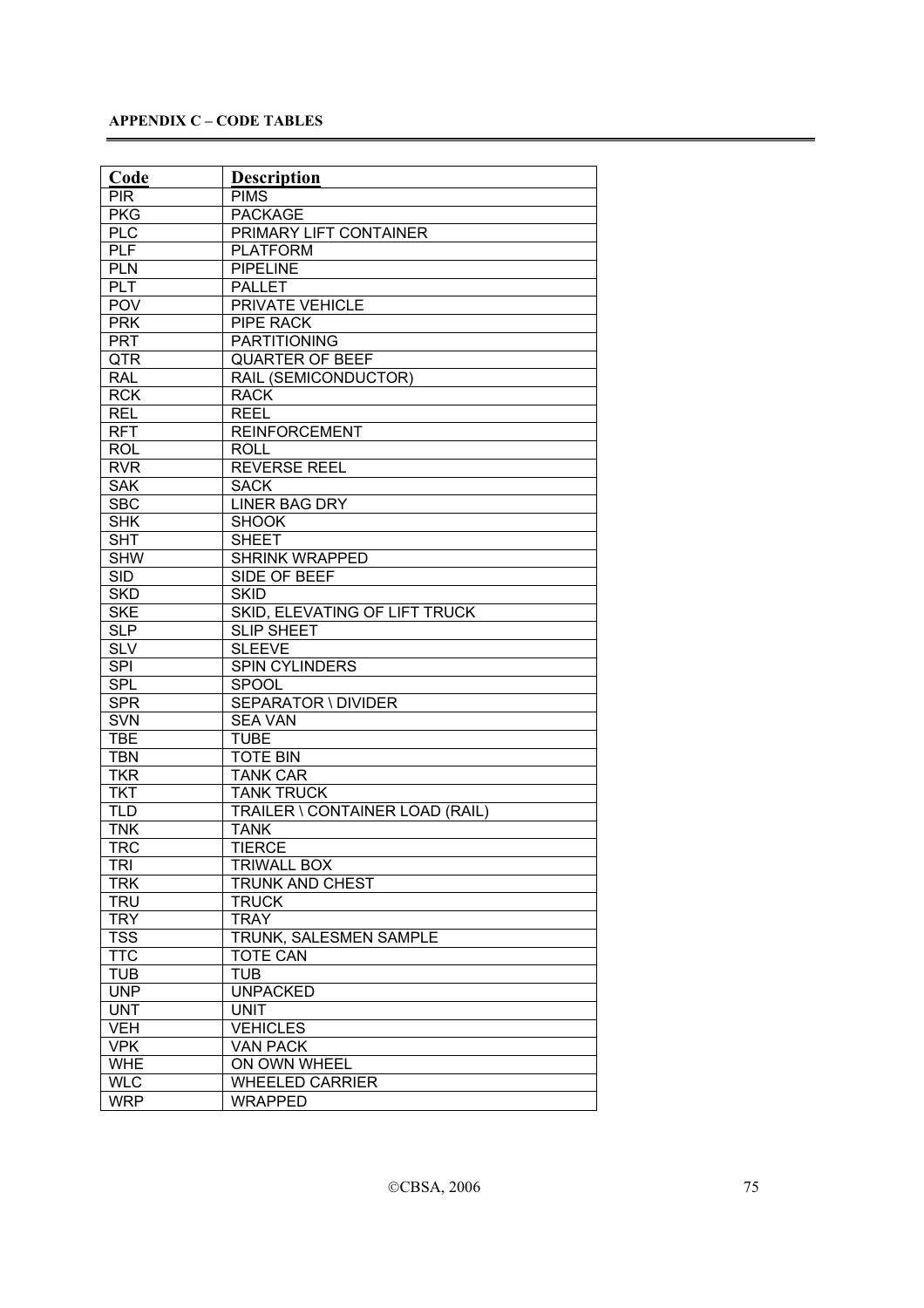# **TABLE #10 UN DANGEROUS GOODS CODES**

The UNDG code table can be found on-line at:

http://www.unece.org/trans/danger/publi/unrec/rev13/13files\_e.html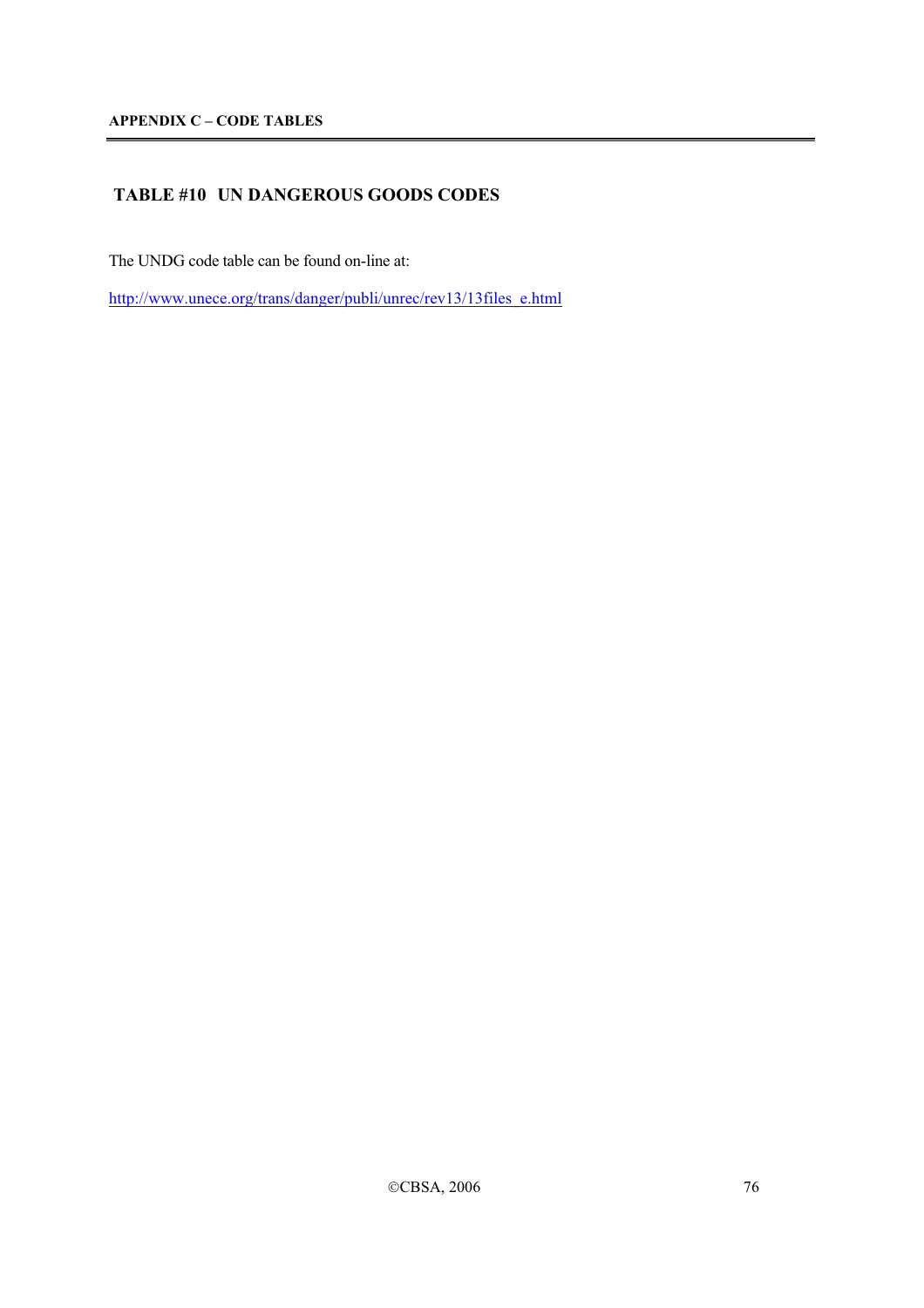## **TABLE #11 OUTBOUND ERROR MESSAGE RESPONSE CODES**

| EDI<br><b>Message Element</b> | <b>CBSA</b><br>ID | Message # Group |            | <b>Field Description</b>        | <b>ANSI</b>     | <b>ANSI</b><br>Segment Element Id | <b>Edifact Segment</b>                                               | Edifact<br>Element<br>םו | <b>Message Text</b>       |
|-------------------------------|-------------------|-----------------|------------|---------------------------------|-----------------|-----------------------------------|----------------------------------------------------------------------|--------------------------|---------------------------|
|                               |                   |                 |            |                                 |                 |                                   |                                                                      |                          |                           |
| 003                           | 1210              | 100010          | Validation | Number of Containers            | Y <sub>2</sub>  | 01                                | <b>SO 91/703 - EQN</b>                                               | 6350                     | <b>FIELD IS MANDATORY</b> |
| 013                           | 1607              | 100010          | Validation | Voyage Number                   | V <sub>1</sub>  | 04                                | SO 91/703/794 - TDT                                                  | 6350<br>8028             | <b>FIELD IS MANDATORY</b> |
| 014                           | 1608              | 100010          | Validation | Containerized Weight            | V <sub>2</sub>  | 07                                | $SO 91/703 - MEA(3)$                                                 | 6350                     | <b>FIELD IS MANDATORY</b> |
| 015                           | 1609              | 100010          | Validation | Containerized Weight Unit       | V <sub>2</sub>  | 08                                | SO 91/703 - MEA(3)                                                   | 6350                     | <b>FIELD IS MANDATORY</b> |
| 016                           | 1611              | 100010          | Validation | Charter Type Code               | K <sub>1</sub>  | 01                                | SO 91/703 - POC                                                      | 6350                     | <b>FIELD IS MANDATORY</b> |
| 017                           | 1612              | 100010          | Validation | Number of Crew                  | V <sub>2</sub>  | 16                                | SO 91/703 - QTY(1)                                                   | 6350                     | <b>FIELD IS MANDATORY</b> |
| 018                           | 1617              | 100010          | Validation | Non Containerized Weight        | $\overline{V2}$ | $\overline{09}$                   | $SO 91/703 - MEA(4)$                                                 | 6350                     | <b>FIELD IS MANDATORY</b> |
| 019                           | 1618              | 100010          | Validation | Non Containerized Weight Unit   | V <sub>2</sub>  | 10                                | SO 91/703 - MEA(4)                                                   | 6350                     | <b>FIELD IS MANDATORY</b> |
| 020                           | 1622              | 100010          | Validation | Number of Passengers            | V <sub>2</sub>  | $\overline{17}$                   | SO 91/703 - QTY(2)                                                   | 6350                     | <b>FIELD IS MANDATORY</b> |
| 023                           | 1929              | 100010          | Validation | Lading Line Number              | L0              | 01                                | <b>SO 711 - GID</b><br>SO 83/687 - GID<br><b>SO 802- GID</b>         | 1946<br>1946<br>1946     | <b>FIELD IS MANDATORY</b> |
| $ 024\rangle$                 | 1932              | 100010          | Validation | Lading Quantity                 | $\Omega$        | 08                                | <b>SO 711 - PAC</b><br>SO 83/687 - PAC<br><b>SO 802 - PAC</b>        | 7224<br>7224<br>7224     | <b>FIELD IS MANDATORY</b> |
| 025                           | 1933              | 100010          | Validation | Lading Quantity Qualifier       | L0              | $ 09\rangle$                      | <b>SO 711 - PAC</b><br><b>SO 83/687 - PAC</b><br><b>SO 802 - PAC</b> | 7065<br>7065<br>7065     | <b>FIELD IS MANDATORY</b> |
| 026                           | 1934              | 100010          | Validation | Weight                          | $\overline{0}$  | 04                                | SO 711 - MEA (1)<br>SO 83/687 - MEA (1)<br>SO 802 - MEA (1)          | 6314<br>6314<br>6314     | <b>FIELD IS MANDATORY</b> |
| 027                           | 1935              | 100010          | Validation | Weight Unit Qualifier           | L0              | 11                                | SO 711 - MEA (1)<br>SO 83/687 - MEA (1)<br>SO 802 - MEA (1)          | 6411<br>6411<br>6411     | <b>FIELD IS MANDATORY</b> |
| 032                           | 2456              | 100010          |            | Validation Goods Delivery Place | R4              | 03                                | SO 802 - LOC (4)                                                     | 3224                     | <b>FIELD IS MANDATORY</b> |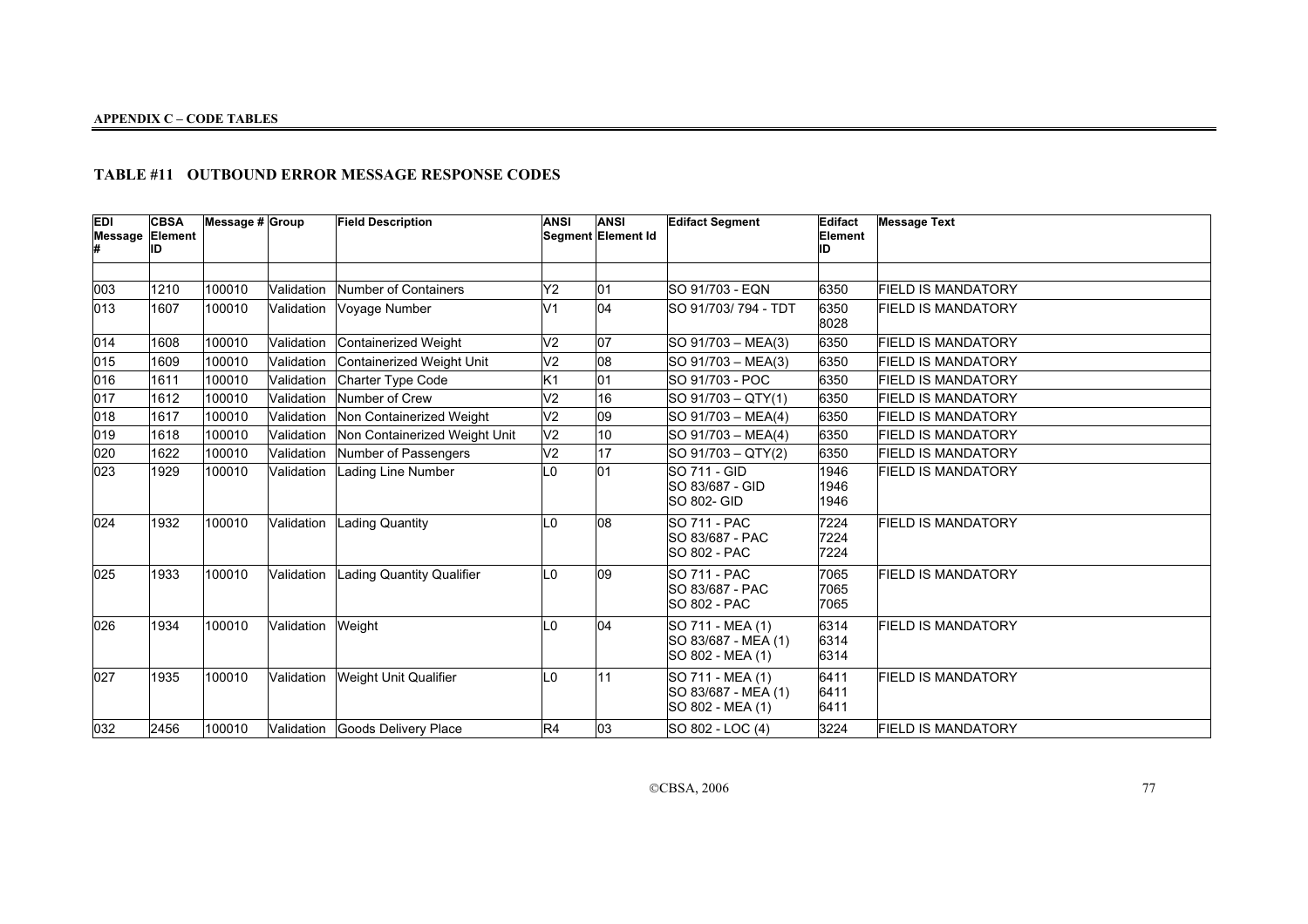| <b>EDI</b><br>Message Element | <b>CBSA</b><br>ID | Message $# $ Group |            | <b>Field Description</b>                   | <b>ANSI</b>     | <b>ANSI</b><br>Segment Element Id | <b>Edifact Segment</b>                                      | Edifact<br>Element<br>ID | <b>Message Text</b>       |
|-------------------------------|-------------------|--------------------|------------|--------------------------------------------|-----------------|-----------------------------------|-------------------------------------------------------------|--------------------------|---------------------------|
| 033                           | 2457              | 100010             | Validation | Place of Receipt of Goods Name             | R4              | $ 03\rangle$                      | SO 711 - LOC (3)<br>SO 83/695 - LOC (3)<br>SO 802 - LOC (3) | 3224<br>3224<br>3224     | <b>FIELD IS MANDATORY</b> |
| 036                           | 2537              | 100010             | Validation | <b>Gross Registered Tons</b>               | V <sub>2</sub>  | 05                                | SO 91/703 - MEA (2)                                         | 6314                     | <b>FIELD IS MANDATORY</b> |
| 037                           | 2538              | 100010             | Validation | Weight Unit Qualifier                      | V <sub>2</sub>  | 06                                | SO 91/703 - MEA (2)                                         | 6411                     | <b>FIELD IS MANDATORY</b> |
| 038                           | 2539              | 100010             | Validation | Length Unit                                | $\overline{V}$  | 15                                | SO 91/703 - MEA (6)                                         | 6411                     | <b>FIELD IS MANDATORY</b> |
| 039                           | 2540              | 100010             | Validation | Lloyds Code                                | V <sub>1</sub>  | 01                                | SO 91/703 - RFF (2)                                         | 1154                     | <b>FIELD IS MANDATORY</b> |
| 040                           | 2541              | 100010             | Validation | Name of Master                             | V <sub>2</sub>  | 13                                | SO 91/703 - TDT                                             | 3128                     | <b>FIELD IS MANDATORY</b> |
| 041                           | 2543              | 100010             | Validation | Net Registered Tons                        | V <sub>2</sub>  | 03                                | SO 91/703 - MEA (1)                                         | 6314                     | <b>FIELD IS MANDATORY</b> |
| 042                           | 2544              | 100010             | Validation | Weight Unit Qualifier                      | V <sub>2</sub>  | 04                                | SO 91/703 - MEA (1)                                         | 6411                     | <b>FIELD IS MANDATORY</b> |
| 043                           | 2545              | 100010             | Validation | Registry Number                            | V <sub>2</sub>  | 02                                | SO 91/703 - RFF(3)                                          | 1154                     | <b>FIELD IS MANDATORY</b> |
| 044                           | 2547              | 100010             | Validation | Place of Registry                          | V <sub>2</sub>  | 01                                | SO 91/703 - LOC (1)                                         | 3224                     | <b>FIELD IS MANDATORY</b> |
| 045                           | 2548              | 100010             | Validation | Weight Unit Qualifier                      | V <sub>2</sub>  | 12                                | SO 91/703 - MEA (5)                                         | 6411                     | <b>FIELD IS MANDATORY</b> |
| 046                           | 2549              | 100010             | Validation | Summer Dead WeightTonnage                  | V <sub>2</sub>  | 11                                | SO 91/703 - MEA (5)                                         | 6314                     | <b>FIELD IS MANDATORY</b> |
| 047                           | 2550              | 100010             | Validation | Ships Overall Length                       | V <sub>2</sub>  | 14                                | SO 91/703 - MEA (6)                                         | 6314                     | <b>FIELD IS MANDATORY</b> |
| 048                           | 2551              | 100010             | Validation | Vessel Name                                | V <sub>1</sub>  | 02                                | SO 91/703 - TDT                                             | 8212                     | <b>FIELD IS MANDATORY</b> |
| 049                           | 2553              | 100010             | Validation | <b>Vessel Country Code</b>                 | V <sub>1</sub>  | $ 03\rangle$                      | SO 91/703 - TDT                                             | 8453                     | <b>FIELD IS MANDATORY</b> |
| 050                           | 2640              | 100010             | Validation | Lading Description                         | L5              | 02                                | <b>SO 711 - FTX</b><br>SO 83/687 - FTX                      | 4440<br>4440             | <b>FIELD IS MANDATORY</b> |
| 052                           | 2780              | 100010             | Validation | Container Size/Type                        | Y <sub>2</sub>  | 04                                | SO 91/703 - EQD                                             | 8155                     | <b>FIELD IS MANDATORY</b> |
| 053                           | 2782              | 100010             | Validation | Full Empty Code                            | $\overline{Y2}$ | 04                                | SO 91/703 - EQD                                             | 8169                     | <b>FIELD IS MANDATORY</b> |
| 055                           | 3300              | 100010             | Validation | Vessel Type Code                           | V <sub>1</sub>  | 07                                | SO 91/703 - TDT                                             | 8178                     | <b>FIELD IS MANDATORY</b> |
| 056                           | 3331              | 100010             | Validation | Final Destination, Port Name               | R4              | 04                                | SO 802 - LOC (4)                                            | 3223                     | <b>FIELD IS MANDATORY</b> |
| 062                           | 3344              | 100010             | Validation | Generated Detail ID Number                 | $\overline{L5}$ | 01                                |                                                             |                          | <b>FIELD IS MANDATORY</b> |
| 064                           | 4000              | 100010             | Validation | Date of Arrival                            | <b>DTM</b>      | 02/03                             | SO 91 - DTM<br><b>SO 794 - DTM</b>                          | 2380<br>2380             | <b>FIELD IS MANDATORY</b> |
| 065                           | 4007              | 100010             | Validation | Safety Ship Expiry Date of<br>Certificate  | N <sub>9</sub>  | 04                                | ISO 91/703 - DTM                                            | 2380                     | <b>FIELD IS MANDATORY</b> |
| 066                           | 4008              | 100010             | Validation | Safety Radio Expiry Date of<br>Certificate | N <sub>9</sub>  | 04                                | SO 91/703 - DTM                                             | 2380                     | <b>FIELD IS MANDATORY</b> |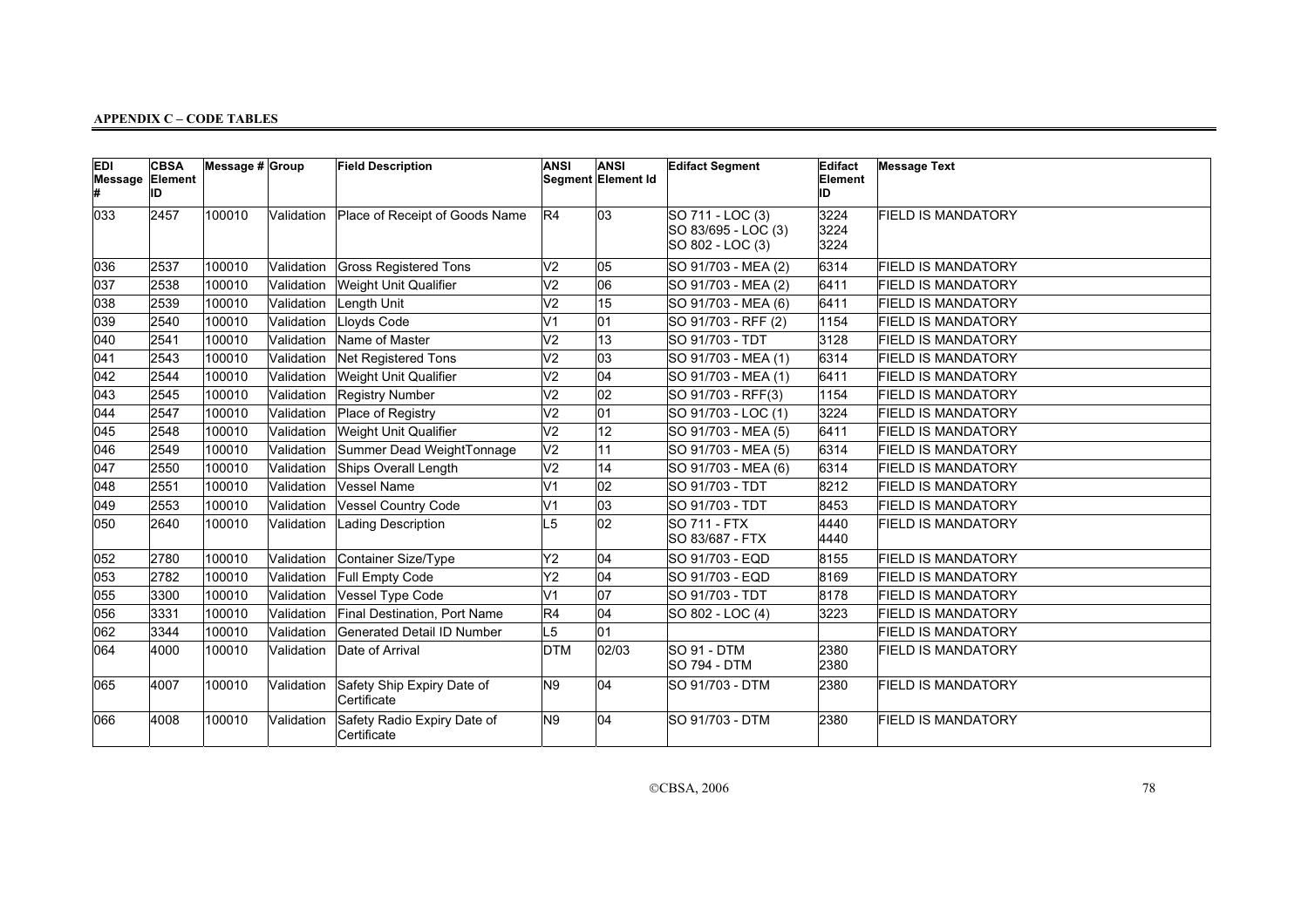| <b>EDI</b><br><b>Message Element</b><br>Ł | <b>CBSA</b><br>ID | Message $# $ Group |            | <b>Field Description</b>                       | <b>ANSI</b>    | <b>ANSI</b><br>Segment Element Id | <b>Edifact Segment</b>                                               | Edifact<br>Element<br>ID | <b>Message Text</b>       |
|-------------------------------------------|-------------------|--------------------|------------|------------------------------------------------|----------------|-----------------------------------|----------------------------------------------------------------------|--------------------------|---------------------------|
| 067                                       | 4009              | 100010             | Validation | Safety Equipment Expiry Date of<br>Certificate | N <sub>9</sub> | 04                                | SO 91/703 - DTM                                                      | 2380                     | <b>FIELD IS MANDATORY</b> |
| 068                                       | 4010              | 100010             | Validation | Load Line Expiry Date of<br>Certificate        | N <sub>9</sub> | 04                                | SO 91/703 - DTM                                                      | 2380                     | <b>FIELD IS MANDATORY</b> |
| 069                                       | 4011              | 100010             | Validation | Derat Expiry Date of Certificate               | N <sub>9</sub> | 04                                | SO 91/703 - DTM                                                      | 2380                     | <b>FIELD IS MANDATORY</b> |
| 070                                       | 4106              | 100010             | Validation | Shipper Country                                | N <sub>4</sub> | 04                                | SO 711 - NAD (2)<br>SO 83/687/695 - NAD (2)<br>SO 802 - NAD (2)      | 3207<br>3207<br>3207     | <b>FIELD IS MANDATORY</b> |
| 071                                       | 4107              | 100010             | Validation | Shipper City Name                              | N <sub>4</sub> | 01                                | SO 711 - NAD (2)<br>SO 83/687/695 - NAD (2) 3164<br>SO 802 - NAD (2) | 3164<br>3164             | <b>FIELD IS MANDATORY</b> |
| 072                                       | 4110              | 100010             | Validation | Shipper Name                                   | N <sub>1</sub> | $ 02\rangle$                      | SO 711 - NAD (2)<br>SO 83/687/695 - NAD (2)<br>SO 802 - NAD (2)      | 3036<br>3036<br>3036     | <b>FIELD IS MANDATORY</b> |
| 073                                       | 4112              | 100010             | Validation | Shipper Address 1                              | N <sub>3</sub> | 01                                | SO 711 - NAD (2)<br>SO 83/687/695 - NAD (2)<br>SO 802 - NAD (2)      | 3042<br>3042<br>3042     | <b>FIELD IS MANDATORY</b> |
| 077                                       | 4148              | 100010             | Validation | Consignee Country                              | N <sub>4</sub> | 04                                | SO 711 - NAD (1)<br>SO 83/687/695 - NAD (1) 3207<br>SO 802 - NAD (1) | 3207<br>3207             | <b>FIELD IS MANDATORY</b> |
| 078                                       | 4149              | 100010             | Validation | Consignee City Name                            | N <sub>4</sub> | 01                                | SO 711 - NAD (1)<br>SO 83/687/695 - NAD (1) 3164<br>SO 802 - NAD (1) | 3164<br>3164             | <b>FIELD IS MANDATORY</b> |
| $ 079\rangle$                             | 4152              | 100010             | Validation | Consignee Name                                 | N <sub>1</sub> | 02                                | SO 711 - NAD (1)<br>SO 83/687/695 - NAD (1)<br>SO 802 - NAD (1)      | 3036<br>3036<br>3036     | <b>FIELD IS MANDATORY</b> |
| 080                                       | 4154              | 100010             | Validation | Consignee Address 1                            | N <sub>3</sub> | 01                                | SO 711 - NAD (1)<br>SO 83/687/695 - NAD (1)<br>SO 802 - NAD (1)      | 3042<br>3042<br>3042     | <b>FIELD IS MANDATORY</b> |
| 083                                       | 4356              | 100010             | Validation | Manifest From Customs Office                   | R4             | 03                                | SO 703 - LOC (4)<br>SO 83/695 - LOC (2)<br>SO 802/786 - LOC (1)      | 3225<br>3225<br>3225     | <b>FIELD IS MANDATORY</b> |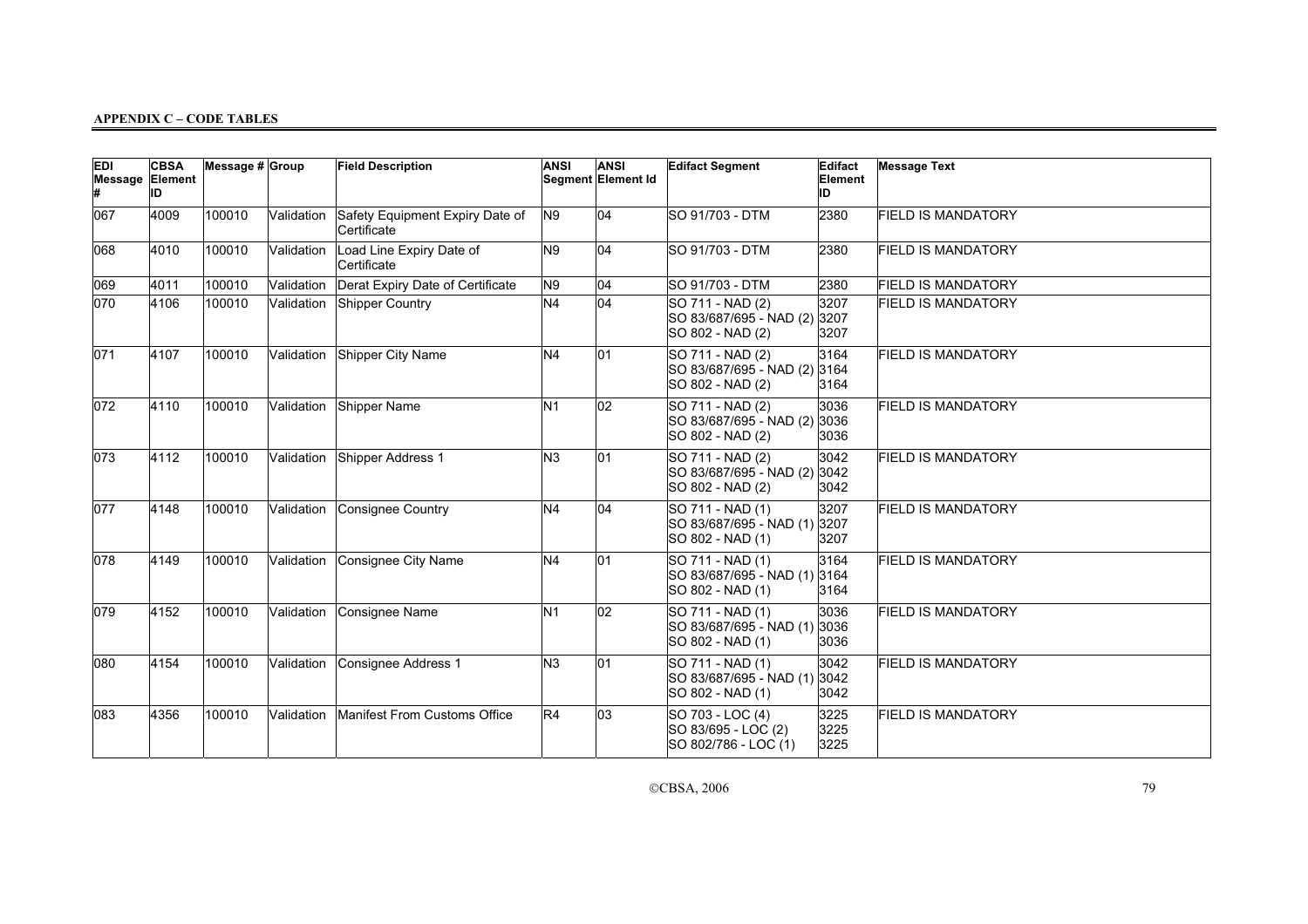| <b>EDI</b><br><b>Message Element</b> | <b>CBSA</b><br>ID | Message # Group |            | <b>Field Description</b>                             | <b>ANSI</b>    | <b>ANSI</b><br>Segment Element Id | <b>Edifact Segment</b>                                                                                                                                                 | Edifact<br>Element<br>ID                             | <b>Message Text</b>       |
|--------------------------------------|-------------------|-----------------|------------|------------------------------------------------------|----------------|-----------------------------------|------------------------------------------------------------------------------------------------------------------------------------------------------------------------|------------------------------------------------------|---------------------------|
| 084                                  | 4357              | 100010          | Validation | Manifest To Customs Office/Port of R4<br>Destination |                | 03                                | SO 83/695 - LOC (5)<br>SO 802/786 - LOC (5)                                                                                                                            | 3225<br>3225                                         | <b>FIELD IS MANDATORY</b> |
| 086                                  | 4364              | 100010          | Validation | Related Conveyance Reference<br>Number               | N9             | $ 02\rangle$                      | SO 83/695 - RFF<br><b>SO 711 - RFF</b><br>SO 802/786 - RFF                                                                                                             | 1154<br>1154<br>1154                                 | <b>FIELD IS MANDATORY</b> |
| 087                                  | 4365              | 100010          | Validation | Original Cargo Control Number                        | N9             | 02                                | <b>SO 786 - RFF</b>                                                                                                                                                    | 1154                                                 | <b>FIELD IS MANDATORY</b> |
| 088                                  | 4400              | 100010          | Validation | Departure Date                                       | lv3            | 02                                | <b>SO 91 - DTM</b><br><b>SO 794 - DTM</b>                                                                                                                              | 2380<br>2380                                         | <b>FIELD IS MANDATORY</b> |
| 089                                  | 4401              | 100010          | Validation | Vessel Registration Date and Time DTM                |                | 02/03                             | SO 91/703 - DTM                                                                                                                                                        | 2380                                                 | <b>FIELD IS MANDATORY</b> |
| 090                                  | 4508              | 100010          | Validation | Shipping Line Name                                   | N1             | 02                                | SO 91/703 - NAD (1)                                                                                                                                                    | 3036                                                 | <b>FIELD IS MANDATORY</b> |
| 091                                  | 4521              | 100010          | Validation | Ship's Agent Name                                    | N <sub>1</sub> | 02                                | SO 91/703 - NAD (3)                                                                                                                                                    | 3036                                                 | FIELD IS MANDATORY        |
| 092                                  | 4534              | 100010          | Validation | Ship's Owner Name                                    | N <sub>1</sub> | $ 02\rangle$                      | SO 91/703 - NAD (2)                                                                                                                                                    | 3036                                                 | <b>FIELD IS MANDATORY</b> |
| 096                                  | 4581              | 100010          | Validation | Current Port of Loading                              | V3             | $\overline{01}$                   | SO 91 - LOC (2)                                                                                                                                                        | 3225                                                 | <b>FIELD IS MANDATORY</b> |
| 097                                  | 4582              | 100010          | Validation | Port of Arrival/Next Port of<br>Discharge            | V3             | $\overline{03}$                   | SO 91 - LOC (3)<br>SO 83/695 - LOC                                                                                                                                     | 3225<br>3225                                         | <b>FIELD IS MANDATORY</b> |
| 098                                  | 4583              | 100010          | Validation | Port Code                                            | R4             | 04                                | SO 91/703 - LOC                                                                                                                                                        | 3225                                                 | <b>FIELD IS MANDATORY</b> |
| 099                                  | 4587              | 100010          | Validation | Consortium Partner Name                              | N <sub>1</sub> | 02                                | SO 91/703 - NAD (4)                                                                                                                                                    | 3036                                                 | <b>FIELD IS MANDATORY</b> |
| 100                                  | 4601              | 100010          | Validation | Consortium Partner Carrier Code                      | N <sub>1</sub> | 04                                | SO 91/703 - NAD (4)                                                                                                                                                    | 3039                                                 | <b>FIELD IS MANDATORY</b> |
| 104                                  | 5005              | 100010          | Validation | Group Identifier (Cargo Record)                      |                |                                   | <b>SO 711 - GID</b><br><b>SO 711 - PAC</b><br>SO 711 - MEA (1)<br>SO 711 - SGP<br>SO 83/687 - GID<br><b>SO 83/687 - PAC</b><br>SO 83/687 - MEA (1)<br>ISO 83/687 - SGP | 720<br>730<br>760<br>780<br>720<br>730<br>760<br>780 | <b>FIELD IS MANDATORY</b> |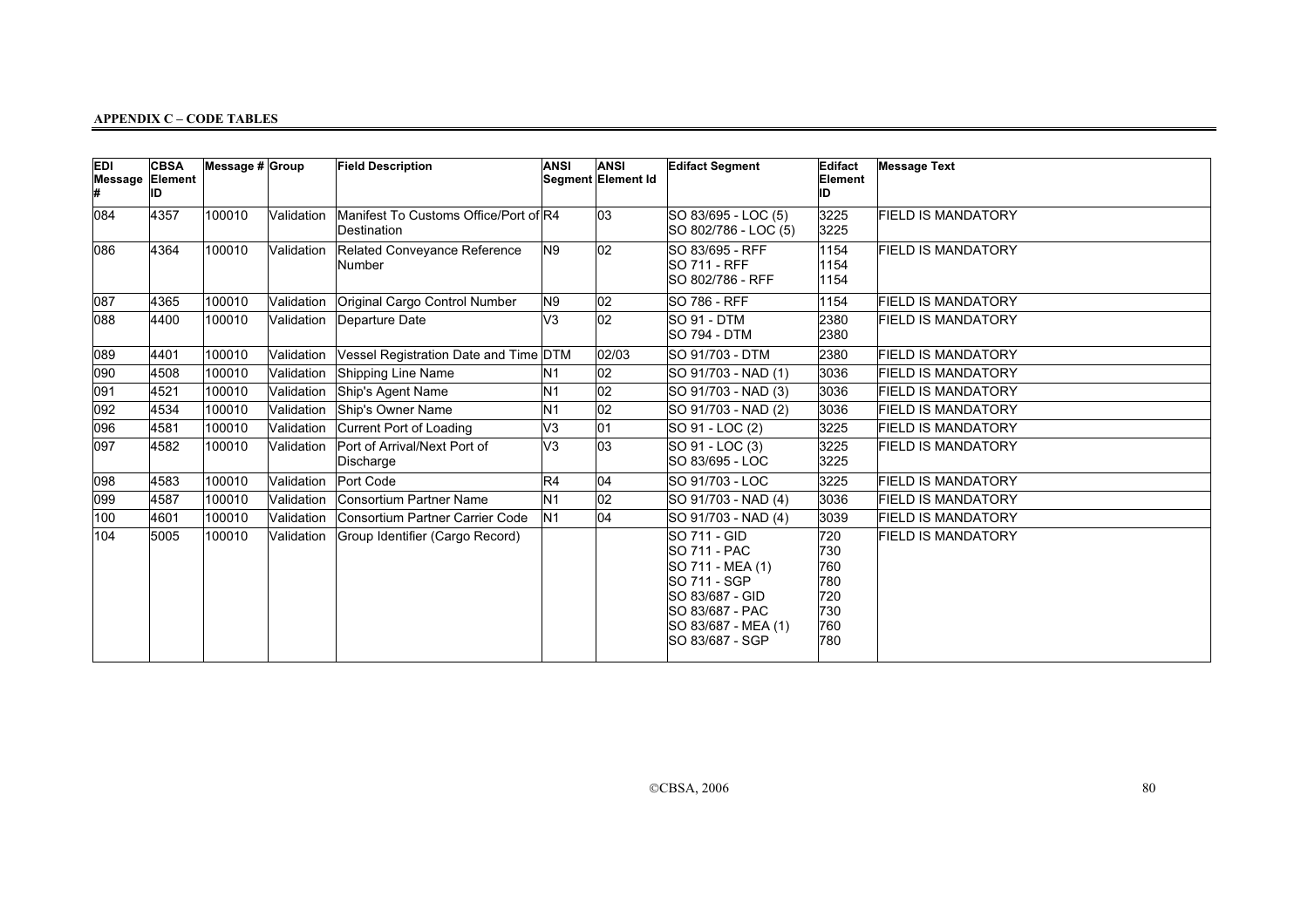| <b>EDI</b><br>Message Element | <b>CBSA</b><br>ID | Message $# $ Group |            | <b>Field Description</b>                                                                                                                       | <b>ANSI</b>     | <b>ANSI</b><br>Segment Element Id | <b>Edifact Segment</b>                                                                                                                                                                    | Edifact<br>Element<br>ID                                           | <b>Message Text</b>          |
|-------------------------------|-------------------|--------------------|------------|------------------------------------------------------------------------------------------------------------------------------------------------|-----------------|-----------------------------------|-------------------------------------------------------------------------------------------------------------------------------------------------------------------------------------------|--------------------------------------------------------------------|------------------------------|
| 105                           | 5006              | 100010             | Validation | Group Identifier (Cargo<br>Description)                                                                                                        |                 |                                   | SO 711 - GID<br><b>SO 711 - FTX</b><br><b>SO 711 - DGS</b><br>SO 711 - PCI<br>SO 711 - CST<br>SO 83/687 - GID<br>SO 83/687 - FTX<br>SO 83/687 - DGS<br>SO 83/687 - PCI<br>SO 83/687 - CST | 720<br>750<br>790<br>800<br>810<br>720<br>750<br>790<br>800<br>810 | <b>FIELD IS MANDATORY</b>    |
| 109                           | 5065              | 100010             | Validation | Group Identifier (Ports)                                                                                                                       |                 |                                   | SO 91/703 - LOC                                                                                                                                                                           | 130                                                                | <b>FIELD IS MANDATORY</b>    |
| 114                           | 4000              | 100016             | Validation | Date of Arrival                                                                                                                                | <b>DTM</b>      | 02/03                             | SO 91/703 - DTM<br><b>SO 794 - DTM</b>                                                                                                                                                    | 2380<br>2380                                                       | NOT WITHIN VALID RANGE       |
| 115                           | 1103              | 100018             | Key        | Cargo Control Number (CCN)<br>(Empty or Export) /Supplementary<br>Reference Number/Conveyance<br>Reference Number / Reference<br>Identificaton | N9              | 02                                | <b>SO 711 - RFF</b><br>SO 83/687/695 - RFF<br><b>SO 794 - RFF</b><br><b>SO 802 - RFF</b>                                                                                                  | 1154<br>1154<br>1154<br>1154                                       | <b>DUPLICATE FIELD</b>       |
| 120                           | 1929              | 100018             | Validation | Lading Line Number                                                                                                                             | L <sub>0</sub>  | 01                                | <b>SO 711 - GID</b><br>SO 83/687 - GID<br>ISO 802/786 - GID                                                                                                                               | 1946<br>1946<br>1946                                               | <b>DUPLICATE FIELD</b>       |
| 121                           | 3344              | 100018             | Validation | Generated Detail ID Number                                                                                                                     | L <sub>5</sub>  | 01                                |                                                                                                                                                                                           |                                                                    | DUPLICATE FIELD              |
| 122                           | 4365              | 100018             | Validation | Original Cargo Control Number                                                                                                                  | N9              | 02                                | ISO 687/786 - RFF                                                                                                                                                                         | 1154                                                               | <b>DUPLICATE FIELD</b>       |
| 127                           | 1210              | 100028             | Validation | Number of Containers                                                                                                                           | Y2              | 01                                | SO 91/703 - EQN                                                                                                                                                                           | 6350                                                               | <b>FIELD MUST BE NUMERIC</b> |
| 133                           | 1608              | 100028             | Validation | Containerized weight                                                                                                                           | V <sub>2</sub>  | $\overline{07}$                   | SO 91/703 - MEA (3)                                                                                                                                                                       | 6314                                                               | <b>FIELD MUST BE NUMERIC</b> |
| 134                           | 1612              | 100028             | Validation | Number of Crew                                                                                                                                 | V <sub>2</sub>  | 16                                | SO 91/703 - QTY (1)                                                                                                                                                                       | 6060                                                               | <b>FIELD MUST BE NUMERIC</b> |
| 135                           | 1617              | 100028             | Validation | Non Containerized Weight                                                                                                                       | $\overline{V2}$ | 09                                | SO 91/703 - MEA (4)                                                                                                                                                                       | 6314                                                               | <b>FIELD MUST BE NUMERIC</b> |
| 136                           | 1622              | 100028             | Validation | Number of Passengers                                                                                                                           | V <sub>2</sub>  | $\overline{17}$                   | SO 91/703 - QTY (2)                                                                                                                                                                       | 6060                                                               | <b>FIELD MUST BE NUMERIC</b> |
| 137                           | 1926              | 100028             | Validation | Volume                                                                                                                                         | L <sub>0</sub>  | 06                                | SO 711 - MEA (2)<br>SO 83/687 - MEA (2)<br>SO 802 - MEA (2)                                                                                                                               | 6314<br>6314<br>6314                                               | <b>FIELD MUST BE NUMERIC</b> |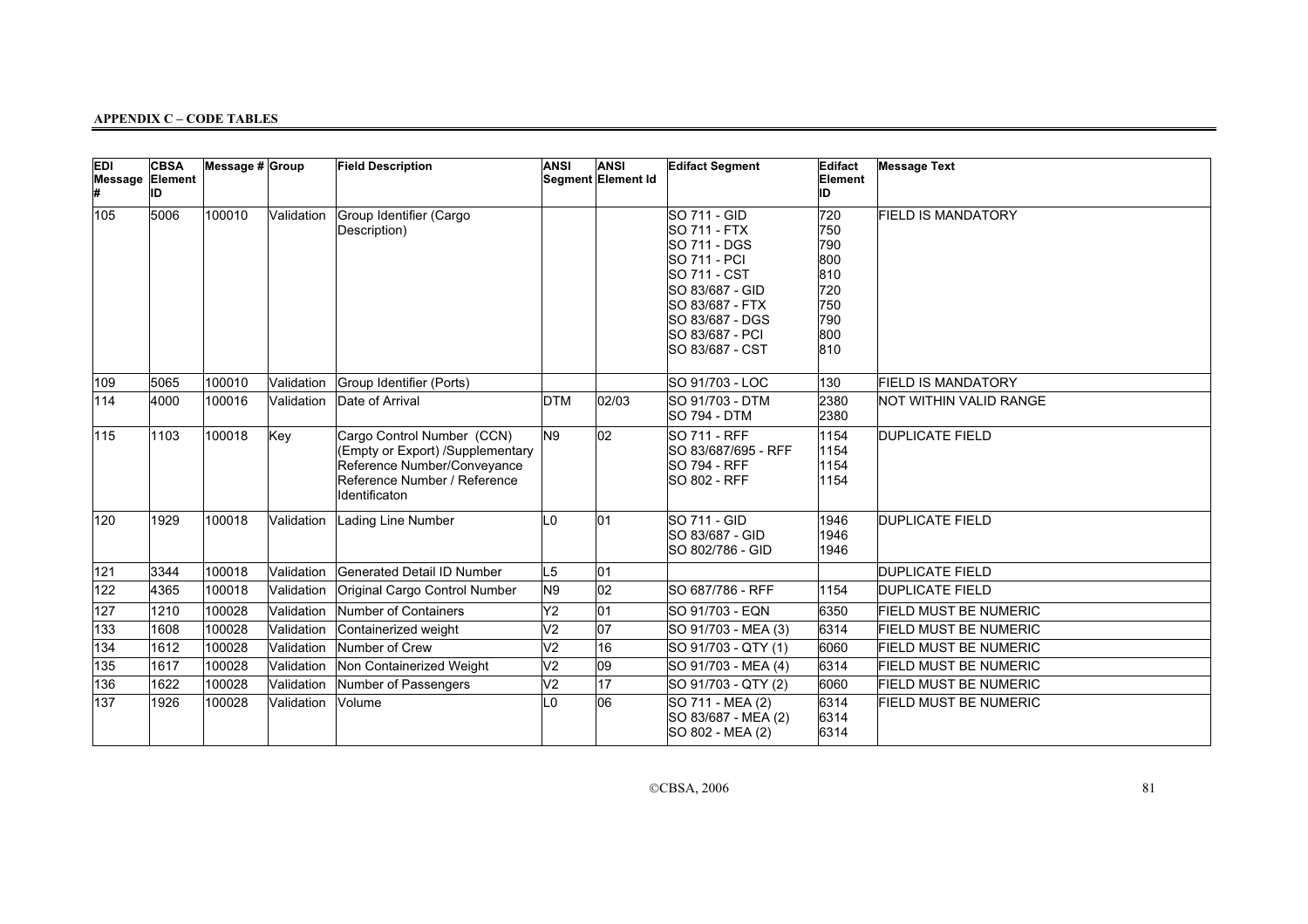| <b>EDI</b><br><b>Message Element</b> | <b>CBSA</b><br>ID | Message $# $ Group |            | <b>Field Description</b>                            | <b>ANSI</b>    | <b>ANSI</b><br>Segment Element Id | <b>Edifact Segment</b>                                        | Edifact<br>Element<br>ID | <b>Message Text</b>                  |
|--------------------------------------|-------------------|--------------------|------------|-----------------------------------------------------|----------------|-----------------------------------|---------------------------------------------------------------|--------------------------|--------------------------------------|
| 138                                  | 1929              | 100028             | Validation | Lading Line Number                                  | L <sub>0</sub> | 01                                | SO 711 - GID<br>SO 83/687 - GID<br>SO 802/786 - GID           | 1946<br>1946<br>1946     | <b>FIELD MUST BE NUMERIC</b>         |
| 139                                  | 1932              | 100028             |            | Validation Lading Quantity                          | L <sub>0</sub> | 08                                | <b>SO 711 - PAC</b><br>SO 83/687 - PAC<br><b>SO 802 - PAC</b> | 7224<br>7224<br>7224     | <b>FIELD MUST BE NUMERIC</b>         |
| 140                                  | 1934              | 100028             | Validation | Weight                                              | L0             | 04                                | SO 711 - MEA (1)<br>SO 802 - MEA (1)                          | 6314<br>6314             | <b>FIELD MUST BE NUMERIC</b>         |
| 146                                  | 2537              | 100028             | Validation | <b>Gross Registered Tons</b>                        | V <sub>2</sub> | 05                                | SO 91/703 - MEA (2)                                           | 6314                     | <b>FIELD MUST BE NUMERIC</b>         |
| 147                                  | 2543              | 100028             | Validation | Net Registered Tons                                 | V <sub>2</sub> | 03                                | SO 91/703 - MEA (1)                                           | 6314                     | <b>FIELD MUST BE NUMERIC</b>         |
| 148                                  | 2549              | 100028             | Validation | Summer Dead Weight Tonnage                          | V <sub>2</sub> | 11                                | SO 91/703 - MEA (5)                                           | 6314                     | <b>FIELD MUST BE NUMERIC</b>         |
| 149                                  | 2550              | 100028             | Validation | Ships Overall Length                                | V <sub>2</sub> | 14                                | SO 91/703 - MEA (6)                                           | 6314                     | <b>FIELD MUST BE NUMERIC</b>         |
| 153                                  | 3344              | 100028             | Validation | Generated Detail ID Number                          | L <sub>5</sub> | 01                                |                                                               |                          | <b>FIELD MUST BE NUMERIC</b>         |
| 157                                  | 4007              | 100029             | Validation | Safety Ship Expiry Date of<br>Certificate           | N <sub>9</sub> | 04                                | SO 91/703 - DTM                                               | 2380                     | FIELD HAS INVALID DATE FORMAT        |
| 158                                  | 4008              | 100029             | Validation | Safety Radio Expiry Date of<br>Certificate          | N9             | 04                                | <b>SO 91/703 - DTM</b>                                        | 2380                     | FIELD HAS INVALID DATE FORMAT        |
| 159                                  | 4009              | 100029             | Validation | Safety Equipment Expiry Date of<br>Certificate      | N9             | 04                                | <b>SO 91/703 - DTM</b>                                        | 2380                     | FIELD HAS INVALID DATE FORMAT        |
| 160                                  | 4010              | 100029             | Validation | Load Line Expiry Date of<br>Certificate             | N <sub>9</sub> | 04                                | <b>SO 91/703 - DTM</b>                                        | 2380                     | FIELD HAS INVALID DATE FORMAT        |
| 161                                  | 4011              | 100029             | Validation | Derat Expiry Date of Certificate                    | N9             | 04                                | SO 91/703 - DTM                                               | 2380                     | FIELD HAS INVALID DATE FORMAT        |
| 162                                  | 4012              | 100029             | Validation | Maritime Declaration of Heath<br><b>Expiry Date</b> | N9             | 04                                | <b>SO 91/703 - DTM</b>                                        | 2380                     | FIELD HAS INVALID DATE FORMAT        |
| 163                                  | 4013              | 100029             | Validation | Civil Liability for Oil Expiry Date                 | N9             | 04                                | <b>SO 91/703 - DTM</b>                                        | 2380                     | FIELD HAS INVALID DATE FORMAT        |
| 164                                  | 4400              | 100029             | Validation | Departure Date                                      | lV3            | 02                                | SO 91/703 - DTM<br><b>SO 794 - DTM</b>                        | 2380<br>2380             | FIELD HAS INVALID DATE FORMAT        |
| 165                                  | 4401              | 100029             | Validation | Vessel Registration Date and Time DTM               |                | 02/03                             | SO 91/703 - DTM                                               | 2380                     | <b>FIELD HAS INVALID DATE FORMAT</b> |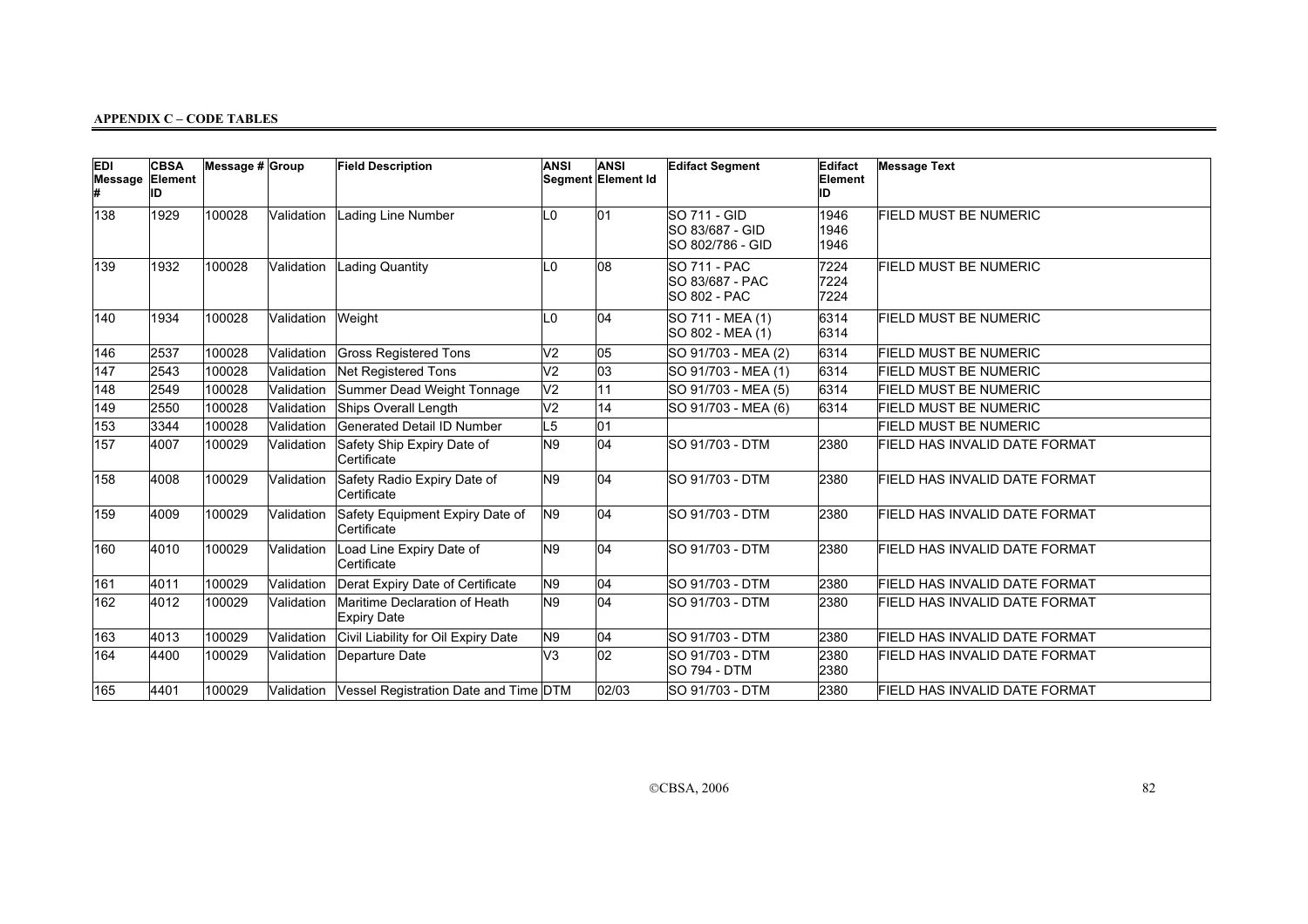| <b>EDI</b><br><b>Message Element</b> | <b>CBSA</b><br>ID | Message $# Group$ |            | <b>Field Description</b>                                                                                                                        | <b>ANSI</b>    | <b>ANSI</b><br>Segment Element Id | <b>Edifact Segment</b>                                                               | Edifact<br>Element<br>ID     | <b>Message Text</b>       |
|--------------------------------------|-------------------|-------------------|------------|-------------------------------------------------------------------------------------------------------------------------------------------------|----------------|-----------------------------------|--------------------------------------------------------------------------------------|------------------------------|---------------------------|
| 166                                  | 1107              | 100044            | Key        | Cargo Control Number<br>(CCN)/Carrier Code                                                                                                      | N <sub>9</sub> | 02                                | SO 91/703 - TDT<br><b>SO 711 - TDT</b><br>SO 83/687/695 - TDT<br><b>SO 794 - TDT</b> | 3127<br>3127<br>3127<br>3127 | <b>FIELD IS NOT FOUND</b> |
| 167                                  | 1103              | 100053            | Key        | Cargo Control Number (CCN)<br>(Empty or Export) /Supplementary<br>Reference Number/Conveyance<br>Reference Number / Reference<br>Identification | N9             | 02                                | <b>SO 711 - RFF</b><br>SO 83/687/695 - RFF<br><b>SO 794 - RFF</b><br>SO 802 - RFF    | 1154<br>1154<br>1154<br>1154 | <b>FIELD IS NOT VALID</b> |
| 186                                  | 1210              | 100053            | Validation | Number of Containers                                                                                                                            | Y2             | 01                                | SO 91/703 - EQN                                                                      | 6350                         | <b>FIELD IS NOT VALID</b> |
| 201                                  | 1607              | 100053            | Validation | Voyage Number                                                                                                                                   | V <sub>1</sub> | 04                                | SO 91/703/794 - TDT                                                                  | 6350<br>8028                 | <b>FIELD IS NOT VALID</b> |
| 202                                  | 1608              | 100053            | Validation | Containerized Weight                                                                                                                            | V2             | 07                                | SO 91/703 - MEA (3)                                                                  | 6314                         | <b>FIELD IS NOT VALID</b> |
| 203                                  | 1609              | 100053            | Validation | Containerized Weight Unit                                                                                                                       | V <sub>2</sub> | 08                                | SO 91/703 - MEA (3)                                                                  | 6411                         | FIELD IS NOT VALID        |
| 204                                  | 1611              | 100053            | Validation | Charter Type Code                                                                                                                               | K <sub>1</sub> | 01                                | ISO 91/703 - POC                                                                     | 8024                         | <b>FIELD IS NOT VALID</b> |
| 205                                  | 1612              | 100053            | Validation | Number of Crew                                                                                                                                  | V <sub>2</sub> | 16                                | SO 91/703 - QTY (1)                                                                  | 6060                         | FIELD IS NOT VALID        |
| 206                                  | 1617              | 100053            | Validation | Non Containerized Weight                                                                                                                        | V <sub>2</sub> | 09                                | SO 91/703 - MEA (4)                                                                  | 6314                         | <b>FIELD IS NOT VALID</b> |
| 207                                  | 1618              | 100053            | Validation | Non Containerized Unit                                                                                                                          | V <sub>2</sub> | 10                                | SO 91/703 - MEA (4)                                                                  | 6411                         | FIELD IS NOT VALID        |
| 208                                  | 1622              | 100053            | Validation | Number of Passengers                                                                                                                            | V <sub>2</sub> | 17                                | SO 91/703 - QTY (2)                                                                  | 6060                         | <b>FIELD IS NOT VALID</b> |
| 209                                  | 1627              | 100053            | Validation | <b>Free Format information</b>                                                                                                                  | Κ1             | 02                                | ISO 91/703 - FTX                                                                     | 4440                         | FIELD IS NOT VALID        |
| 211                                  | 1909              | 100053            | Validation | Free Format Info                                                                                                                                | K <sub>1</sub> | 01                                | <b>SO 711 - FTX</b><br>SO 83/687/695 - FTX<br>SO 802/786 - FTX                       | 4440<br>4440<br>4440         | FIELD IS NOT VALID        |
| $ 212\rangle$                        | 1924              | 100053            | Validation | <b>Weight Qualifier</b>                                                                                                                         | L <sub>0</sub> | 05                                | SO 711 - MEA (1)<br>SO 83/687 - MEA (1)<br>SO 802 - MEA (1)                          | 6313<br>6313<br>6313         | <b>FIELD IS NOT VALID</b> |
| $ 213\rangle$                        | 1926              | 100053            | Validation | Volume                                                                                                                                          | L <sub>0</sub> | 06                                | SO 711 - MEA (2)<br>SO 83/687 - MEA (2)<br>SO 802 - MEA (2)                          | 6314<br>6314<br>6314         | <b>FIELD IS NOT VALID</b> |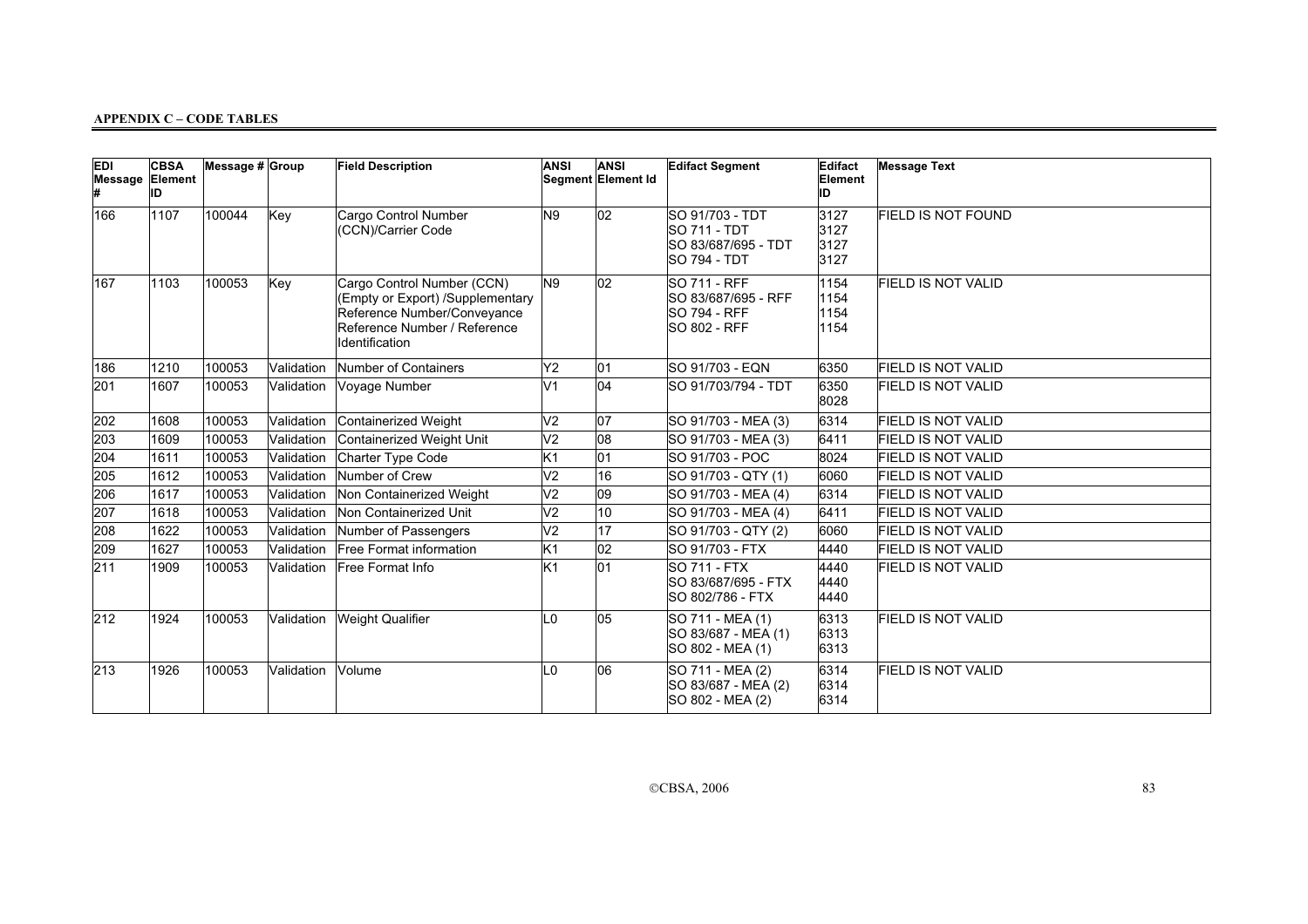| <b>EDI</b><br>Message Element | <b>CBSA</b><br>ID | Message # Group |            | <b>Field Description</b>                   | <b>ANSI</b>     | ANSI<br>Segment Element Id | <b>Edifact Segment</b>                                          | Edifact<br>Element<br>ID | <b>Message Text</b>       |
|-------------------------------|-------------------|-----------------|------------|--------------------------------------------|-----------------|----------------------------|-----------------------------------------------------------------|--------------------------|---------------------------|
| 214                           | 1927              | 100053          | Validation | Volume Qualifier                           | L0              | 07                         | SO 711 - MEA (2)<br>SO 83/687 - MEA (2)<br>SO 802 - MEA (2)     | 6154<br>6154<br>6154     | <b>FIELD IS NOT VALID</b> |
| 215                           | 1929              | 100053          | Validation | Lading Line Number                         | L0              | 01                         | SO 711 - GID<br>SO 83/687 - GID<br>SO 802/786 - GID             | 1946<br>1946<br>1946     | <b>FIELD IS NOT VALID</b> |
| 216                           | 1932              | 100053          | Validation | Lading Quantity                            | LO.             | 08                         | <b>SO 711 - PAC</b><br>SO 83/687 - PAC<br><b>SO 802 - PAC</b>   | 7224<br>7224<br>7224     | FIELD IS NOT VALID        |
| 217                           | 1933              | 100053          | Validation | Lading Quantity Qualifier                  | L0              | $ 09\rangle$               | SO 711 - PAC<br><b>SO 83/687 - PAC</b><br><b>SO 802 - PAC</b>   | 7065<br>7065<br>7065     | <b>FIELD IS NOT VALID</b> |
| 218                           | 1934              | 100053          | Validation | Weight                                     | L0              | 04                         | SO 711 - MEA (1)<br>SO 83/687 - MEA (1)<br>SO 802 - MEA (1)     | 6314<br>6314<br>6314     | <b>FIELD IS NOT VALID</b> |
| 219                           | 1935              | 100053          | Validation | Weight Unit Qualifier                      | L0              | 11                         | SO 711 - MEA (1)<br>SO 83/687 - MEA (1)<br>SO 802 - MEA (1)     | 6411<br>6411<br>6411     | <b>FIELD IS NOT VALID</b> |
| 229                           | 2455              | 100053          | Validation | Place of Receipt of Goods,<br>Country Code | R4              | 05                         | SO 711 - LOC (4)<br>SO 83/687/695 - LOC (4)<br>SO 802 - LOC (4) | 3225<br>3225<br>3225     | <b>FIELD IS NOT VALID</b> |
| 230                           | 2456              | 100053          | Validation | Final Destination Location                 | R4              | 03                         | SO 711 - LOC (4)<br>SO 83/687/695 - LOC (4)<br>SO 802 - LOC (4) | 3224<br>3224<br>3224     | <b>FIELD IS NOT VALID</b> |
| 231                           | 2457              | 100053          | Validation | Place of Receipt of Goods Name             | R4              | 03                         | SO 711 - LOC (3)<br>SO 83/695 - LOC (3)<br>SO 802 - LOC (3)     | 3224<br>3224<br>3224     | FIELD IS NOT VALID        |
| 235                           | 2537              | 100053          | Validation | <b>Gross Registered Tons</b>               | V <sub>2</sub>  | 05                         | SO 91/703 - MEA (2)                                             | 6314                     | <b>FIELD IS NOT VALID</b> |
| 236                           | 2538              | 100053          | Validation | Weight Unit Qualifier                      | V <sub>2</sub>  | 06                         | SO 91/703 - MEA (2)                                             | 6411                     | <b>FIELD IS NOT VALID</b> |
| 237                           | 2539              | 100053          | Validation | Length Unit                                | $\overline{V2}$ | $\overline{15}$            | SO 91/703 - MEA (6)                                             | 6411                     | <b>FIELD IS NOT VALID</b> |
| 238                           | 2540              | 100053          | Validation | Lloyds Code                                | V1              | 01                         | SO 91/703 - RFF (2)                                             | 1154                     | <b>FIELD IS NOT VALID</b> |
| 239                           | 2541              | 100053          | Validation | Name of Master                             | V <sub>2</sub>  | 13                         | <b>SO 91/703 - TDT</b>                                          | 3128                     | FIELD IS NOT VALID        |

CCBSA, 2006 84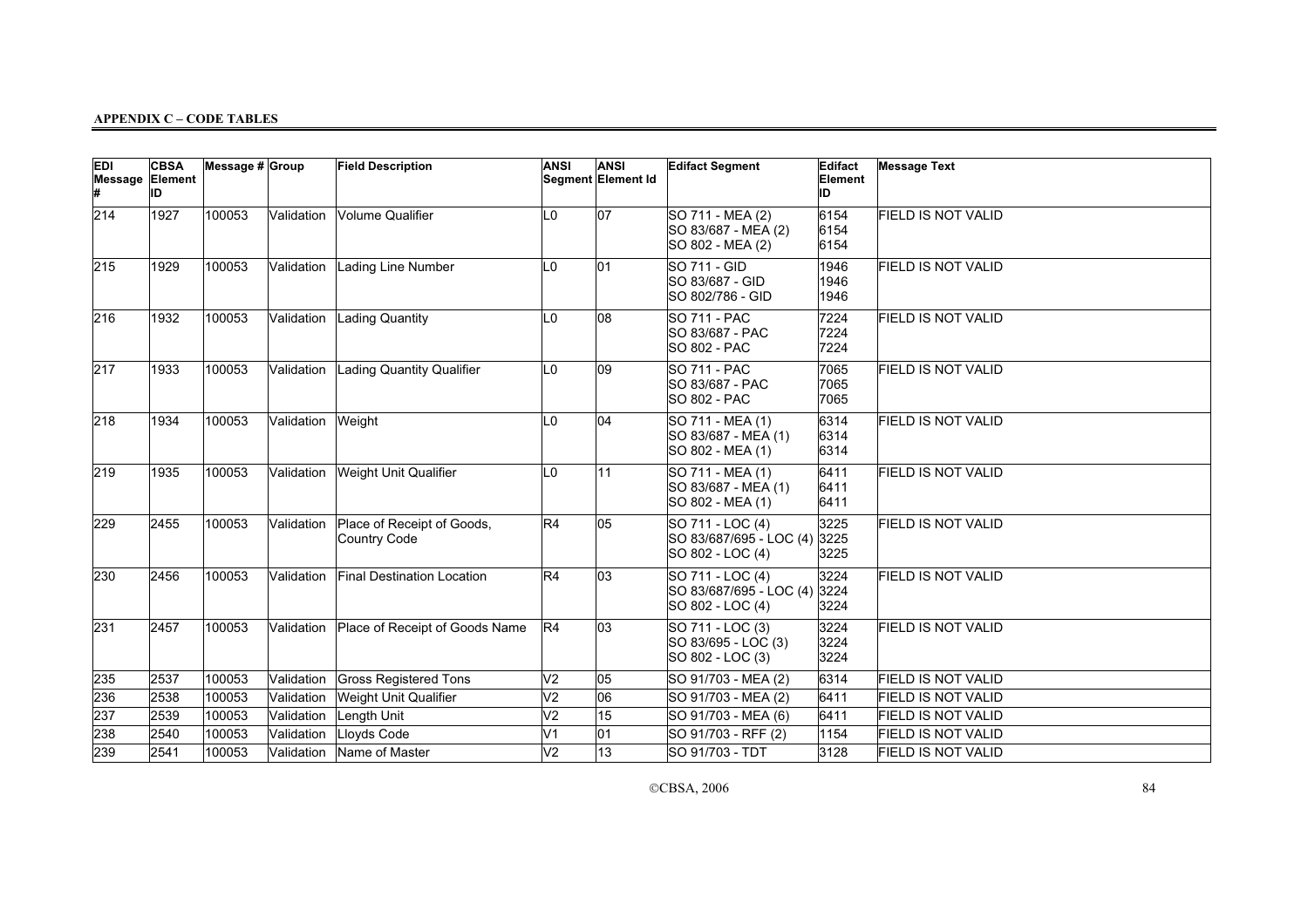| <b>EDI</b><br>Message Element | <b>CBSA</b><br>IID | Message # Group |            | <b>Field Description</b>                   | <b>ANSI</b>     | ANSI<br>Segment Element Id | <b>Edifact Segment</b>                                          | Edifact<br>Element<br>ID | <b>Message Text</b>       |
|-------------------------------|--------------------|-----------------|------------|--------------------------------------------|-----------------|----------------------------|-----------------------------------------------------------------|--------------------------|---------------------------|
| 240                           | 2543               | 100053          | Validation | Net Registered Tons                        | V <sub>2</sub>  | 03                         | SO 91/703 - MEA (1)                                             | 6314                     | <b>FIELD IS NOT VALID</b> |
| 241                           | 2544               | 100053          | Validation | Weight Unit Qualifier                      | V <sub>2</sub>  | $\overline{04}$            | SO 91/703 - MEA (1)                                             | 6411                     | <b>FIELD IS NOT VALID</b> |
| 242                           | 2545               | 100053          | Validation | <b>Registry Number</b>                     | V <sub>2</sub>  | 02                         | SO 91/703 - RFF(3)                                              | 1154                     | <b>FIELD IS NOT VALID</b> |
| 243                           | 2547               | 100053          | Validation | Place of Registry                          | V <sub>2</sub>  | 01                         | SO 91/703 - LOC (1)                                             | 3224                     | <b>FIELD IS NOT VALID</b> |
| 244                           | 2548               | 100053          | Validation | Weight Unit Qualifier                      | $\overline{V2}$ | $ 12\rangle$               | SO 91/703 - MEA (5)                                             | 6411                     | <b>FIELD IS NOT VALID</b> |
| 245                           | 2549               | 100053          | Validation | Summer Dead WeightTonnage                  | V <sub>2</sub>  | 11                         | SO 91/703 - MEA (5)                                             | 6314                     | <b>FIELD IS NOT VALID</b> |
| 246                           | 2550               | 100053          | Validation | Ships Overall Length                       | $\overline{V2}$ | 14                         | SO 91/703 - MEA (6)                                             | 6314                     | <b>FIELD IS NOT VALID</b> |
| 247                           | 2551               | 100053          | Validation | Vessel Name                                | V <sub>1</sub>  | 02                         | SO 91/703 - TDT                                                 | 8212                     | <b>FIELD IS NOT VALID</b> |
| 248                           | 2553               | 100053          | Validation | Vessel Country Code                        | V1              | 03                         | SO 91/703 - TDT                                                 | 8453                     | <b>FIELD IS NOT VALID</b> |
| 249                           | 2640               | 100053          | Validation | <b>Lading Description</b>                  | L5              | 02                         | SO 711 - FTX<br>SO 83/687 - FTX<br><b>SO 802 - FTX</b>          | 4440<br>4440<br>4440     | <b>FIELD IS NOT VALID</b> |
| 250                           | 2644               | 100053          | Validation | Marks and Numbers Description              | L <sub>5</sub>  | 06                         | <b>SO 711 - PCI</b><br>SO 83/687 - PCI<br><b>SO 802 - PCI</b>   | 7102<br>7102<br>7102     | <b>FIELD IS NOT VALID</b> |
| 255                           | 2780               | 100053          | Validation | Container Size/Type                        | Y2              | 04                         | SO 91/703 - EQD                                                 | 8155                     | <b>FIELD IS NOT VALID</b> |
| 256                           | 2782               | 100053          | Validation | Full Empty Code                            | Y2              | 04                         | <b>SO 91/703 - EQD</b>                                          | 8169                     | FIELD IS NOT VALID        |
| 259                           | 2956               | 100053          | Validation | Commodity Code Qualifier                   | L5              | 04                         |                                                                 |                          | <b>FIELD IS NOT VALID</b> |
| 260                           | 3300               | 100053          | Validation | Vessel Type Code                           | V <sub>1</sub>  | 07                         | SO 91/703 - TDT<br><b>SO 794 - TDT</b>                          | 8178<br>8213             | <b>FIELD IS NOT VALID</b> |
| 261                           | 3331               | 100053          | Validation | Final Destination, Port Name               | R4              | 04                         | SO 711 - LOC (4)<br>SO 83/687/695 - LOC (4)<br>SO 802 - LOC (4) | 3223<br>3223<br>3223     | <b>FIELD IS NOT VALID</b> |
| 270                           | 3344               | 100053          | Validation | Generated Detail ID Number                 | L <sub>5</sub>  | 01                         |                                                                 |                          | <b>FIELD IS NOT VALID</b> |
| 273                           | 4000               | 100053          | Validation | Date of Arrival                            | <b>DTM</b>      | 02/03                      | SO 91 - DTM<br><b>SO 794 - DTM</b>                              | 2380<br>2380             | FIELD IS NOT VALID        |
| 275                           | 4007               | 100053          | Validation | Safety Ship Expiry Date of<br>Certificate  | N9              | 04                         | <b>SO 91/703 - DTM</b>                                          | 2380                     | FIELD IS NOT VALID        |
| 276                           | 4008               | 100053          | Validation | Safety Radio Expiry Date of<br>Certificate | N9              | 04                         | <b>SO 91/703 - DTM</b>                                          | 2380                     | FIELD IS NOT VALID        |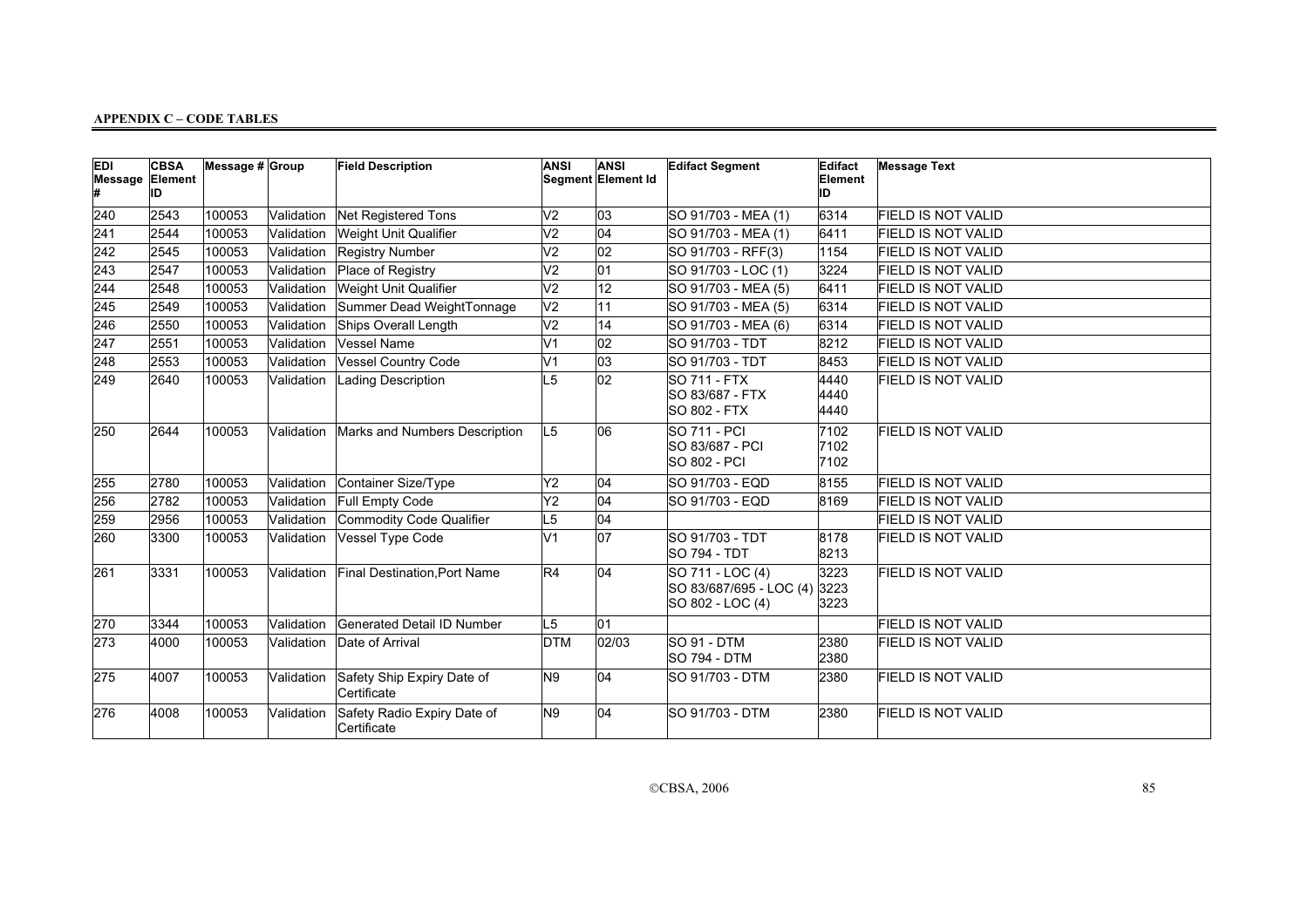| EDI<br>Message Element | <b>CBSA</b><br>IID | Message $# $ Group |            | <b>Field Description</b>                            | <b>ANSI</b>    | <b>ANSI</b><br>Segment Element Id | <b>Edifact Segment</b>                                               | Edifact<br>Element<br>ID | <b>Message Text</b>       |
|------------------------|--------------------|--------------------|------------|-----------------------------------------------------|----------------|-----------------------------------|----------------------------------------------------------------------|--------------------------|---------------------------|
| 277                    | 4009               | 100053             | Validation | Safety Equipment Expiry Date of<br>Certificate      | N9             | 04                                | <b>SO 91/703 - DTM</b>                                               | 2380                     | <b>FIELD IS NOT VALID</b> |
| 278                    | 4010               | 100053             | Validation | Load Line Expiry Date of<br>Certificate             | N9             | 04                                | SO 91/703 - DTM                                                      | 2380                     | <b>FIELD IS NOT VALID</b> |
| 279                    | 4011               | 100053             | Validation | Derat Expiry Date of Certificate                    | N9             | 04                                | <b>SO 91/703 - DTM</b>                                               | 2380                     | <b>FIELD IS NOT VALID</b> |
| 280                    | 4012               | 100053             | Validation | Maritime Declaration of Heath<br><b>Expiry Date</b> | N9             | 04                                | <b>SO 91/703 - DTM</b>                                               | 2380                     | <b>FIELD IS NOT VALID</b> |
| 281                    | 4013               | 100053             | Validation | Civil Liability for Oil Expiry Date                 | N9             | 04                                | SO 91/703 - DTM                                                      | 2380                     | <b>FIELD IS NOT VALID</b> |
| 282                    | 4077               | 100053             | Validation | Notify Party Telephone Number                       | N3             | $ _{02}$                          | <b>SO 711 - COM</b><br>SO 83/687/695 - COM<br><b>SO 802 - COM</b>    | 3148<br>3148<br>3148     | <b>FIELD IS NOT VALID</b> |
| 283                    | 4078               | 100053             | Validation | Notify Party Country                                | N <sub>4</sub> | 04                                | SO 711 - NAD (3)<br>SO 83/687/695 - NAD (4)<br>SO 802 - NAD (4)      | 3207<br>3207<br>3207     | <b>FIELD IS NOT VALID</b> |
| 284                    | 4079               | 100053             | Validation | Notify Party City Name                              | N <sub>4</sub> | 01                                | SO 711 - NAD (3)<br>SO 83/687/695 - NAD (4) 3164<br>SO 802 - NAD (4) | 3164<br>3164             | <b>FIELD IS NOT VALID</b> |
| 285                    | 4080               | 100053             | Validation | Notify Party State/Prov Code                        | N <sub>4</sub> | 02                                | SO 711 - NAD (3)<br>SO 83/687/695 - NAD (4)<br>SO 802 - NAD (4)      | 3229<br>3229<br>3229     | <b>FIELD IS NOT VALID</b> |
| 286                    | 4081               | 100053             | Validation | Notify Party Postal Code                            | N <sub>4</sub> | 03                                | SO 711 - NAD (3)<br>SO 83/687/695 - NAD (4)<br>SO 802 - NAD (4)      | 3251<br>3251<br>3251     | <b>FIELD IS NOT VALID</b> |
| 287                    | 4082               | 100053             | Validation | Notify Party Name                                   | N <sub>1</sub> | 02                                | SO 711 - NAD (3)<br>SO 83/687/695 - NAD (4)<br>SO 802 - NAD (4)      | 3036<br>3036<br>3036     | <b>FIELD IS NOT VALID</b> |
| 288                    | 4084               | 100053             | Validation | Notify Party Address 1                              | N3             | 01                                | SO 711 - NAD (3)<br>SO 83/687/695 - NAD (4)<br>SO 802 - NAD (4)      | 3042<br>3042<br>3042     | <b>FIELD IS NOT VALID</b> |
| 289                    | 4085               | 100053             | Validation | Notify Party Address 2                              | N <sub>3</sub> | $ 02\rangle$                      | SO 711 - NAD (3)<br>SO 83/687/695 - NAD (4)<br>SO 802 - NAD (4)      | 3042<br>3042<br>3042     | <b>FIELD IS NOT VALID</b> |

CCBSA, 2006 86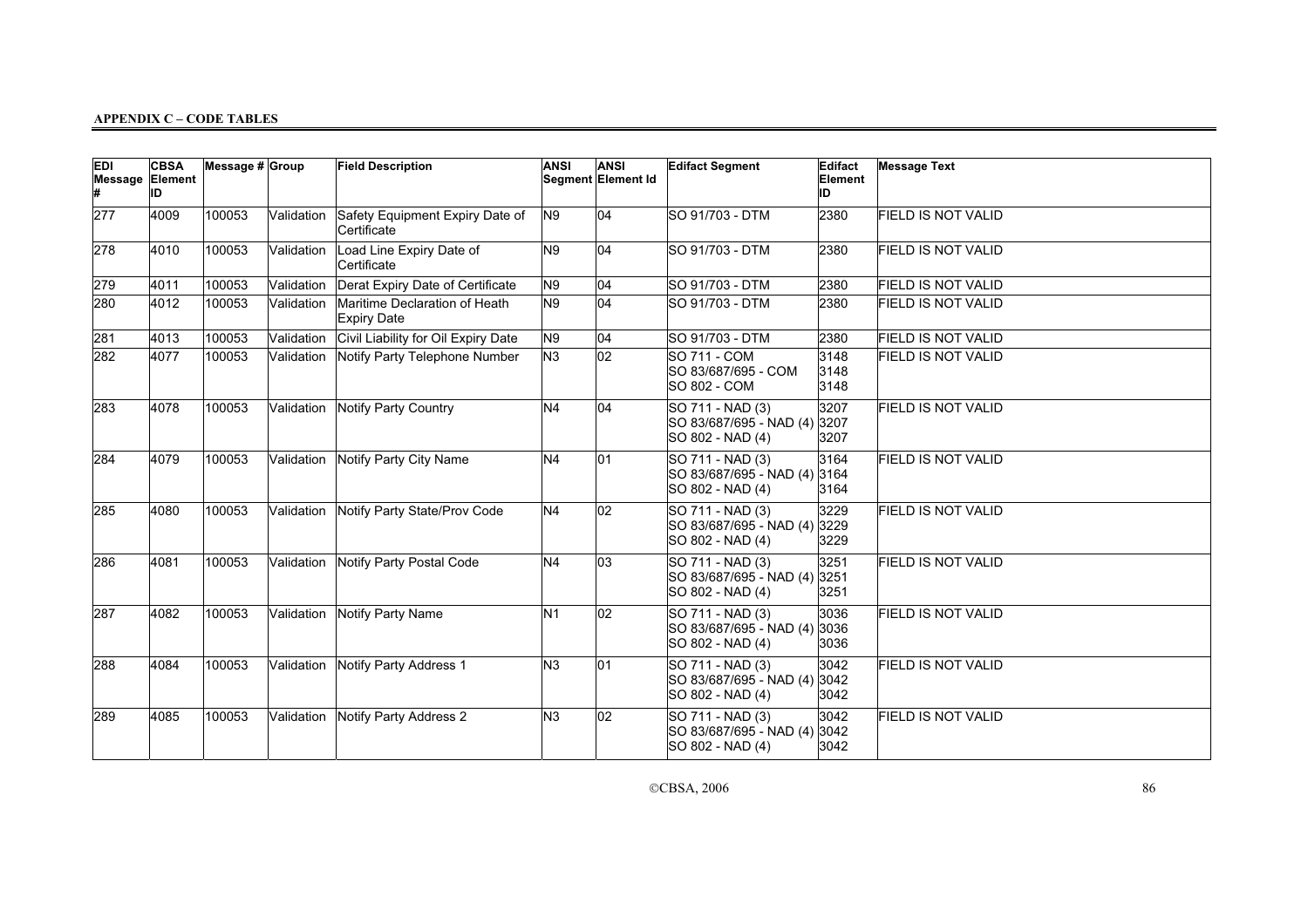| <b>EDI</b><br>Message Element | <b>CBSA</b><br>ID | Message $# $ Group |            | <b>Field Description</b>           | <b>ANSI</b>    | <b>ANSI</b><br>Segment Element Id | <b>Edifact Segment</b>                                               | Edifact<br>Element<br>ID | <b>Message Text</b>       |
|-------------------------------|-------------------|--------------------|------------|------------------------------------|----------------|-----------------------------------|----------------------------------------------------------------------|--------------------------|---------------------------|
| 290                           | 4086              | 100053             | Validation | Notify Party Address 3             | N3             | 02                                |                                                                      |                          | <b>FIELD IS NOT VALID</b> |
| 291                           | 4105              | 100053             | Validation | Shipper Telephone Number           | N <sub>3</sub> | 02                                | <b>SO 711 - COM</b><br>SO 83/687/695 - COM<br>SO 802 - COM           | 3148<br>3148<br>3148     | <b>FIELD IS NOT VALID</b> |
| 292                           | 4106              | 100053             | Validation | Shipper Country                    | N <sub>4</sub> | 04                                | SO 711 - NAD (2)<br>SO 83/687/695 - NAD (2)<br>SO 802 - NAD (2)      | 3207<br>3207<br>3207     | <b>FIELD IS NOT VALID</b> |
| 293                           | 4107              | 100053             | Validation | Shipper City Name                  | N <sub>4</sub> | 01                                | SO 711 - NAD (2)<br>SO 83/687/695 - NAD (2) 3164<br>SO 802 - NAD (2) | 3164<br>3164             | <b>FIELD IS NOT VALID</b> |
| 294                           | 4108              | 100053             |            | Validation Shipper State/Prov Code | N <sub>4</sub> | 02                                | SO 711 - NAD (2)<br>SO 83/687/695 - NAD (2)<br>SO 802 - NAD (2)      | 3229<br>3229<br>3229     | <b>FIELD IS NOT VALID</b> |
| 295                           | 4109              | 100053             |            | Validation Shipper Postal Code     | N <sub>4</sub> | 03                                | SO 711 - NAD (2)<br>SO 83/687/695 - NAD (2)<br>SO 802 - NAD (2)      | 3251<br>3251<br>3251     | <b>FIELD IS NOT VALID</b> |
| 296                           | 4110              | 100053             | Validation | Shipper Name                       | N <sub>1</sub> | 02                                | SO 711 - NAD (2)<br>SO 83/687/695 - NAD (2)<br>SO 802 - NAD (2)      | 3036<br>3036<br>3036     | <b>FIELD IS NOT VALID</b> |
| 297                           | 4112              | 100053             | Validation | Shipper Address 1                  | N <sub>3</sub> | 01                                | SO 711 - NAD (2)<br>SO 83/687/695 - NAD (2)<br>SO 802 - NAD (2)      | 3042<br>3042<br>3042     | FIELD IS NOT VALID        |
| 298                           | 4113              | 100053             | Validation | Shipper Address 2                  | N <sub>3</sub> | $ 02\rangle$                      | SO 711 - NAD (2)<br>SO 83/687/695 - NAD (2)<br>SO 802 - NAD (2)      | 3042<br>3042<br>3042     | <b>FIELD IS NOT VALID</b> |
| 299                           | 4114              | 100053             | Validation | Shipper Address 3                  | lм3            | 02                                |                                                                      |                          | <b>FIELD IS NOT VALID</b> |
| 309                           | 4147              | 100053             | Validation | Consignee Telephone Number         | N <sub>3</sub> | 02                                | <b>SO 711 - COM</b><br>SO 83/687/695 - COMM<br>SO 802 - COM          | 3148<br>3148<br>3148     | <b>FIELD IS NOT VALID</b> |
| 310                           | 4148              | 100053             | Validation | Consignee Country                  | N <sub>4</sub> | 04                                | SO 711 - NAD (1)<br>SO 83/687/695 - NAD (1)<br>SO 802 - NAD (1)      | 3207<br>3027<br>3027     | <b>FIELD IS NOT VALID</b> |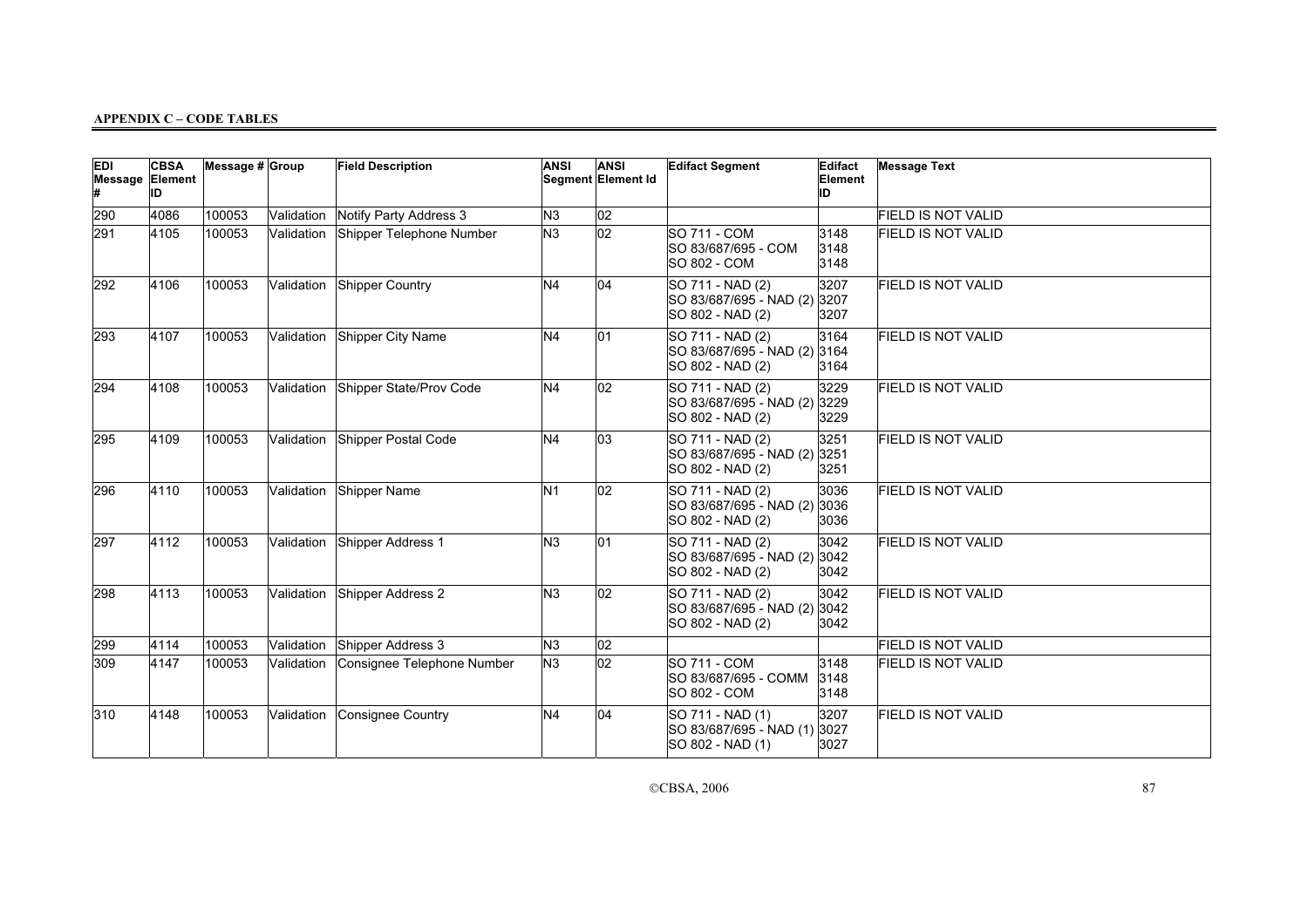| <b>EDI</b><br>Message Element | <b>CBSA</b><br>ID | Message $# $ Group |            | <b>Field Description</b>               | <b>ANSI</b>    | <b>ANSI</b><br>Segment Element Id | <b>Edifact Segment</b>                                               | Edifact<br>Element<br>ID | <b>Message Text</b>       |
|-------------------------------|-------------------|--------------------|------------|----------------------------------------|----------------|-----------------------------------|----------------------------------------------------------------------|--------------------------|---------------------------|
| 311                           | 4149              | 100053             | Validation | Consignee City Name                    | N <sub>4</sub> | 01                                | SO 711 - NAD (1)<br>SO 83/687/695 - NAD (1)<br>SO 802 - NAD (1)      | 3164<br>3164<br>3164     | <b>FIELD IS NOT VALID</b> |
| 312                           | 4150              | 100053             | Validation | Consignee State/Prov Code              | N <sub>4</sub> | 02                                | SO 711 - NAD (1)<br>SO 83/687/695 - NAD (1)<br>SO 802 - NAD (1)      | 3229<br>3229<br>3229     | <b>FIELD IS NOT VALID</b> |
| 313                           | 4151              | 100053             | Validation | Consignee Postal Code                  | N <sub>4</sub> | 03                                | SO 711 - NAD (1)<br>SO 83/687/695 - NAD (1)<br>SO 802 - NAD (1)      | 3251<br>3251<br>3251     | FIELD IS NOT VALID        |
| 314                           | 4152              | 100053             | Validation | Consignee Name                         | N <sub>1</sub> | 02                                | SO 711 - NAD (1)<br>SO 83/687/695 - NAD (1) 3036<br>SO 802 - NAD (1) | 3036<br>3036             | <b>FIELD IS NOT VALID</b> |
| 315                           | 4154              | 100053             | Validation | Consignee Address 1                    | N <sub>3</sub> | 01                                | SO 711 - NAD (1)<br>SO 83/687/695 - NAD (1) 3042<br>SO 802 - NAD (1) | 3042<br>3042             | FIELD IS NOT VALID        |
| 316                           | 4155              | 100053             | Validation | Consignee Address 2                    | N <sub>3</sub> | 02                                | SO 711 - NAD (1)<br>SO 83/687/695 - NAD (1) 3042<br>SO 802 - NAD (1) | 3042<br>3042             | <b>FIELD IS NOT VALID</b> |
| 317                           | 4156              | 100053             | Validation | Consignee Address 3                    | N3             | $ 02\rangle$                      |                                                                      |                          | FIELD IS NOT VALID        |
| 358                           | 4356              | 100053             | Validation | Manifest From Customs Office           | R4             | 03                                | SO 703 - LOC (4)<br>SO 83/695 - LOC (2)<br>SO 802/786 - LOC (1)      | 3225<br>3225<br>3225     | FIELD IS NOT VALID        |
| 359                           | 4357              | 100053             | Validation | Manifest To Customs Office             | R4             | 03                                | SO 83/695 - LOC (5)<br>SO 802/786 - LOC (5)                          | 3225<br>3225             | <b>FIELD IS NOT VALID</b> |
| 362                           | 4364              | 100053             | Validation | Related Conveyance Reference<br>Number | N9             | 02                                | SO 83/695 - RFF<br><b>SO 711 - RFF</b><br>SO 802/786/794 - RFF       | 1154<br>1154<br>1154     | <b>FIELD IS NOT VALID</b> |
| 363                           | 4365              | 100053             | Validation | Related Cargo Control Number           |                |                                   | <b>SO 786 - RFF</b>                                                  | 1154                     | <b>FIELD IS NOT VALID</b> |
| 364                           | 4400              | 100053             | Validation | Departure Date                         | V3             | 02                                | SO 91 - DTM<br><b>SO 794 - DTM</b>                                   | 2380<br>2380             | <b>FIELD IS NOT VALID</b> |
| 365                           | 4401              | 100053             | Validation | Vessel Registration Date and Time DTM  |                | 02/03                             | SO 91/703 - DTM                                                      | 2380                     | <b>FIELD IS NOT VALID</b> |
| 366                           | 4404              | 100053             |            | Validation Arrival Warehouse Office    |                |                                   |                                                                      |                          | FIELD IS NOT VALID        |

CCBSA, 2006 88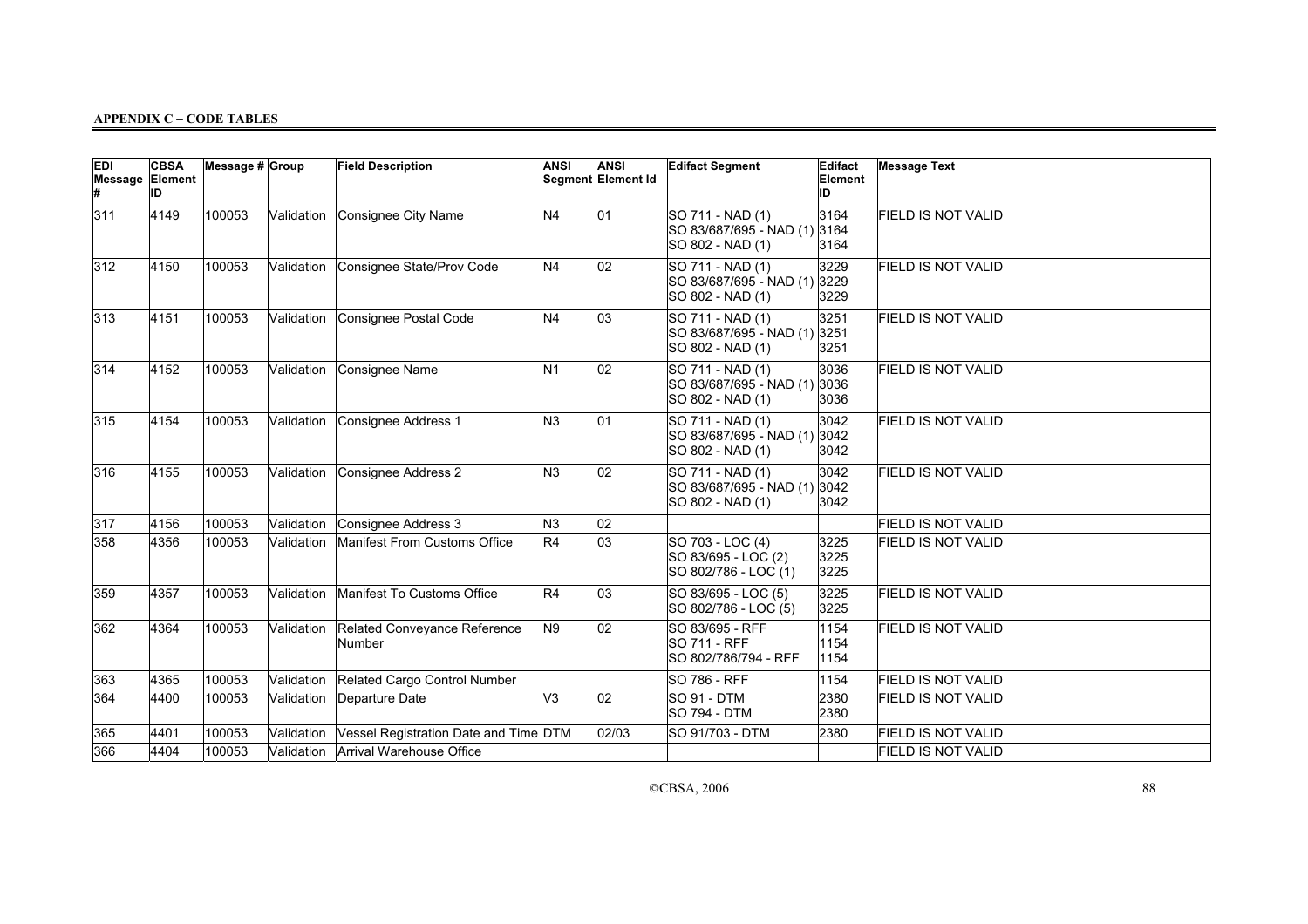| <b>EDI</b><br><b>Message Element</b> | <b>CBSA</b><br>IID | Message $# Group$ |            | <b>Field Description</b>       | <b>ANSI</b>    | <b>ANSI</b><br>Segment Element Id | <b>Edifact Segment</b> | Edifact<br>Element<br>ID | <b>Message Text</b>       |
|--------------------------------------|--------------------|-------------------|------------|--------------------------------|----------------|-----------------------------------|------------------------|--------------------------|---------------------------|
| 367                                  | 4503               | 100053            | Validation | Shipping Line Telephone Number | N <sub>3</sub> | $ 02\rangle$                      | SO 91/703 - COM        | 3148                     | <b>FIELD IS NOT VALID</b> |
| 368                                  | 4504               | 100053            | Validation | Shipping Line Country          | N4             | 04                                | SO 91/703 - NAD (1)    | 3207                     | <b>FIELD IS NOT VALID</b> |
| 369                                  | 4505               | 100053            | Validation | Shipping Line City Name        | N <sub>4</sub> | 01                                | SO 91/703 - NAD (1)    | 3164                     | <b>FIELD IS NOT VALID</b> |
| 370                                  | 4506               | 100053            | Validation | Shipping Line State/Prov Code  | N <sub>4</sub> | 02                                | SO 91/703 - NAD (1)    | 3229                     | <b>FIELD IS NOT VALID</b> |
| 371                                  | 4507               | 100053            | Validation | Shipping Line Postal Code      | N <sub>4</sub> | 03                                | SO 91/703 - NAD (1)    | 3251                     | <b>FIELD IS NOT VALID</b> |
| 372                                  | 4508               | 100053            | Validation | Shipping Line Name 1           | N <sub>1</sub> | 02                                | SO 91/703 - NAD (1)    | 3036                     | FIELD IS NOT VALID        |
| 373                                  | 4509               | 100053            | Validation | Shipping Line Name 2           | N <sub>1</sub> | $ 02\rangle$                      | SO 91/703 - NAD (1)    | 3036                     | FIELD IS NOT VALID        |
| 374                                  | 4510               | 100053            | Validation | Shipping Line Address 1        | N <sub>3</sub> | 01                                | SO 91/703 - NAD (1)    | 3042                     | FIELD IS NOT VALID        |
| 375                                  | 4511               | 100053            | Validation | Shipping Line Address 2        | N3             | 02                                | SO 91/703 - NAD (1)    | 3042                     | FIELD IS NOT VALID        |
| 376                                  | 4512               | 100053            | Validation | Shipping Line Address 3        | N <sub>3</sub> | 02                                |                        |                          | <b>FIELD IS NOT VALID</b> |
| 377                                  | 4516               | 100053            | Validation | Ship's Agent Telephone Number  | N3             | 02                                | SO 91/703 - COM        | 3148                     | FIELD IS NOT VALID        |
| 378                                  | 4517               | 100053            | Validation | Ship's Agent Country           | N <sub>4</sub> | 04                                | SO 91/703 - NAD (3)    | 3207                     | <b>FIELD IS NOT VALID</b> |
| 379                                  | 4518               | 100053            | Validation | Ship's Agent City Name         | N <sub>4</sub> | 01                                | SO 91/703 - NAD (3)    | 3164                     | <b>FIELD IS NOT VALID</b> |
| 380                                  | 4519               | 100053            | Validation | Ship's Agent State/Prov Code   | N <sub>4</sub> | 02                                | SO 91/703 - NAD (3)    | 3229                     | FIELD IS NOT VALID        |
| 381                                  | 4520               | 100053            | Validation | Ship's Agent Postal Code       | N <sub>4</sub> | 03                                | SO 91/703 - NAD (3)    | 3251                     | <b>FIELD IS NOT VALID</b> |
| 382                                  | 4521               | 100053            | Validation | Ship's Agent Name 1            | N1             | 02                                | SO 91/703 - NAD (3)    | 3036                     | <b>FIELD IS NOT VALID</b> |
| 383                                  | 4522               | 100053            | Validation | Ship's Agent Name 2            | N <sub>1</sub> | $ 02\rangle$                      | SO 91/703 - NAD (3)    | 3036                     | <b>FIELD IS NOT VALID</b> |
| 384                                  | 4523               | 100053            | Validation | Ship's Agent Address 1         | N <sub>3</sub> | 01                                | SO 91/703 - NAD (3)    | 3042                     | FIELD IS NOT VALID        |
| 385                                  | 4524               | 100053            | Validation | Ship's Agent Address 2         | N3             | 02                                | SO 91/703 - NAD (3)    | 3042                     | <b>FIELD IS NOT VALID</b> |
| 386                                  | 4525               | 100053            | Validation | Ship's Agent Address 3         | N <sub>3</sub> | 02                                |                        |                          | FIELD IS NOT VALID        |
| 387                                  | 4529               | 100053            | Validation | Ship's Owner Telephone Number  | N <sub>3</sub> | 02                                | SO 91/703 - COM        | 3148                     | <b>FIELD IS NOT VALID</b> |
| 388                                  | 4530               | 100053            | Validation | Ship's Owner Country           | N <sub>4</sub> | 04                                | SO 91/703 - NAD (2)    | 3207                     | FIELD IS NOT VALID        |
| 389                                  | 4531               | 100053            | Validation | Ship's Owner City Name         | N <sub>4</sub> | 01                                | SO 91/703 - NAD (2)    | 3164                     | <b>FIELD IS NOT VALID</b> |
| 390                                  | 4532               | 100053            | Validation | Ship's Owner State/Prov Code   | N <sub>4</sub> | 02                                | SO 91/703 - NAD (2)    | 3229                     | <b>FIELD IS NOT VALID</b> |
| 391                                  | 4533               | 100053            | Validation | Ship's Owner Postal Code       | N <sub>4</sub> | 03                                | SO 91/703 - NAD (2)    | 3251                     | <b>FIELD IS NOT VALID</b> |
| 392                                  | 4534               | 100053            | Validation | Ship's Owner Name 1            | N <sub>1</sub> | 02                                | SO 91/703 - NAD (2)    | 3036                     | <b>FIELD IS NOT VALID</b> |
| 393                                  | 4535               | 100053            | Validation | Ship's Owner Name 2            | N <sub>1</sub> | $ 02\rangle$                      | SO 91/703 - NAD (2)    | 3036                     | <b>FIELD IS NOT VALID</b> |
| 394                                  | 4536               | 100053            | Validation | Ship's Owner Address 1         | N <sub>3</sub> | 01                                | SO 91/703 - NAD (2)    | 3042                     | <b>FIELD IS NOT VALID</b> |
| 395                                  | 4537               | 100053            | Validation | Ship's Owner Address 2         | N <sub>3</sub> | 02                                | SO 91/703 - NAD (2)    | 3042                     | <b>FIELD IS NOT VALID</b> |
| 396                                  | 4538               | 100053            | Validation | Ship's Owner Address 3         | N3             | 02                                |                        |                          | FIELD IS NOT VALID        |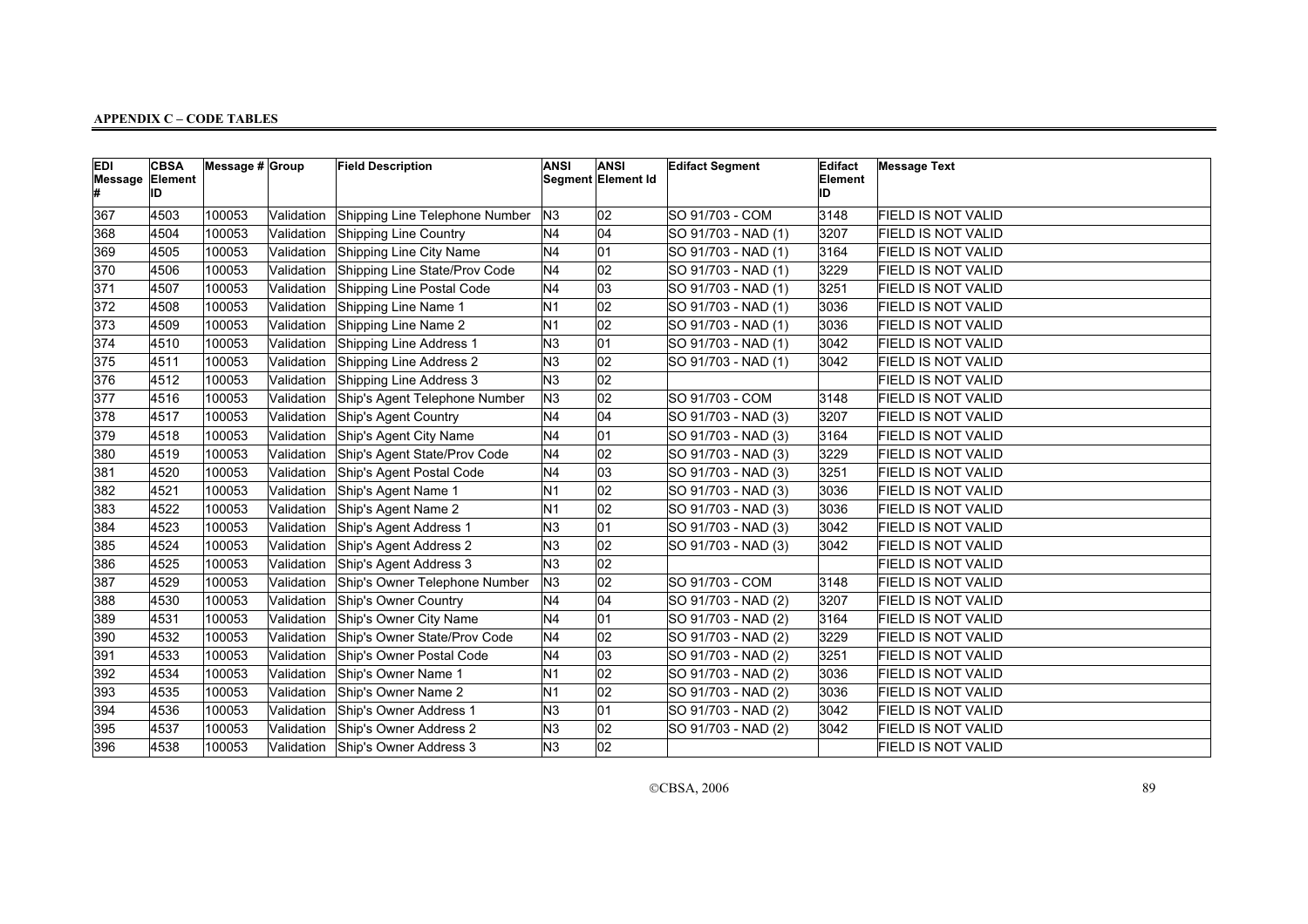| <b>EDI</b> | <b>CBSA</b><br>Message Element<br>ID | Message $# $ Group |            | <b>Field Description</b>                  | <b>ANSI</b>    | <b>ANSI</b><br>Segment Element Id | <b>Edifact Segment</b>                                                                                                                                                 | Edifact<br>Element<br>ID                             | <b>Message Text</b>       |
|------------|--------------------------------------|--------------------|------------|-------------------------------------------|----------------|-----------------------------------|------------------------------------------------------------------------------------------------------------------------------------------------------------------------|------------------------------------------------------|---------------------------|
| 422        | 4581                                 | 100053             | Validation | Current Port of Loading                   | V3             | 01                                | SO 91 - LOC (2)                                                                                                                                                        | 3225                                                 | FIELD IS NOT VALID        |
| 423        | 4582                                 | 100053             | Validation | Port of Arrival/Next Port of<br>Discharge | V3             | $\overline{03}$                   | SO 91 - LOC (3)<br>ISO 83/695 - LOC                                                                                                                                    | 3225<br>3225                                         | <b>FIELD IS NOT VALID</b> |
| 424        | 4583                                 | 100053             | Validation | Port Code                                 | R4             | 04                                | SO 91/703 - LOC                                                                                                                                                        | 3225                                                 | <b>FIELD IS NOT VALID</b> |
| 425        | 4587                                 | 100053             | Validation | Consortium Partner Name                   | N <sub>1</sub> | 02                                | SO 91/703 - NAD (4)                                                                                                                                                    | 3036                                                 | <b>FIELD IS NOT VALID</b> |
| 426        | 4601                                 | 100053             | Validation | Consortium Partner Carrier Code           | N <sub>1</sub> | 04                                | SO 91/703 - NAD (4)                                                                                                                                                    | 3039                                                 | <b>FIELD IS NOT VALID</b> |
| 428        | 4610                                 | 100053             | Validation | <b>Terminal Name</b>                      | R4             | 06                                | <b>SO 91 - LOC</b><br><b>SO 711 - LOC</b><br>ISO 83/695 - LOC                                                                                                          | 3222<br>3222<br>3222                                 | <b>FIELD IS NOT VALID</b> |
| 429        | 4612                                 | 100053             | Validation | Pier Number                               | R4             | 07                                | SO 91 - LOC<br><b>SO 711 - LOC</b><br>SO 83/695 - LOC                                                                                                                  | 3233<br>3233<br>3233                                 | FIELD IS NOT VALID        |
| 435        | 5096                                 | 100053             | Validation | Group Identifier (Container)              |                |                                   | SO 711<br>SO 711<br>SO 711<br>SO 83/687                                                                                                                                | 400<br>680<br>710<br>710                             | <b>FIELD IS NOT VALID</b> |
| 436        | 5005                                 | 100053             | Validation | Group Identifier (Cargo Record)           |                |                                   | <b>SO 711 - GID</b><br><b>SO 711 - PAC</b><br>SO 711 - MEA (1)<br><b>SO 711 - SGP</b><br>SO 83/687 - GID<br>SO 83/687 - PAC<br>SO 83/687 - MEA (1)<br>ISO 83/687 - SGP | 720<br>730<br>760<br>780<br>720<br>730<br>760<br>780 | <b>FIELD IS NOT VALID</b> |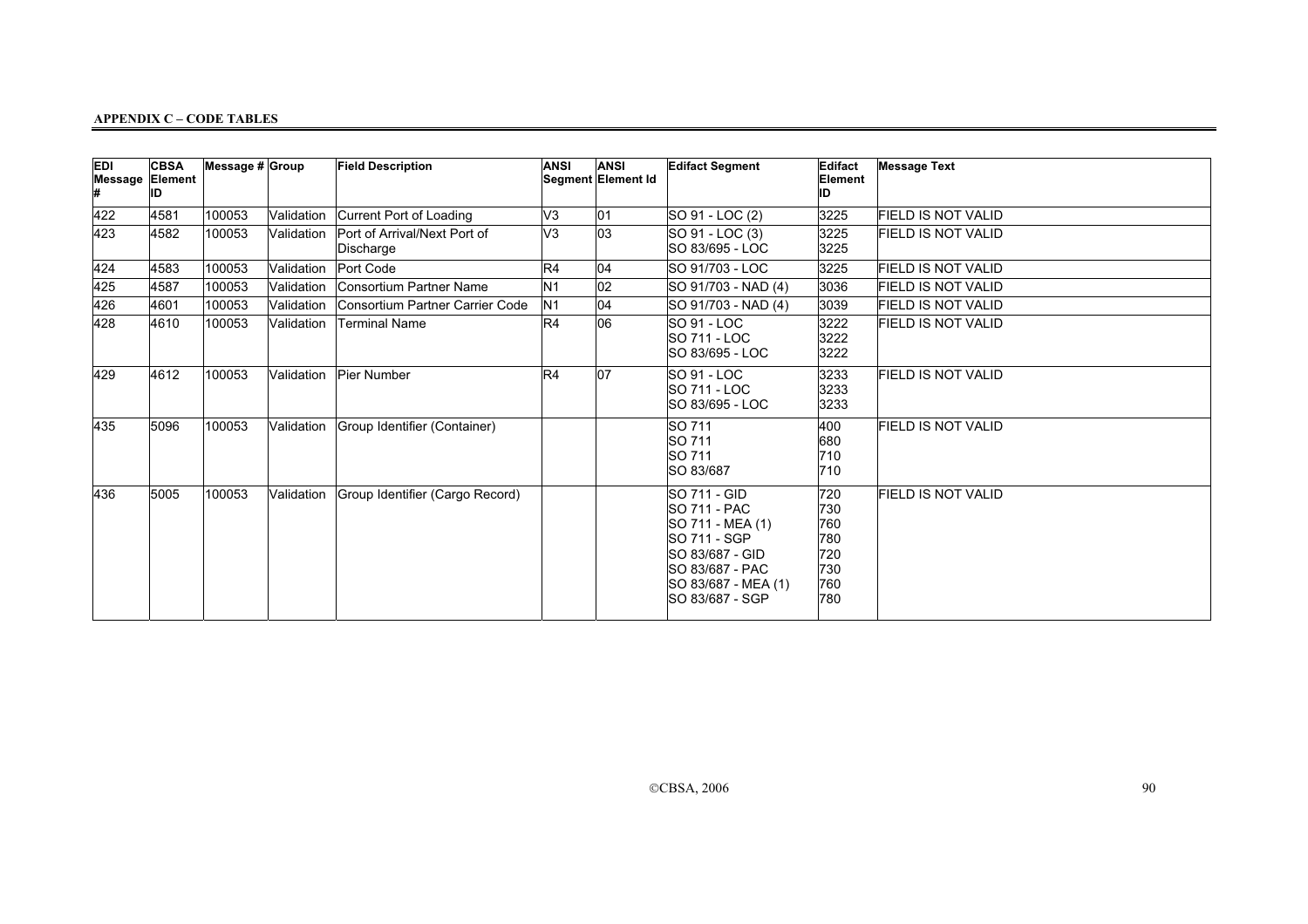| <b>EDI</b><br>Message Element | <b>CBSA</b><br>ID | Message $# $ Group |            | <b>Field Description</b>                                                                                                                        | <b>ANSI</b> | <b>ANSI</b><br>Segment Element Id | <b>Edifact Segment</b>                                                                                                                                                                                   | Edifact<br>Element<br>ID                                           | <b>Message Text</b>               |
|-------------------------------|-------------------|--------------------|------------|-------------------------------------------------------------------------------------------------------------------------------------------------|-------------|-----------------------------------|----------------------------------------------------------------------------------------------------------------------------------------------------------------------------------------------------------|--------------------------------------------------------------------|-----------------------------------|
| 437                           | 5006              | 100053             | Validation | Group Identifier (Cargo<br>Description)                                                                                                         |             |                                   | SO 711 - GID<br><b>SO 711 - FTX</b><br><b>SO 711 - DGS</b><br><b>SO 711 - PCI</b><br><b>SO 711 - CST</b><br>SO 83/687 - GID<br>SO 83/687 - FTX<br>SO 83/687 - DGS<br>SO 83/687 - PCI<br>ISO 83/687 - CST | 720<br>750<br>790<br>800<br>810<br>720<br>750<br>790<br>800<br>810 | <b>FIELD IS NOT VALID</b>         |
| 446                           | 5065              | 100053             | Validation | Group Identifier (Ports)                                                                                                                        |             |                                   | SO 91/703 - LOC                                                                                                                                                                                          | 130                                                                | <b>FIELD IS NOT VALID</b>         |
| 447                           | 5066              | 100053             | Validation | Group Identifier (Containers)                                                                                                                   |             |                                   | SO 91/703 - G10 (EQD & 490<br>EQN)                                                                                                                                                                       |                                                                    | <b>FIELD IS NOT VALID</b>         |
| 448                           | 5069              | 100053             | Validation | Group Identifier (Consortium<br>Partners)                                                                                                       |             |                                   |                                                                                                                                                                                                          |                                                                    | <b>FIELD IS NOT VALID</b>         |
| 451                           | 5204              | 100053             | Validation | Group Identifier (Seal)                                                                                                                         |             |                                   | <b>SO 711 - SEL</b><br>SO 83 - SEL                                                                                                                                                                       | 700<br>700                                                         | <b>FIELD IS NOT VALID</b>         |
| 459                           | 1107              | 100101             | Key        | Carrier Code                                                                                                                                    |             |                                   | SO 91/703 - TDT<br><b>SO 711 - TDT</b><br>SO 83/687/695 - TDT<br><b>SO 794 - TDT</b>                                                                                                                     | 3127<br>3127<br>3127<br>3127                                       | <b>INVALID CLIENT ID</b>          |
| 460                           | 4365              | 100101             | Validation | Original Cargo Control Number                                                                                                                   | N9          | $ 02\rangle$                      | <b>SO 786 - RFF</b>                                                                                                                                                                                      | 1154                                                               | <b>INVALID CLIENT ID</b>          |
| 461                           | 1103              | 100116             | Key        | Cargo Control Number (CCN)<br>(Empty or Export) /Supplementary<br>Reference Number/Conveyance<br>Reference Number / Reference<br>Identification | N9          | 02                                | <b>SO 711 - RFF</b><br>SO 83/687/695 - RFF<br><b>SO 794 - RFF</b><br><b>SO 802 - RFF</b>                                                                                                                 | 1154<br>1154<br>1154<br>1154                                       | <b>REQUEST MUST EXIST ON FILE</b> |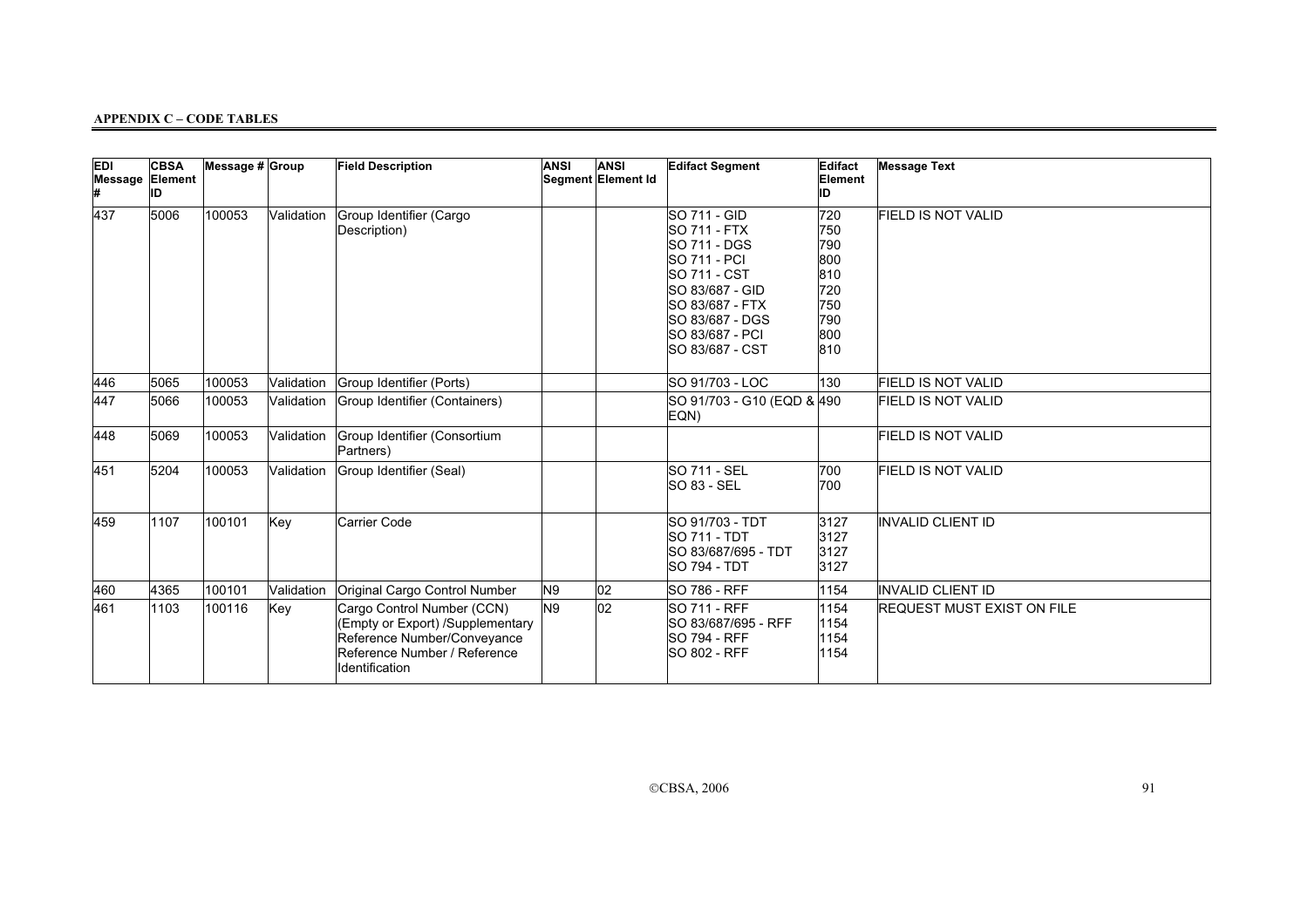| EDI<br>Message Element | <b>CBSA</b><br>ID | Message # Group |            | <b>Field Description</b>                                                                                                                        | <b>ANSI</b>    | <b>ANSI</b><br>Segment Element Id | <b>Edifact Segment</b>                                                                   | Edifact<br>Element<br>ID     | <b>Message Text</b>                                                   |
|------------------------|-------------------|-----------------|------------|-------------------------------------------------------------------------------------------------------------------------------------------------|----------------|-----------------------------------|------------------------------------------------------------------------------------------|------------------------------|-----------------------------------------------------------------------|
| 463                    | 1103              | 100134          | Key        | Cargo Control Number (CCN)<br>(Empty or Export) /Supplementary<br>Reference Number/Conveyance<br>Reference Number / Reference<br>Identification | <b>N9</b>      | 02                                | <b>SO 711 - RFF</b><br>SO 83/687/695 - RFF<br><b>SO 794 - RFF</b><br><b>SO 802 - RFF</b> | 1154<br>1154<br>1154<br>1154 | INVALID STATUS OF REQUEST                                             |
| 466                    | 1103              | 100135          | Key        | Cargo Control Number (CCN)                                                                                                                      | N <sub>9</sub> | 02                                | <b>SO 711 - RFF</b><br>SO 83/687/695 - RFF<br><b>SO 794 - RFF</b><br><b>SO 802 - RFF</b> | 1154<br>1154<br>1154<br>1154 | <b>REQUEST MUST BE PORT-ON-PORT</b>                                   |
| 467                    | 4356              | 100136          | Validation | Manifest From Customs Office                                                                                                                    | R4             | 03                                | SO 703 - LOC (4)<br>SO 83/695 - LOC (2)<br>SO 802/786 - LOC (1)                          | 3225<br>3225<br>3225         | PORT OF REPORT MUST BE A PORT OFFICE                                  |
| 468                    | 4357              | 100137          | Validation | Manifest To Customs Office                                                                                                                      | R4             | 03                                | SO 83/695 - LOC (5)<br>SO 802/786 - LOC (5)                                              | 3225<br>3225                 | PORT OF DESTINATION MUST BE A PORT OFFICE                             |
| 472                    | 2537              | 100154          | Validation | <b>Gross Registered Tons</b>                                                                                                                    | V <sub>2</sub> | 05                                |                                                                                          |                              | REGISTERED TONNAGE CANNOT BE GREATER<br>THAN GROSS REGISTERED TONNAGE |
| 473                    | 4400              | 100156          |            | Validation Departure Date                                                                                                                       | V <sub>3</sub> | 02                                | SO 91 - DTM                                                                              | 2380                         | DEPARTURE DATE CANNOT BE GREATER THAN<br><b>EXPIRY DATE</b>           |
| 474                    | 1926              | 100157          | Validation | Volume                                                                                                                                          | L <sub>0</sub> | 06                                | SO 711 - MEA (2)<br>SO 83/687 - MEA (2)<br>SO 802 - MEA (2)                              | 6314<br>6314<br>6314         | FIELD AND UOM MUST BE ENTERED TOGETHER                                |
| 475                    | 1927              | 100157          | Validation | Volume Qualifier                                                                                                                                | L <sub>0</sub> | 107                               | SO 711 - MEA (2)<br>SO 83/687 - MEA (2)<br>SO 802 - MEA (2)                              | 6154<br>6154<br>6154         | FIELD AND UOM MUST BE ENTERED TOGETHER                                |
| 477                    | 1100              | 100163          | Key        | <b>Carrier Code</b>                                                                                                                             | N <sub>9</sub> | 02                                |                                                                                          |                              | CLIENT NOT VALID FOR SERVICE OPTION                                   |
| 479                    | 4356              | 100175          | Validation | Manifest From Customs Office                                                                                                                    | R4             | 03                                | SO 703 - LOC (4)<br>SO 83/695 - LOC (2)<br>SO 802/786 - LOC (1)                          | 3225<br>3225<br>3225         | OFFICE IS NOT AUTOMATED FOR REQUEST TYPE                              |
| 480                    | 4357              | 100175          | Validation | Manifest To Customs Office                                                                                                                      | R4             | 03                                | SO 83/695 - LOC (5)<br>SO 802/786 - LOC (5)                                              | 3225<br>3225                 | OFFICE IS NOT AUTOMATED FOR REQUEST TYPE                              |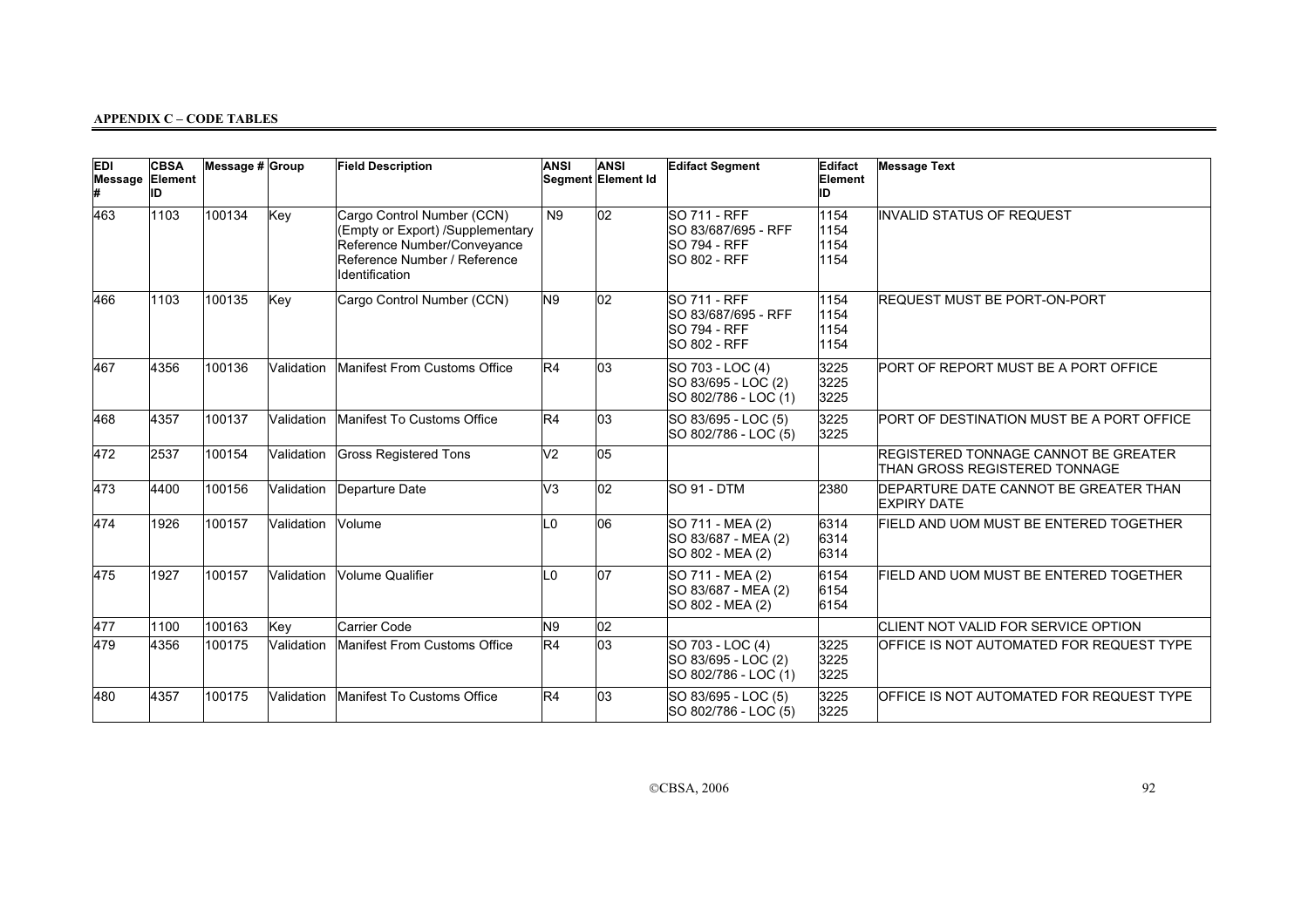| <b>EDI</b><br>Message Element | <b>CBSA</b><br>ID | Message $# $ Group |            | <b>Field Description</b>                                                                                                      | <b>ANSI</b>    | <b>ANSI</b><br>Segment Element Id | <b>Edifact Segment</b>                                                        | Edifact<br>Element<br>ID     | <b>Message Text</b>                       |
|-------------------------------|-------------------|--------------------|------------|-------------------------------------------------------------------------------------------------------------------------------|----------------|-----------------------------------|-------------------------------------------------------------------------------|------------------------------|-------------------------------------------|
| 482                           | 1107              | 100176             | Key        | Cargo Control Number (CCN) /<br>Carrier Code                                                                                  | N9             | 02                                | SO 91/703 - TDT<br>SO 711 - TDT<br>SO 83/687/695 - TDT<br><b>SO 794 - TDT</b> | 3127<br>3127<br>3127<br>3127 | INVALID CLIENT TYPE FOR THIS REQUEST TYPE |
| 483                           | 4356              | 100177             | Validation | Manifest From Customs Office                                                                                                  | R4             | 03                                | SO 703 - LOC (4)<br>SO 83/695 - LOC (2)<br>SO 802/786 - LOC (1)               | 3225<br>3225<br>3225         | SERVICE OPTION NOT VALID FOR OFFICE       |
| 484                           | 4357              | 100177             | Validation | Manifest To Customs Office                                                                                                    | R4             | 03                                | SO 83/695 - LOC (5)<br>SO 802/786 - LOC (5)                                   | 3225<br>3225                 | SERVICE OPTION NOT VALID FOR OFFICE       |
| 491                           | 4364              | 100200             | Key        | Related Conveyance Reference<br>Number                                                                                        | N9             | 02                                | SO 802/786 - RFF                                                              | 1154                         | <b>INVALID RELATIONSHIP</b>               |
| 492                           | 1103              | 100205             | Key        | Cargo Control Number (CCN)<br>Cargo Control Number (CCN)<br>/Supplementary Reference<br>Number/Conveyance Reference<br>Number | N <sub>9</sub> | $ 02\rangle$                      | SO 711 - RFF<br>SO 83/687/695 - RFF<br><b>SO 794 - RFF</b><br>SO 802 - RFF    | 1154<br>1154<br>1154<br>1154 | CCN EXISTS FOR AUTOMOTIVE RELEASE         |
| 601                           |                   |                    |            | Cargo Description                                                                                                             |                |                                   |                                                                               |                              | <b>OFFICER REMARKS</b>                    |
| 602                           |                   |                    |            | Place Of Receipt City                                                                                                         |                |                                   |                                                                               |                              | <b>OFFICER REMARKS</b>                    |
| 603                           |                   |                    |            | Place Of Receipt Country                                                                                                      |                |                                   |                                                                               |                              | <b>OFFICER REMARKS</b>                    |
| 604                           |                   |                    |            | Port Of Lading                                                                                                                |                |                                   |                                                                               |                              | <b>OFFICER REMARKS</b>                    |
| 605                           |                   |                    |            | <b>Consignee Name</b>                                                                                                         |                |                                   |                                                                               |                              | <b>OFFICER REMARKS</b>                    |
| 606                           |                   |                    |            | Consignee Address                                                                                                             |                |                                   |                                                                               |                              | <b>OFFICER REMARKS</b>                    |
| 607                           |                   |                    |            | Shipper Name                                                                                                                  |                |                                   |                                                                               |                              | <b>OFFICER REMARKS</b>                    |
| 608                           |                   |                    |            | Shipper Address                                                                                                               |                |                                   |                                                                               |                              | <b>OFFICER REMARKS</b>                    |
| 609                           |                   |                    |            | <b>Delivery Address</b>                                                                                                       |                |                                   |                                                                               |                              | <b>OFFICER REMARKS</b>                    |
| 610                           |                   |                    |            | Notify Party                                                                                                                  |                |                                   |                                                                               |                              | <b>OFFICER REMARKS</b>                    |
| 611                           |                   |                    |            | Supplementary Report Not<br>Submitted                                                                                         |                |                                   |                                                                               |                              | <b>OFFICER REMARKS</b>                    |
| 612                           |                   |                    |            | Supplementary Report Insufficient                                                                                             |                |                                   |                                                                               |                              | <b>OFFICER REMARKS</b>                    |
| 613                           |                   |                    |            | Failure To Provide Documentation                                                                                              |                |                                   |                                                                               |                              | <b>OFFICER REMARKS</b>                    |
| 614                           |                   |                    |            | Wait For Further Instructions                                                                                                 |                |                                   |                                                                               |                              | <b>OFFICER REMARKS</b>                    |
| 615                           |                   |                    |            | Unauthorized                                                                                                                  |                |                                   |                                                                               |                              | <b>OFFICER REMARKS</b>                    |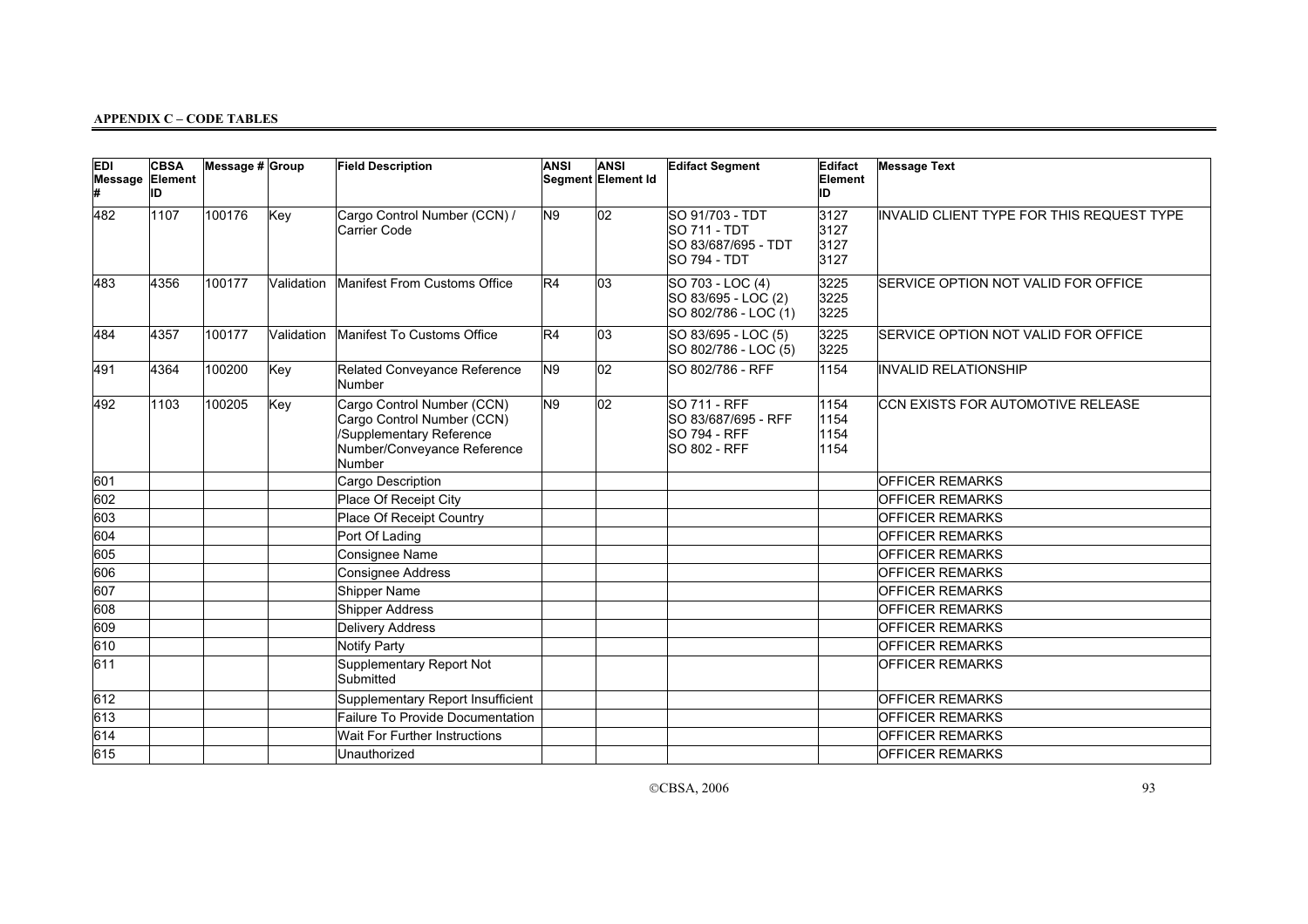| <b>EDI</b><br>Message Element | <b>CBSA</b><br>ID | Message $\#$ Group |            | <b>Field Description</b>      | <b>ANSI</b>    | <b>ANSI</b><br>Segment Element Id | <b>Edifact Segment</b>                                          | Edifact<br>Element<br>ID | <b>Message Text</b>                                        |
|-------------------------------|-------------------|--------------------|------------|-------------------------------|----------------|-----------------------------------|-----------------------------------------------------------------|--------------------------|------------------------------------------------------------|
| 616                           |                   |                    |            | <b>Cancel Notice</b>          |                |                                   |                                                                 |                          | <b>OFFICER REMARKS</b>                                     |
| 998                           | 2638              | 100808             | Validation | Container ID                  | ED             | 02                                | SO 687/83 - EQD                                                 | 8260                     | BULK CONTAINER IDS DO NOT MATCH RELATED<br><b>REQUESTS</b> |
| A12                           | 1210              | 100226             | Validation | Number of Containers          | Y2             | 01                                | SO 91/703 - EQN                                                 | 6350                     | NUMBER OF OCCURENCES EXCEEDS MAXIMUM                       |
| A27                           | 1607              | 100226             | Validation | Voyage Number                 | V <sub>1</sub> | $\overline{04}$                   | SO 91/703 - TDT<br><b>SO 794 - TDT</b>                          | 8028<br>8028             | NUMBER OF OCCURENCES EXCEEDS MAXIMUM                       |
| A28                           | 1608              | 100226             | Validation | Containerized Weight          | V <sub>2</sub> | 07                                | SO 91/703 - MEA (3)                                             | 6314                     | NUMBER OF OCCURENCES EXCEEDS MAXIMUM                       |
| A29                           | 1609              | 100226             | Validation | Containerized Weight Unit     | V <sub>2</sub> | 08                                | SO 91/703 - MEA (3)                                             | 6411                     | NUMBER OF OCCURENCES EXCEEDS MAXIMUM                       |
| A30                           | 1611              | 100226             | Validation | Charter Type Code             | Κ1             | 01                                | SO 91/703 - POC                                                 | 8024                     | NUMBER OF OCCURENCES EXCEEDS MAXIMUM                       |
| A31                           | 1612              | 100226             | Validation | Number of Crew                | V <sub>2</sub> | 16                                | SO 91/703 - QTY (1)                                             | 6060                     | NUMBER OF OCCURENCES EXCEEDS MAXIMUM                       |
| A32                           | 1617              | 100226             | Validation | Non Containerized Weight      | V <sub>2</sub> | 09                                | SO 91/703 - MEA (4)                                             | 6314                     | NUMBER OF OCCURENCES EXCEEDS MAXIMUM                       |
| A33                           | 1618              | 100226             | Validation | Non Containerized Weight Unit | V <sub>2</sub> | 10                                | SO 91/703 - MEA (4)                                             | 6411                     | NUMBER OF OCCURENCES EXCEEDS MAXIMUM                       |
| A34                           | 1622              | 100226             | Validation | Number of Passengers          | V <sub>2</sub> | 17                                | SO 91/703 - QTY (2)                                             | 6060                     | NUMBER OF OCCURENCES EXCEEDS MAXIMUM                       |
| A35                           | 1627              | 100226             | Validation | Free Format information       | Κ1             | 02                                | ISO 91/703 - FTX                                                | 4440                     | NUMBER OF OCCURENCES EXCEEDS MAXIMUM                       |
| A37                           | 1909              | 100226             | Validation | Free Format Info              | K <sub>1</sub> | 01                                | <b>SO 711 - FTX</b><br>SO 83/687/695 - FTX<br>ISO 802/786 - FTX | 4440<br>4440<br>4440     | NUMBER OF OCCURENCES EXCEEDS MAXIMUM                       |
| A38                           | 1924              | 100226             | Validation | Weight Qualifier              | L0             | 05                                | SO 711 - MEA (1)<br>SO 83/687 - MEA (1)<br>SO 802 - MEA (1)     | 6313<br>6313<br>6313     | NUMBER OF OCCURENCES EXCEEDS MAXIMUM                       |
| A39                           | 1926              | 100226             | Validation | Volume                        | L0             | 06                                | SO 711 - MEA (2)<br>SO 83/687 - MEA (2)<br>SO 802 - MEA (2)     | 6314<br>6314<br>6314     | NUMBER OF OCCURENCES EXCEEDS MAXIMUM                       |
| A40                           | 1927              | 100226             | Validation | Volume Qualifier              | L <sub>0</sub> | 07                                | SO 711 - MEA (2)<br>SO 83/687 - MEA (2)<br>SO 802 - MEA (2)     | 6154<br>6154<br>6154     | NUMBER OF OCCURENCES EXCEEDS MAXIMUM                       |
| A41                           | 1929              | 100226             | Validation | Lading Line Number            | L0             | 01                                | <b>SO 711 - GID</b><br>SO 83/687 - GID<br>SO 802/786 - GID      | 1946<br>1946<br>1946     | NUMBER OF OCCURENCES EXCEEDS MAXIMUM                       |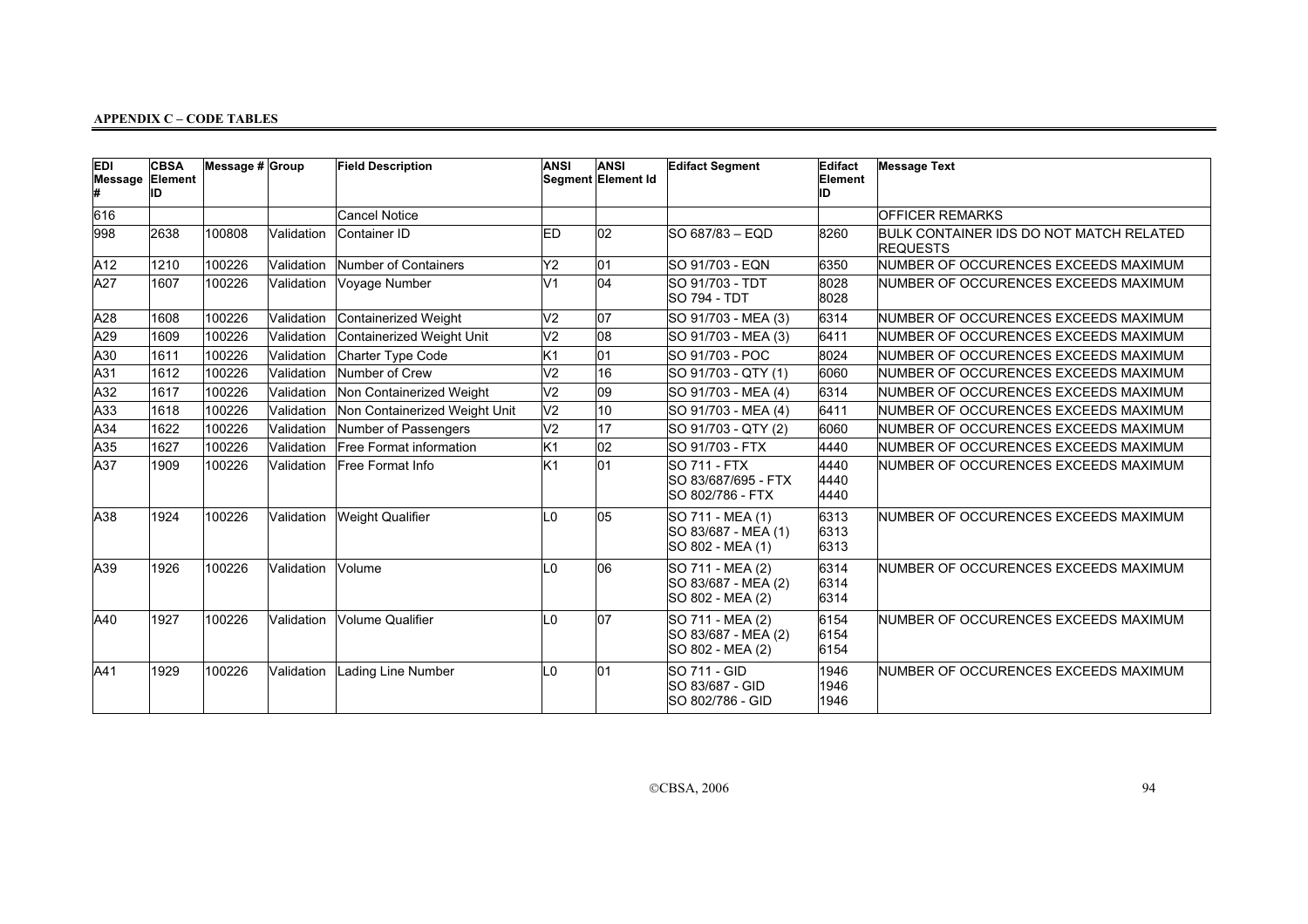| <b>EDI</b><br>Message Element | <b>CBSA</b><br>ID | Message $# $ Group |            | <b>Field Description</b>          | <b>ANSI</b>    | <b>ANSI</b><br>Segment Element Id | <b>Edifact Segment</b>                                          | Edifact<br>Element<br>ID | <b>Message Text</b>                  |
|-------------------------------|-------------------|--------------------|------------|-----------------------------------|----------------|-----------------------------------|-----------------------------------------------------------------|--------------------------|--------------------------------------|
| A42                           | 1932              | 100226             | Validation | <b>Lading Quantity</b>            | L0             | 08                                | <b>SO 711 - PAC</b><br>SO 83/687 - PAC<br><b>SO 802 - PAC</b>   | 7224<br>7224<br>7224     | NUMBER OF OCCURENCES EXCEEDS MAXIMUM |
| AA3                           | 1933              | 100226             | Validation | <b>Lading Quantity Qualifier</b>  | L0             | $ 09\rangle$                      | <b>SO 711 - PAC</b><br>SO 83/687 - PAC<br><b>SO 802 - PAC</b>   | 7065<br>7065<br>7065     | NUMBER OF OCCURENCES EXCEEDS MAXIMUM |
| AA4                           | 1934              | 100226             | Validation | Weight                            | L <sub>0</sub> | 04                                | SO 711 - MEA (1)<br>SO 83/687 - MEA (1)<br>SO 802 - MEA (1)     | 6314<br>6314<br>6314     | NUMBER OF OCCURENCES EXCEEDS MAXIMUM |
| A45                           | 1935              | 100226             | Validation | <b>Weight Unit Qualifier</b>      | L <sub>0</sub> | 11                                | SO 711 - MEA (1)<br>SO 83/687 - MEA (1)<br>SO 802 - MEA (1)     | 6411<br>6411<br>6411     | NUMBER OF OCCURENCES EXCEEDS MAXIMUM |
| A55                           | 2455              | 100226             | Validation | Place of Delivery, Country Code   | R4             | 05                                | SO 711 - LOC (4)<br>SO 83/687/695 - LOC (4)<br>SO 802 - LOC (4) | 3225<br>3225<br>3225     | NUMBER OF OCCURENCES EXCEEDS MAXIMUM |
| A56                           | 2456              | 100226             | Validation | <b>Final Destination Location</b> | R4             | 03                                | SO 711 - LOC (4)<br>SO 83/687/695 - LOC (4)<br>SO 802 - LOC (4) | 3224<br>3224<br>3224     | NUMBER OF OCCURENCES EXCEEDS MAXIMUM |
| A57                           | 2457              | 100226             | Validation | Place of Receipt of Goods Name    | R4             | 03                                | SO 711 - LOC (3)<br>SO 83/695 - LOC (3)<br>SO 802 - LOC (3)     | 3224<br>3224<br>3224     | NUMBER OF OCCURENCES EXCEEDS MAXIMUM |
| A61                           | 2537              | 100226             | Validation | <b>Gross Registered Tons</b>      | V <sub>2</sub> | 05                                | SO 91/703 - MEA (2)                                             | 6314                     | NUMBER OF OCCURENCES EXCEEDS MAXIMUM |
| A62                           | 2538              | 100226             | Validation | Weight Unit Qualifier             | V <sub>2</sub> | 06                                | SO 91/703 - MEA (2)                                             | 6411                     | NUMBER OF OCCURENCES EXCEEDS MAXIMUM |
| A63                           | 2539              | 100226             | Validation | Length Unit                       | V <sub>2</sub> | $\overline{15}$                   | SO 91/703 - MEA (6)                                             | 6411                     | NUMBER OF OCCURENCES EXCEEDS MAXIMUM |
| A64                           | 2540              | 100226             | Validation | Lloyds Code                       | V <sub>1</sub> | 01                                | SO 91/703 - RFF(2)                                              | 1154                     | NUMBER OF OCCURENCES EXCEEDS MAXIMUM |
| A65                           | 2541              | 100226             | Validation | Name of Master                    | V <sub>2</sub> | 13                                | SO 91/703 - TDT                                                 | 3128                     | NUMBER OF OCCURENCES EXCEEDS MAXIMUM |
| A66                           | 2543              | 100226             | Validation | <b>Net Registered Tons</b>        | V <sub>2</sub> | $\overline{03}$                   | SO 91/703 - MEA (1)                                             | 6314                     | NUMBER OF OCCURENCES EXCEEDS MAXIMUM |
| A67                           | 2544              | 100226             | Validation | Weight Unit Qualifier             | V <sub>2</sub> | 04                                | SO 91/703 - MEA (1)                                             | 6411                     | NUMBER OF OCCURENCES EXCEEDS MAXIMUM |
| A68                           | 2545              | 100226             | Validation | <b>Registry Number</b>            | V <sub>2</sub> | 02                                | SO 91/703 - RFF(3)                                              | 1154                     | NUMBER OF OCCURENCES EXCEEDS MAXIMUM |
| A69                           | 2547              | 100226             | Validation | Place of Registry                 | V <sub>2</sub> | 01                                | SO 91/703 - LOC (1)                                             | 3224                     | NUMBER OF OCCURENCES EXCEEDS MAXIMUM |
| A70                           | 2548              | 100226             | Validation | <b>Weight Unit Qualifier</b>      | V <sub>2</sub> | 12                                | SO 91/703 - MEA (5)                                             | 6411                     | NUMBER OF OCCURENCES EXCEEDS MAXIMUM |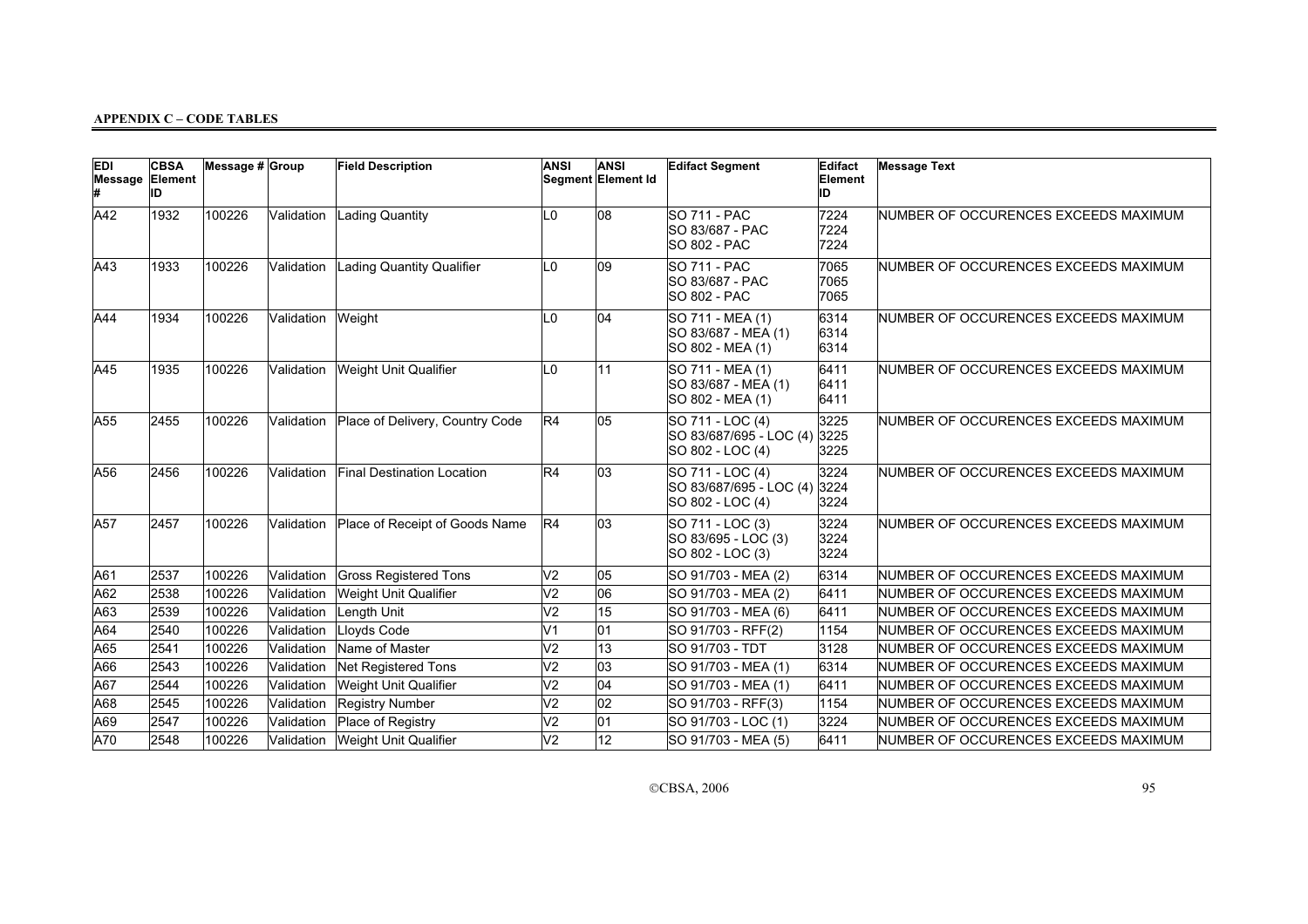| EDI<br>Message Element | <b>CBSA</b><br>ID | Message # Group |            | <b>Field Description</b>                       | <b>ANSI</b>     | ANSI<br>Segment Element Id | <b>Edifact Segment</b>                                          | Edifact<br>Element<br>ID | <b>Message Text</b>                  |
|------------------------|-------------------|-----------------|------------|------------------------------------------------|-----------------|----------------------------|-----------------------------------------------------------------|--------------------------|--------------------------------------|
| A71                    | 2549              | 100226          | Validation | Summer Dead Weight Tonnage                     | V <sub>2</sub>  | 11                         | SO 91/703 - MEA (5)                                             | 6314                     | NUMBER OF OCCURENCES EXCEEDS MAXIMUM |
| A72                    | 2550              | 100226          | Validation | Ships Overall Length                           | V <sub>2</sub>  | 14                         | SO 91/703 - MEA (6)                                             | 6314                     | NUMBER OF OCCURENCES EXCEEDS MAXIMUM |
| A73                    | 2551              | 100226          | Validation | Vessel Name                                    | $\overline{V1}$ | $ _{02}$                   | SO 91/703 - TDT                                                 | 8212                     | NUMBER OF OCCURENCES EXCEEDS MAXIMUM |
| A74                    | 2553              | 100226          | Validation | <b>Vessel Country Code</b>                     | V1              | 03                         | ISO 91/703 - TDT                                                | 8453                     | NUMBER OF OCCURENCES EXCEEDS MAXIMUM |
| A75                    | 2640              | 100226          | Validation | Lading Description                             | L5              | $\overline{02}$            | SO 711 - FTX<br>ISO 83/687 - FTX<br><b>SO 802 - FTX</b>         | 4440<br>4440<br>4440     | NUMBER OF OCCURENCES EXCEEDS MAXIMUM |
| A76                    | 2644              | 100226          | Validation | Marks and Numbers Description                  | L <sub>5</sub>  | 06                         | <b>SO 711 - PCI</b><br>SO 83/687 - PCI<br><b>SO 802 - PCI</b>   | 7102<br>7102<br>7102     | NUMBER OF OCCURENCES EXCEEDS MAXIMUM |
| A81                    | 2780              | 100226          | Validation | Container Size/Type                            | Y2              | 04                         | ISO 91/703 - EQD                                                | 8155                     | NUMBER OF OCCURENCES EXCEEDS MAXIMUM |
| A82                    | 2782              | 100226          | Validation | Full Empty Code                                | Y2              | 04                         | SO 91/703 - EQD                                                 | 8169                     | NUMBER OF OCCURENCES EXCEEDS MAXIMUM |
| A85                    | 2956              | 100226          | Validation | Commodity Code Qualifier                       | L5              | 04                         |                                                                 |                          | NUMBER OF OCCURENCES EXCEEDS MAXIMUM |
| A86                    | 3300              | 100226          | Validation | Vessel Type Code                               | lV1             | 07                         | SO 91/703 - TDT<br><b>SO 794 - TDT</b>                          | 8178<br>8213             | NUMBER OF OCCURENCES EXCEEDS MAXIMUM |
| A87                    | 3331              | 100226          | Validation | <b>Final Destination, Port Name</b>            | R <sub>4</sub>  | 04                         | SO 711 - LOC (4)<br>SO 83/687/695 - LOC (4)<br>SO 802 - LOC (4) | 3223<br>3223<br>3223     | NUMBER OF OCCURENCES EXCEEDS MAXIMUM |
| A96                    | 3344              | 100226          | Validation | Generated Detail ID Number                     | L <sub>5</sub>  | 01                         |                                                                 |                          | NUMBER OF OCCURENCES EXCEEDS MAXIMUM |
| A99                    | 4000              | 100226          | Validation | Date of Arrival                                | <b>DTM</b>      | 02/03                      | SO 91 - DTM<br><b>SO 794 - DTM</b>                              | 2380<br>2380             | NUMBER OF OCCURENCES EXCEEDS MAXIMUM |
| <b>B02</b>             | 4007              | 100226          | Validation | Safety Ship Expiry Date of<br>Certificate      | N9              | 04                         | ISO 91/703 - DTM                                                | 2380                     | NUMBER OF OCCURENCES EXCEEDS MAXIMUM |
| B <sub>03</sub>        | 4008              | 100226          | Validation | Safety Radio Expiry Date of<br>Certificate     | N <sub>9</sub>  | 04                         | SO 91/703 - DTM                                                 | 2380                     | NUMBER OF OCCURENCES EXCEEDS MAXIMUM |
| <b>B04</b>             | 4009              | 100226          | Validation | Safety Equipment Expiry Date of<br>Certificate | N9              | 04                         | SO 91/703 - DTM                                                 | 2380                     | NUMBER OF OCCURENCES EXCEEDS MAXIMUM |
| <b>B05</b>             | 4010              | 100226          | Validation | Load Line Expiry Date of<br>Certificate        | N9              | 04                         | ISO 91/703 - DTM                                                | 2380                     | NUMBER OF OCCURENCES EXCEEDS MAXIMUM |
| <b>B06</b>             | 4011              | 100226          | Validation | Derat Expiry Date of Certificate               | N9              | 04                         | ISO 91/703 - DTM                                                | 2380                     | NUMBER OF OCCURENCES EXCEEDS MAXIMUM |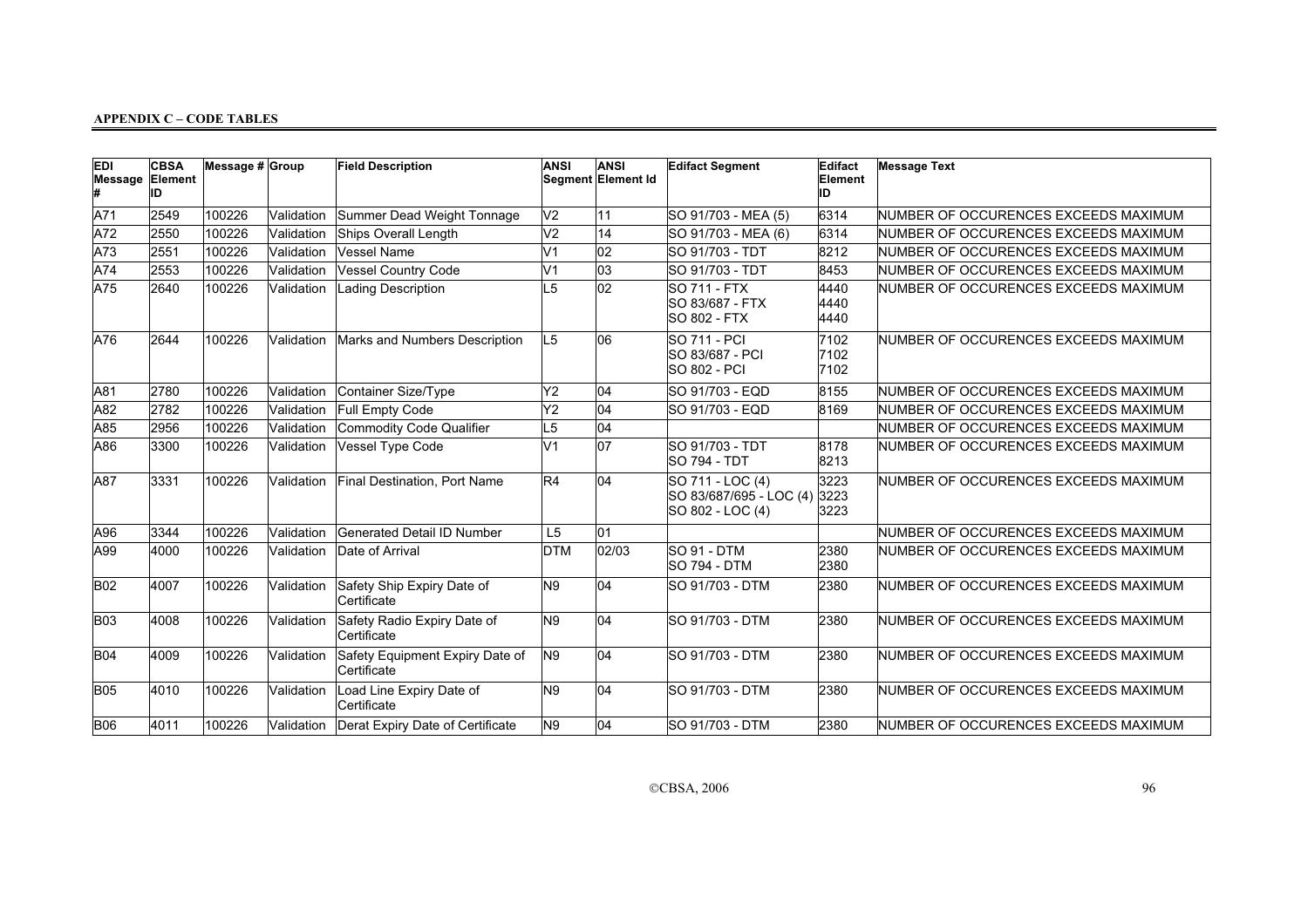| <b>EDI</b>      | <b>CBSA</b><br>Message Element<br>ID | Message # Group |            | <b>Field Description</b>                           | <b>ANSI</b>    | <b>ANSI</b><br>Segment Element Id | <b>Edifact Segment</b>                                               | Edifact<br>Element<br>ID | <b>Message Text</b>                  |
|-----------------|--------------------------------------|-----------------|------------|----------------------------------------------------|----------------|-----------------------------------|----------------------------------------------------------------------|--------------------------|--------------------------------------|
| <b>B07</b>      | 4012                                 | 100226          | Validation | Maritime Declarationof Heath<br><b>Expiry Date</b> | N <sub>9</sub> | 04                                | SO 91/703 - DTM                                                      | 2380                     | NUMBER OF OCCURENCES EXCEEDS MAXIMUM |
| B <sub>08</sub> | 4013                                 | 100226          | Validation | Civil Liability for Oil Expiry Date                | N <sub>9</sub> | 04                                | <b>SO 91/703 - DTM</b>                                               | 2380                     | NUMBER OF OCCURENCES EXCEEDS MAXIMUM |
| B <sub>09</sub> | 4077                                 | 100226          | Validation | Notify Party Telephone Number                      | N <sub>3</sub> | $ 02\rangle$                      | <b>SO 711 - COM</b><br>SO 83/687/695 - COM<br><b>SO 802 - COM</b>    | 3148<br>3148<br>3148     | NUMBER OF OCCURENCES EXCEEDS MAXIMUM |
| <b>B10</b>      | 4078                                 | 100226          | Validation | Notify Party Country                               | N <sub>4</sub> | 04                                | SO 711 - NAD (3)<br>SO 83/687/695 - NAD (4)<br>SO 802 - NAD (4)      | 3207<br>3207<br>3207     | NUMBER OF OCCURENCES EXCEEDS MAXIMUM |
| <b>B11</b>      | 4079                                 | 100226          | Validation | Notify Party City Name                             | N <sub>4</sub> | 01                                | SO 711 - NAD (3)<br>SO 83/687/695 - NAD (4) 3164<br>SO 802 - NAD (4) | 3164<br>3164             | NUMBER OF OCCURENCES EXCEEDS MAXIMUM |
| <b>B12</b>      | 4080                                 | 100226          | Validation | Notify Party State/Prov Code                       | N <sub>4</sub> | $ 02\rangle$                      | SO 711 - NAD (3)<br>SO 83/687/695 - NAD (4) 3229<br>SO 802 - NAD (4) | 3229<br>3229             | NUMBER OF OCCURENCES EXCEEDS MAXIMUM |
| <b>B</b> 13     | 4081                                 | 100226          | Validation | Notify Party Postal Code                           | N <sub>4</sub> | 03                                | SO 711 - NAD (3)<br>SO 83/687/695 - NAD (4)<br>SO 802 - NAD (4)      | 3251<br>3251<br>3251     | NUMBER OF OCCURENCES EXCEEDS MAXIMUM |
| B14             | 4082                                 | 100226          | Validation | Notify Party Name                                  | N <sub>1</sub> | $ 02\rangle$                      | SO 711 - NAD (3)<br>SO 83/687/695 - NAD (4)<br>SO 802 - NAD (4)      | 3036<br>3036<br>3036     | NUMBER OF OCCURENCES EXCEEDS MAXIMUM |
| <b>B15</b>      | 4084                                 | 100226          | Validation | Notify Party Address 1                             | N <sub>3</sub> | 01                                | SO 711 - NAD (3)<br>SO 83/687/695 - NAD (4) 3042<br>SO 802 - NAD (4) | 3042<br>3042             | NUMBER OF OCCURENCES EXCEEDS MAXIMUM |
| <b>B16</b>      | 4085                                 | 100226          | Validation | Notify Party Address 2                             | N <sub>3</sub> | $ 02\rangle$                      | SO 711 - NAD (3)<br>SO 83/687/695 - NAD (4) 3042<br>SO 802 - NAD (4) | 3042<br>3042             | NUMBER OF OCCURENCES EXCEEDS MAXIMUM |
| <b>B17</b>      | 4086                                 | 100226          | Validation | Notify Party Address 3                             | N <sub>3</sub> | 02                                |                                                                      |                          | NUMBER OF OCCURENCES EXCEEDS MAXIMUM |
| <b>B</b> 18     | 4105                                 | 100226          | Validation | Shipper Telephone Number                           | N <sub>3</sub> | $ _{02}$                          | <b>SO 711 - COM</b><br>SO 83/687/695 - COM<br><b>SO 802 - COM</b>    | 3148<br>3148<br>3148     | NUMBER OF OCCURENCES EXCEEDS MAXIMUM |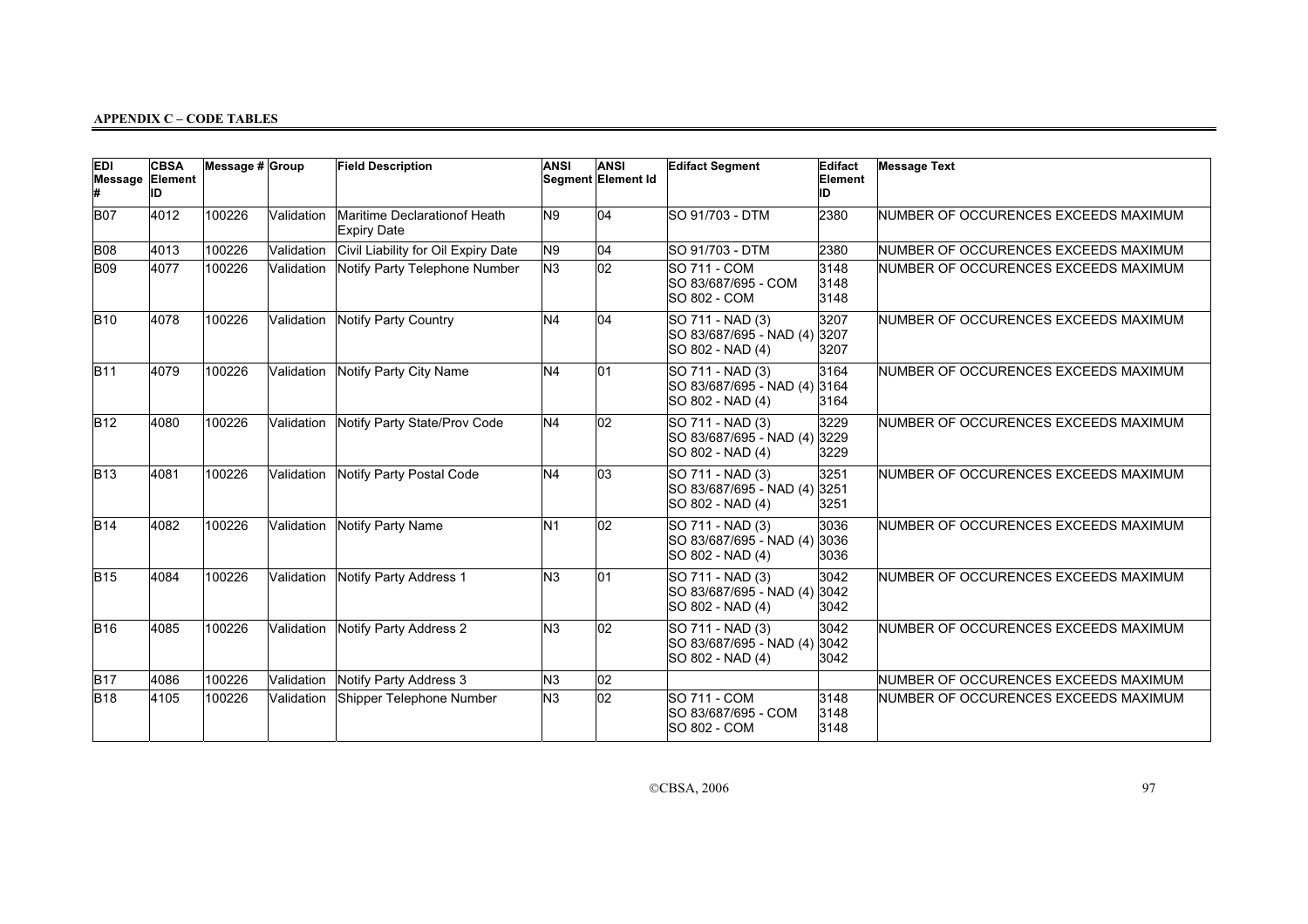| <b>EDI</b><br>Message Element | <b>CBSA</b><br>ID | Message $# $ Group |            | <b>Field Description</b>   | <b>ANSI</b>    | <b>ANSI</b><br>Segment Element Id | <b>Edifact Segment</b>                                               | Edifact<br>Element<br>ID | <b>Message Text</b>                  |
|-------------------------------|-------------------|--------------------|------------|----------------------------|----------------|-----------------------------------|----------------------------------------------------------------------|--------------------------|--------------------------------------|
| <b>B19</b>                    | 4106              | 100226             | Validation | Shipper Country            | N <sub>4</sub> | 04                                | SO 711 - NAD (2)<br>SO 83/687/695 - NAD (2)<br>SO 802 - NAD (2)      | 3207<br>3207<br>3207     | NUMBER OF OCCURENCES EXCEEDS MAXIMUM |
| <b>B20</b>                    | 4107              | 100226             | Validation | Shipper City Name          | N <sub>4</sub> | 01                                | SO 711 - NAD (2)<br>SO 83/687/695 - NAD (2) 3164<br>SO 802 - NAD (2) | 3164<br>3164             | NUMBER OF OCCURENCES EXCEEDS MAXIMUM |
| <b>B21</b>                    | 4108              | 100226             | Validation | Shipper State/Prov Code    | N <sub>4</sub> | 02                                | SO 711 - NAD (2)<br>SO 83/687/695 - NAD (2)<br>SO 802 - NAD (2)      | 3229<br>3229<br>3229     | NUMBER OF OCCURENCES EXCEEDS MAXIMUM |
| <b>B22</b>                    | 4109              | 100226             | Validation | Shipper Postal Code        | N <sub>4</sub> | 03                                | SO 711 - NAD (2)<br>SO 83/687/695 - NAD (2)<br>SO 802 - NAD (2)      | 3251<br>3251<br>3251     | NUMBER OF OCCURENCES EXCEEDS MAXIMUM |
| <b>B23</b>                    | 4110              | 100226             | Validation | Shipper Name               | N <sub>1</sub> | $ 02\rangle$                      | SO 711 - NAD (2)<br>SO 83/687/695 - NAD (2)<br>SO 802 - NAD (2)      | 3036<br>3036<br>3036     | NUMBER OF OCCURENCES EXCEEDS MAXIMUM |
| <b>B24</b>                    | 4112              | 100226             | Validation | Shipper Address 1          | N <sub>3</sub> | 01                                | SO 711 - NAD (2)<br>SO 83/687/695 - NAD (2)<br>SO 802 - NAD (2)      | 3042<br>3042<br>3042     | NUMBER OF OCCURENCES EXCEEDS MAXIMUM |
| <b>B25</b>                    | 4113              | 100226             | Validation | Shipper Address 2          | N <sub>3</sub> | 02                                | SO 711 - NAD (2)<br>SO 83/687/695 - NAD (2)<br>SO 802 - NAD (2)      | 3042<br>3042<br>3042     | NUMBER OF OCCURENCES EXCEEDS MAXIMUM |
| <b>B26</b>                    | 4114              | 100226             | Validation | Shipper Address 3          | N <sub>3</sub> | 02                                |                                                                      |                          | NUMBER OF OCCURENCES EXCEEDS MAXIMUM |
| <b>B</b> 36                   | 4147              | 100226             | Validation | Consignee Telephone Number | N <sub>3</sub> | 02                                | <b>SO 711 - COM</b><br>SO 83/687/695 - COMM<br><b>SO 802 - COM</b>   | 3148<br>3148<br>3148     | NUMBER OF OCCURENCES EXCEEDS MAXIMUM |
| <b>B37</b>                    | 4148              | 100226             | Validation | Consignee Country          | N <sub>4</sub> | 04                                | SO 711 - NAD (1)<br>SO 83/687/695 - NAD (1)<br>SO 802 - NAD (1)      | 3207<br>3027<br>3027     | NUMBER OF OCCURENCES EXCEEDS MAXIMUM |
| <b>B</b> 38                   | 4149              | 100226             | Validation | Consignee City Name        | N <sub>4</sub> | 01                                | SO 711 - NAD (1)<br>SO 83/687/695 - NAD (1)<br>SO 802 - NAD (1)      | 3164<br>3164<br>3164     | NUMBER OF OCCURENCES EXCEEDS MAXIMUM |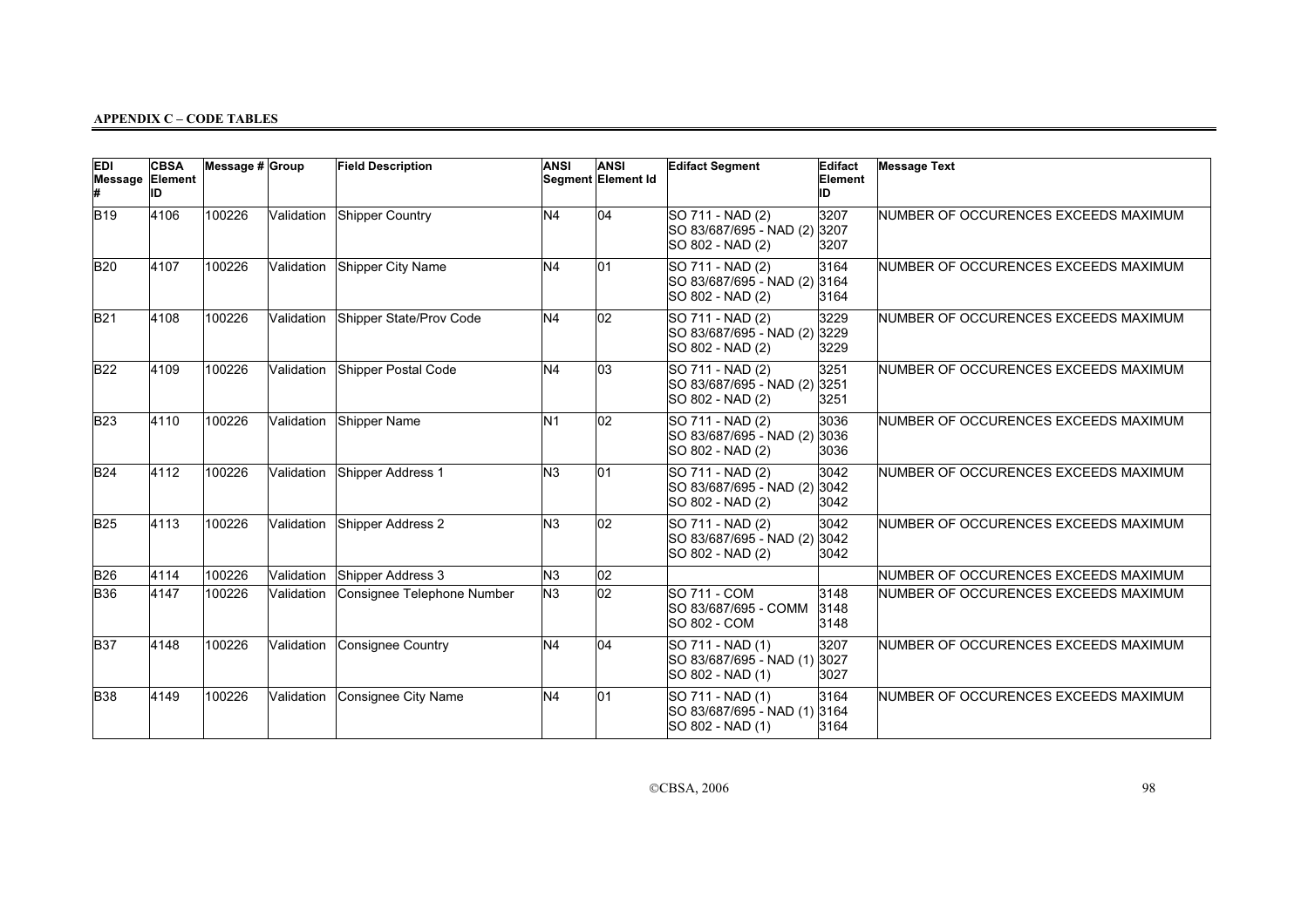| <b>EDI</b><br>Message Element | <b>CBSA</b><br>ID | Message # Group |            | <b>Field Description</b>               | <b>ANSI</b>    | <b>ANSI</b><br>Segment Element Id | <b>Edifact Segment</b>                                               | Edifact<br>Element<br>ID | <b>Message Text</b>                  |
|-------------------------------|-------------------|-----------------|------------|----------------------------------------|----------------|-----------------------------------|----------------------------------------------------------------------|--------------------------|--------------------------------------|
| <b>B</b> 39                   | 4150              | 100226          | Validation | Consignee State/Prov Code              | N <sub>4</sub> | 02                                | SO 711 - NAD (1)<br>SO 83/687/695 - NAD (1)<br>SO 802 - NAD (1)      | 3229<br>3229<br>3229     | NUMBER OF OCCURENCES EXCEEDS MAXIMUM |
| <b>B40</b>                    | 4151              | 100226          | Validation | Consignee Postal Code                  | N <sub>4</sub> | 03                                | SO 711 - NAD (1)<br>SO 83/687/695 - NAD (1) 3251<br>SO 802 - NAD (1) | 3251<br>3251             | NUMBER OF OCCURENCES EXCEEDS MAXIMUM |
| <b>B41</b>                    | 4152              | 100226          | Validation | Consignee Name                         | N <sub>1</sub> | 02                                | SO 711 - NAD (1)<br>SO 83/687/695 - NAD (1)<br>SO 802 - NAD (1)      | 3036<br>3036<br>3036     | NUMBER OF OCCURENCES EXCEEDS MAXIMUM |
| <b>B42</b>                    | 4154              | 100226          | Validation | Consignee Address 1                    | N <sub>3</sub> | 01                                | SO 711 - NAD (1)<br>SO 83/687/695 - NAD (1)<br>SO 802 - NAD (1)      | 3042<br>3042<br>3042     | NUMBER OF OCCURENCES EXCEEDS MAXIMUM |
| <b>B43</b>                    | 4155              | 100226          | Validation | Consignee Address 2                    | N <sub>3</sub> | 02                                | SO 711 - NAD (1)<br>SO 83/687/695 - NAD (1)<br>SO 802 - NAD (1)      | 3042<br>3042<br>3042     | NUMBER OF OCCURENCES EXCEEDS MAXIMUM |
| <b>B44</b>                    | 4156              | 100226          | Validation | Consignee Address 3                    | N <sub>3</sub> | 02                                |                                                                      |                          | NUMBER OF OCCURENCES EXCEEDS MAXIMUM |
| <b>B85</b>                    | 4356              | 100226          | Validation | Manifest From Customs Office           | R4             | 03                                | SO 703 - LOC (4)<br>SO 83/695 - LOC (2)<br>SO 802/786 - LOC (1)      | 3225<br>3225<br>3225     | NUMBER OF OCCURENCES EXCEEDS MAXIMUM |
| <b>B86</b>                    | 4357              | 100226          | Validation | Manifest To Customs Office             | R4             | 03                                | SO 83/695 - LOC (5)<br>SO 802/786 - LOC (5)                          | 3225<br>3225             | NUMBER OF OCCURENCES EXCEEDS MAXIMUM |
| <b>B89</b>                    | 4364              | 100226          | Validation | Related Conveyance Reference<br>Number | N <sub>9</sub> | 02                                | SO 83/695 - RFF<br><b>SO 711 - RFF</b><br>SO 802/786 - RFF           | 1154<br>1154<br>1154     | NUMBER OF OCCURENCES EXCEEDS MAXIMUM |
| <b>B90</b>                    | 4365              | 100226          | Validation | Original Cargo Control Number          | N9             | 02                                | <b>SO 786 – RFF</b><br>SO 687 - DOC(1)                               | 1154<br>1004             | NUMBER OF OCCURENCES EXCEEDS MAXIMUM |
| <b>B91</b>                    | 4400              | 100226          | Validation | Departure Date                         | V <sub>3</sub> | 02                                | <b>SO 91 - DTM</b>                                                   | 2380                     | NUMBER OF OCCURENCES EXCEEDS MAXIMUM |
| <b>B92</b>                    | 4401              | 100226          | Validation | Vessel Registration Date and Time DTM  |                | 02/03                             | ISO 91/703 - DTM                                                     | 2380                     | NUMBER OF OCCURENCES EXCEEDS MAXIMUM |
| <b>B94</b>                    | 4503              | 100226          | Validation | Shipping Line Telephone Number         | N <sub>3</sub> | 02                                | SO 91/703 - COM                                                      | 3148                     | NUMBER OF OCCURENCES EXCEEDS MAXIMUM |
| <b>B</b> 95                   | 4504              | 100226          | Validation | Shipping Line Country                  | N <sub>4</sub> | $\overline{04}$                   | SO 91/703 - NAD (1)                                                  | 3207                     | NUMBER OF OCCURENCES EXCEEDS MAXIMUM |
| <b>B96</b>                    | 4505              | 100226          | Validation | Shipping Line City Name                | N <sub>4</sub> | 01                                | SO 91/703 - NAD (1)                                                  | 3164                     | NUMBER OF OCCURENCES EXCEEDS MAXIMUM |
| <b>B97</b>                    | 4506              | 100226          | Validation | Shipping Line State/Prov Code          | N <sub>4</sub> | 02                                | SO 91/703 - NAD (1)                                                  | 3229                     | NUMBER OF OCCURENCES EXCEEDS MAXIMUM |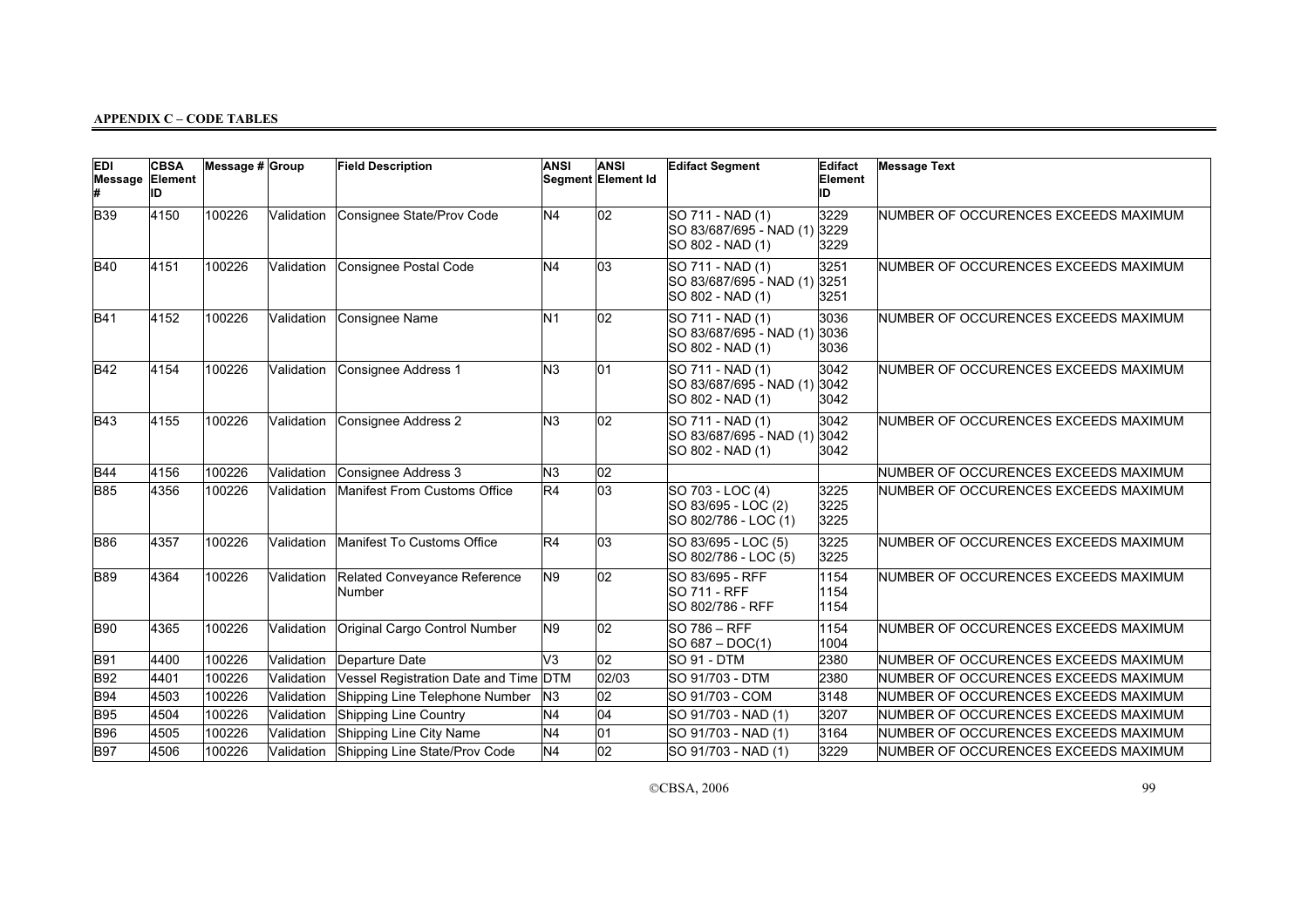| <b>EDI</b><br>Message | <b>CBSA</b><br>Element<br>ID | Message # Group |            | <b>Field Description</b>                  | <b>ANSI</b>    | <b>ANSI</b><br>Segment Element Id | <b>Edifact Segment</b>             | Edifact<br>Element<br>ID | <b>Message Text</b>                   |
|-----------------------|------------------------------|-----------------|------------|-------------------------------------------|----------------|-----------------------------------|------------------------------------|--------------------------|---------------------------------------|
| <b>B98</b>            | 4507                         | 100226          | Validation | Shipping Line Postal Code                 | N <sub>4</sub> | 03                                | SO 91/703 - NAD (1)                | 3251                     | NUMBER OF OCCURENCES EXCEEDS MAXIMUM  |
| <b>B99</b>            | 4508                         | 100226          | Validation | Shipping Line Name                        | N <sub>1</sub> | 02                                | SO 91/703 - NAD (1)                | 3036                     | NUMBER OF OCCURENCES EXCEEDS MAXIMUM  |
| CO2                   | 4510                         | 100226          | Validation | Shipping Line Address 1                   | N3             | 01                                | SO 91/703 - NAD (1)                | 3042                     | NUMBER OF OCCURENCES EXCEEDS MAXIMUM  |
| CO3                   | 4511                         | 100226          | Validation | Shipping Line Address 2                   | N3             | $ 02\rangle$                      | SO 91/703 - NAD (1)                | 3042                     | NUMBER OF OCCURENCES EXCEEDS MAXIMUM  |
| CO4                   | 4512                         | 100226          | Validation | Shipping Line Address 3                   | N3             | $ _{02}$                          |                                    |                          | NUMBER OF OCCURENCES EXCEEDS MAXIMUM  |
| CO5                   | 4516                         | 100226          | Validation | Ship's Agent Telephone Number             | N3             | 02                                | SO 91/703 - COM                    | 3148                     | NUMBER OF OCCURENCES EXCEEDS MAXIMUM  |
| CO6                   | 4517                         | 100226          | Validation | Ship's Agent Country                      | N <sub>4</sub> | 04                                | SO 91/703 - NAD (3)                | 3207                     | NUMBER OF OCCURENCES EXCEEDS MAXIMUM  |
| C <sub>07</sub>       | 4518                         | 100226          | Validation | Ship's Agent City Name                    | N <sub>4</sub> | 01                                | SO 91/703 - NAD (3)                | 3164                     | NUMBER OF OCCURENCES EXCEEDS MAXIMUM  |
| CO8                   | 4519                         | 100226          | Validation | Ship's Agent State/Prov Code              | N <sub>4</sub> | 02                                | SO 91/703 - NAD (3)                | 3229                     | NUMBER OF OCCURENCES EXCEEDS MAXIMUM  |
| CO9                   | 4520                         | 100226          | Validation | Ship's Agent Postal Code                  | N <sub>4</sub> | 03                                | SO 91/703 - NAD (3)                | 3251                     | NUMBER OF OCCURENCES EXCEEDS MAXIMUM  |
| C10                   | 4521                         | 100226          | Validation | Ship's Agent Name                         | N <sub>1</sub> | 02                                | SO 91/703 - NAD (3)                | 3036                     | INUMBER OF OCCURENCES EXCEEDS MAXIMUM |
| C12                   | 4523                         | 100226          | Validation | Ship's Agent Address 1                    | N <sub>3</sub> | 01                                | SO 91/703 - NAD (3)                | 3042                     | NUMBER OF OCCURENCES EXCEEDS MAXIMUM  |
| C13                   | 4524                         | 100226          | Validation | Ship's Agent Address 2                    | N <sub>3</sub> | $ 02\rangle$                      | SO 91/703 - NAD (3)                | 3042                     | NUMBER OF OCCURENCES EXCEEDS MAXIMUM  |
| C14                   | 4525                         | 100226          | Validation | Ship's Agent Address 3                    | N <sub>3</sub> | 02                                |                                    |                          | NUMBER OF OCCURENCES EXCEEDS MAXIMUM  |
| C15                   | 4529                         | 100226          | Validation | Ship's Owner Telephone Number             | N <sub>3</sub> | 02                                | SO 91/703 - COM                    | 3148                     | NUMBER OF OCCURENCES EXCEEDS MAXIMUM  |
| C16                   | 4530                         | 100226          | Validation | Ship's Owner Country                      | N <sub>4</sub> | $\overline{04}$                   | SO 91/703 - NAD (2)                | 3207                     | NUMBER OF OCCURENCES EXCEEDS MAXIMUM  |
| C17                   | 4531                         | 100226          | Validation | Ship's Owner City Name                    | N <sub>4</sub> | 01                                | SO 91/703 - NAD (2)                | 3164                     | INUMBER OF OCCURENCES EXCEEDS MAXIMUM |
| C18                   | 4532                         | 100226          | Validation | Ship's Owner State/Prov Code              | N <sub>4</sub> | 02                                | SO 91/703 - NAD (2)                | 3229                     | NUMBER OF OCCURENCES EXCEEDS MAXIMUM  |
| C19                   | 4533                         | 100226          | Validation | Ship's Owner Postal Code                  | N <sub>4</sub> | 03                                | SO 91/703 - NAD (2)                | 3251                     | NUMBER OF OCCURENCES EXCEEDS MAXIMUM  |
| C20                   | 4534                         | 100226          | Validation | Ship's Owner Name                         | N <sub>1</sub> | 02                                | SO 91/703 - NAD (2)                | 3036                     | NUMBER OF OCCURENCES EXCEEDS MAXIMUM  |
| C22                   | 4536                         | 100226          | Validation | Ship's Owner Address 1                    | N3             | 01                                | SO 91/703 - NAD (2)                | 3042                     | NUMBER OF OCCURENCES EXCEEDS MAXIMUM  |
| C23                   | 4537                         | 100226          | Validation | Ship's Owner Address 2                    | N3             | 02                                | SO 91/703 - NAD (2)                | 3042                     | NUMBER OF OCCURENCES EXCEEDS MAXIMUM  |
| C <sub>24</sub>       | 4538                         | 100226          | Validation | Ship's Owner Address 3                    | N3             | 02                                |                                    |                          | NUMBER OF OCCURENCES EXCEEDS MAXIMUM  |
| C50                   | 4581                         | 100226          | Validation | Current Port of Loading                   | V3             | 01                                | SO 91 - LOC (2)                    | 3225                     | NUMBER OF OCCURENCES EXCEEDS MAXIMUM  |
| C51                   | 4582                         | 100226          | Validation | Port of Arrival/Next Port of<br>Discharge | V3             | 03                                | SO 91 - LOC (3)<br>SO 83/695 - LOC | 3225<br>3225             | NUMBER OF OCCURENCES EXCEEDS MAXIMUM  |
| C52                   | 4583                         | 100226          | Validation | Port Code                                 | R4             | 04                                | SO 91/703 - LOC                    | 3225                     | NUMBER OF OCCURENCES EXCEEDS MAXIMUM  |
| C53                   | 4587                         | 100226          | Validation | Consortium Partner Name                   | N <sub>1</sub> | 02                                | SO 91/703 - NAD (4)                | 3036                     | NUMBER OF OCCURENCES EXCEEDS MAXIMUM  |
| C54                   | 4601                         | 100226          | Validation | Consortium Partner Carrier Code           | N <sub>1</sub> | 04                                | SO 91/703 - NAD (4)                | 3039                     | NUMBER OF OCCURENCES EXCEEDS MAXIMUM  |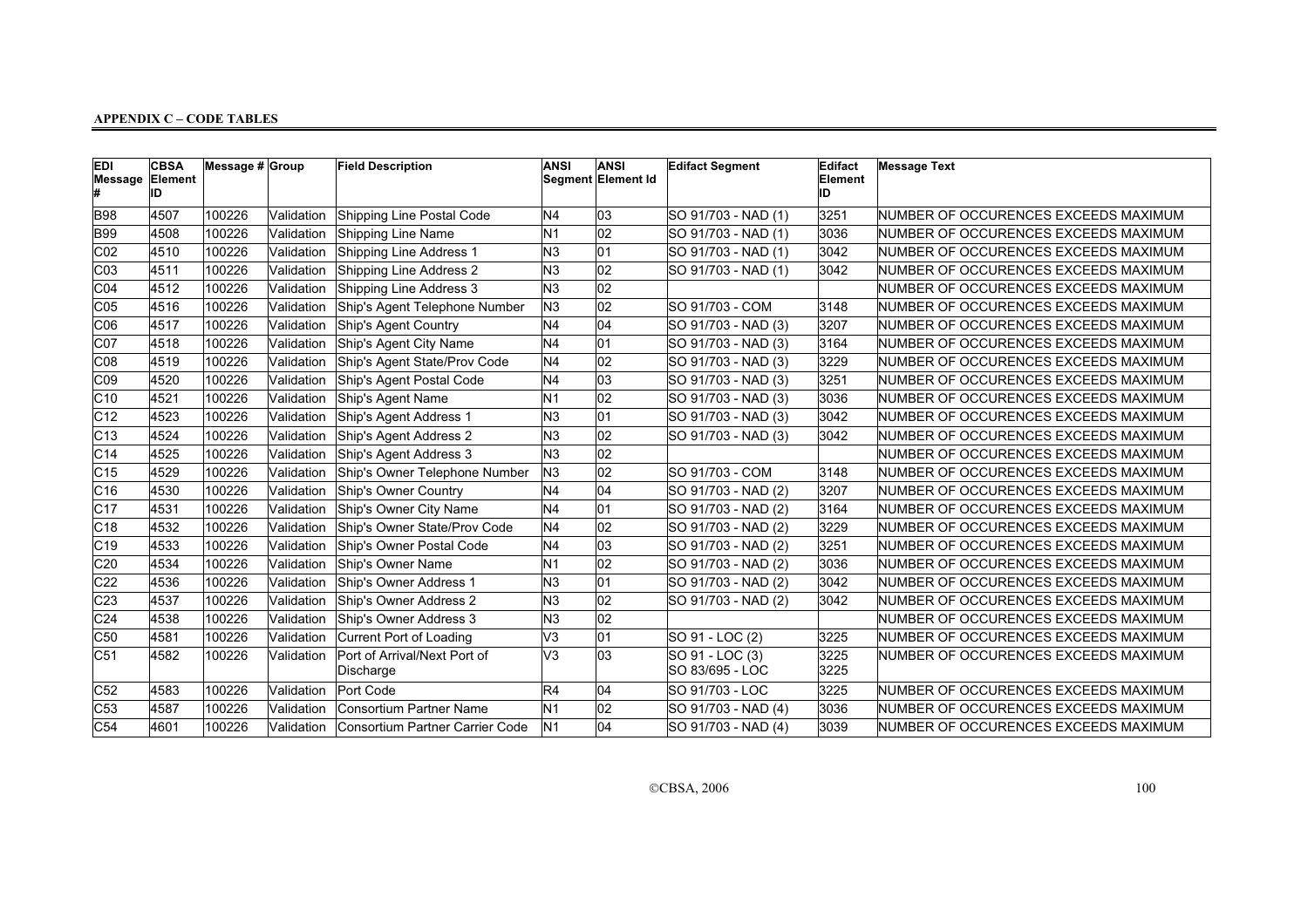| <b>EDI</b><br>Message Element | <b>CBSA</b><br>ID | Message # Group |            | <b>Field Description</b>                | <b>ANSI</b> | ANSI<br>Segment Element Id | <b>Edifact Segment</b>                                                                                                                                                                    | Edifact<br>Element<br>ID                                           | <b>Message Text</b>                  |
|-------------------------------|-------------------|-----------------|------------|-----------------------------------------|-------------|----------------------------|-------------------------------------------------------------------------------------------------------------------------------------------------------------------------------------------|--------------------------------------------------------------------|--------------------------------------|
| C56                           | 4610              | 100226          | Validation | Terminal Name                           | R4          | 06                         | SO 91 - LOC<br>SO 711 - LOC<br>SO 83/695 - LOC                                                                                                                                            | 3222<br>3222<br>3222                                               | NUMBER OF OCCURENCES EXCEEDS MAXIMUM |
| C57                           | 4612              | 100226          | Validation | Pier Number                             | R4          | $ 07\rangle$               | SO 91 - LOC<br>SO 711 - LOC<br>SO 83/695 - LOC                                                                                                                                            | 3233<br>3233<br>3233                                               | NUMBER OF OCCURENCES EXCEEDS MAXIMUM |
| C63                           | 5096              | 100226          | Validation | Group Identifier (Container)            |             |                            | SO 711<br>SO 711<br>SO 711<br>SO 83/687                                                                                                                                                   | 400<br>680<br>710<br>710                                           | NUMBER OF OCCURENCES EXCEEDS MAXIMUM |
| C64                           | 5005              | 100226          | Validation | Group Identifier (Cargo Record)         |             |                            | SO 711 - GID<br><b>SO 711 - PAC</b><br>SO 711 - MEA (1)<br>SO 711 - SGP<br>SO 83/687 - GID<br>SO 83/687 - PAC<br>SO 83/687 - MEA (1)<br>SO 83/687 - SGP                                   | 720<br>730<br>760<br>780<br>720<br>730<br>760<br>780               | NUMBER OF OCCURENCES EXCEEDS MAXIMUM |
| C65                           | 5006              | 100226          | Validation | Group Identifier (Cargo<br>Description) |             |                            | <b>SO 711 - GID</b><br><b>SO 711 - FTX</b><br>SO 711 - DGS<br>SO 711 - PCI<br>SO 711 - CST<br>SO 83/687 - GID<br>SO 83/687 - FTX<br>SO 83/687 - DGS<br>SO 83/687 - PCI<br>SO 83/687 - CST | 720<br>750<br>790<br>800<br>810<br>720<br>750<br>790<br>800<br>810 | NUMBER OF OCCURENCES EXCEEDS MAXIMUM |
| C74                           | 5065              | 100226          | Validation | Group Identifier (Ports)                |             |                            | SO 91/703 - LOC                                                                                                                                                                           | 130                                                                | NUMBER OF OCCURENCES EXCEEDS MAXIMUM |
| C75                           | 5066              | 100226          | Validation | Group Identifier (Containers)           |             |                            | SO 91/703 - G10 (EQD & 490<br>EQN)                                                                                                                                                        |                                                                    | NUMBER OF OCCURENCES EXCEEDS MAXIMUM |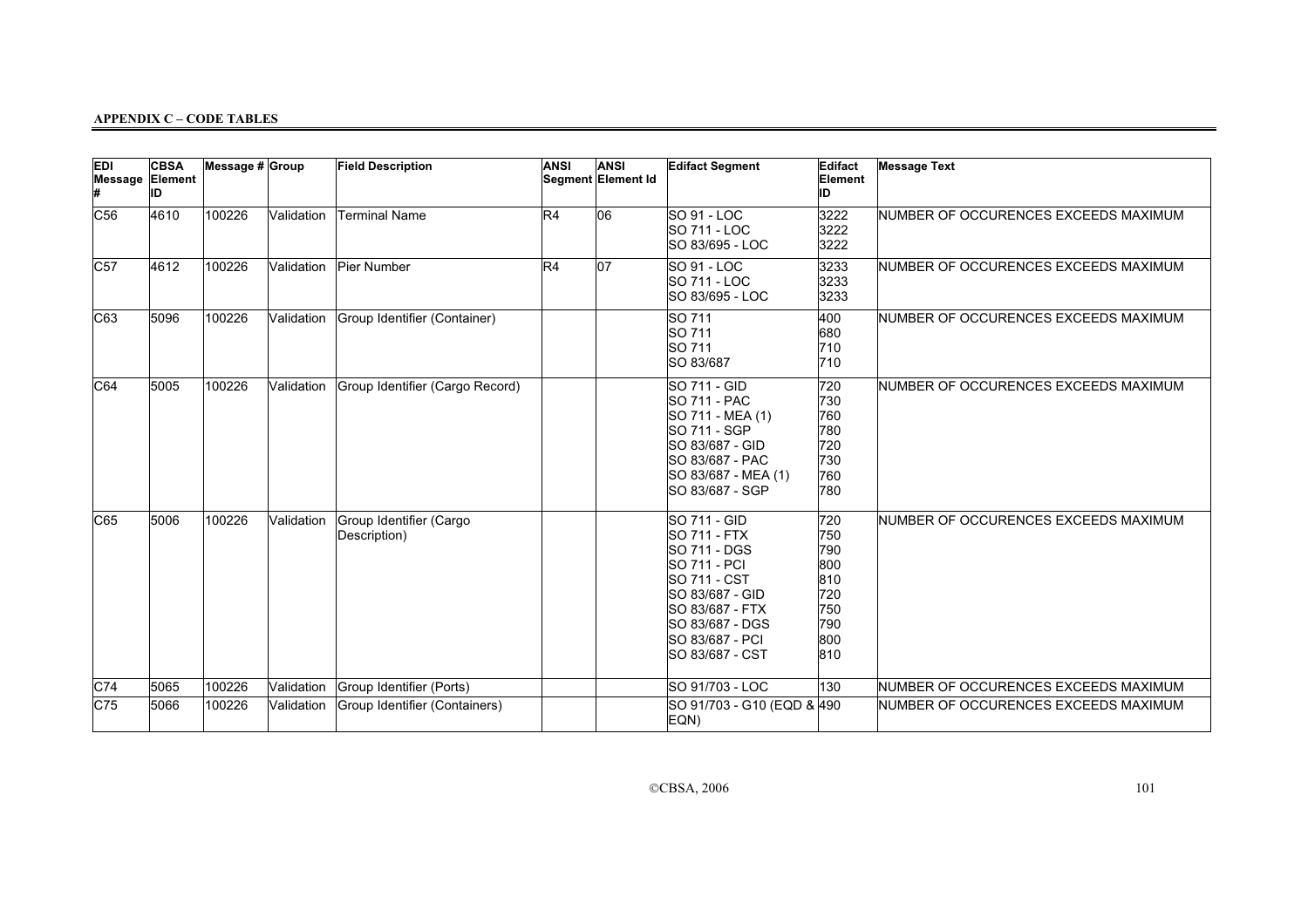| EDI<br>Message Element | <b>CBSA</b><br>ID | Message # Group |            | <b>Field Description</b>                  | <b>ANSI</b>     | <b>ANSI</b><br>Segment Element Id | <b>Edifact Segment</b>                                      | Edifact<br>Element<br>ID | <b>Message Text</b>                                       |
|------------------------|-------------------|-----------------|------------|-------------------------------------------|-----------------|-----------------------------------|-------------------------------------------------------------|--------------------------|-----------------------------------------------------------|
| C76                    | 5069              | 100226          | Validation | Group Identifier (Consortium<br>Partners) |                 |                                   |                                                             |                          | NUMBER OF OCCURENCES EXCEEDS MAXIMUM                      |
| C79                    | 5204              | 100226          | Validation | Group Identifier (Seal)                   |                 |                                   | <b>SO 711 - SEL</b><br><b>SO 83 - SEL</b><br>SO 83 - SEL    | 700<br>700<br>700        | NUMBER OF OCCURENCES EXCEEDS MAXIMUM                      |
| C88                    | 1210              | 100227          | Validation | Number of Containers                      | Y2              | 01                                | ISO 91/703 - EQN                                            | 6350                     | INVALID NUMERIC FORMAT                                    |
| C94                    | 1608              | 100227          | Validation | Containerized weight                      | V <sub>2</sub>  | 07                                | SO 91/703 - MEA (3)                                         | 6314                     | INVALID NUMERIC FORMAT                                    |
| C95                    | 1612              | 100227          | Validation | Number of Crew                            | V <sub>2</sub>  | 16                                | SO 91/703 - QTY (1)                                         | 6060                     | INVALID NUMERIC FORMAT                                    |
| C96                    | 1617              | 100227          | Validation | Non Containerized Weight                  | V <sub>2</sub>  | 09                                | SO 91/703 - MEA (4)                                         | 6314                     | INVALID NUMERIC FORMAT                                    |
| C97                    | 1622              | 100227          | Validation | Number of Passengers                      | V <sub>2</sub>  | 17                                | SO 91/703 - QTY (2)                                         | 6060                     | INVALID NUMERIC FORMAT                                    |
| C98                    | 1926              | 100227          | Validation | Volume                                    | L <sub>0</sub>  | 06                                | SO 711 - MEA (2)<br>SO 83/687 - MEA (2)<br>SO 802 - MEA (2) | 6314<br>6314<br>6314     | <b>INVALID NUMERIC FORMAT</b>                             |
| C99                    | 1929              | 100227          | Validation | Lading Line Number                        | IL <sub>0</sub> | 01                                | <b>SO 711 - GID</b><br>SO 83/687 - GID<br>SO 802/786 - GID  | 1946<br>1946<br>1946     | INVALID NUMERIC FORMAT                                    |
| D <sub>01</sub>        | 1932              | 100227          | Validation | Lading Quantity                           | L <sub>0</sub>  | 08                                | SO 711 - PAC<br>SO 83/687 - PAC<br><b>SO 802 - PAC</b>      | 7224<br>7224<br>7224     | INVALID NUMERIC FORMAT                                    |
| D <sub>02</sub>        | 1934              | 100227          | Validation | Weight                                    | L <sub>0</sub>  | 04                                | SO 711 - MEA (1)<br>SO 802 - MEA (1)                        | 6314<br>6314             | INVALID NUMERIC FORMAT                                    |
| D <sub>08</sub>        | 2537              | 100227          | Validation | <b>Gross Registered Tons</b>              | V <sub>2</sub>  | 05                                | SO 91/703 - MEA (2)                                         | 6314                     | INVALID NUMERIC FORMAT                                    |
| D <sub>09</sub>        | 2543              | 100227          | Validation | Net Registered Tons                       | V <sub>2</sub>  | 03                                | SO 91/703 - MEA (1)                                         | 6314                     | INVALID NUMERIC FORMAT                                    |
| D <sub>10</sub>        | 2549              | 100227          | Validation | Summer Dead Weight Tonnage                | V <sub>2</sub>  | 11                                | SO 91/703 - MEA (5)                                         | 6314                     | INVALID NUMERIC FORMAT                                    |
| D <sub>11</sub>        | 2550              | 100227          | Validation | Ships Overall Length                      | V <sub>2</sub>  | 14                                | SO 91/703 - MEA (6)                                         | 6314                     | INVALID NUMERIC FORMAT                                    |
| D <sub>15</sub>        | 3344              | 100227          | Validation | Generated Detail ID Number                | L5              | 01                                |                                                             |                          | <b>INVALID NUMERIC FORMAT</b>                             |
| D <sub>16</sub>        | 4400              | 100228          | Validation | Departure Date                            | V <sub>3</sub>  | $ 02\rangle$                      | <b>SO 91 - DTM</b><br><b>SO 794 - DTM</b>                   | 2380<br>2380             | DEPARTURE DATE MUST BE LESS THAN ETA                      |
| D <sub>17</sub>        | 1100              | 100232          | Key        | Carrier Code                              | N9              | 02                                |                                                             |                          | FUNCTION NOT VALID WHEN RELATED REQUESTS<br><b>EXISTS</b> |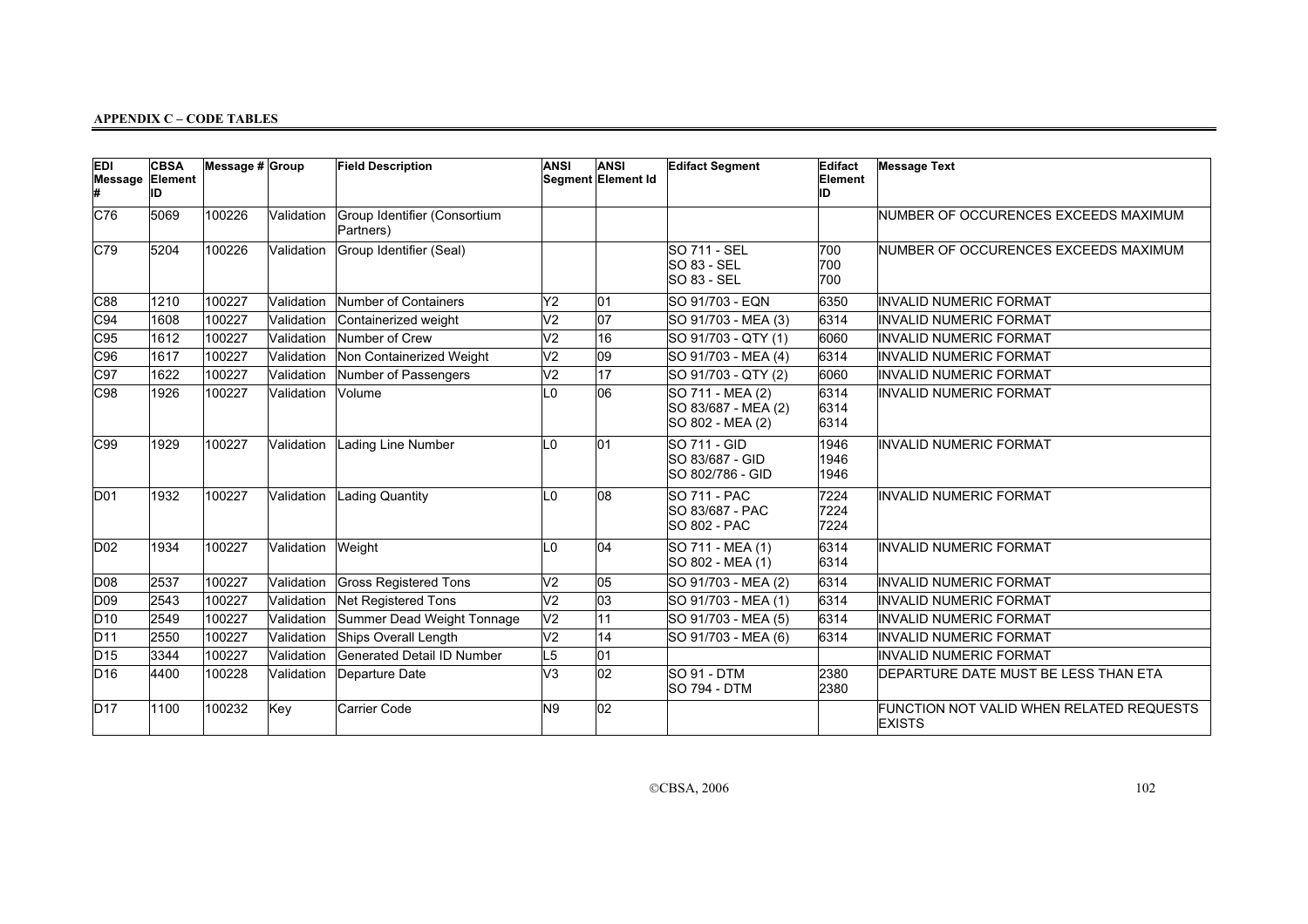| <b>EDI</b><br>Message Element | <b>CBSA</b><br>ID | Message $# $ Group |            | <b>Field Description</b>                            | <b>ANSI</b>    | <b>ANSI</b><br>Segment Element Id | <b>Edifact Segment</b>                                          | Edifact<br>Element<br>ID | <b>Message Text</b>                  |
|-------------------------------|-------------------|--------------------|------------|-----------------------------------------------------|----------------|-----------------------------------|-----------------------------------------------------------------|--------------------------|--------------------------------------|
| D18                           | 4582              | 100233             | Validation | Port of Arrival/Next Port of<br>Discharge           | V3             | 03                                | SO 91 - LOC (3)<br>SO 83/695 - LOC                              | 3225<br>3225             | UNLOC NOT FOUND ON REFERENCE TABLE   |
| D <sub>28</sub>               | 4000              | 100237             | Validation | Date of Arrival                                     | <b>DTM</b>     | 02/03                             | SO 91 - DTM<br><b>SO 794 - DTM</b>                              | 2380<br>2380             | DECIMALS NOT VALID FOR ELEMENT VALUE |
| D30                           | 4007              | 100237             | Validation | Safety Ship Expiry Date of<br>Certificate           | N <sub>9</sub> | 04                                | <b>SO 91/703 - DTM</b>                                          | 2380                     | DECIMALS NOT VALID FOR ELEMENT VALUE |
| D <sub>31</sub>               | 4008              | 100237             | Validation | Safety Radio Expiry Date of<br>Certificate          | N <sub>9</sub> | 04                                | <b>SO 91/703 - DTM</b>                                          | 2380                     | DECIMALS NOT VALID FOR ELEMENT VALUE |
| D <sub>32</sub>               | 4009              | 100237             | Validation | Safety Equipment Expiry Date of<br>Certificate      | N <sub>9</sub> | 04                                | ISO 91/703 - DTM                                                | 2380                     | DECIMALS NOT VALID FOR ELEMENT VALUE |
| D <sub>33</sub>               | 4010              | 100237             | Validation | Load Line Expiry Date of<br>Certificate             | N <sub>9</sub> | 04                                | <b>SO 91/703 - DTM</b>                                          | 2380                     | DECIMALS NOT VALID FOR ELEMENT VALUE |
| D34                           | 4011              | 100237             | Validation | Derat Expiry Date of Certificate                    | N9             | 04                                | <b>SO 91/703 - DTM</b>                                          | 2380                     | DECIMALS NOT VALID FOR ELEMENT VALUE |
| D <sub>35</sub>               | 4012              | 100237             | Validation | Maritime Declaration of Heath<br><b>Expiry Date</b> | N <sub>9</sub> | 04                                | SO 91/703 - DTM                                                 | 2380                     | DECIMALS NOT VALID FOR ELEMENT VALUE |
| D <sub>36</sub>               | 4013              | 100237             | Validation | Civil Liability for Oil Expiry Date                 | N9             | 04                                | <b>SO 91/703 - DTM</b>                                          | 2380                     | DECIMALS NOT VALID FOR ELEMENT VALUE |
| D <sub>37</sub>               | 4081              | 100237             | Validation | Notify Party Postal Code                            | N4             | $\overline{03}$                   | SO 711 - NAD (3)<br>SO 83/687/695 - NAD (4)<br>SO 802 - NAD (4) | 3251<br>3251<br>3251     | DECIMALS NOT VALID FOR ELEMENT VALUE |
| D <sub>38</sub>               | 4109              | 100237             | Validation | Shipper Postal Code                                 | N <sub>4</sub> | 03                                | SO 711 - NAD (2)<br>SO 83/687/695 - NAD (2)<br>SO 802 - NAD (2) | 3251<br>3251<br>3251     | DECIMALS NOT VALID FOR ELEMENT VALUE |
| D40                           | 4151              | 100237             | Validation | Consignee Postal Code                               | N <sub>4</sub> | 03                                | SO 711 - NAD (1)<br>SO 83/687/695 - NAD (1)<br>SO 802 - NAD (1) | 3251<br>3251<br>3251     | DECIMALS NOT VALID FOR ELEMENT VALUE |
| D45                           | 4356              | 100237             | Validation | Manifest From Customs Office                        | R <sub>4</sub> | 03                                | SO 703 - LOC (4)<br>SO 83/695 - LOC (2)<br>SO 802/786 - LOC (1) | 3225<br>3225<br>3225     | DECIMALS NOT VALID FOR ELEMENT VALUE |
| D <sub>46</sub>               | 4357              | 100237             | Validation | Manifest To Customs Office                          | R4             | 03                                | SO 83/695 - LOC (5)<br>SO 802/786 - LOC (5)                     | 3225<br>3225             | DECIMALS NOT VALID FOR ELEMENT VALUE |
| D49                           | 4400              | 100237             | Validation | Departure Date                                      | V3             | $ 02\rangle$                      | SO 91 - DTM<br><b>SO 794 - DTM</b>                              | 2380<br>2380             | DECIMALS NOT VALID FOR ELEMENT VALUE |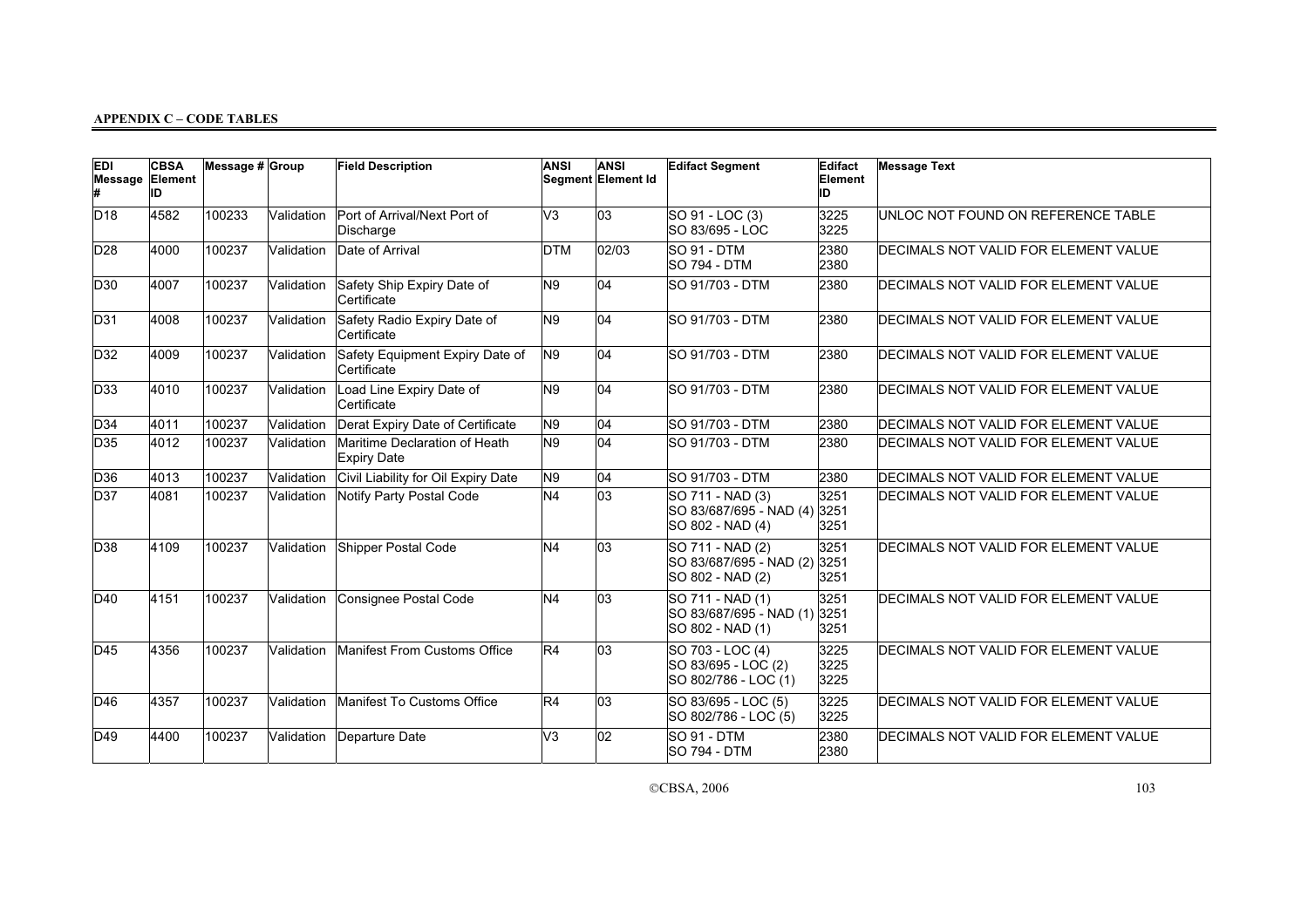| <b>EDI</b><br>Message Element | <b>CBSA</b><br>ID | Message # Group |            | <b>Field Description</b>              | <b>ANSI</b>    | <b>ANSI</b><br>Segment Element Id | <b>Edifact Segment</b>                                      | Edifact<br>Element<br>ID | <b>Message Text</b>                  |
|-------------------------------|-------------------|-----------------|------------|---------------------------------------|----------------|-----------------------------------|-------------------------------------------------------------|--------------------------|--------------------------------------|
| D <sub>50</sub>               | 4401              | 100237          | Validation | Vessel Registration Date and Time DTM |                | 02/03                             | SO 91/703 - DTM                                             | 2380                     | DECIMALS NOT VALID FOR ELEMENT VALUE |
| D <sub>52</sub>               | 4507              | 100237          | Validation | Shipping Line Postal Code             | N4             | 03                                | SO 91/703 - NAD (1)                                         | 3251                     | DECIMALS NOT VALID FOR ELEMENT VALUE |
| D <sub>53</sub>               | 4520              | 100237          | Validation | Ship's Agent Postal Code              | N4             | 03                                | SO 91/703 - NAD (3)                                         | 3251                     | DECIMALS NOT VALID FOR ELEMENT VALUE |
| D <sub>54</sub>               | 4533              | 100237          | Validation | Ship's Owner Postal Code              | N <sub>4</sub> | 03                                | SO 91/703 - NAD (2)                                         | 3251                     | DECIMALS NOT VALID FOR ELEMENT VALUE |
| D <sub>58</sub>               | 4601              | 100237          | Validation | Consortium Partner Carrier Code       | N <sub>1</sub> | 04                                | SO 91/703 - NAD (4)                                         | 3039                     | DECIMALS NOT VALID FOR ELEMENT VALUE |
| D79                           | 1210              | 100240          | Validation | Number of Containers                  | Y2             | 01                                | SO 91/703 - EQN                                             | 6350                     | ELEMENT LENGTH EXCEEDS SIZE ALLOWED  |
| D94                           | 1607              | 100240          | Validation | Voyage Number                         | V <sub>1</sub> | 04                                | SO 91/703/794 - TDT                                         | 6350<br>8028             | ELEMENT LENGTH EXCEEDS SIZE ALLOWED  |
| D95                           | 1608              | 100240          | Validation | Containerized weight                  | V <sub>2</sub> | 07                                | SO 91/703 - EQN                                             | 6350                     | ELEMENT LENGTH EXCEEDS SIZE ALLOWED  |
| D96                           | 1609              | 100240          | Validation | Containerized Weight Unit             | V <sub>2</sub> | 08                                | SO 91/703 - EQN                                             | 6350                     | ELEMENT LENGTH EXCEEDS SIZE ALLOWED  |
| D97                           | 1611              | 100240          | Validation | Charter Type Code                     | K1             | 01                                | SO 91/703 - EQN                                             | 6350                     | ELEMENT LENGTH EXCEEDS SIZE ALLOWED  |
| D98                           | 1612              | 100240          | Validation | Number of Crew                        | $\overline{V}$ | 16                                | SO 91/703 - EQN                                             | 6350                     | ELEMENT LENGTH EXCEEDS SIZE ALLOWED  |
| D99                           | 1617              | 100240          | Validation | Non Containerized Weight              | V <sub>2</sub> | 09                                | SO 91/703 - EQN                                             | 6350                     | ELEMENT LENGTH EXCEEDS SIZE ALLOWED  |
| IE01                          | 1618              | 100240          | Validation | Non Containerized unit                | V <sub>2</sub> | 10                                | SO 91/703 - EQN                                             | 6350                     | ELEMENT LENGTH EXCEEDS SIZE ALLOWED  |
| E <sub>02</sub>               | 1622              | 100240          | Validation | Number of Passengers                  | V <sub>2</sub> | 17                                | SO 91/703 - EQN                                             | 6350                     | ELEMENT LENGTH EXCEEDS SIZE ALLOWED  |
| E <sub>03</sub>               | 1627              | 100240          | Validation | Free Format information               | K <sub>1</sub> | 02                                | SO 91/703 - FTX                                             | 4440                     | ELEMENT LENGTH EXCEEDS SIZE ALLOWED  |
| E <sub>05</sub>               | 1909              | 100240          | Validation | Free Format Info                      | K <sub>1</sub> | 01                                | SO 711 - FTX<br>SO 83/687/695 - FTX<br>SO 802/786 - FTX     | 4440<br>4440<br>4440     | ELEMENT LENGTH EXCEEDS SIZE ALLOWED  |
| E06                           | 1924              | 100240          | Validation | <b>Weight Qualifier</b>               | L <sub>0</sub> | 05                                | SO 711 - MEA (1)<br>SO 83/687 - MEA (1)<br>SO 802 - MEA (1) | 6313<br>6313<br>6313     | ELEMENT LENGTH EXCEEDS SIZE ALLOWED  |
| E <sub>07</sub>               | 1926              | 100240          | Validation | Volume                                | L <sub>0</sub> | 06                                | SO 711 - MEA (2)<br>SO 83/687 - MEA (2)<br>SO 802 - MEA (2) | 6314<br>6314<br>6314     | ELEMENT LENGTH EXCEEDS SIZE ALLOWED  |
| E08                           | 1927              | 100240          | Validation | Volume Qualifier                      | L <sub>0</sub> | 07                                | SO 711 - MEA (2)<br>SO 83/687 - MEA (2)<br>SO 802 - MEA (2) | 6154<br>6154<br>6154     | ELEMENT LENGTH EXCEEDS SIZE ALLOWED  |
| E <sub>09</sub>               | 1929              | 100240          | Validation | Lading Line Number                    | L <sub>0</sub> | 01                                | SO 711 - GID<br>SO 83/687 - GID<br>SO 802/786 - GID         | 1946<br>1946<br>1946     | ELEMENT LENGTH EXCEEDS SIZE ALLOWED  |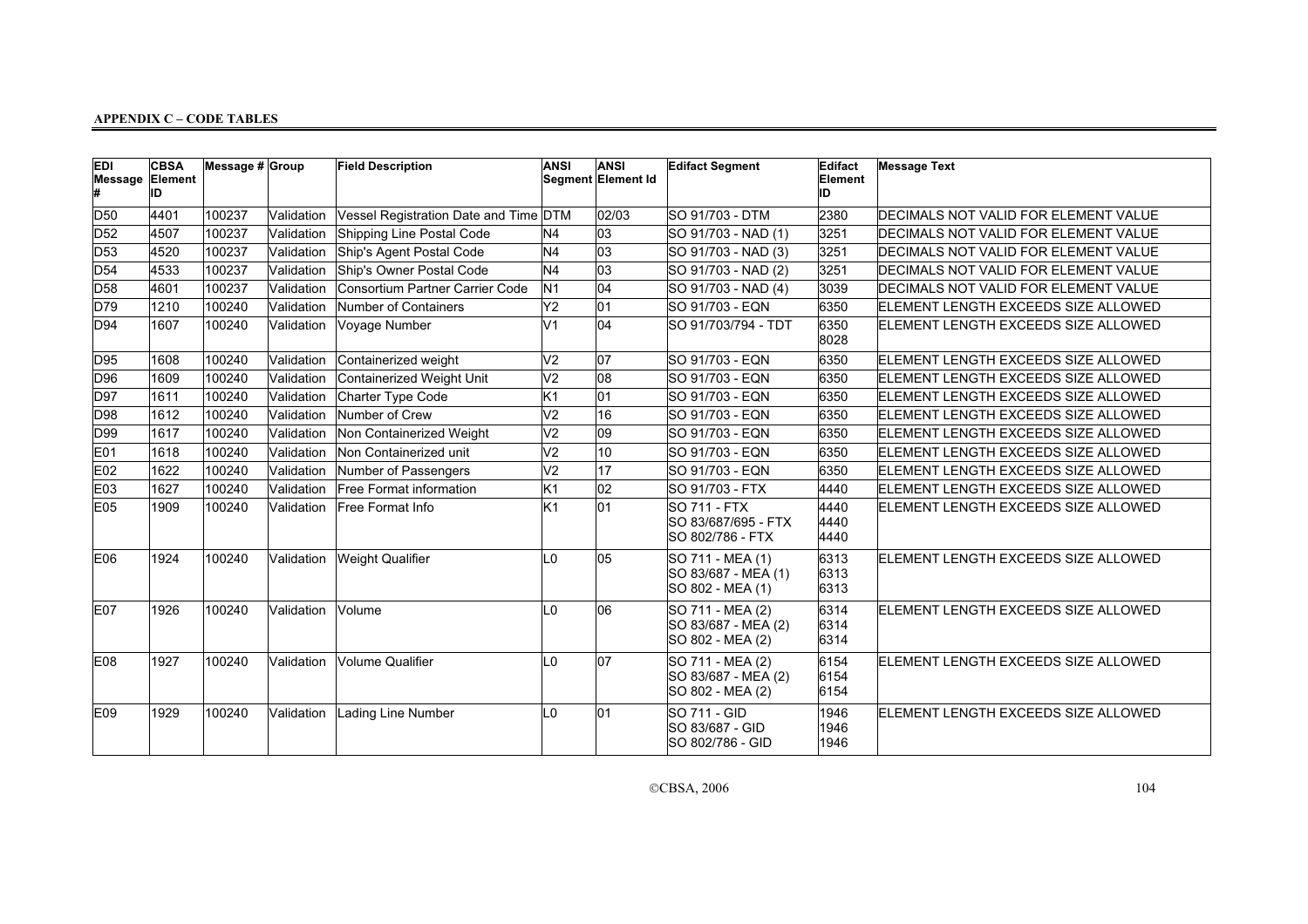| <b>EDI</b><br>Message Element | <b>CBSA</b><br>IID | Message $# Group$ |            | <b>Field Description</b>                   | <b>ANSI</b>    | <b>ANSI</b><br>Segment Element Id | <b>Edifact Segment</b>                                          | Edifact<br>Element<br>ID | <b>Message Text</b>                 |
|-------------------------------|--------------------|-------------------|------------|--------------------------------------------|----------------|-----------------------------------|-----------------------------------------------------------------|--------------------------|-------------------------------------|
| E10                           | 1932               | 100240            | Validation | Lading Quantity                            | L <sub>0</sub> | 08                                | <b>SO 711 - PAC</b><br>SO 83/687 - PAC<br>SO 802 - PAC          | 7224<br>7224<br>7224     | ELEMENT LENGTH EXCEEDS SIZE ALLOWED |
| E11                           | 1933               | 100240            | Validation | Lading Quantity Qualifier                  | L0             | $ 09\rangle$                      | <b>SO 711 - PAC</b><br>SO 83/687 - PAC<br><b>SO 802 - PAC</b>   | 7065<br>7065<br>7065     | ELEMENT LENGTH EXCEEDS SIZE ALLOWED |
| E12                           | 1934               | 100240            | Validation | Weight                                     | l 0            | 04                                | SO 711 - MEA (1)<br>SO 83/687 - MEA (1)<br>SO 802 - MEA (1)     | 6314<br>6314<br>6314     | ELEMENT LENGTH EXCEEDS SIZE ALLOWED |
| E13                           | 1935               | 100240            | Validation | Weight Unit Qualifier                      | L0             | 11                                | SO 711 - MEA (1)<br>SO 83/687 - MEA (1)<br>SO 802 - MEA (1)     | 6411<br>6411<br>6411     | ELEMENT LENGTH EXCEEDS SIZE ALLOWED |
| E23                           | 2455               | 100240            | Validation | Place of Receipt of Goods,<br>Country Code | R4             | 05                                | SO 711 - LOC (4)<br>SO 83/687/695 - LOC (4)<br>SO 802 - LOC (4) | 3225<br>3225<br>3225     | ELEMENT LENGTH EXCEEDS SIZE ALLOWED |
| E24                           | 2456               | 100240            | Validation | Final Destination Location                 | R4             | 03                                | SO 711 - LOC (4)<br>SO 83/687/695 - LOC (4)<br>SO 802 - LOC (4) | 3224<br>3224<br>3224     | ELEMENT LENGTH EXCEEDS SIZE ALLOWED |
| E25                           | 2457               | 100240            | Validation | Place of Receipt of Goods Name             | R4             | 03                                | SO 711 - LOC (3)<br>SO 83/695 - LOC (3)<br>SO 802 - LOC (3)     | 3224<br>3224<br>3224     | ELEMENT LENGTH EXCEEDS SIZE ALLOWED |
| E29                           | 2537               | 100240            | Validation | <b>Gross Registered Tons</b>               | V <sub>2</sub> | 05                                | SO 91/703 - MEA (2)                                             | 6314                     | ELEMENT LENGTH EXCEEDS SIZE ALLOWED |
| E30                           | 2538               | 100240            | Validation | Weight Unit Qualifier                      | V <sub>2</sub> | 06                                | SO 91/703 - MEA (2)                                             | 6411                     | ELEMENT LENGTH EXCEEDS SIZE ALLOWED |
| E31                           | 2539               | 100240            | Validation | Length Unit                                | V <sub>2</sub> | 15                                | SO 91/703 - MEA (6)                                             | 6411                     | ELEMENT LENGTH EXCEEDS SIZE ALLOWED |
| E32                           | 2540               | 100240            | Validation | Lloyds Code                                | V <sub>1</sub> | 01                                | SO 91/703 - RFF (2)                                             | 1154                     | ELEMENT LENGTH EXCEEDS SIZE ALLOWED |
| E33                           | 2541               | 100240            | Validation | Name of Master                             | V <sub>2</sub> | 13                                | SO 91/703 - TDT                                                 | 3128                     | ELEMENT LENGTH EXCEEDS SIZE ALLOWED |
| E34                           | 2543               | 100240            | Validation | <b>Net Registered Tons</b>                 | V <sub>2</sub> | 03                                | SO 91/703 - MEA (1)                                             | 6314                     | ELEMENT LENGTH EXCEEDS SIZE ALLOWED |
| E35                           | 2544               | 100240            | Validation | Weight Unit Qualifier                      | V <sub>2</sub> | 04                                | SO 91/703 - MEA (1)                                             | 6411                     | ELEMENT LENGTH EXCEEDS SIZE ALLOWED |
| E36                           | 2545               | 100240            | Validation | <b>Registry Number</b>                     | V <sub>2</sub> | 02                                | SO 91/703 - RFF(3)                                              | 1154                     | ELEMENT LENGTH EXCEEDS SIZE ALLOWED |
| E37                           | 2547               | 100240            | Validation | Place of Registry                          | V <sub>2</sub> | 01                                | SO 91/703 - LOC (1)                                             | 3224                     | ELEMENT LENGTH EXCEEDS SIZE ALLOWED |
| E38                           | 2548               | 100240            | Validation | <b>Weight Unit Qualifier</b>               | V <sub>2</sub> | 12                                | SO 91/703 - MEA (5)                                             | 6411                     | ELEMENT LENGTH EXCEEDS SIZE ALLOWED |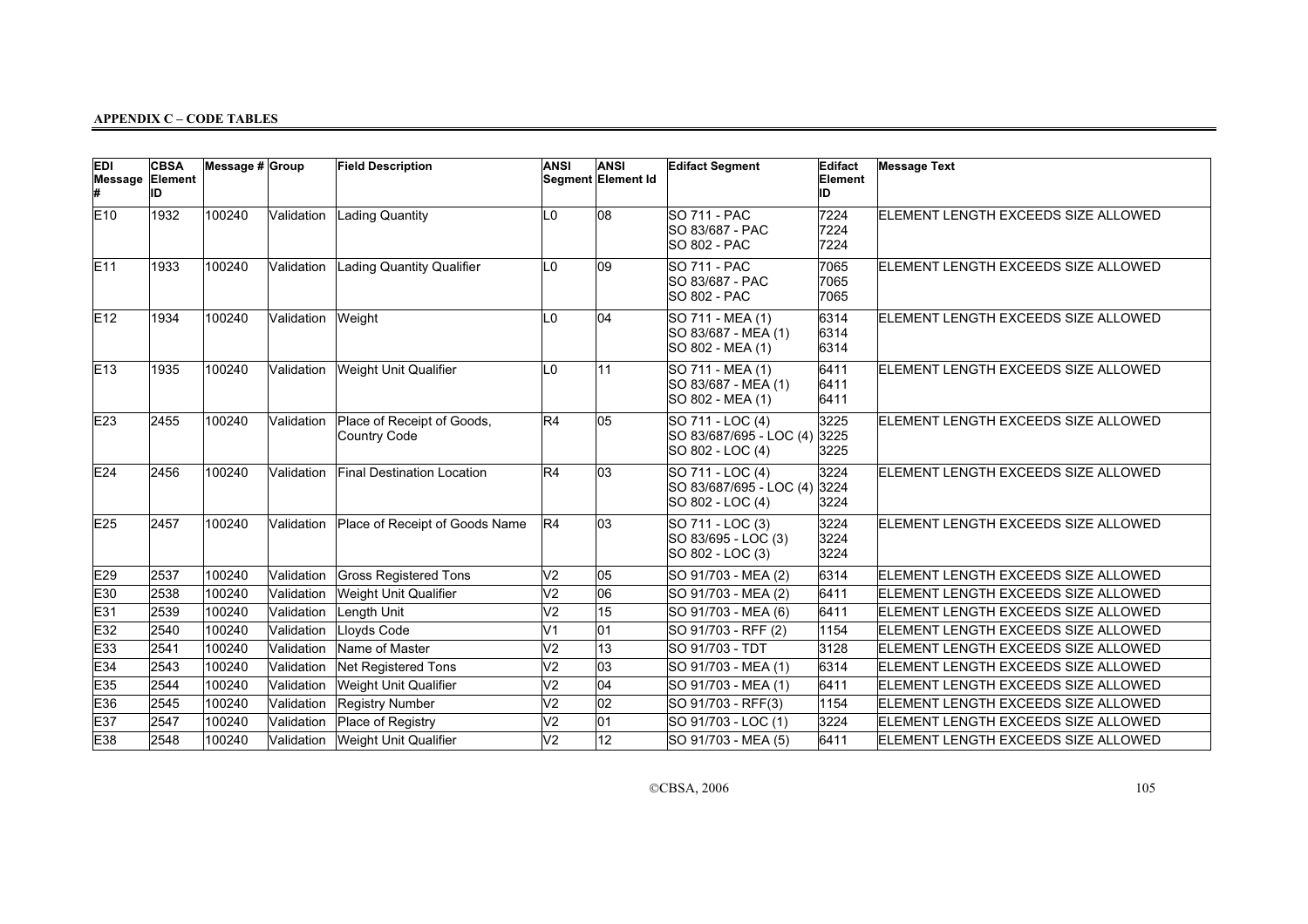| <b>EDI</b><br>Message | <b>CBSA</b><br>Element<br>ID | Message $# $ Group |            | <b>Field Description</b>                            | <b>ANSI</b>    | <b>ANSI</b><br>Segment Element Id | <b>Edifact Segment</b>                                          | Edifact<br>Element<br>ID | <b>Message Text</b>                 |
|-----------------------|------------------------------|--------------------|------------|-----------------------------------------------------|----------------|-----------------------------------|-----------------------------------------------------------------|--------------------------|-------------------------------------|
| E39                   | 2549                         | 100240             | Validation | Summer Dead Weight Tonnage                          | V <sub>2</sub> | 11                                | SO 91/703 - MEA (5)                                             | 6314                     | ELEMENT LENGTH EXCEEDS SIZE ALLOWED |
| E40                   | 2550                         | 100240             | Validation | Ships Overall Length                                | V <sub>2</sub> | 14                                | SO 91/703 - MEA (6)                                             | 6314                     | ELEMENT LENGTH EXCEEDS SIZE ALLOWED |
| E41                   | 2551                         | 100240             | Validation | Vessel Name                                         | V <sub>1</sub> | 02                                | SO 91/703 - TDT                                                 | 8212                     | ELEMENT LENGTH EXCEEDS SIZE ALLOWED |
| E42                   | 2553                         | 100240             | Validation | Vessel Country Code                                 | V <sub>1</sub> | 03                                | SO 91/703 - TDT                                                 | 8453                     | ELEMENT LENGTH EXCEEDS SIZE ALLOWED |
| E43                   | 2640                         | 100240             | Validation | <b>Lading Description</b>                           | L <sub>5</sub> | $\overline{02}$                   | <b>SO 711 - FTX</b><br>SO 83/687 - FTX<br><b>SO 802 - FTX</b>   | 4440<br>4440<br>4440     | ELEMENT LENGTH EXCEEDS SIZE ALLOWED |
| E44                   | 2644                         | 100240             | Validation | Marks and Numbers Description                       | L5             | 06                                | <b>SO 711 - PCI</b><br>SO 83/687 - PCI<br><b>SO 802 - PCI</b>   | 7102<br>7102<br>7102     | ELEMENT LENGTH EXCEEDS SIZE ALLOWED |
| E49                   | 2780                         | 100240             | Validation | Container Size/Type                                 | Y <sub>2</sub> | 04                                | SO 91/703 - EQD                                                 | 8155                     | ELEMENT LENGTH EXCEEDS SIZE ALLOWED |
| E53                   | 2956                         | 100240             | Validation | Commodity Code Qualifier                            | L <sub>5</sub> | 04                                |                                                                 |                          | ELEMENT LENGTH EXCEEDS SIZE ALLOWED |
| E <sub>54</sub>       | 3300                         | 100240             | Validation | Vessel Type Code                                    | V <sub>1</sub> | $\overline{07}$                   | SO 91/703 - TDT<br><b>SO 794 - TDT</b>                          | 8178<br>8213             | ELEMENT LENGTH EXCEEDS SIZE ALLOWED |
| E <sub>55</sub>       | 3331                         | 100240             | Validation | Final Destination, Port Name                        | R4             | 04                                | SO 711 - LOC (4)<br>SO 83/687/695 - LOC (4)<br>SO 802 - LOC (4) | 3223<br>3223<br>3223     | ELEMENT LENGTH EXCEEDS SIZE ALLOWED |
| E64                   | 3344                         | 100240             | Validation | Generated Detail ID Number                          | L5             | 01                                |                                                                 |                          | ELEMENT LENGTH EXCEEDS SIZE ALLOWED |
| E67                   | 4000                         | 100240             | Validation | Date of Arrival                                     | <b>DTM</b>     | 02/03                             | SO 91 - DTM<br><b>SO 794 - DTM</b>                              | 2380<br>2380             | ELEMENT LENGTH EXCEEDS SIZE ALLOWED |
| E69                   | 4007                         | 100240             | Validation | Safety Ship Expiry Date of<br>Certificate           | N <sub>9</sub> | 04                                | SO 91/703 - DTM                                                 | 2380                     | ELEMENT LENGTH EXCEEDS SIZE ALLOWED |
| E70                   | 4008                         | 100240             | Validation | Safety Radio Expiry Date of<br>Certificate          | N <sub>9</sub> | 04                                | <b>SO 91/703 - DTM</b>                                          | 2380                     | ELEMENT LENGTH EXCEEDS SIZE ALLOWED |
| E71                   | 4009                         | 100240             | Validation | Safety Equipment Expiry Date of<br>Certificate      | N <sub>9</sub> | 04                                | <b>SO 91/703 - DTM</b>                                          | 2380                     | ELEMENT LENGTH EXCEEDS SIZE ALLOWED |
| E72                   | 4010                         | 100240             | Validation | Load Line Expiry Date of<br>Certificate             | N <sub>9</sub> | 04                                | <b>SO 91/703 - DTM</b>                                          | 2380                     | ELEMENT LENGTH EXCEEDS SIZE ALLOWED |
| E73                   | 4011                         | 100240             | Validation | Derat Expiry Date of Certificate                    | N <sub>9</sub> | 04                                | <b>SO 91/703 - DTM</b>                                          | 2380                     | ELEMENT LENGTH EXCEEDS SIZE ALLOWED |
| E74                   | 4012                         | 100240             | Validation | Maritime Declaration of Heath<br><b>Expiry Date</b> | N <sub>9</sub> | 04                                | SO 91/703 - DTM                                                 | 2380                     | ELEMENT LENGTH EXCEEDS SIZE ALLOWED |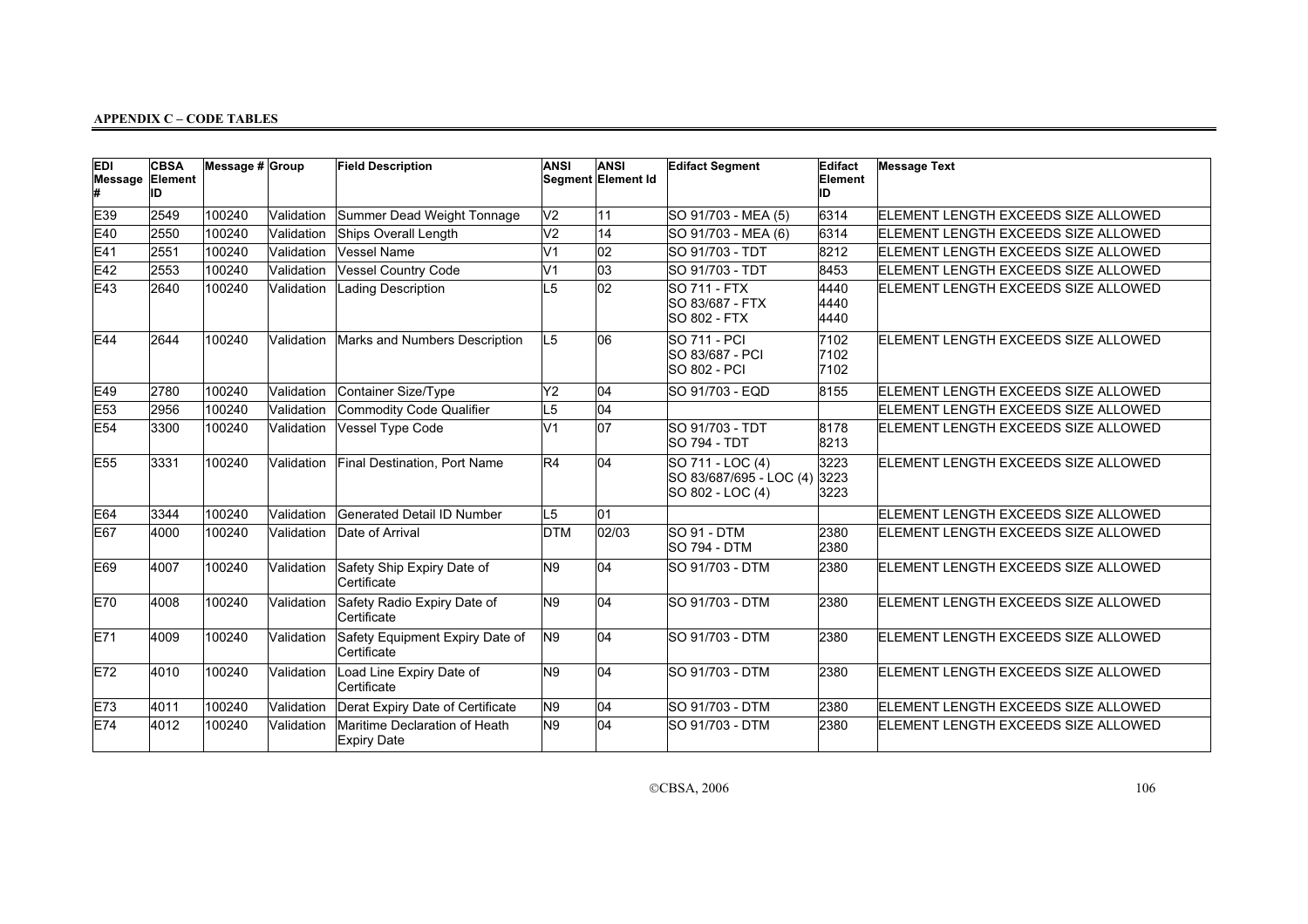| <b>EDI</b><br>Message Element | <b>CBSA</b><br>ID | Message # Group |            | <b>Field Description</b>            | <b>ANSI</b>    | <b>ANSI</b><br>Segment Element Id | <b>Edifact Segment</b>                                               | Edifact<br>Element<br>ID | <b>Message Text</b>                 |
|-------------------------------|-------------------|-----------------|------------|-------------------------------------|----------------|-----------------------------------|----------------------------------------------------------------------|--------------------------|-------------------------------------|
| E75                           | 4013              | 100240          | Validation | Civil Liability for Oil Expiry Date | N9             | 04                                | SO 91/703 - DTM                                                      | 2380                     | ELEMENT LENGTH EXCEEDS SIZE ALLOWED |
| E76                           | 4077              | 100240          | Validation | Notify Party Telephone Number       | N <sub>3</sub> | 02                                | SO 83/687/695 - COM<br><b>SO 711 - COM</b><br><b>SO 802 - COM</b>    | 3148<br>3148<br>3148     | ELEMENT LENGTH EXCEEDS SIZE ALLOWED |
| <b>E77</b>                    | 4078              | 100240          | Validation | Notify Party Country                | N <sub>4</sub> | 04                                | SO 83/687/695 - NAD (4) 3207<br>SO 711 - NAD (3)<br>SO 802 - NAD (4) | 3207<br>3207             | ELEMENT LENGTH EXCEEDS SIZE ALLOWED |
| E78                           | 4079              | 100240          | Validation | Notify Party City Name              | N <sub>4</sub> | 01                                | SO 83/687/695 - NAD (4) 3164<br>SO 711 - NAD (3)<br>SO 802 - NAD (4) | 3164<br>3164             | ELEMENT LENGTH EXCEEDS SIZE ALLOWED |
| E79                           | 4080              | 100240          | Validation | Notify Party State/Prov Code        | N <sub>4</sub> | 02                                | SO 83/687/695 - NAD (4)<br>SO 711 - NAD (3)<br>SO 802 - NAD (4)      | 3229<br>3229<br>3229     | ELEMENT LENGTH EXCEEDS SIZE ALLOWED |
| E80                           | 4081              | 100240          | Validation | Notify Party Postal Code            | N <sub>4</sub> | 03                                | SO 83/687/695 - NAD (4)<br>SO 711 - NAD (3)<br>SO 802 - NAD (4)      | 3251<br>3251<br>3251     | ELEMENT LENGTH EXCEEDS SIZE ALLOWED |
| E81                           | 4082              | 100240          | Validation | Notify Party Name                   | N <sub>1</sub> | 02                                | SO 83/687/695 - NAD (4)<br>SO 711 - NAD (3)<br>SO 802 - NAD (4)      | 3036<br>3036<br>3036     | ELEMENT LENGTH EXCEEDS SIZE ALLOWED |
| E82                           | 4084              | 100240          | Validation | Notify Party Address 1              | N <sub>3</sub> | 01                                | SO 83/687/695 - NAD (4)<br>SO 711 - NAD (3)<br>SO 802 - NAD (4)      | 3042<br>3042<br>3042     | ELEMENT LENGTH EXCEEDS SIZE ALLOWED |
| E83                           | 4085              | 100240          | Validation | Notify Party Address 2              | N <sub>3</sub> | 02                                | SO 83/687/695 - NAD(4)<br>SO 802 - NAD (4)                           | 3042<br>3042             | ELEMENT LENGTH EXCEEDS SIZE ALLOWED |
| E84                           | 4086              | 100240          | Validation | Notify Party Address 3              | N <sub>3</sub> | 02                                | N/A                                                                  | N/A                      | ELEMENT LENGTH EXCEEDS SIZE ALLOWED |
| E85                           | 4105              | 100240          | Validation | Shipper Telephone Number            | N <sub>3</sub> | 02                                | SO 83/687/695 - COM<br><b>SO 711 - COM</b><br><b>SO 802 - COM</b>    | 3148<br>3148<br>3148     | ELEMENT LENGTH EXCEEDS SIZE ALLOWED |
| E86                           | 4106              | 100240          | Validation | Shipper Country                     | N <sub>4</sub> | 04                                | SO 83/687/695 - NAD (2)<br>SO 711 - NAD (2)<br>SO 802 - NAD (2)      | 3207<br>3207<br>3207     | ELEMENT LENGTH EXCEEDS SIZE ALLOWED |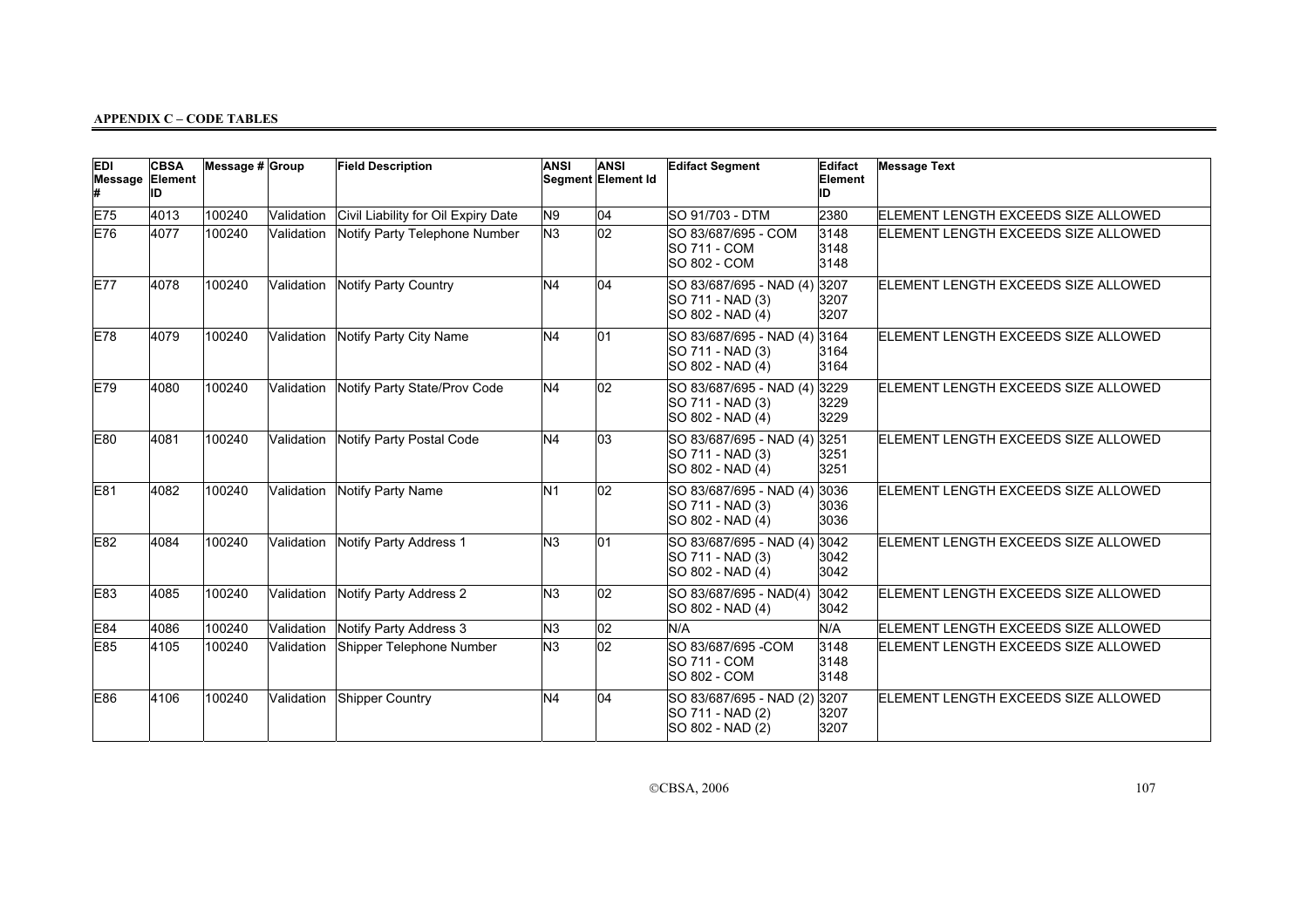| <b>EDI</b><br>Message Element | <b>CBSA</b><br>ID | Message $# $ Group |            | <b>Field Description</b>   | <b>ANSI</b>    | <b>ANSI</b><br>Segment Element Id | <b>Edifact Segment</b>                                                                              | Edifact<br>Element<br>ID             | <b>Message Text</b>                 |
|-------------------------------|-------------------|--------------------|------------|----------------------------|----------------|-----------------------------------|-----------------------------------------------------------------------------------------------------|--------------------------------------|-------------------------------------|
| E87                           | 4107              | 100240             | Validation | Shipper City Name          | N4             | 01                                | SO 83/687/695 - NAD (2) 3164<br>SO 711 - NAD (2)<br>SO 802 - NAD (2)                                | 3164<br>3164                         | ELEMENT LENGTH EXCEEDS SIZE ALLOWED |
| E88                           | 4108              | 100240             | Validation | Shipper State/Prov Code    | N4             | 02                                | SO 91 - LOC(3)<br>SO 83/695 - LOC<br>SO 83/687/695 - NAD(2)<br>SO 711 - NAD (2)<br>SO 802 - NAD (2) | 3225<br>3225<br>3229<br>3229<br>3229 | ELEMENT LENGTH EXCEEDS SIZE ALLOWED |
| E89                           | 4109              | 100240             | Validation | Shipper Postal Code        | N4             | 03                                | SO 83/687/695 - NAD (2)<br>SO 711 - NAD (2)<br>SO 802 - NAD (2)                                     | 3251<br>3251<br>3251                 | ELEMENT LENGTH EXCEEDS SIZE ALLOWED |
| E90                           | 4110              | 100240             | Validation | Shipper Name               | N <sub>1</sub> | 02                                | SO 83/687/695 - NAD (2)<br>SO 711 - NAD (2)<br>SO 802 - NAD (2)                                     | 3036<br>3036<br>3036                 | ELEMENT LENGTH EXCEEDS SIZE ALLOWED |
| E91                           | 4112              | 100240             | Validation | Shipper Address 1          | lм3            | 01                                | SO 83/687/695 - NAD (2)<br>SO 711 - NAD (2)<br>SO 802 - NAD (2)                                     | 3042<br>3042<br>3042                 | ELEMENT LENGTH EXCEEDS SIZE ALLOWED |
| E92                           | 4113              | 100240             | Validation | Shipper Address 2          | N <sub>3</sub> | 02                                | SO 83/687/695 - NAD (2)<br>SO 711 - NAD (2)<br>SO 802 - NAD (2)                                     | 3042<br>3042<br>3042                 | ELEMENT LENGTH EXCEEDS SIZE ALLOWED |
| E93                           | 4114              | 100240             | Validation | Shipper Address 3          | N <sub>3</sub> | 02                                | N/A                                                                                                 | N/A                                  | ELEMENT LENGTH EXCEEDS SIZE ALLOWED |
| F <sub>04</sub>               | 4147              | 100240             | Validation | Consignee Telephone Number | NЗ.            | $ _{02}$                          | SO 83/687/695 - COM<br><b>SO 711 - COM</b><br>SO 802 - COM                                          | 3148<br>3148<br>3148                 | ELEMENT LENGTH EXCEEDS SIZE ALLOWED |
| F <sub>05</sub>               | 4148              | 100240             | Validation | Consignee Country          | N <sub>4</sub> | 04                                | SO 83/687/695 - NAD (1) 3207<br>ISO 711 - NAD (1)<br>SO 802 - NAD (1)                               | 3207<br>3207                         | ELEMENT LENGTH EXCEEDS SIZE ALLOWED |
| F <sub>06</sub>               | 4149              | 100240             | Validation | Consignee City Name        | N4             | 01                                | SO 83/687/695 - NAD (1)<br>SO 711 - NAD (1)<br>SO 802 - NAD (1)                                     | 3164<br>3164<br>3164                 | ELEMENT LENGTH EXCEEDS SIZE ALLOWED |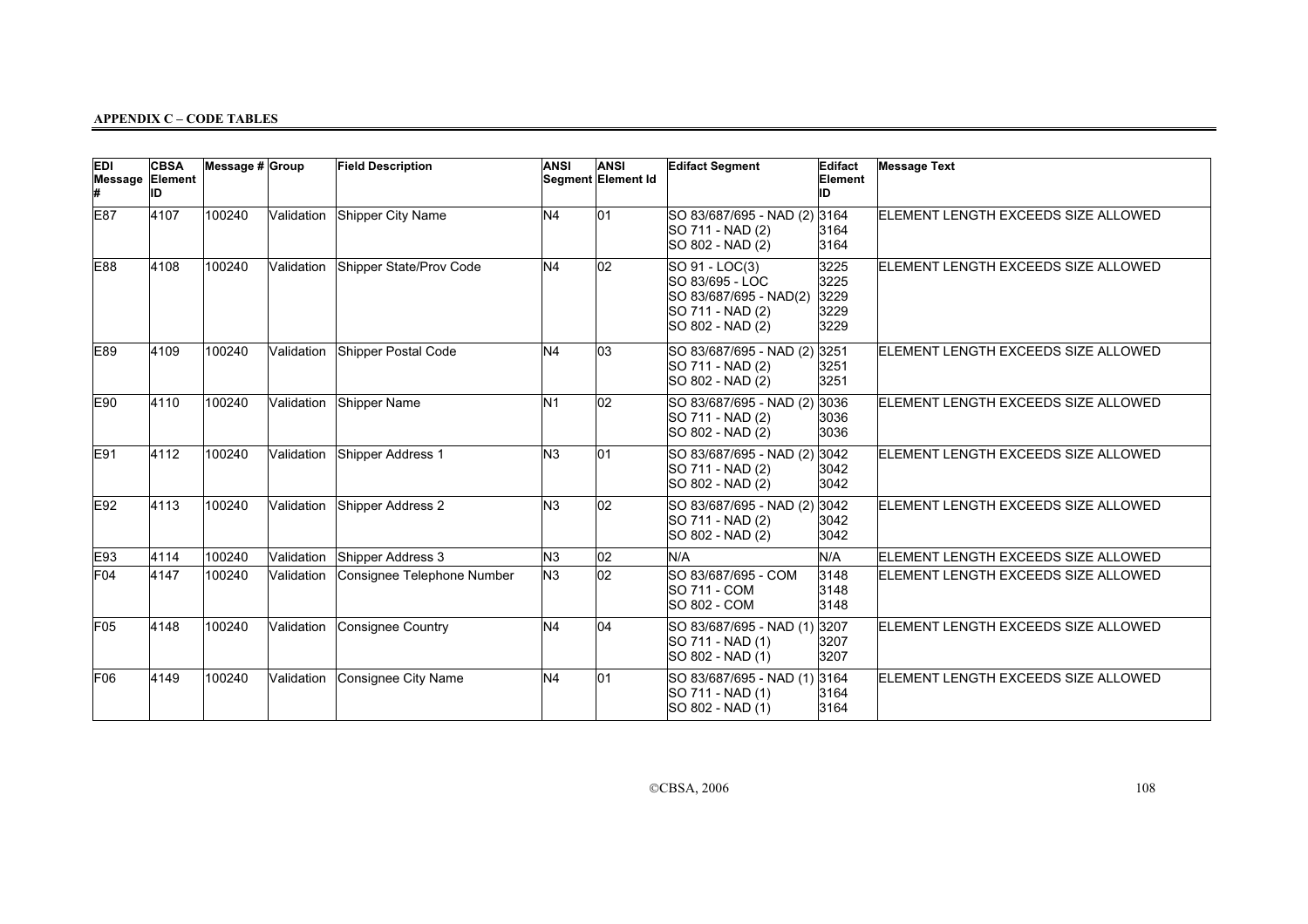| <b>EDI</b><br>Message Element | <b>CBSA</b><br>ID | Message # Group |            | <b>Field Description</b>               | <b>ANSI</b>    | <b>ANSI</b><br>Segment Element Id | <b>Edifact Segment</b>                                               | Edifact<br>Element<br>ID | <b>Message Text</b>                 |
|-------------------------------|-------------------|-----------------|------------|----------------------------------------|----------------|-----------------------------------|----------------------------------------------------------------------|--------------------------|-------------------------------------|
| F07                           | 4150              | 100240          | Validation | Consignee State/Prov Code              | N <sub>4</sub> | $ 02\rangle$                      | SO 83/687/695 - NAD (1)<br>SO 711 - NAD (1)<br>SO 802 - NAD (1)      | 3229<br>3229<br>3229     | ELEMENT LENGTH EXCEEDS SIZE ALLOWED |
| F08                           | 4151              | 100240          | Validation | Consignee Postal Code                  | N4             | 03                                | SO 83/687/695 - NAD (1) 3251<br>SO 711 - NAD (1)<br>SO 802 - NAD (1) | 3251<br>3251             | ELEMENT LENGTH EXCEEDS SIZE ALLOWED |
| F <sub>09</sub>               | 4152              | 100240          | Validation | Consignee Name                         | N <sub>1</sub> | 02                                | SO 83/687/695 - NAD (1)<br>SO 711 - NAD (1)<br>SO 802 - NAD (1)      | 3036<br>3036<br>3036     | ELEMENT LENGTH EXCEEDS SIZE ALLOWED |
| F10                           | 4154              | 100240          | Validation | Consignee Address 1                    | N <sub>3</sub> | 01                                | SO 83/687/695 - NAD (1)<br>SO 711 - NAD (1)<br>SO 802 - NAD (1)      | 3042<br>3042<br>3042     | ELEMENT LENGTH EXCEEDS SIZE ALLOWED |
| F11                           | 4155              | 100240          | Validation | Consignee Address 2                    | N <sub>3</sub> | 02                                | SO 83/687/695 - NAD (1)<br>SO 711 - NAD (1)<br>SO 802 - NAD (1)      | 3042<br>3042<br>3042     | ELEMENT LENGTH EXCEEDS SIZE ALLOWED |
| F12                           | 4156              | 100240          | Validation | Consignee Address 3                    | N <sub>3</sub> | 02                                | N/A                                                                  | N/A                      | ELEMENT LENGTH EXCEEDS SIZE ALLOWED |
| F53                           | 4356              | 100240          | Validation | Manifest From Customs Office           | R4             | 03                                | SO 703 - LOC(4)<br>SO 83/695 - LOC(2)<br>SO 802/786 - LOC (1)        | 3225<br>3225<br>3225     | ELEMENT LENGTH EXCEEDS SIZE ALLOWED |
| F54                           | 4357              | 100240          | Validation | Manifest To Customs Office             | R4             | $ 03\rangle$                      | $\overline{SO}$ 83/695 - LOC(5)<br>SO 802/786 - LOC (5)              | 3225<br>3225             | ELEMENT LENGTH EXCEEDS SIZE ALLOWED |
| F57                           | 4364              | 100240          | Validation | Related Conveyance Reference<br>Number | N9             | 02                                | SO 83/695 - RFF<br>SO 711 - RFF<br>SO 802/786 - RFF                  | 1154<br>1154<br>1154     | ELEMENT LENGTH EXCEEDS SIZE ALLOWED |
| F59                           | 4400              | 100240          | Validation | Departure Date                         | V <sub>3</sub> | 02                                | SO 91/703 - DTM<br><b>SO 794 - DTM</b>                               | 2380<br>2380             | ELEMENT LENGTH EXCEEDS SIZE ALLOWED |
| F60                           | 4401              | 100240          | Validation | Vessel Registration Date and Time DTM  |                | 02/03                             | <b>SO 91/703 - DTM</b>                                               | 2380                     | ELEMENT LENGTH EXCEEDS SIZE ALLOWED |
| F62                           | 4503              | 100240          | Validation | Shipping Line Telephone Number         | N <sub>3</sub> | 02                                | SO 91/703 - COM                                                      | 3148                     | ELEMENT LENGTH EXCEEDS SIZE ALLOWED |
| F63                           | 4504              | 100240          | Validation | Shipping Line Country                  | N <sub>4</sub> | 04                                | SO 91/703 - NAD(1)                                                   | 3207                     | ELEMENT LENGTH EXCEEDS SIZE ALLOWED |
| F64                           | 4505              | 100240          | Validation | Shipping Line City Name                | N <sub>4</sub> | 01                                | SO 91/703 - NAD(1)                                                   | 3164                     | ELEMENT LENGTH EXCEEDS SIZE ALLOWED |
| F65                           | 4506              | 100240          | Validation | Shipping Line State/Prov Code          | N <sub>4</sub> | 02                                | SO 91/703 - NAD(1)                                                   | 3229                     | ELEMENT LENGTH EXCEEDS SIZE ALLOWED |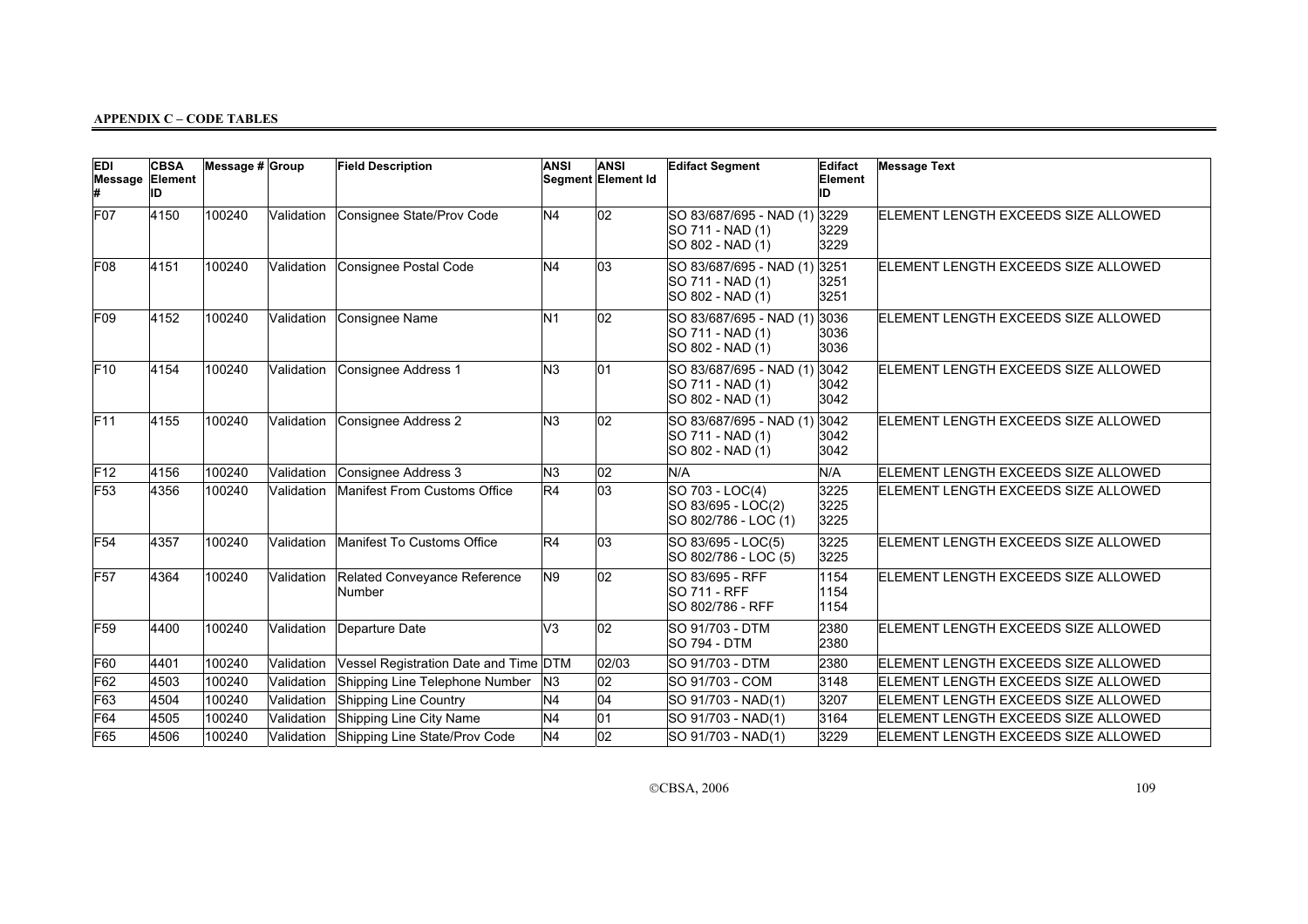| <b>EDI</b><br>Message Element | <b>CBSA</b><br>ID | Message # Group |            | <b>Field Description</b>                  | <b>ANSI</b>     | <b>ANSI</b><br>Segment Element Id | <b>Edifact Segment</b>                   | Edifact<br>Element<br>ID | <b>Message Text</b>                        |
|-------------------------------|-------------------|-----------------|------------|-------------------------------------------|-----------------|-----------------------------------|------------------------------------------|--------------------------|--------------------------------------------|
| F66                           | 4507              | 100240          | Validation | Shipping Line Postal Code                 | N <sub>4</sub>  | 03                                | SO 91/703 - NAD(1)                       | 3251                     | ELEMENT LENGTH EXCEEDS SIZE ALLOWED        |
| F67                           | 4508              | 100240          | Validation | Shipping Line Name                        | N <sub>1</sub>  | 02                                | SO 91/703 - NAD(1)                       | 3036                     | <b>ELEMENT LENGTH EXCEEDS SIZE ALLOWED</b> |
| F69                           | 4510              | 100240          | Validation | Shipping Line Address 1                   | N <sub>3</sub>  | 01                                | SO 91/703 - NAD(1)                       | 3042                     | ELEMENT LENGTH EXCEEDS SIZE ALLOWED        |
| F70                           | 4511              | 100240          | Validation | Shipping Line Address 2                   | N3              | 02                                | SO 91/703 - NAD(1)                       | 3042                     | ELEMENT LENGTH EXCEEDS SIZE ALLOWED        |
| F71                           | 4512              | 100240          | Validation | Shipping Line Address 3                   | N3              | $\overline{02}$                   | N/A                                      | N/A                      | ELEMENT LENGTH EXCEEDS SIZE ALLOWED        |
| F72                           | 4516              | 100240          | Validation | Ship's Agent Telephone Number             | N <sub>3</sub>  | 02                                | SO 91/703 - NAD(3)                       | 3412                     | <b>ELEMENT LENGTH EXCEEDS SIZE ALLOWED</b> |
| F73                           | 4517              | 100240          | Validation | Ship's Agent Country                      | N4              | 04                                | SO 91/703 - NAD(3)                       | 3207                     | ELEMENT LENGTH EXCEEDS SIZE ALLOWED        |
| F74                           | 4518              | 100240          | Validation | Ship's Agent City Name                    | N <sub>4</sub>  | 01                                | SO 91/703 - NAD(3)                       | 3164                     | ELEMENT LENGTH EXCEEDS SIZE ALLOWED        |
| F75                           | 4519              | 100240          | Validation | Ship's Agent State/Prov Code              | N <sub>4</sub>  | 02                                | SO 91/703 - NAD(3)                       | 3229                     | ELEMENT LENGTH EXCEEDS SIZE ALLOWED        |
| F76                           | 4520              | 100240          | Validation | Ship's Agent Postal Code                  | N <sub>4</sub>  | 03                                | SO 91/703 - NAD(3)                       | 3251                     | <b>ELEMENT LENGTH EXCEEDS SIZE ALLOWED</b> |
| F77                           | 4521              | 100240          | Validation | Ship's Agent Name                         | N1              | 02                                | SO 91/703 - NAD(3)                       | 3036                     | ELEMENT LENGTH EXCEEDS SIZE ALLOWED        |
| F79                           | 4523              | 100240          | Validation | Ship's Agent Address 1                    | N <sub>3</sub>  | 01                                | SO 91/703 - NAD(3)                       | 3042                     | <b>ELEMENT LENGTH EXCEEDS SIZE ALLOWED</b> |
| F80                           | 4524              | 100240          | Validation | Ship's Agent Address 2                    | N3              | 02                                | SO 91/703 - NAD(3)                       | 3042                     | <b>ELEMENT LENGTH EXCEEDS SIZE ALLOWED</b> |
| F81                           | 4525              | 100240          | Validation | Ship's Agent Address 3                    | N <sub>3</sub>  | 02                                |                                          |                          | ELEMENT LENGTH EXCEEDS SIZE ALLOWED        |
| F82                           | 4529              | 100240          | Validation | Ship's Owner Telephone Number             | N3              | $ 02\rangle$                      | SO 91/703- COM                           | 3148                     | ELEMENT LENGTH EXCEEDS SIZE ALLOWED        |
| F83                           | 4530              | 100240          | Validation | Ship's Owner Country                      | N <sub>4</sub>  | 04                                | SO 91/703 - NAD(2)                       | 3207                     | ELEMENT LENGTH EXCEEDS SIZE ALLOWED        |
| F84                           | 4531              | 100240          | Validation | Ship's Owner City Name                    | N <sub>4</sub>  | 01                                | SO 91/703 - NAD(2)                       | 3164                     | ELEMENT LENGTH EXCEEDS SIZE ALLOWED        |
| F85                           | 4532              | 100240          | Validation | Ship's Owner State/Prov Code              | N <sub>4</sub>  | 02                                | SO 91/703 - NAD(2)                       | 3229                     | ELEMENT LENGTH EXCEEDS SIZE ALLOWED        |
| F86                           | 4533              | 100240          | Validation | Ship's Owner Postal Code                  | N <sub>4</sub>  | 03                                | SO 91/703 - NAD(2)                       | 3251                     | ELEMENT LENGTH EXCEEDS SIZE ALLOWED        |
| F87                           | 4534              | 100240          | Validation | Ship's Owner Name                         | N <sub>1</sub>  | 02                                | SO 91/703 - NAD(2)                       | 3036                     | ELEMENT LENGTH EXCEEDS SIZE ALLOWED        |
| F89                           | 4536              | 100240          | Validation | Ship's Owner Address 1                    | N3              | 01                                | SO 91/703 - NAD(2)                       | 3042                     | <b>ELEMENT LENGTH EXCEEDS SIZE ALLOWED</b> |
| F90                           | 4537              | 100240          | Validation | Ship's Owner Address 2                    | N <sub>3</sub>  | 02                                | SO 91/703 - NAD(2)                       | 3042                     | ELEMENT LENGTH EXCEEDS SIZE ALLOWED        |
| F91                           | 4538              | 100240          | Validation | Ship's Owner Address 3                    | N3              | 02                                |                                          |                          | ELEMENT LENGTH EXCEEDS SIZE ALLOWED        |
| G18                           | 4581              | 100240          | Validation | Current Port of Loading                   | V3              | 01                                | SO 91/703 - LOC(2)<br>SO 83/695 - LOC(1) | 3225<br>3225             | ELEMENT LENGTH EXCEEDS SIZE ALLOWED        |
| G19                           | 4582              | 100240          | Validation | Port of Arrival/Next Port of<br>Discharge | V3              | 03                                | SO 91 - LOC(3)<br>SO 83/695 - LOC        | 3225<br>3225             | ELEMENT LENGTH EXCEEDS SIZE ALLOWED        |
| G20                           | 4583              | 100240          | Validation | Port Code                                 | $\overline{R4}$ | 04                                | SO 91/703 - LOC                          | 3225                     | ELEMENT LENGTH EXCEEDS SIZE ALLOWED        |
| G21                           | 4587              | 100240          | Validation | Consortium Partner Name                   | N <sub>1</sub>  | 02                                | SO 91/703 - NAD(4)                       | 3036                     | ELEMENT LENGTH EXCEEDS SIZE ALLOWED        |
| G22                           | 4601              | 100240          | Validation | Consortium Partner Carrier Code           | N1              | 04                                | SO 91/703 - NAD(4)                       | 3039                     | ELEMENT LENGTH EXCEEDS SIZE ALLOWED        |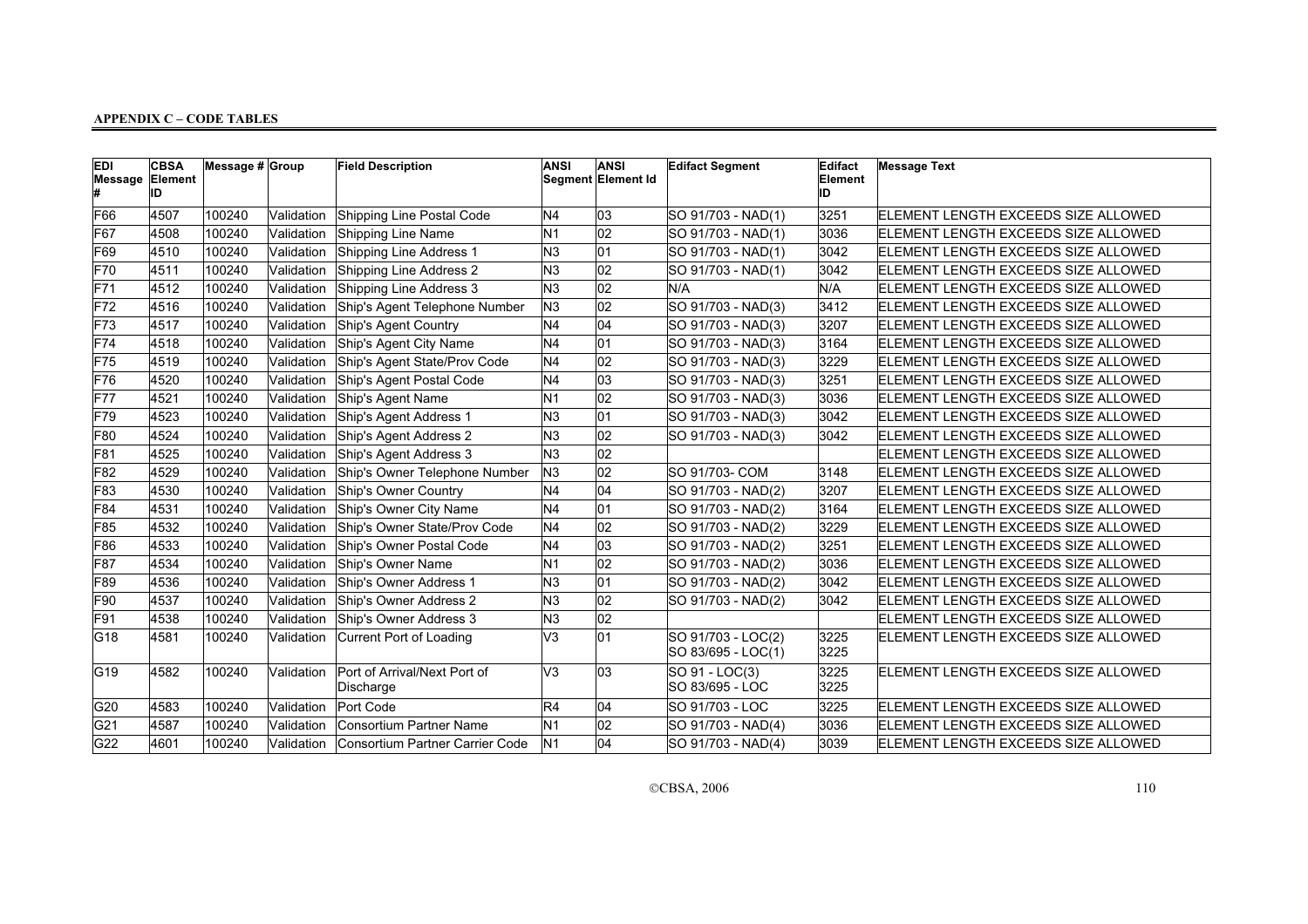| <b>EDI</b><br>Message Element | <b>CBSA</b><br>ID | Message # Group |            | <b>Field Description</b>     | <b>ANSI</b>    | <b>ANSI</b><br>Segment Element Id | <b>Edifact Segment</b>                                        | Edifact<br>Element<br>ID | <b>Message Text</b>                       |
|-------------------------------|-------------------|-----------------|------------|------------------------------|----------------|-----------------------------------|---------------------------------------------------------------|--------------------------|-------------------------------------------|
| G24                           | 4610              | 100240          | Validation | <b>Terminal Name</b>         | R4             | 06                                | <b>SO 91 - LOC</b><br>SO 83/695 - LOC<br>SO 711 - LOC         | 3222<br>3222<br>3222     | ELEMENT LENGTH EXCEEDS SIZE ALLOWED       |
| G <sub>25</sub>               | 4612              | 100240          | Validation | Pier Number                  | R4             | 07                                | SO 91 - LOC<br>SO 83/695 - LOC<br><b>SO 711 - LOC</b>         | 3233<br>3233<br>3233     | ELEMENT LENGTH EXCEEDS SIZE ALLOWED       |
| G <sub>28</sub>               | 4000              | 100241          | Validation | Date of Arrival              | <b>DTM</b>     | 02/03                             | SO 91 - DTM<br><b>SO 794 - DTM</b>                            | 2380<br>2380             | ELEMENT LENGTH IS BELOW SIZE ALLOWED      |
| G30                           | 4356              | 100241          | Validation | Manifest From Customs Office | R4             | 03                                | SO 703 - LOC(4)<br>SO 83/695 - LOC(2)<br>SO 802/786 - LOC (1) | 3225<br>3225<br>3225     | ELEMENT LENGTH IS BELOW SIZE ALLOWED      |
| G31                           | 4357              | 100241          | Validation | Manifest To Customs Office   | R4             | 03                                | SO 83/695 - LOC(5)<br>SO 802/786 - LOC (5)                    | 3225<br>3225             | ELEMENT LENGTH IS BELOW SIZE ALLOWED      |
| G39                           | 1210              | 100244          | Validation | Number of Containers         | Y2             | 01                                | SO 91/703 - EQN                                               | 6350                     | ELEMENT EXCEEDS ALLOWED DECIMAL POSITIONS |
| G43                           | 1608              | 100244          | Validation | Containerized weight         | V <sub>2</sub> | 07                                | SO 91/703 - MEA(3)                                            | 6314                     | ELEMENT EXCEEDS ALLOWED DECIMAL POSITIONS |
| G44                           | 1617              | 100244          | Validation | Non Containerized Weight     | V <sub>2</sub> | 09                                | SO 91/703 - MEA(4)                                            | 6314                     | ELEMENT EXCEEDS ALLOWED DECIMAL POSITIONS |
| G45                           | 1926              | 100244          | Validation | Volume                       | L0             | 06                                | SO 83/687 - MEA (2)<br>SO 711 - MEA (2)<br>SO 802 - MEA (2)   | 6314<br>6314<br>6314     | ELEMENT EXCEEDS ALLOWED DECIMAL POSITIONS |
| G46                           | 1932              | 100244          | Validation | Lading Quantity              | L0             | 08                                | SO 83/83/687 - PAC<br><b>SO 711 - PAC</b><br>SO 802 - PAC     | 7224<br>7224<br>7224     | ELEMENT EXCEEDS ALLOWED DECIMAL POSITIONS |
| G47                           | 1934              | 100244          | Validation | Weight                       | L0             | 04                                | SO 83/687 - MEA(1)<br>SO 711 - MEA (1)<br>SO 802 - MEA (1)    | 6314<br>6314<br>6314     | ELEMENT EXCEEDS ALLOWED DECIMAL POSITIONS |
| G52                           | 2537              | 100244          | Validation | <b>Gross Registered Tons</b> | V <sub>2</sub> | 05                                | SO 91/703 - MEA(2)                                            | 6314                     | ELEMENT EXCEEDS ALLOWED DECIMAL POSITIONS |
| G53                           | 2543              | 100244          | Validation | Net Registered Tons          | V <sub>2</sub> | 03                                | SO 91/703 - MEA(1)                                            | 6314                     | ELEMENT EXCEEDS ALLOWED DECIMAL POSITIONS |
| G54                           | 2549              | 100244          | Validation | Summer Dead Weight Tonnage   | V <sub>2</sub> | 11                                | SO 91/703 - MEA(5)                                            | 6314                     | ELEMENT EXCEEDS ALLOWED DECIMAL POSITIONS |
| G55                           | 2550              | 100244          | Validation | Ships Overall Length         | V <sub>2</sub> | 14                                | SO 91/703 - MEA(6)                                            | 6314                     | ELEMENT EXCEEDS ALLOWED DECIMAL POSITIONS |
| G65                           | 4000              | 100259          | Validation | Date of Arrival              | <b>DTM</b>     | 02/03                             | SO 91 - DTM<br><b>SO 794 - DTM</b>                            | 2380<br>2380             | FIELD HAS INVALID TIME STAMP FORMAT       |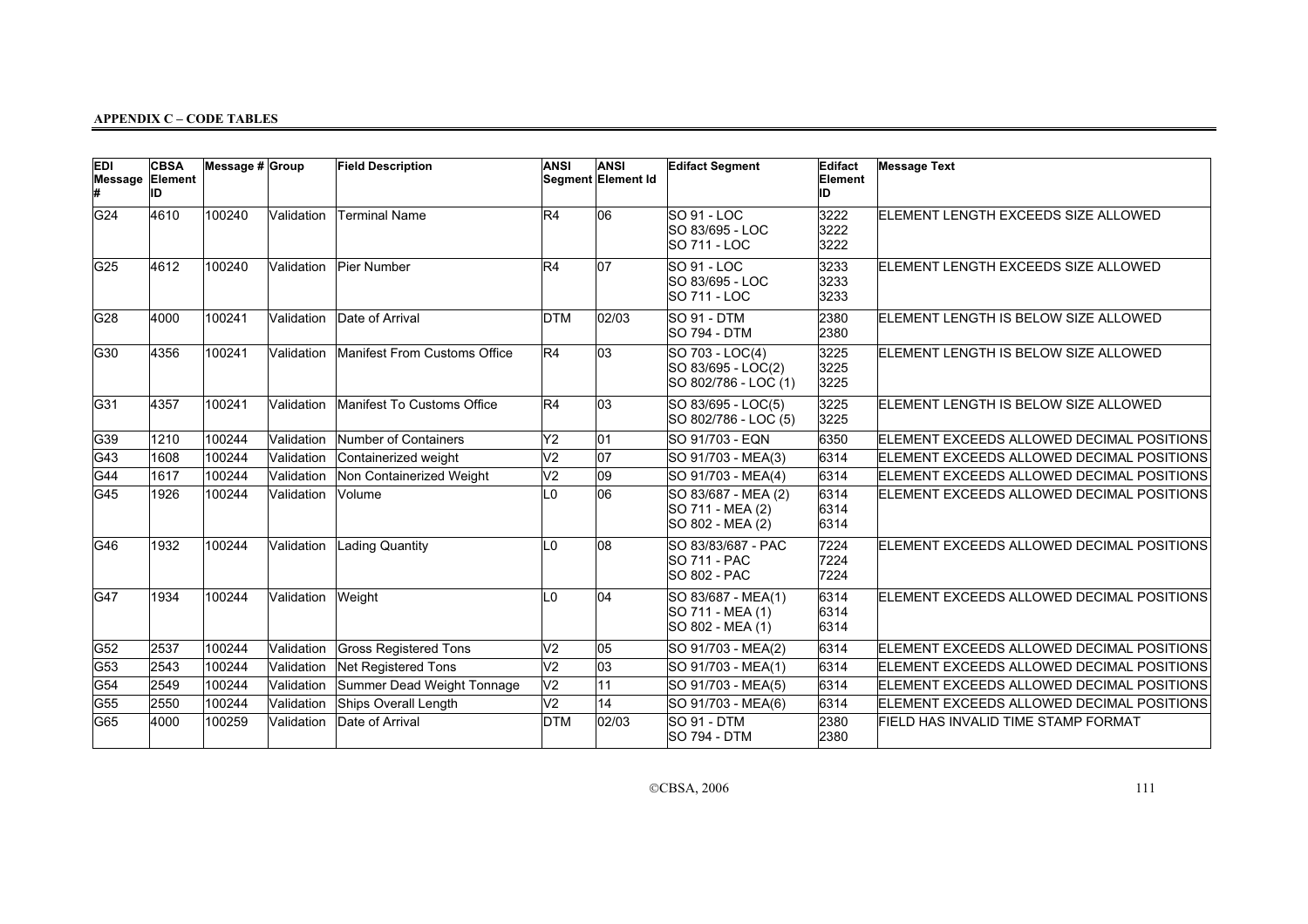| <b>EDI</b><br>Message Element | <b>CBSA</b><br>ID | Message # Group |            | <b>Field Description</b>                                                                                                            | <b>ANSI</b>    | <b>ANSI</b><br>Segment Element Id | <b>Edifact Segment</b>                                                               | Edifact<br>Element<br>ID     | <b>Message Text</b>                       |
|-------------------------------|-------------------|-----------------|------------|-------------------------------------------------------------------------------------------------------------------------------------|----------------|-----------------------------------|--------------------------------------------------------------------------------------|------------------------------|-------------------------------------------|
| G68                           | 1103              | 100322          | Key        | Cargo Control Number Cargo<br>Control Number (Empty or Export)<br>Supplementary Reference<br>Number/ Conveyance Reference<br>Number | N9             | 02                                | <b>SO 794 - RFF</b><br><b>SO 802 - RFF</b>                                           | 1154<br>1154                 | <b>REQUEST IN HISTORY</b>                 |
| G73                           | 2638              | 100010          | Validation | Container Prefix/Container Serial<br>Number                                                                                         | ED             | 01/02                             |                                                                                      |                              | <b>FIELD IS MANDATORY</b>                 |
| H <sub>01</sub>               | 4357              | 100255          | Validation | Destination Wloc Code                                                                                                               | R4(4)          | 03                                | SO 802/786 - LOC (5)                                                                 | 3225                         | CLIENT NOT VALID FOR OVERLAND DESTINATION |
| H11                           | 1107              | 100053          | Validation | Carrier Code                                                                                                                        | N9             | 02                                | SO 91/703 - TDT<br>SO 83/695/687 - TDT<br><b>SO 711 - TDT</b><br><b>SO 794 - TDT</b> | 3127<br>3127<br>3127<br>3127 | <b>FIELD IS INVALID</b>                   |
| 148                           | 4019              | 100053          | Validation | UN Dangerous Goods Number                                                                                                           | L <sub>5</sub> | 06                                | SO 802 - DGS                                                                         | 7124                         | <b>FIELD IS NOT VALID</b>                 |
| 149                           | 4019              | 100240          | Validation | UN Dangerous Goods Number                                                                                                           | L5             | 06                                | SO 802 - DGS                                                                         | 7124                         | ELEMENT LENGTH EXCEEDS SIZE ALLOWED       |
| JO1                           | 2307              | 100010          | Validation | Port of Exit                                                                                                                        | R4(3)          | 03                                | SO 711 - LOC (1)                                                                     | 3225                         | <b>FIELD IS MANDATORY</b>                 |
| J <sub>02</sub>               | 2307              | 100053          | Validation | Port of Exit                                                                                                                        | R4(3)          | 03                                | SO 711 - LOC (1)                                                                     | 3225                         | <b>FIELD IS INVALID</b>                   |
| J <sub>03</sub>               | 2308              | 100010          | Validation | Date/Time Departure                                                                                                                 | <b>DTM</b>     | 02/03                             | <b>SO 711 - DTM</b>                                                                  | 2380                         | <b>FIELD IS MANDATORY</b>                 |
| J <sub>04</sub>               | 2308              | 100029          | Validation | Date/Time Departure                                                                                                                 | <b>DTM</b>     | 02/03                             | <b>SO 711 - DTM</b>                                                                  | 2380                         | FIELD HAS INVALID DATE FORMAT             |
| J17                           | 1103              | 100730          |            | Arrival Request ID                                                                                                                  |                |                                   |                                                                                      |                              | <b>FIELD ALREADY USED FOR EXPORT</b>      |
| J23                           | 4365              | 100443          | Validation | Related Cargo Control Number                                                                                                        |                |                                   | <b>SO 786 - RFF</b>                                                                  | 1154                         | RELATED CCN CANNOT EXIST AS AN ETA OR VI  |
| 024                           | 1932              | 100010          | Validation | <b>Goods Quantity</b>                                                                                                               |                |                                   | SO 83/83/687 - PAC<br><b>SO 711 - PAC</b><br><b>SO 802 - PAC</b>                     | 7224<br>7224<br>7224         | <b>FIELD IS MANDATORY</b>                 |
| 025                           | 1933              | 100010          | Validation | Goods Quantity/Quantity Unit of<br>Measure                                                                                          |                |                                   | SO 83/687 - PAC<br><b>SO 711 - PAC</b><br><b>SO 802 - PAC</b>                        | 7065<br>7065<br>7065         | <b>FIELD IS MANDATORY</b>                 |
| 026                           | 1934              | 100010          | Validation | Quantity Unit of Measure/ Weight                                                                                                    |                |                                   | SO 83/687 - MEA(1)<br>SO 711 - MEA (1)<br>SO 802 - MEA (1)                           | 6314<br>6314<br>6314         | <b>FIELD IS MANDATORY</b>                 |
| 027                           | 1935              | 100010          | Validation | Weight/ Weight Unit of Measure                                                                                                      |                |                                   | SO 83/687 - MEA(1)<br>SO 711 - MEA (1)<br>SO 802 - MEA (1)                           | 6411<br>6411<br>6411         | <b>FIELD IS MANDATORY</b>                 |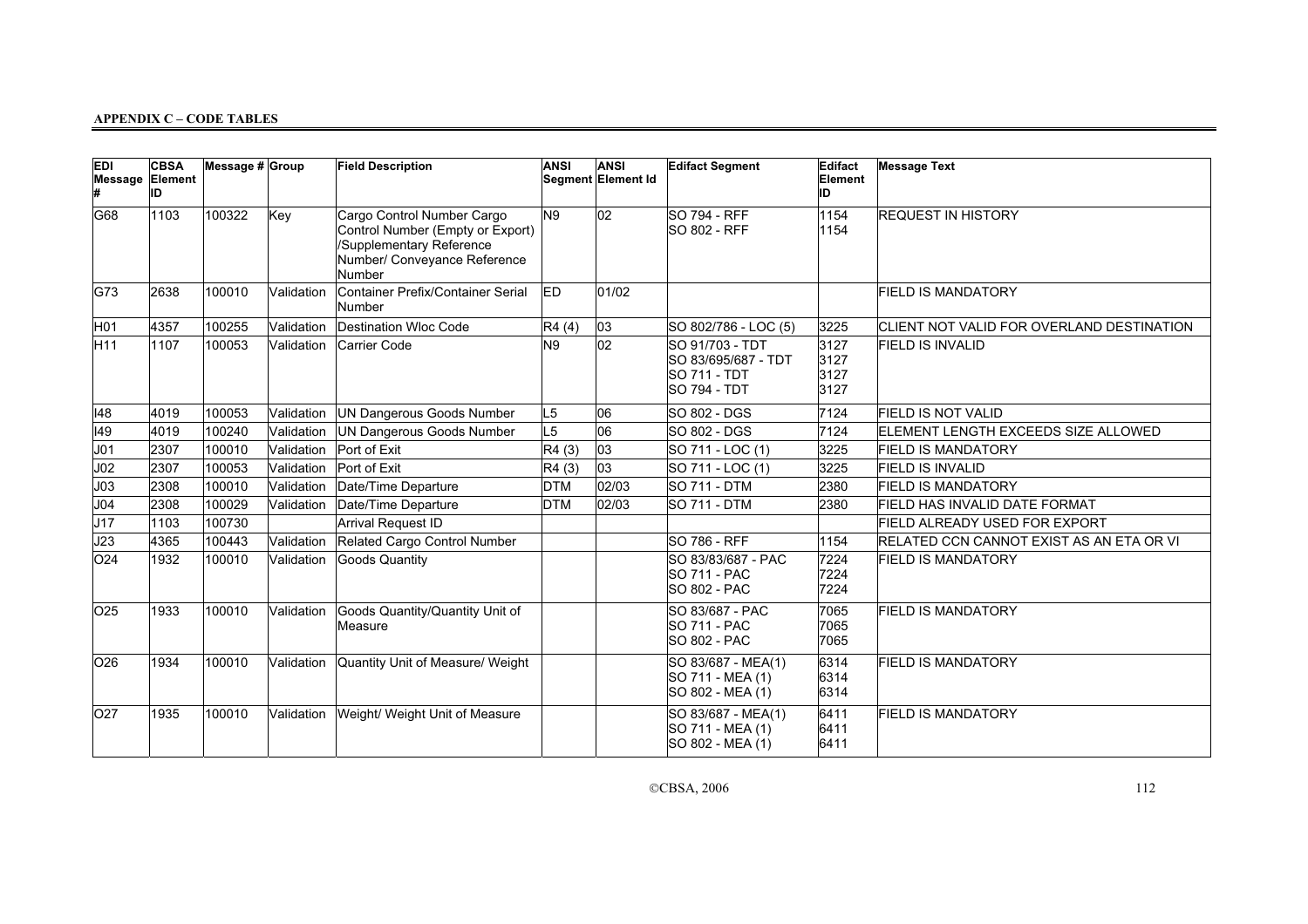| <b>EDI</b><br>Message | <b>CBSA</b><br>Element<br>ID | Message $# $ Group |            | <b>Field Description</b>                                                                          | <b>ANSI</b>    | <b>ANSI</b><br>Segment Element Id | <b>Edifact Segment</b>                                                                                      | Edifact<br>Element<br>ID             | <b>Message Text</b>                                                                    |
|-----------------------|------------------------------|--------------------|------------|---------------------------------------------------------------------------------------------------|----------------|-----------------------------------|-------------------------------------------------------------------------------------------------------------|--------------------------------------|----------------------------------------------------------------------------------------|
| $\overline{Q}$ 75     | 2638                         | 100053             | Validation | Container Prefix/Container Serial<br>Number                                                       | ED.            | 01/02                             | SO 83/687/695 - EQD<br><b>SO 711 - EQD</b>                                                                  | 8260<br>8260                         | <b>FIELD IS INVALID</b>                                                                |
| Q76                   | 2638                         | 100240             | Validation | Container Prefix/Container Serial<br>Number                                                       | ED             | 01/02                             | SO 83/687/695 - EQD<br>SO 711 - EQD                                                                         | 8260<br>8260                         | ELEMENT LENGTH EXCEEDS SIZE ALLOWED                                                    |
| <b>R06</b>            | 4672                         | 100053             |            | Arrival Port of Destination                                                                       |                |                                   |                                                                                                             |                                      | <b>FIELD IS INVALID</b>                                                                |
| R10                   | 1103                         | 100312             | Key        | Cargo Control Number (CCN)<br>/Supplementary Reference<br>Number/Conveyance Reference<br>Number / | N <sub>9</sub> | 02                                | SO 91/703 - RFF(1)<br>SO 83/687/695 - RFF<br><b>SO 711 - RFF</b><br><b>SO 794 - RFF</b><br>SO 802/786 - RFF | 1154<br>1154<br>1154<br>1154<br>1154 | <b>REQUEST ID INVALID</b>                                                              |
| R15                   | 1103                         | 100689             |            | Arrival Request ID                                                                                |                |                                   |                                                                                                             |                                      | ARRIVAL MESSAGE NOT ALLOWED. DATA FOUND<br>ON HISTORY DATABASE                         |
| $ S10\rangle$         | 2573                         | 100010             | Validation | Estimated Date and Time of<br>Loading                                                             | <b>DTM</b>     | 02/03                             | SO 83 - DTM                                                                                                 | 2380                                 | <b>FIELD IS MANDATORY</b>                                                              |
| S11                   | 2571                         | 100769             | Validation | Supplementary Data Required<br>Indicator                                                          | N <sub>9</sub> | 02                                | SO 83 - GEI(2)                                                                                              | 7364                                 | SUPPLEMENTARY CARGO REPORT ON FILE.<br>SUPPLEMENTARY DATA REQUIRED INDICATOR IS<br>IN. |
| $ S12\rangle$         | 2355                         | 100767             | Validation | Port of Departure                                                                                 | V3             | $ 03\rangle$                      | <b>SO 711 - LOC</b>                                                                                         | 3225                                 | PORT OF DEPARTURE MUST BE THE SAME AS ONE<br>OF THE PORTS OF CALL                      |
| S13                   | 4610                         | 100010             | Validation | <b>Terminal Name</b>                                                                              | R4             | 06                                | <b>SO 91 - LOC</b><br>SO 83/695 - LOC<br>SO 711 - LOC                                                       | 3222<br>3222<br>3222                 | <b>FIELD IS MANDATORY</b>                                                              |
| S14                   | 4582                         | 100768             | Validation | Port of Arrival                                                                                   | V3             | $ 03\rangle$                      | SO 91 - LOC(3)<br>SO 83/695 - LOC                                                                           | 3225<br>3225                         | PORT OF ARRIVAL MUST BE THE SAME AS ONE OF<br><b>THE PORTS OF CALL</b>                 |
| $\mathsf{S}$ 15       | 4108                         | 100010             | Validation | Shipper State/Prov Code                                                                           | N <sub>4</sub> | $ _{02}$                          | SO 91 - LOC(3)<br>SO 83/695 - LOC<br>SO 83/687/695 - NAD(2)<br>SO 711 - NAD (2)<br>SO 802 - NAD (2)         | 3225<br>3225<br>3229<br>3229<br>3229 | <b>FIELD IS MANDATORY</b>                                                              |
| S16                   | 4150                         | 100010             | Validation | Consignee State/Prov Code                                                                         | N <sub>4</sub> | 02                                | SO 83/687/695 - NAD (1)<br>SO 711 - NAD (1)<br>SO 802 - NAD (1)                                             | 3229<br>3229<br>3229                 | <b>FIELD IS MANDATORY</b>                                                              |

©CBSA, 2006 113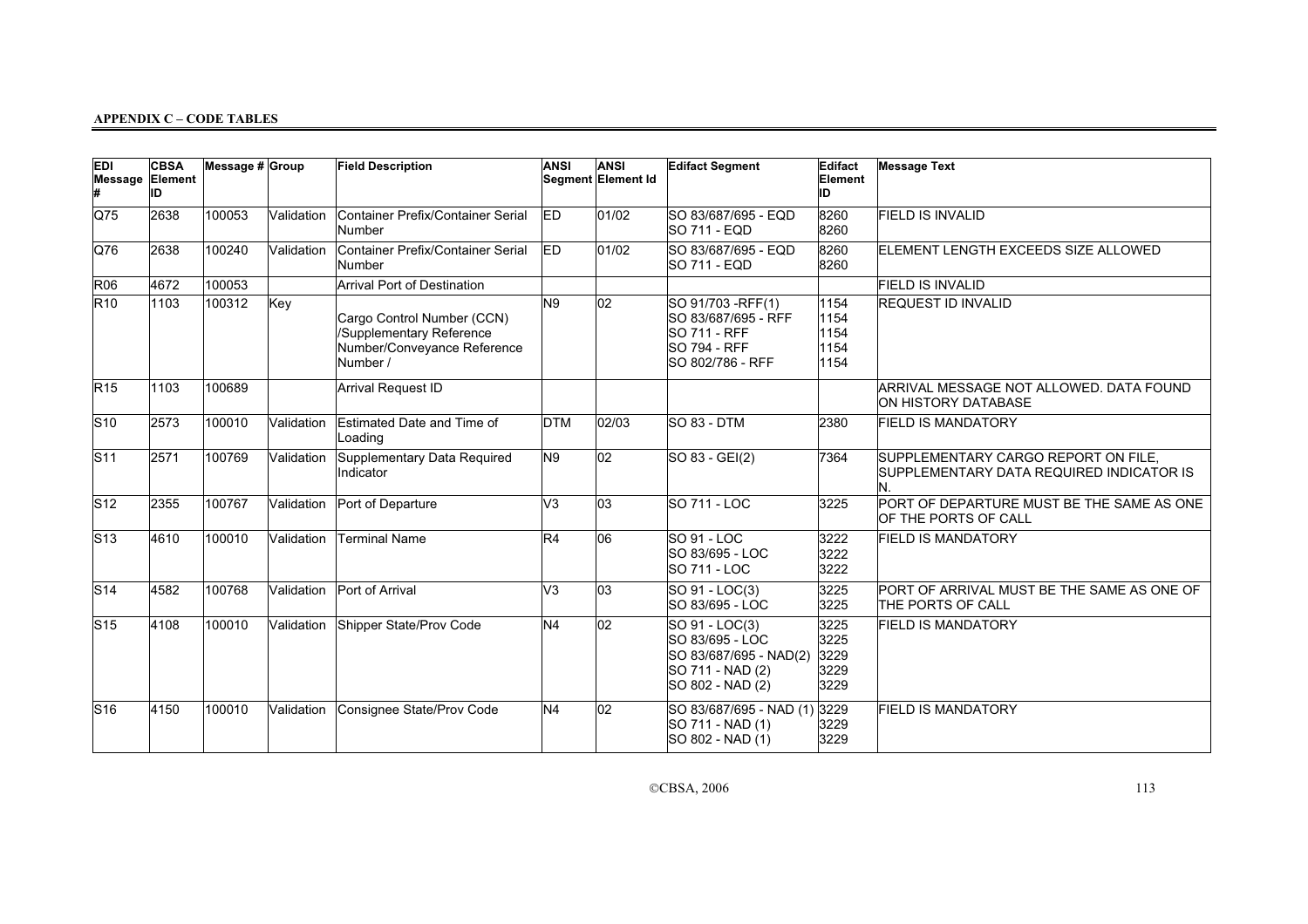| <b>EDI</b><br><b>Message Element</b> | <b>CBSA</b><br>ID | Message $# $ Group |            | <b>Field Description</b>                                                                                       | <b>ANSI</b>    | <b>ANSI</b><br>Segment Element Id | <b>Edifact Segment</b>                                            | Edifact<br>Element<br>ID | <b>Message Text</b>                                                                    |
|--------------------------------------|-------------------|--------------------|------------|----------------------------------------------------------------------------------------------------------------|----------------|-----------------------------------|-------------------------------------------------------------------|--------------------------|----------------------------------------------------------------------------------------|
| S17                                  | 4080              | 100010             | Validation | Notify Party State/Prov Code                                                                                   | N <sub>4</sub> | 02                                | SO 83/687/695 - NAD (4)<br>SO 711 - NAD (3)<br>SO 802 - NAD (4)   | 3229<br>3229<br>3229     | <b>FIELD IS MANDATORY</b>                                                              |
| S18                                  | 2687              | 100010             |            | Validation Delivery Address State/Prov Code N4                                                                 |                | 02                                | SO 83/687/695 - NAD(3)<br>SO 711 - NAD (4)<br>SO 802 - NAD (3)    | 3229<br>3229<br>3229     | <b>FIELD IS MANDATORY</b>                                                              |
| $ S19\rangle$                        | 2687              | 100053             |            | Validation Delivery Address State/Prov Code N4                                                                 |                | 02                                | SO 83/687/695 - NAD(3)<br>SO 711 - NAD (4)<br>SO 802 - NAD (3)    | 3229<br>3229<br>3229     | <b>FIELD IS INVALID</b>                                                                |
| $ S20\rangle$                        | 2355              | 100766             | Validation | Port of Loading                                                                                                | V <sub>3</sub> | 01                                | <b>SO 711 - LOC</b>                                               | 3225                     | PORT OF LOADING MUST BE THE SAME AS THE<br><b>PORT OF EXIT</b>                         |
| S21                                  | 4582              | 100765             | Validation | Port of Arrival                                                                                                | V <sub>3</sub> | 03                                | SO 91 - LOC(3)<br>SO 83/695 - LOC                                 | 3225<br>3225             | PORT OF ARRIVAL MUST BE THE SAME AS THE<br><b>PORT OF REPORT</b>                       |
| S22                                  | 2696              | 100010             | Validation | Delivery Contact Name                                                                                          | N <sub>2</sub> | 01                                | SO 83/687/695 - CTA<br><b>SO 711 - CTA</b><br><b>SO 802 - CTA</b> | 3412<br>3412<br>3412     | <b>FIELD IS MANDATORY</b>                                                              |
| S23                                  | 2708              | 100053             | Validation | Previous Cargo Control Number<br>(PCCN)                                                                        | N <sub>9</sub> | 02                                | SO 711 - DOC (2)                                                  | 1004                     | <b>FIELD IS INVALID</b>                                                                |
| S24                                  | 1103              | 100771             | Validation | Supplementary Reference<br>Number/<br>Cargo Control Number (Empty or<br>Export)/Conveyance Reference<br>Number | N <sub>9</sub> | 02                                | SO 91/703 - RFF(1)<br>SO 83/687/695 - RFF<br><b>SO 711 - RFF</b>  | 1154<br>1154<br>1154     | FIELD CANNOT BE RELATED TO A RELEASE TYPE<br><b>REQUEST</b>                            |
| S25                                  | 4583              | 100772             | Validation | Port of Call                                                                                                   | R4             | 04                                | SO 91/703 - LOC                                                   | 3225                     | LAST FOREIGN PORT OF DEPARTURE AND FIRST<br>CANADIAN PORT OF ARRIVAL ARE BOTH REQUIRED |
| S26                                  | 4365              | 100773             | Validation | Original Cargo Control Number                                                                                  | N9             | 02                                | <b>SO 687 - LOC</b>                                               | 1004                     | PRIME CARGO REPORT INDICATES NO<br>SUPPLEMENTARY DATA IS REQUIRED.                     |
| S27                                  | 2688              | 100053             | Validation | Delivery Address Postal/Zip Code                                                                               | N <sub>4</sub> | 03                                | SO 83/687/695 - NAD(3)<br>SO 711 - NAD (4)<br>SO 802 - NAD (3)    | 3251<br>3251<br>3251     | <b>FIELD IS INVALID</b>                                                                |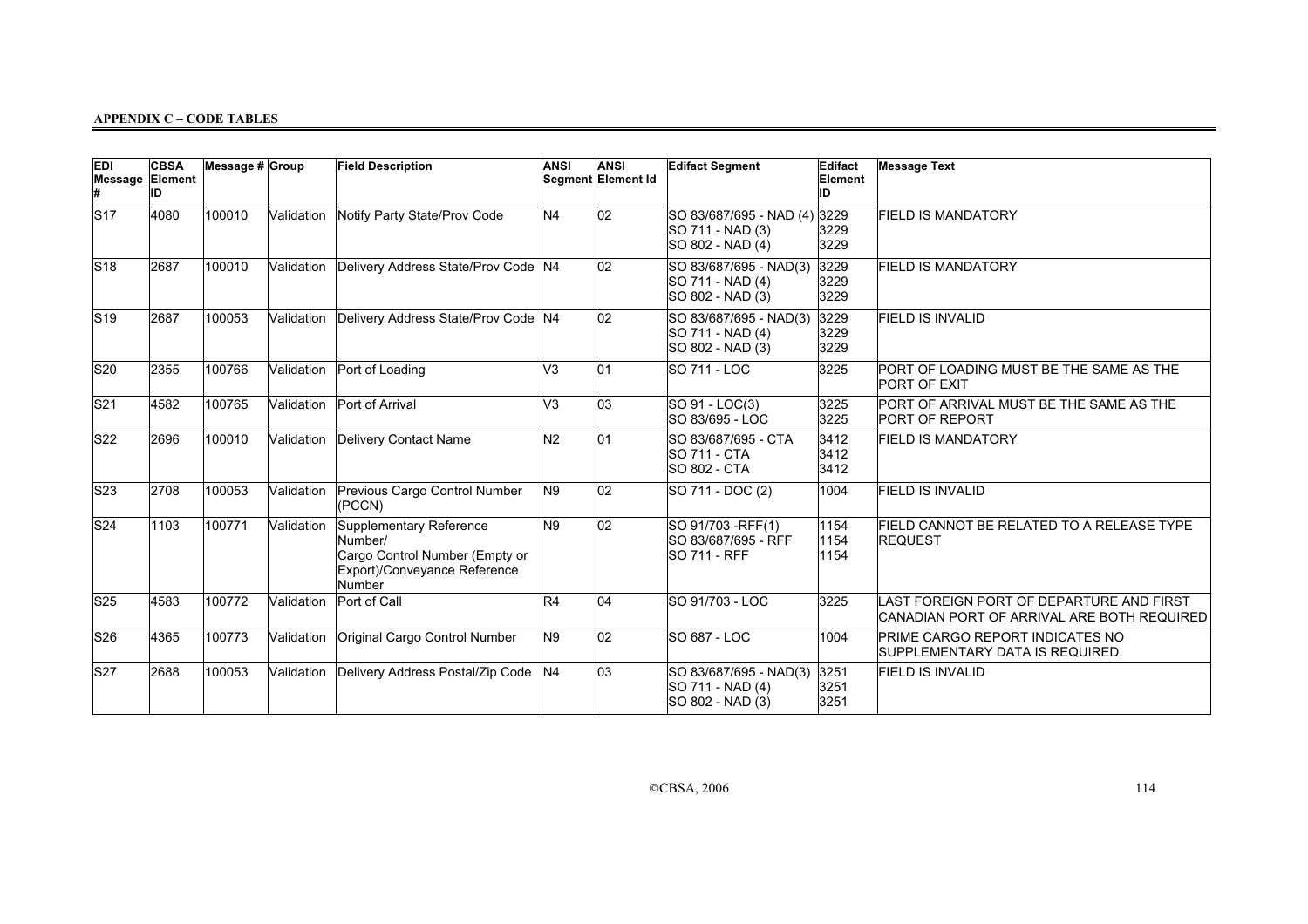| <b>EDI</b><br>Message Element | <b>CBSA</b><br>ID | Message # Group |            | <b>Field Description</b>                                          | <b>ANSI</b>      | <b>ANSI</b><br>Segment Element Id | <b>Edifact Segment</b>                                                                                         | Edifact<br>Element<br>ID             | <b>Message Text</b>                                             |
|-------------------------------|-------------------|-----------------|------------|-------------------------------------------------------------------|------------------|-----------------------------------|----------------------------------------------------------------------------------------------------------------|--------------------------------------|-----------------------------------------------------------------|
| S <sub>28</sub>               | 1103              | 100232          | Validation | Conveyance Reference Number                                       | N9               | 02                                | SO 91/703 - RFF(1)<br>SO 83/687/695 - RFF<br><b>SO 711 - RFF</b><br><b>SO 794 - RFF</b><br><b>SO 802 - RFF</b> | 1154<br>1154<br>1154<br>1154<br>1154 | FUNCTION NOT VALID WHEN RELATED REQUEST<br><b>EXISTS</b>        |
| S29                           | 2204              | 100010          |            | Validation Equipment Size Code                                    | Y2               | 04                                | SO 83/687/695 - EQD<br>SO 83/695 - EQD<br><b>SO 711 - EQD</b><br><b>SO 711 - EQD</b>                           | 8260<br>8155<br>8260<br>8155         | <b>FIELD IS MANDATORY</b>                                       |
| $ S30\rangle$                 | 2708              | 100777          | Validation | Previous Cargo Control Number<br>(PCCN)                           | N <sub>9</sub>   | 02                                | SO 711 - DOC (2)                                                                                               | 1004                                 | EITHER PCCN OR ASSOCIATED TRANSPORT<br>DOCUMENT # IS MANDATORY  |
| $\mathsf{S}31$                | 2707              | 100777          | Validation | <b>Associated Transport Document</b><br>Number                    | N <sub>9</sub>   | $ _{02}$                          | SO 711 - DOC (1)                                                                                               | 1004                                 | EITHER PCCN OR ASSOCIATED TRANSPORT<br>DOCUMENT # IS MANDATORY  |
| S32                           | 2205              | 100010          | Validation | Equipment Type Code                                               | Y <sub>2</sub>   | 04                                | SO 83/687/695 - EQD<br>SO 83/695 - EQD<br><b>SO 711 - EQD</b><br>SO 711 - EQD                                  | 8260<br>8155<br>8260<br>8155         | <b>FIELD IS MANDATORY</b>                                       |
| $ $ S33                       | 2708              | 100324          | Validation | Previous Cargo Control Number<br>(PCCN)                           | N <sub>9</sub>   | 02                                | SO 711 - DOC (2)                                                                                               | 1004                                 | INVALID STATUS OF RELATED REQUEST                               |
| S34                           | 1103              | 100324          | Key        | Conveyance Reference Number/<br>Supplementary Reference<br>Number | N9               | $\overline{02}$                   | SO 91/703 - RFF(1)<br>SO 83/687/695 - RFF<br><b>SO 711 - RFF</b><br><b>SO 794 - RFF</b><br><b>SO 802 - RFF</b> | 1154<br>1154<br>1154<br>1154<br>1154 | INVALID STATUS OF RELATED REQUEST                               |
| $ $ S35                       | 4365              | 100810          | Validation | Original Cargo Control Number                                     | N9               | 02                                | SO 687 - RFF<br><b>SO 786 - RFF</b>                                                                            | 1154                                 | FIELD CANNOT BE CONNECTED TO A<br><b>RELEASE/SPLIT SHIPMENT</b> |
| S36                           | 4633              | 100810          | Validation | Request ID                                                        | N/A-<br>Internal | N/A-<br>Internal                  | N/A-Internal                                                                                                   | N/A-<br>Internal                     | FIELD CANNOT BE CONNECTED TO A<br><b>RELEASE/SPLIT SHIPMENT</b> |
| S37                           | 2355              | 100233          | Validation | Canadian Port of Departure                                        | V <sub>3</sub>   | 03                                | <b>SO 711 - LOC</b>                                                                                            | 3225                                 | UNLOC NOT FOUND ON REFERENCE TABLE                              |
| S38                           | 2355              | 100010          |            | Validation Canadian Port of Departure                             | V <sub>3</sub>   | $\overline{03}$                   | <b>SO 711 - LOC</b>                                                                                            | 3225                                 | <b>FIELD IS MANDATORY</b>                                       |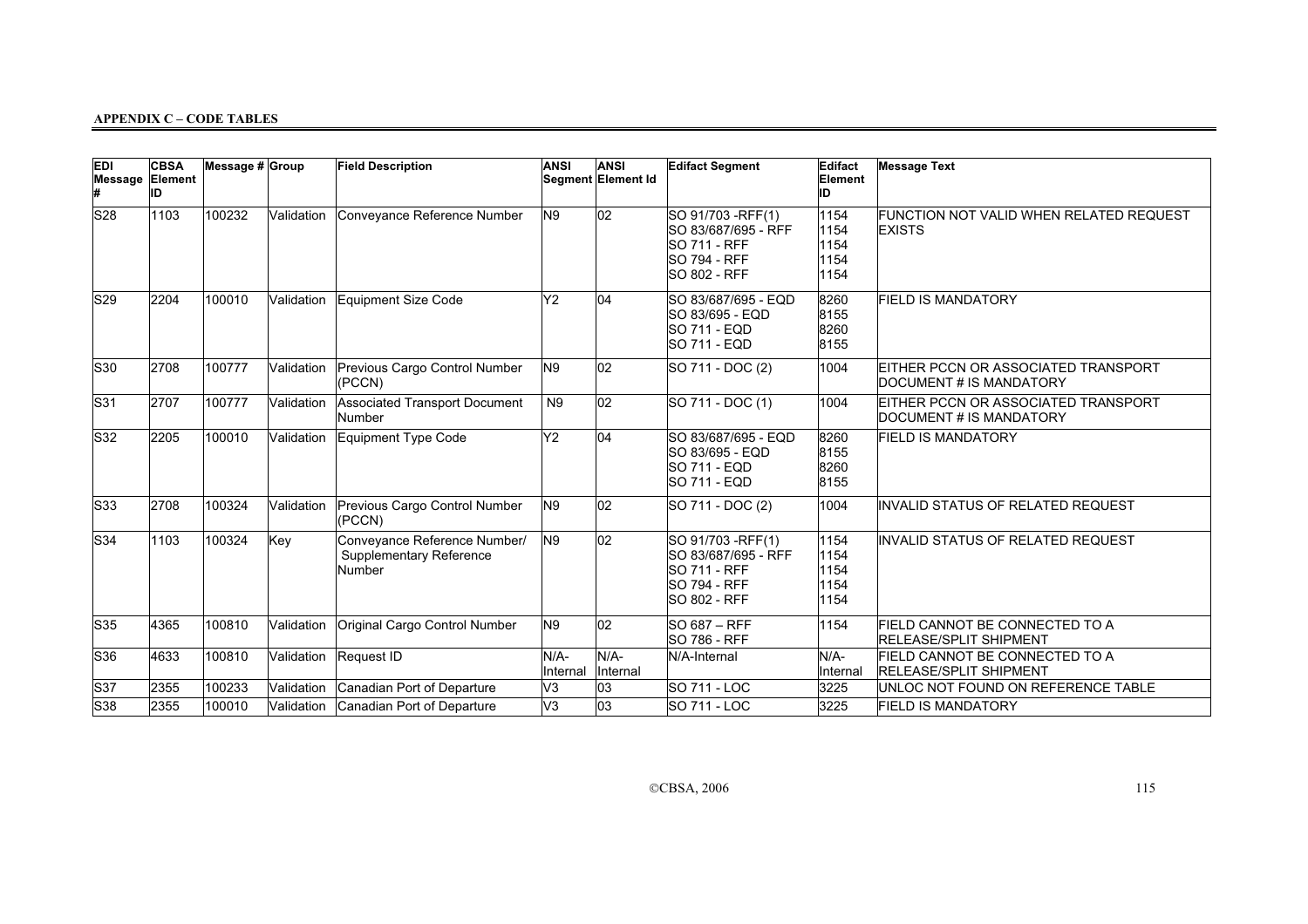| <b>EDI</b><br>Message Element | <b>CBSA</b><br>ID | Message # Group |            | <b>Field Description</b>                                       | <b>ANSI</b>     | <b>ANSI</b><br>Segment Element Id | <b>Edifact Segment</b>                                          | <b>Edifact</b><br>Element<br>ID | <b>Message Text</b>                              |
|-------------------------------|-------------------|-----------------|------------|----------------------------------------------------------------|-----------------|-----------------------------------|-----------------------------------------------------------------|---------------------------------|--------------------------------------------------|
| S39                           | 2455              | 100010          | Validation | <b>Goods Delivery Country</b>                                  | R4              | 05                                | SO 83/687/695 - LOC (4)<br>SO 711 - LOC (4)<br>SO 802 - LOC (4) | 3225<br>3225<br>3225            | <b>FIELD IS MANDATORY</b>                        |
| S40                           | 2458              | 100053          | Validation | <b>Goods Receipt Country</b>                                   | R4              | 05                                | SO 83/695 - LOC (3)<br>SO 711 - LOC (3)<br>SO 802 - LOC (3)     | 3225<br>3225<br>3225            | <b>FIELD IS INVALID</b>                          |
| S41                           | 2458              | 100010          | Validation | <b>Goods Receipt Country</b>                                   | R4              | 05                                | SO 83/695 - LOC (3)<br>SO 711 - LOC (3)<br>SO 802 - LOC (3)     | 3225<br>3225<br>3225            | <b>FIELD IS MANDATORY</b>                        |
| S42                           | 2571              | 100251          | Validation | Supplementary Data Required<br>Indicator                       | N <sub>10</sub> | 03                                | SO 83 - GEI(2)                                                  | 7364                            | INVALID INDICATOR VALUE FOR THE ELEMENT<br>VALUE |
| S43                           | 2572              | 100010          | Validation | Voyage Number                                                  | lV1             | 04                                | SO 83/687/695 - TDT<br><b>SO 711 - TDT</b><br>SO 802/786 - TDT  | 8028<br>8028<br>8028            | <b>FIELD IS MANDATORY</b>                        |
| S44                           | 2575              | 100010          | Validation | Good Receipt Port                                              | R4              | 04                                | SO 83/695 - LOC (3)<br>SO 711 - LOC (3)<br>SO 802 - LOC (3)     | 3223<br>3223<br>3223            | <b>FIELD IS MANDATORY</b>                        |
| S45                           | 2576              | 100262          | Validation | Sub-location Code for Office of<br>Manifest Origin             | R4              | $ 03\rangle$                      | SO 83/695 - LOC(2)<br>SO 802/786-LOC (1)                        | 3224<br>3224                    | ELEMENT VALUE HAS FAILED THE FIELD EDIT          |
| S46                           | 2577              | 100262          | Validation | Sub-location Code for Office of<br><b>Manifest Destination</b> | R4              | $ 03\rangle$                      | SO 83/695 - LOC(5)<br>SO 802/786 - LOC (5)                      | 3224<br>3224                    | ELEMENT VALUE HAS FAILED THE FIELD EDIT          |
| S47                           | 2578              | 100010          | Validation | Service Type Code                                              | Y2              | 03                                | <b>SO 83 - EQD</b><br><b>SO 711 - EQD</b>                       | 8154<br>8154                    | <b>FIELD IS MANDATORY</b>                        |
| S48                           | 2578              | 100053          | Validation | Service Type Code                                              | Y2              | $\overline{03}$                   | SO 83 - EQD<br><b>SO 711 - EQD</b>                              | 8154<br>8154                    | <b>FIELD IS INVALID</b>                          |
| S49                           | 2579              | 100010          | Validation | Full / Empty code                                              | ED.             | 03                                | SO 83/687/695 - EQD<br><b>SO 711 - EQD</b>                      | 8169<br>8169                    | <b>FIELD IS MANDATORY</b>                        |
| $ S50\rangle$                 | 2579              | 100053          | Validation | Full / Empty code                                              | ED.             | 03                                | SO 83/687/695 - EQD<br><b>SO 711 - EQD</b>                      | 8169<br>8169                    | <b>FIELD IS INVALID</b>                          |
| $\mathsf{S}51$                | 2580              | 100018          | Validation | Container Seal Number                                          | M7              |                                   | 01/02/03/04 SO 83 - SEL<br><b>SO 711 - SEL</b>                  | 9308<br>9308                    | <b>FIELD IS A DUPLICATE</b>                      |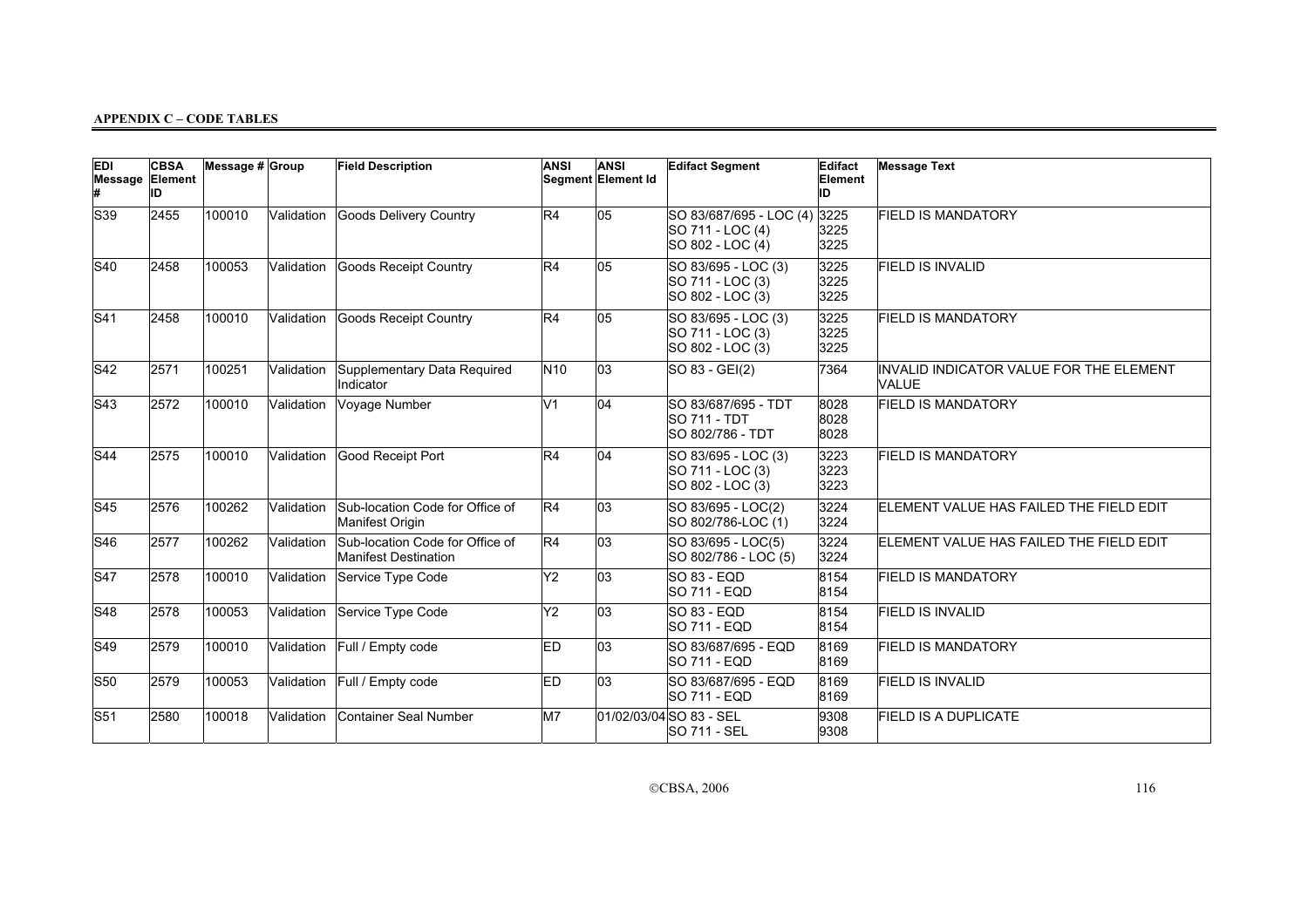| <b>EDI</b><br><b>Message Element</b> | <b>CBSA</b><br>ID | Message # Group |            | <b>Field Description</b>                       | <b>ANSI</b>      | <b>ANSI</b><br>Segment Element Id | <b>Edifact Segment</b>                                               | Edifact<br>Element<br>ID | <b>Message Text</b>                     |
|--------------------------------------|-------------------|-----------------|------------|------------------------------------------------|------------------|-----------------------------------|----------------------------------------------------------------------|--------------------------|-----------------------------------------|
| S52                                  | 2638              | 100018          | Validation | Container Prefix/Container Serial<br>Number    | ED               | 01/02                             | SO 83/687/695 - EQD<br>SO 711 - EQD                                  | 8260<br>8260             | <b>DUPLICATE FIELD</b>                  |
| S53                                  | 2670              | 100010          | Validation | Derat Certificate                              | N9               | $ 02\rangle$                      | SO 91/703 - DOC(5)                                                   | 1004                     | <b>FIELD IS MANDATORY</b>               |
| $\mathsf{S}54$                       | 2673              | 100010          | Validation | Safety of Ship Certificate                     | N <sub>9</sub>   | $\overline{02}$                   | SO 91/703 - DOC(1)                                                   | 1004                     | <b>FIELD IS MANDATORY</b>               |
| $\mathsf{S}55$                       | 2674              | 100010          | Validation | Safety Radio Certificate                       | N9               | 02                                | SO 91/703 - DOC(2)                                                   | 1004                     | <b>FIELD IS MANDATORY</b>               |
| S56                                  | 2675              | 100010          | Validation | Safety Equipment Certificate                   | N <sub>9</sub>   | 02                                | SO 91/703 - DOC(3)                                                   | 1004                     | <b>FIELD IS MANDATORY</b>               |
| S57                                  | 2676              | 100010          | Validation | <b>Load Line Certificate</b>                   | N9               | 02                                | SO 91/703 - DOC(4)                                                   | 1004                     | <b>FIELD IS MANDATORY</b>               |
| S58                                  | 2703              | 100010          | Validation | Application Type / Conveyance<br>Movement Type | B <sub>2</sub> A | 02                                | SO 91/703 POC                                                        | 8025                     | <b>FIELD IS MANDATORY</b>               |
| S59                                  | 2704              | 100262          | Validation | Port of Exit Sub-Location Office<br>Code       | R4               | 03                                | SO 711 - LOC (1)                                                     | 3224                     | ELEMENT VALUE HAS FAILED THE FIELD EDIT |
| S60                                  | 2706              | 100010          | Validation | Foreign Port Arrival                           | V3               | 03                                | SO 703 - LOC (5)<br>SO 711 - LOC (2)                                 | 3225<br>3225             | <b>FIELD IS MANDATORY</b>               |
| <b>S61</b>                           | 2707              | 100010          | Validation | <b>Associated Transport Document</b><br>Number | N9               | $ 02\rangle$                      | SO 711 - DOC (1)                                                     | 1004                     | <b>FIELD IS MANDATORY</b>               |
| S62                                  | 2708              | 100010          | Validation | Previous CCN                                   | N9               | 02                                | SO 711 - DOC (2)                                                     | 1004                     | <b>FIELD IS MANDATORY</b>               |
| S63                                  | 2782              | 100166          | Validation | Full / Empty code                              | Y <sub>2</sub>   | $\overline{04}$                   | SO 91/703 - EQD                                                      | 8169                     | DUPLICATE CODES NOT ALLOWED             |
| S64                                  | 4078              | 100010          | Validation | Notify Party Country Code                      | N <sub>4</sub>   | 04                                | SO 83/687/695 - NAD (4)<br>SO 711 - NAD (3)<br>SO 802 - NAD (4)      | 3207<br>3207<br>3207     | <b>FIELD IS MANDATORY</b>               |
| <b>S65</b>                           | 4079              | 100010          | Validation | Notify Party City Name                         | N4               | 01                                | SO 83/687/695 - NAD (4) 3164<br>SO 711 - NAD (3)<br>SO 802 - NAD (4) | 3164<br>3164             | <b>FIELD IS MANDATORY</b>               |
| S66                                  | 4082              | 100010          | Validation | Notify Party Name                              | N <sub>1</sub>   | $ 02\rangle$                      | SO 83/687/695 - NAD (4)<br>SO 711 - NAD (3)<br>SO 802 - NAD (4)      | 3036<br>3036<br>3036     | <b>FIELD IS MANDATORY</b>               |
| <b>S67</b>                           | 4084              | 100010          | Validation | Notify Party Street Address Line 1   N3        |                  | 01                                | SO 83/687/695 - NAD (4)<br>SO 711 - NAD (3)<br>SO 802 - NAD (4)      | 3042<br>3042<br>3042     | <b>FIELD IS MANDATORY</b>               |
| S68                                  | 4504              | 100010          | Validation | Ship Line Country Code                         | N <sub>4</sub>   | 04                                | SO 91/703 - NAD(1)                                                   | 3207                     | <b>FIELD IS MANDATORY</b>               |
| S69                                  | 4505              | 100010          |            | Validation Ship Line City Name                 | N4               | 01                                | SO 91/703 - NAD(1)                                                   | 3164                     | <b>FIELD IS MANDATORY</b>               |

CCBSA, 2006 117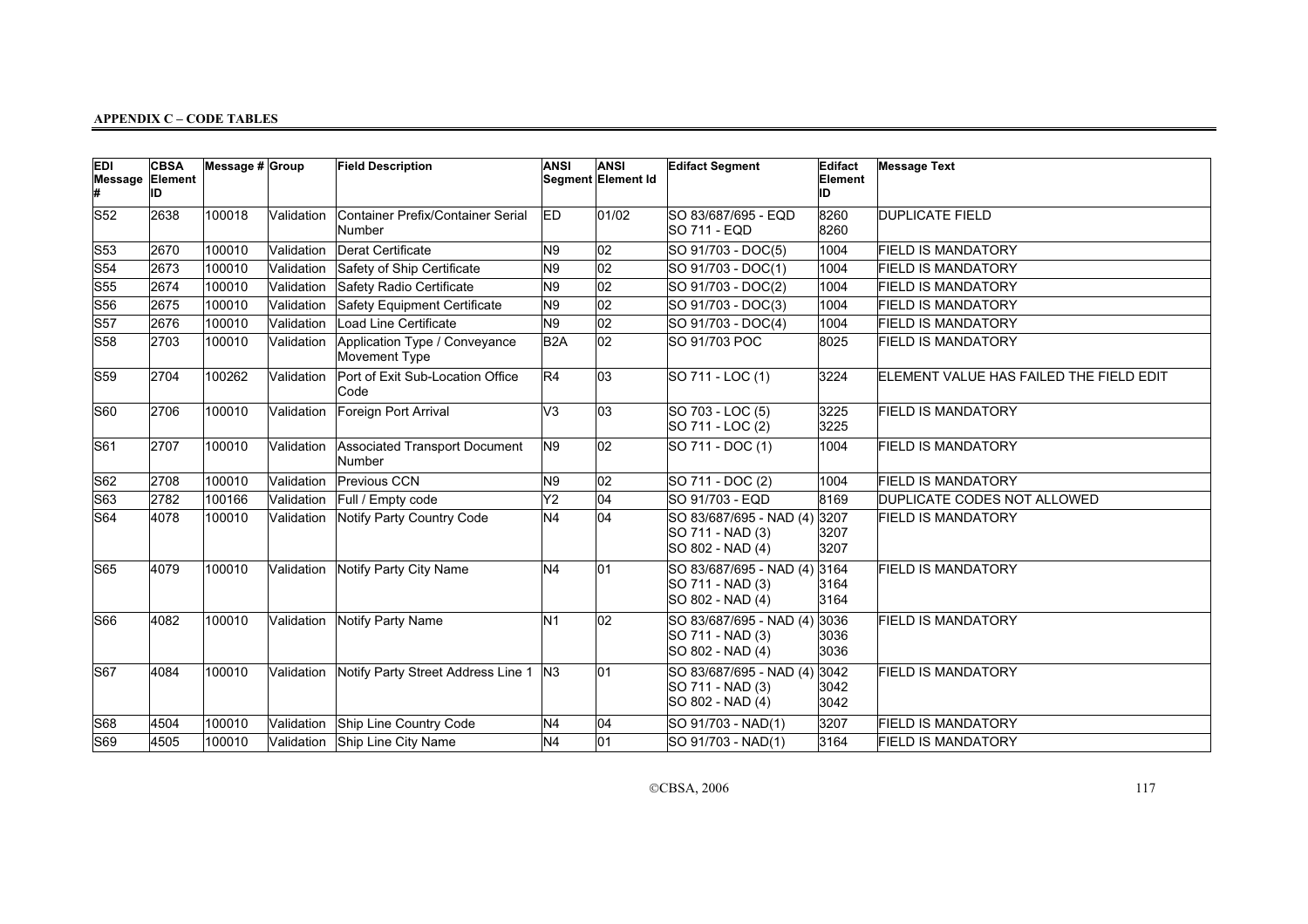| <b>EDI</b><br>Message | <b>CBSA</b><br>Element<br>ID | Message # Group |            | <b>Field Description</b>                                                                             | <b>ANSI</b>    | ANSI<br>Segment Element Id | <b>Edifact Segment</b>                                                                                         | Edifact<br>Element<br>ID             | <b>Message Text</b>                                    |
|-----------------------|------------------------------|-----------------|------------|------------------------------------------------------------------------------------------------------|----------------|----------------------------|----------------------------------------------------------------------------------------------------------------|--------------------------------------|--------------------------------------------------------|
| S70                   | 4510                         | 100010          | Validation | Ship Line Street Address Line 1                                                                      | N <sub>3</sub> | 01                         | SO 91/703 - NAD(1)                                                                                             | 3042                                 | <b>FIELD IS MANDATORY</b>                              |
| S71                   | 4517                         | 100010          | Validation | Ship Agent Country Code                                                                              | N <sub>4</sub> | 04                         | SO 91/703 - NAD(3)                                                                                             | 3207                                 | <b>FIELD IS MANDATORY</b>                              |
| S72                   | 4518                         | 100010          | Validation | Ship Agent City Name                                                                                 | N <sub>4</sub> | 01                         | SO 91/703 - NAD(3)                                                                                             | 3164                                 | <b>FIELD IS MANDATORY</b>                              |
| S73                   | 4523                         | 100010          | Validation | Ship Agent Street Address Line 1                                                                     | N <sub>3</sub> | 01                         | SO 91/703 - NAD(3)                                                                                             | 3042                                 | <b>FIELD IS MANDATORY</b>                              |
| S74                   | 4530                         | 100010          | Validation | Ship Owner Country Code                                                                              | N <sub>4</sub> | 04                         | SO 91/703 - NAD(2)                                                                                             | 3207                                 | <b>FIELD IS MANDATORY</b>                              |
| S75                   | 4531                         | 100010          | Validation | Ship Owner City Name                                                                                 | N <sub>4</sub> | 01                         | SO 91/703 - NAD(2)                                                                                             | 3164                                 | <b>FIELD IS MANDATORY</b>                              |
| S76                   | 4536                         | 100010          | Validation | Ship Owner Street Address Line 1                                                                     | N <sub>3</sub> | 01                         | SO 91/703 - NAD(2)                                                                                             | 3042                                 | <b>FIELD IS MANDATORY</b>                              |
| S77                   | 1103                         | 100226          | Validation | Cargo Control Number,<br><b>Supplementary Reference</b><br>Number, or Conveyance<br>Reference Number | N <sub>9</sub> | 02                         | SO 91/703 - RFF(1)<br>SO 83/687/695 - RFF<br><b>SO 711 - RFF</b><br><b>SO 794 - RFF</b><br><b>SO 802 - RFF</b> | 1154<br>1154<br>1154<br>1154<br>1154 | NUMBER OF OCCURRENCES EXCEEDS MAXIMUM                  |
| S78                   | 2700                         | 100053          | Validation | Container Id                                                                                         |                |                            | SO 83/687 - SGP<br><b>SO 711 - SGP</b>                                                                         | 8260<br>8260                         | FIELD IS INVALID (APPLIES TO EDIFACT FORMAT<br>ONLY)   |
| S79                   | 4607                         | 100010          | Validation | Terminal Name                                                                                        |                |                            | SO 91 - LOC(3)                                                                                                 | 3222                                 | FIELD IS MANDATORY (APPLIES TO EDIFACT<br>FORMAT ONLY) |
| $ S80\rangle$         | 2710                         | 100010          | Validation | Terminal Name                                                                                        |                |                            | SO 703 - LOC                                                                                                   | 3222                                 | FIELD IS MANDATORY (APPLIES TO EDIFACT<br>FORMAT ONLY) |
| S82                   | 2210                         | 100226          | Validation | Unique Consignment Reference<br>Number                                                               | N <sub>9</sub> | 02                         | SO 711 - DOC (3)<br>SO 83/687/695 - DOC (2) 1004<br>SO 802 - DOC (2)                                           | 1004<br>1004                         | NUMBER OF OCCURRENCES EXCEEDS MAXIMUM                  |
| $ $ S83               | 2571                         | 100053          | Validation | Supplementary Data Required<br>Indicator                                                             | N <sub>9</sub> | 02                         | SO 83 - GEI(2)                                                                                                 | 7364                                 | <b>FIELD IS INVALID</b>                                |
| S84                   | 2580                         | 100053          | Validation | Container Seal Number                                                                                | M7             |                            | 01/02/03/04 SO 83 - SEL<br><b>SO 711 - SEL</b>                                                                 | 9308<br>9308                         | FIELD IS INVALID                                       |
| S85                   | 2579                         | 100166          | Validation | Full / Empty code                                                                                    | ED             | 03                         | SO 83/687/695 - EQD<br>SO 711 - EQD                                                                            | 8169<br>8169                         | DUPLICATE CODES NOT ALLOWED                            |
| <b>S86</b>            | 2638                         | 100226          | Validation | Container Prefix/Container Serial<br>Number                                                          | ED             | 01/02                      | SO 83/687/695 - EQD<br><b>SO 711 - EQD</b>                                                                     | 8260<br>8260                         | NUMBER OF OCCURRENCES EXCEEDS MAXIMUM                  |
| <b>S87</b>            | 2580                         | 100226          | Validation | Container Seal Number                                                                                | M7             |                            | 01/02/03/04 SO 83 - SEL<br>ISO 711 - SEL                                                                       | 9308<br>9308                         | NUMBER OF OCCURRENCES EXCEEDS MAXIMUM                  |

CCBSA, 2006 118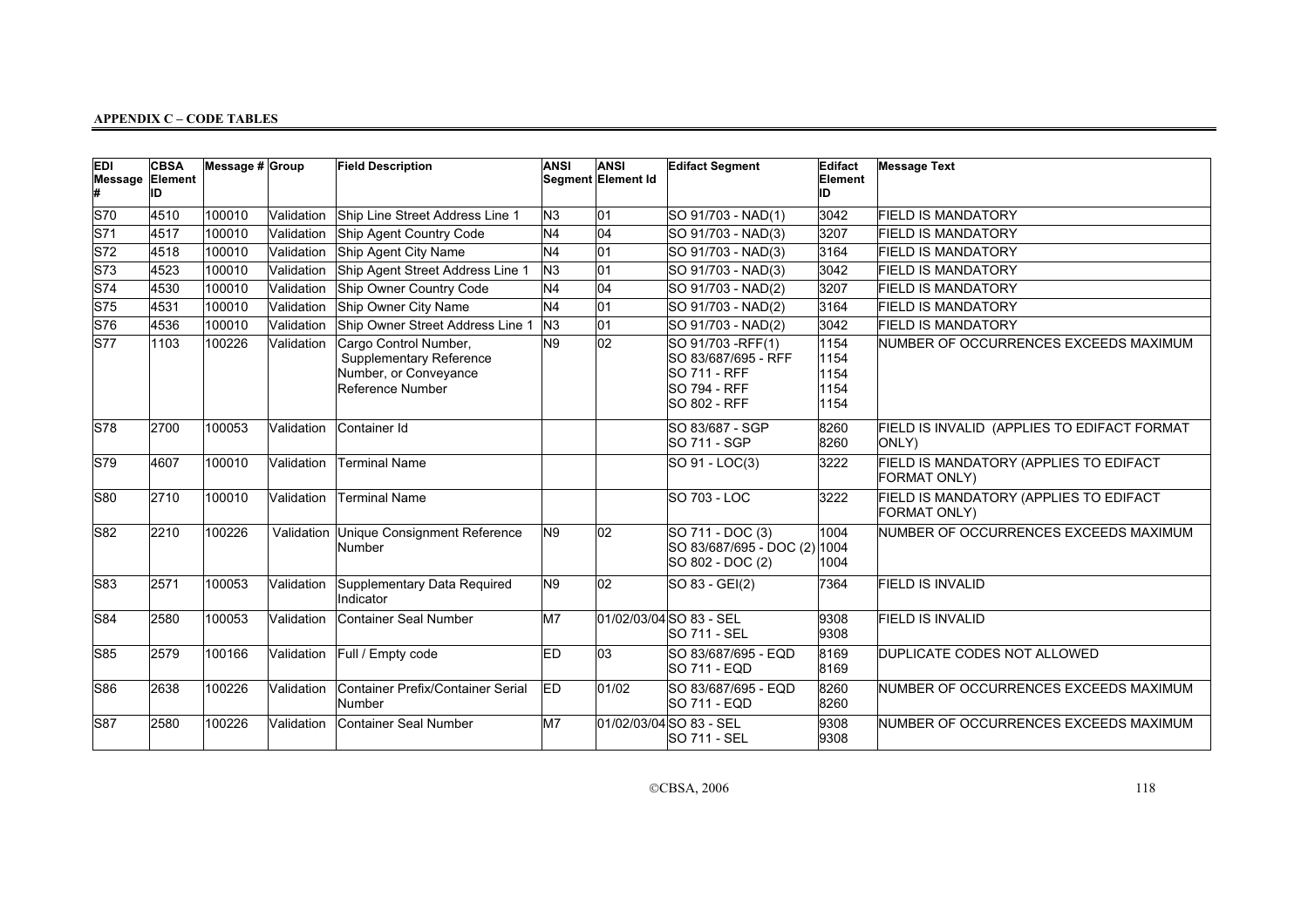| <b>EDI</b><br>Message<br>Ħ | <b>CBSA</b><br>Element<br>ID | Message # Group |            | <b>Field Description</b>      | <b>ANSI</b> | <b>ANSI</b><br>Segment Element Id | <b>Edifact Segment</b>                         | Edifact<br>Element<br>ID | <b>Message Text</b>                            |
|----------------------------|------------------------------|-----------------|------------|-------------------------------|-------------|-----------------------------------|------------------------------------------------|--------------------------|------------------------------------------------|
| S88                        | 2579                         | 100226          | Validation | Full / Empty code             | <b>ED</b>   | 03                                | SO 83/687/695 - EQD<br><b>SO 711 - EQD</b>     | 8169<br>8169             | NUMBER OF OCCURRENCES EXCEEDS MAXIMUM          |
| S89                        | 2580                         | 100237          | Validation | Container Seal Number         | M7          |                                   | 01/02/03/04 SO 83 - SEL<br><b>SO 711 - SEL</b> | 9308<br>9308             | DECIMALS NOT VALID FOR ELEMENT VALUE           |
| S90                        | 2857                         | 100010          | Validation | Place of Loading              |             |                                   | SO 778 - LOC(1)                                | 3225                     | <b>FIELD IS MANDATORY</b>                      |
| S91                        | 2579                         | 100240          | Validation | Full / Empty code             | <b>ED</b>   | 03                                | SO 83/687/695 - EQD<br><b>SO 711 - EQD</b>     | 8169<br>8169             | ELEMENT LENGTH EXCEEDS SIZE ALLOWED            |
| S92                        | 2580                         | 100240          | Validation | Container Seal Number         | M7          |                                   | 01/02/03/04 SO 83 - SEL<br><b>SO 711 - SEL</b> | 9308<br>9308             | ELEMENT LENGTH EXCEEDS SIZE ALLOWED            |
| S93                        | 2858                         | 100010          | Validation | Port of Discharge             |             |                                   | SO 778 - LOC(1)                                | 3225                     | <b>FIELD IS MANDATORY</b>                      |
| S94                        | 2919                         | 100053          | Validation | Type of Cargo                 |             |                                   | <b>SO 778 - GDS</b>                            | 7085                     | <b>FIELD IS INVALID</b>                        |
| S95                        | 2848                         | 100805          | Validation | Tier Location                 |             |                                   | <b>SO 778 - LOC</b>                            | 3225                     | FIELD MUST BE GREATER THAN ZERO                |
| S96                        | 1107                         | 100724          | Key        | Carrier Code                  |             |                                   | <b>SO 794 - TDT</b>                            | 3127                     | <b>INVALID FORMAT FOR FIELD</b>                |
| S97                        | 2846                         | 100805          | Validation | <b>Bay Location</b>           |             |                                   | <b>SO 778 - LOC</b>                            | 3225                     | FIELD MUST BE GREATER THAN ZERO                |
| S98                        | 2827                         | 100799          | Validation | Routing Code                  |             |                                   | SO 802/786 - LOC (2)                           | 3225                     | INVALID ROUTING CODE                           |
| S99                        | 2572                         | 100795          | Validation | Flight Number                 |             |                                   | SO 802/786 - TDT                               | 8028                     | SPLIT CODE FIELD CANNOT BE BOTH PRESENT        |
| T01                        | 2572                         | 100796          | Validation | <b>Flight Number</b>          |             |                                   | SO 802/786 - TDT                               | 8028                     | EITHER SPLIT CODE OR 01 MUST BE PRESENT        |
| T <sub>02</sub>            | 2577                         | 100053          | Validation | Port of Destination Warehouse |             |                                   | SO 802/786 - LOC (5)                           | 3224                     | <b>FIELD IS INVALID</b>                        |
| T <sub>03</sub>            | 2703                         | 100053          | Validation | Convey Movement Type          |             |                                   |                                                |                          | <b>INVALID</b>                                 |
| T05                        | 2820                         | 100799          | Validation | Routing Code                  |             |                                   | SO 802/786 - LOC                               | 3225                     | INVALID ROUTING CODE                           |
| T06                        | 2820                         | 100018          | Validation | Routing Code                  |             |                                   | SO 802/786 - LOC<br><b>SO 794 - LOC</b>        | 3225<br>3225             | <b>DUPLICATE FIELD</b>                         |
| <b>T07</b>                 | 2820                         | 100801          | Validation | Routing Code                  |             |                                   | SO 802/786 - LOC<br><b>SO 794 - LOC</b>        | 3225<br>3225             | MINIMUM OF TWO ROUTE CODES MANDATORY           |
| T08                        | 2820                         | 100803          | Validation | Routing Code                  |             |                                   | SO 802/786 - LOC<br><b>SO 794 - LOC</b>        | 3225<br>3225             | ROUTING CODE MUST MATCH PORT OF REPORT         |
| T09                        | 2820                         | 100053          | Validation | Routing Code                  |             |                                   | SO 802/786 - LOC<br><b>SO 794 - LOC</b>        | 3225<br>3225             | <b>FIELD IS INVALID</b>                        |
| T13                        | 2823                         | 100053          | Validation | Transporting Carrier Code     |             |                                   | SO 802/786 - TDT                               | 3127                     | <b>FIELD IS INVALID</b>                        |
| T <sub>15</sub>            | 2824                         | 100795          | Validation | Split Shipment Code           |             |                                   | SO 802/786 - GEI (2)                           | 7364                     | SPLIT CODE AND FIELD CANNOT BOTH BE<br>PRESENT |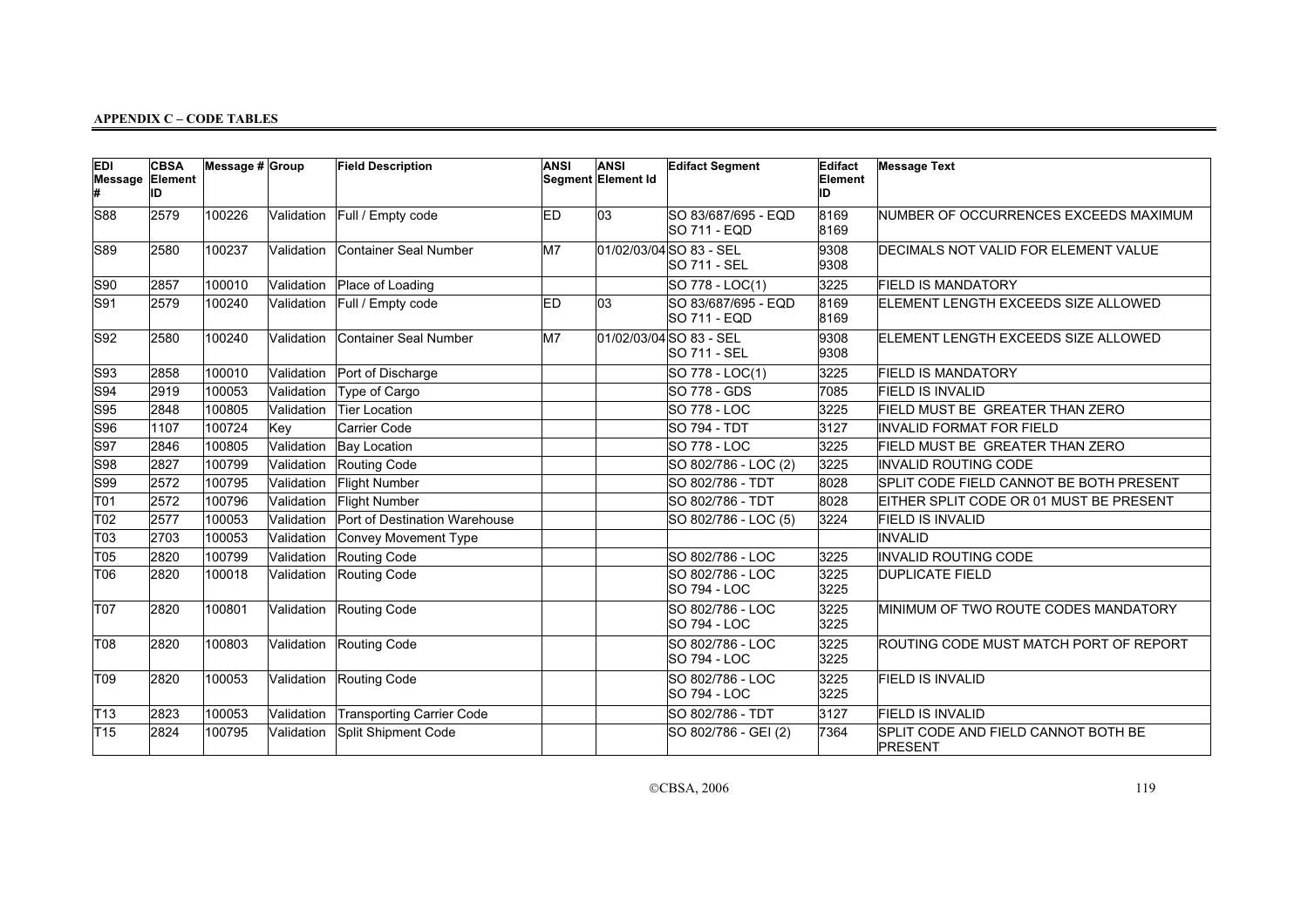| <b>EDI</b><br><b>Message Element</b> | <b>CBSA</b><br>ID | Message # Group |            | <b>Field Description</b>                   | <b>ANSI</b>    | <b>ANSI</b><br>Segment Element Id | <b>Edifact Segment</b>                  | Edifact<br>Element<br>ID | <b>Message Text</b>                                                      |
|--------------------------------------|-------------------|-----------------|------------|--------------------------------------------|----------------|-----------------------------------|-----------------------------------------|--------------------------|--------------------------------------------------------------------------|
| T <sub>16</sub>                      | 2824              | 100796          | Validation | Related Conveyance ID                      |                |                                   | SO 802/786 - GEI (2)                    | 7364                     | EITHER SPLIT CODE OR FIELD MUST BE PRESENT                               |
| T <sub>17</sub>                      | 2827              | 100233          | Validation | Foreign Place of Loading                   |                |                                   | SO 802/786 - LOC (2)                    | 3225                     | UNLOC NOT FOUND ON REFERENCE TABLE                                       |
| T18                                  | 2827              | 100053          | Validation | Foreign Port of Load                       |                |                                   | SO 802/786 - LOC (2)                    | 3225                     | <b>FIELD IS INVALID</b>                                                  |
| T19                                  | 2834              | 100018          | Validation | Unit Load Device                           |                |                                   | SO 802/786 - EQD                        | 8260                     | <b>DUPLICATE FIELD</b>                                                   |
| T <sub>20</sub>                      | 2820              | 100811          | Validation | Itinerary Routing/First Port of<br>Arrival |                |                                   | SO 802/786 - LOC<br><b>SO 794 - LOC</b> | 3225<br>3225             | AIRPORT NOT FOUND ON REFERENCE TABLE                                     |
| T21                                  | 2822              | 100053          | Validation | Place of Departure                         |                |                                   | $SO 794 - LOC(1)$                       | 3225                     | <b>FIELD IS INVALID</b>                                                  |
| T <sub>22</sub>                      | 2821              | 100811          | Validation | First Port of Arrival                      |                |                                   | $SO 794 - LOC(2)$                       | 3225                     | AIRPORT NOT FOUND ON REFERENCE TABLE                                     |
| T <sub>23</sub>                      | 2834              | 100802          | Validation | ULD ID                                     |                |                                   | SO 802 - EQD                            | 8260                     | FIELD SHOULD NOT BE PROVIDED                                             |
| T <sub>24</sub>                      | 4364              | 100795          | Validation | Related Conveyance Reference<br>Number     |                |                                   | SO 802/786 - RFF                        | 1154                     | SPLIT CODE AND FIELD CANNOT BE PROVIDED.<br><b>FIELD MUST BE PRESENT</b> |
| T <sub>25</sub>                      | 4364              | 100796          | Validation | Related Conveyance Reference<br>Number     |                |                                   | SO 802/786 - RFF                        | 1154                     | EITHER SPLIT CODE OR FIELD MUST BE PRESENT                               |
| T <sub>26</sub>                      | 4364              | 100312          | Validation | Related Conveyance Reference<br>Number     |                |                                   | ISO 802/786 - RFF                       | 1154                     | FIELD HAS INVALID DATE FORMAT                                            |
| T30                                  | 4365              | 100116          | Validation | Related Cargo Control Number               |                |                                   | SO 786 - RFF                            | 1154                     | <b>REQUEST MUST EXIST ON FILE</b>                                        |
| T31                                  | 4365              | 100324          | Validation | Related Cargo Control Number               |                |                                   | <b>SO 786 - RFF</b>                     | 1154                     | INVALID STATUS OF RELATED REQUEST                                        |
| T32                                  | 4365              | 100800          | Validation | Related Cargo Control Number               |                |                                   | <b>SO 786 - RFF</b>                     | 1154                     | DUPLICATE FINAL LOAD CODE                                                |
| T33                                  | 2822              | 100811          | Validation | Place of Departure                         |                |                                   | $SO 794 - LOC(1)$                       | 3225                     | AIRPORT NOT FOUND ON REFERENCE TABLE                                     |
| T34                                  | 2821              | 100799          | Validation | <b>First Port of Arrival</b>               |                |                                   | $SO 794 - LOC(2)$                       | 3225                     | INVALID ROUTING CODE                                                     |
| T35                                  | 2822              | 100799          | Validation | Place of Departure                         |                |                                   | $SO 794 - LOC(1)$                       | 3225                     | <b>INVALID ROUTING CODE</b>                                              |
| T36                                  | 4365              | 100322          | Validation | Related Cargo Control Number               |                |                                   |                                         |                          | <b>REQUEST IN HISTORY</b>                                                |
| T37                                  | 4131              | 100322          | Validation | Related Cargo Control Number               |                |                                   |                                         |                          | <b>REQUEST IN HISTORY</b>                                                |
| T38                                  | 4363              | 100322          | Validation | Related Release                            |                |                                   |                                         |                          | <b>REQUEST IN HISTORY</b>                                                |
| T39                                  | 4364              | 100322          | Validation | Related Conveyance Reference<br>Number     |                |                                   |                                         |                          | <b>REQUEST IN HISTORY</b>                                                |
| T40                                  | 4580              | 100322          | Validation | Related Rail Cargo ID                      |                |                                   |                                         |                          | <b>REQUEST IN HISTORY</b>                                                |
| T41                                  | 1103              | 100822          | Key        | Report Number                              | N <sub>9</sub> | 02                                |                                         |                          | CARGO CARRIER REPORT NUMBER SHOULD NOT<br><b>BE PROVIDED</b>             |
| T42                                  | 4365              | 100804          |            | Validation Related Cargo Control Number    |                |                                   | <b>SO 786 - RFF</b>                     | 1154                     | INVALID SPLIT SHIPMENT CODE ON RELATED                                   |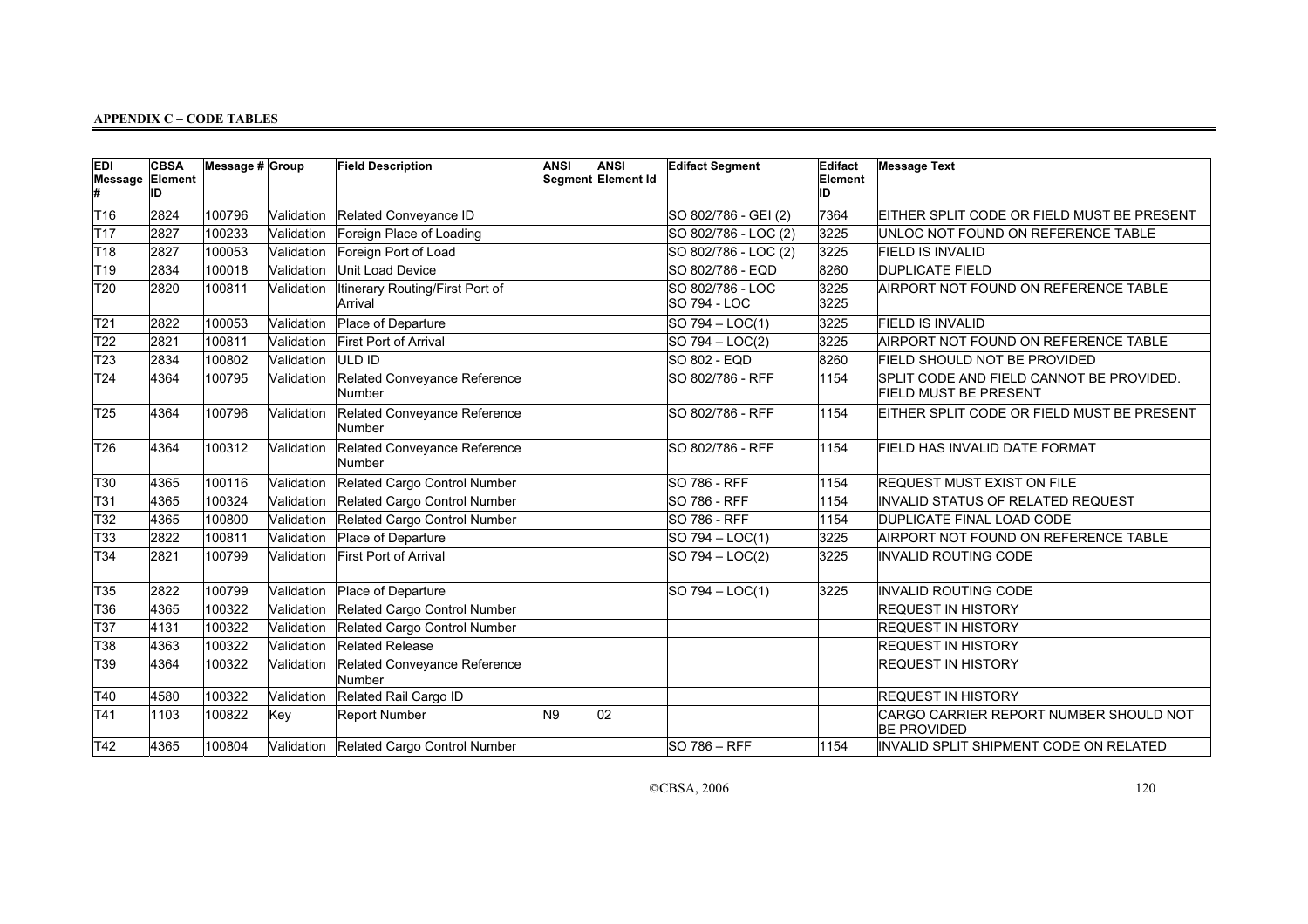| <b>EDI</b><br><b>Message Element</b> | <b>CBSA</b><br>ID | Message $# $ Group | <b>Field Description</b> | <b>ANSI</b> | <b>ANSI</b><br>Segment Element Id | <b>Edifact Segment</b> | Edifact<br>Element<br>ID | <b>Message Text</b>                                                            |
|--------------------------------------|-------------------|--------------------|--------------------------|-------------|-----------------------------------|------------------------|--------------------------|--------------------------------------------------------------------------------|
|                                      |                   |                    |                          |             |                                   |                        |                          | DOCUMENT                                                                       |
| X01                                  | 7999              | 100003             |                          |             |                                   |                        |                          | <b>DATE IS INVALID</b>                                                         |
| X02                                  | 7999              | 100010             |                          |             |                                   |                        |                          | <b>FIELD IS MANDATORY</b>                                                      |
| X03                                  | 7999              | 100012             |                          |             |                                   |                        |                          | <b>FIELD MUST BE Y OR N</b>                                                    |
| X04                                  | 7999              | 100016             |                          |             |                                   |                        |                          | <b>NOT WITHIN VALID RANGE</b>                                                  |
| X05                                  | 7999              | 100018             |                          |             |                                   |                        |                          | <b>DUPLICATE FIELD</b>                                                         |
| X06                                  | 7999              | 100025             |                          |             |                                   |                        |                          | DUPLICATE REQUEST FOUND                                                        |
| X07                                  | 7999              | 100028             |                          |             |                                   |                        |                          | <b>FIELD MUST BE NUMERIC</b>                                                   |
| X08                                  | 7999              | 100029             |                          |             |                                   |                        |                          | FIELD HAS INVALID DATE FORMAT                                                  |
| X09                                  | 7999              | 100030             |                          |             |                                   |                        |                          | <b>FIELD EXCEEDS THE MAXIMUM</b>                                               |
| X10                                  | 7999              | 100031             |                          |             |                                   |                        |                          | <b>FIELD EXCEEDS ALLOWED DECIMAL POSITIONS</b>                                 |
| X11                                  | 7999              | 100044             |                          |             |                                   |                        |                          | <b>FIELD IS NOT FOUND</b>                                                      |
| X12                                  | 7999              | 100053             |                          |             |                                   |                        |                          | <b>FIELD IS NOT VALID</b>                                                      |
| X13                                  | 7999              | 100060             |                          |             |                                   |                        |                          | FIELD IS MANDATORY IF &02 EXISTS                                               |
| X14                                  | 7999              | 100062             |                          |             |                                   |                        |                          | NUMBER OF REQUESTS EXCEEDS MAXIMUM                                             |
| X <sub>15</sub>                      | 7999              | 100063             |                          |             |                                   |                        |                          | <b>BLANKS NOT ALLOWED</b>                                                      |
| X16                                  | 7999              | 100067             |                          |             |                                   |                        |                          | BLANK NOT ALLOWED IN FIRST POSITION OF INPUT<br><b>FIELD</b>                   |
| X17                                  | 7999              | 100080             |                          |             |                                   |                        |                          | <b>REQUEST NUMBER MUST PASS CHECK DIGIT</b>                                    |
| X18                                  | 7999              | 100087             |                          |             |                                   |                        |                          | <b>REQUEST NUMBER MUST HAVE LOCAL SECURITY</b><br>VALID FOR OFFICE             |
| X19                                  | 7999              | 100091             |                          |             |                                   |                        |                          | DATA MUST BE NUMERIC                                                           |
| X20                                  | 7999              | 100101             |                          |             |                                   |                        |                          | <b>INVALID CLIENT ID</b>                                                       |
| X21                                  | 7999              | 100116             |                          |             |                                   |                        |                          | <b>REQUEST MUST EXIST ON FILE</b>                                              |
| X22                                  | 7999              | 100134             |                          |             |                                   |                        |                          | INVALID STATUS OF REQUEST                                                      |
| X23                                  | 7999              | 100136             |                          |             |                                   |                        |                          | PORT OF REPORT MUST BE A PORT OFFICE                                           |
| X24                                  | 7999              | 100137             |                          |             |                                   |                        |                          | PORT OF DESTINATION MUST BE A PORT OFFICE                                      |
| X <sub>25</sub>                      | 7999              | 100138             |                          |             |                                   |                        |                          | PORT OF RELEASE MUST BE A PORT OFFICE                                          |
| X26                                  | 7999              | 100141             |                          |             |                                   |                        |                          | ACCOUNT SECURITY NUMBER OF THE REQUEST<br>ON THE CHANGE MUST MATCH THE ACCOUNT |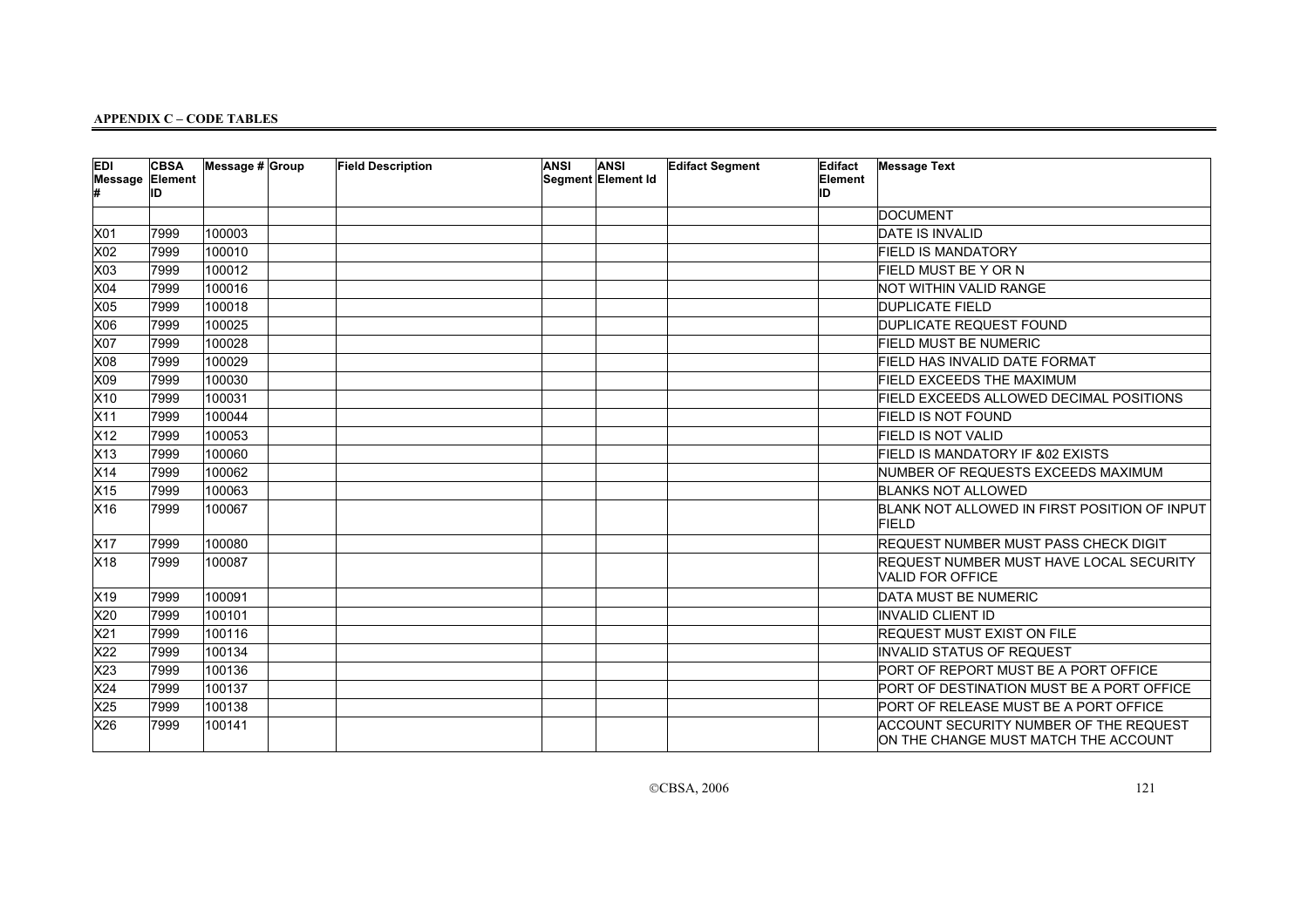| <b>EDI</b><br>Message Element | <b>CBSA</b><br>İID | Message $# $ Group | <b>Field Description</b> | <b>ANSI</b> | <b>ANSI</b><br>Segment Element Id | <b>Edifact Segment</b> | Edifact<br>Element<br>ID | <b>Message Text</b>                                                          |
|-------------------------------|--------------------|--------------------|--------------------------|-------------|-----------------------------------|------------------------|--------------------------|------------------------------------------------------------------------------|
| X27                           | 7999               | 100142             |                          |             |                                   |                        |                          | ESTIMATED DATE OF ARRIVAL MUST BE LESS THAN<br><b>CURRENT BUSINESS DATE</b>  |
| X28                           | 7999               | 100143             |                          |             |                                   |                        |                          | PRE-AUTH NUMBER MUST BE EFFECTIVE FOR<br><b>SERVICE OPTION</b>               |
| X29                           | 7999               | 100144             |                          |             |                                   |                        |                          | PRE-AUTH NUMBER MUST BE VALID FOR PORT OF<br><b>RELEASE</b>                  |
| X30                           | 7999               | 100146             |                          |             |                                   |                        |                          | OFFICE MUST BE AUTOMATED FOR REQUEST TYPE                                    |
| $\overline{\text{X}31}$       | 7999               | 100147             |                          |             |                                   |                        |                          | INVALID ACCOUNT SECURITY NUMBER                                              |
| X32                           | 7999               | 100148             |                          |             |                                   |                        |                          | BLANKET PERMIT PROCESSING NOT ALLOWED                                        |
| X33                           | 7999               | 100150             |                          |             |                                   |                        |                          | AQ NOT VALID, RELEASE NOT ON FILE                                            |
| X34                           | 7999               | 100152             |                          |             |                                   |                        |                          | REQUEST NUMBER MUST BE ON FILE                                               |
| X35                           | 7999               | 100153             |                          |             |                                   |                        |                          | <b>CCN MUST BE ON FILE</b>                                                   |
| X36                           | 7999               | 100154             |                          |             |                                   |                        |                          | REGISTERED TONNAGE CANNOT BE GREATER<br><b>THAN GROSS REGISTERED TONNAGE</b> |
| X37                           | 7999               | 100156             |                          |             |                                   |                        |                          | DEPARTURE DATE CANNOT BE GREATERTHAN<br><b>EXPIRY DATE</b>                   |
| X38                           | 7999               | 100157             |                          |             |                                   |                        |                          | FIELD AND UOM MUST BE ENTERED TOGETHER                                       |
| X39                           | 7999               | 100161             |                          |             |                                   |                        |                          | REPORT DATE MUST BE LESS THAN OR EQUAL TO<br><b>CURRENT BUSINESS DATE</b>    |
| X40                           | 7999               | 100162             |                          |             |                                   |                        |                          | <b>CCN MUST BE PROVIDED</b>                                                  |
| X41                           | 7999               | 100163             |                          |             |                                   |                        |                          | CLIENT NOT VALID FOR SERVICE OPTION                                          |
| X42                           | 7999               | 100164             |                          |             |                                   |                        |                          | FUTURE EFFECTIVE DATE IS GREATER THAN<br><b>ALLOWABLE</b>                    |
| X43                           | 7999               | 100166             |                          |             |                                   |                        |                          | DUPLICATE CODES NOT ALLOWED                                                  |
| X44                           | 7999               | 100175             |                          |             |                                   |                        |                          | OFFICE IS NOT AUTOMATED FOR REQUEST TYPE                                     |
| X45                           | 7999               | 100176             |                          |             |                                   |                        |                          | INVALID CLIENT TYPE FOR THIS REQUEST TYPE                                    |
| X46                           | 7999               | 100177             |                          |             |                                   |                        |                          | SERVICE OPTION NOT VALID FOR OFFICE                                          |
| <b>X47</b>                    | 7999               | 100183             |                          |             |                                   |                        |                          | COMMODITY CODE MUST BE AT LEAST 6<br><b>CHARACTERS</b>                       |
| X48                           | 7999               | 100184             |                          |             |                                   |                        |                          | STATE CODE IS APPLICABLE COUNTRY CODE OF<br>l'US'                            |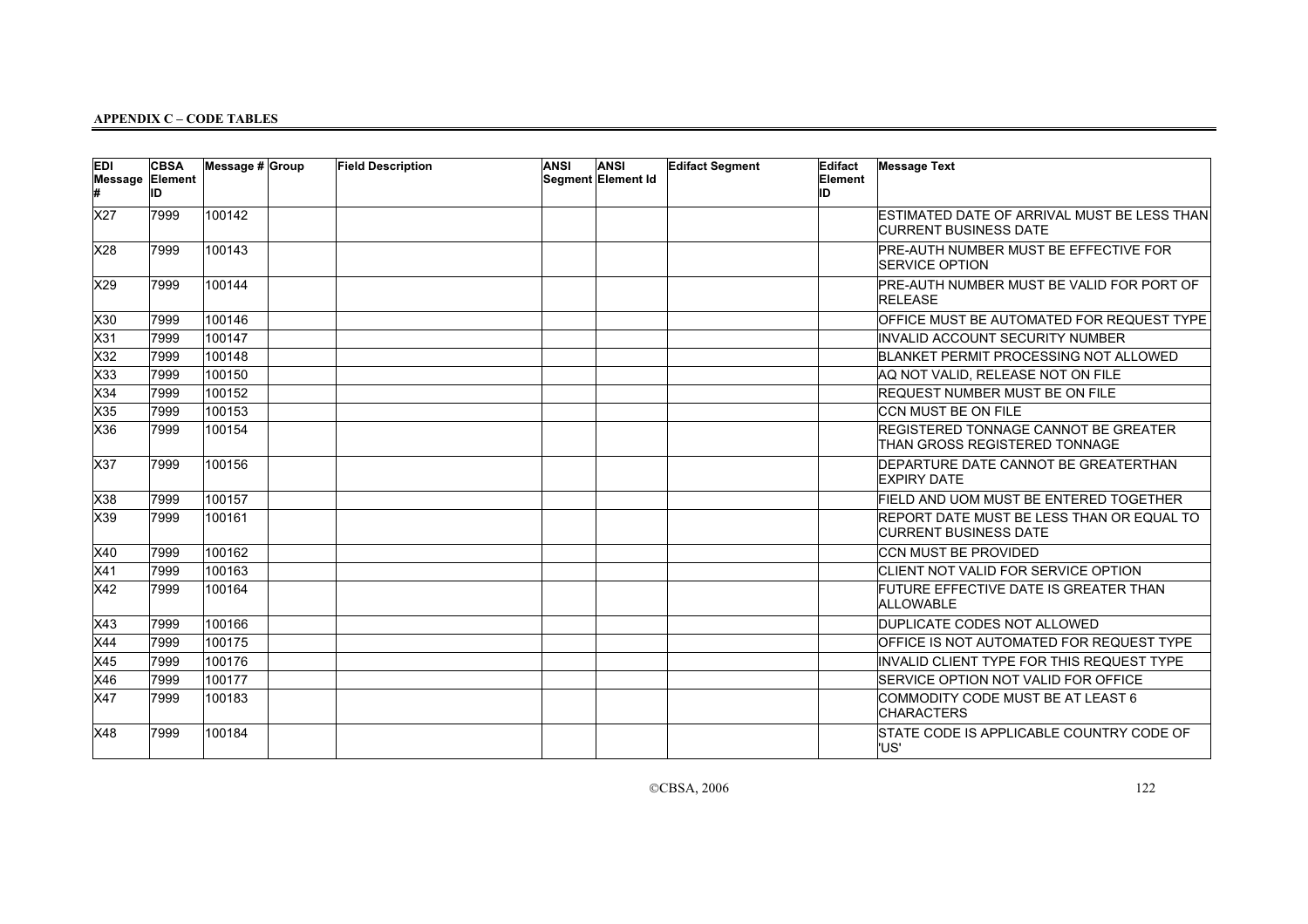| EDI | <b>CBSA</b><br><b>Message Element</b><br>ID | Message $# $ Group | <b>Field Description</b> | <b>ANSI</b> | ANSI<br>Segment Element Id | <b>Edifact Segment</b> | Edifact<br>Element<br>ID | <b>Message Text</b>                                             |
|-----|---------------------------------------------|--------------------|--------------------------|-------------|----------------------------|------------------------|--------------------------|-----------------------------------------------------------------|
| X49 | 7999                                        | 100185             |                          |             |                            |                        |                          | COMMODITY NOT VALID FOR SERVICE OPTION                          |
| X50 | 7999                                        | 100189             |                          |             |                            |                        |                          | <b>FIELD IS FUTURE DATED.</b>                                   |
| X51 | 7999                                        | 100193             |                          |             |                            |                        |                          | NOT AUTHORIZED FOR FIELD                                        |
| X52 | 7999                                        | 100205             |                          |             |                            |                        |                          | CCN EXISTS FOR AUTOMOTIVE RELEASE                               |
| X53 | 7999                                        | 100215             |                          |             |                            |                        |                          | AQ EXISTS - CANNOT CANCEL RELEASE                               |
| X54 | 7999                                        | 100226             |                          |             |                            |                        |                          | NUMBER OF OCCURENCES EXCEEDS MAXIMUM                            |
| X55 | 7999                                        | 100227             |                          |             |                            |                        |                          | INVALID NUMERIC FORMAT                                          |
| X56 | 7999                                        | 100228             |                          |             |                            |                        |                          | DEPARTURE DATE MUST BE LESS THAN ETA                            |
| X57 | 7999                                        | 100230             |                          |             |                            |                        |                          | EDI CHANGES NOT ACCEPTED AFTER ARRIVAL                          |
| X58 | 7999                                        | 100231             |                          |             |                            |                        |                          | EDI CHANGES NOT ACCEPTED AFTER ETA                              |
| X59 | 7999                                        | 100232             |                          |             |                            |                        |                          | FUNCTION NOT VALID WHEN RELATED REQUESTS<br><b>EXISTS</b>       |
| X60 | 7999                                        | 100233             |                          |             |                            |                        |                          | UNLOC NOT FOUND ON REFERENCE TABLE                              |
| X61 | 7999                                        | 100235             |                          |             |                            |                        |                          | REQUEST ID MUST BE CARGO REQUEST                                |
| X62 | 7999                                        | 100236             |                          |             |                            |                        |                          | PORT OF DESTINATION MUST EQUAL RELATED<br><b>REQUEST</b>        |
| X63 | 7999                                        | 100237             |                          |             |                            |                        |                          | DECIMALS NOT VALID FOR ELEMENT VALUE                            |
| X64 | 7999                                        | 100240             |                          |             |                            |                        |                          | ELEMENT LENGTH EXCEEDS SIZE ALLOWED                             |
| X65 | 7999                                        | 100241             |                          |             |                            |                        |                          | ELEMENT LENGTH IS BELOW SIZE ALLOWED                            |
| X66 | 7999                                        | 100243             |                          |             |                            |                        |                          | ELEMENT VALUE IS LESS THAN ALLOWED                              |
| X67 | 7999                                        | 100244             |                          |             |                            |                        |                          | ELEMENT EXCEEDS ALLOWED DECIMAL POSITIONS                       |
| X68 | 7999                                        | 100251             |                          |             |                            |                        |                          | INVALID INDICATOR VALUE FOR THE ELEMENT<br>VALUE                |
| X69 | 7999                                        | 100252             |                          |             |                            |                        |                          | INFO ELEMENT NOT VALID FOR YOUR PROCESS                         |
| X70 | 7999                                        | 100259             |                          |             |                            |                        |                          | FIELD HAS INVALID TIMESTAMP FORMAT                              |
| X71 | 7999                                        | 100262             |                          |             |                            |                        |                          | ELEMENT VALUE HAS FAILED THE FIELD EDIT                         |
| X72 | 7999                                        | 100268             |                          |             |                            |                        |                          | RELEASE DATE CANNOT BE PRIOR TO ORIGINAL<br><b>RELEASE DATE</b> |
| X73 | 7999                                        | 100273             |                          |             |                            |                        |                          | LVS INDICATOR MUST BE SPACES                                    |
| X74 | 7999                                        | 100276             |                          |             |                            |                        |                          | INVALID PCCN FOR CCN                                            |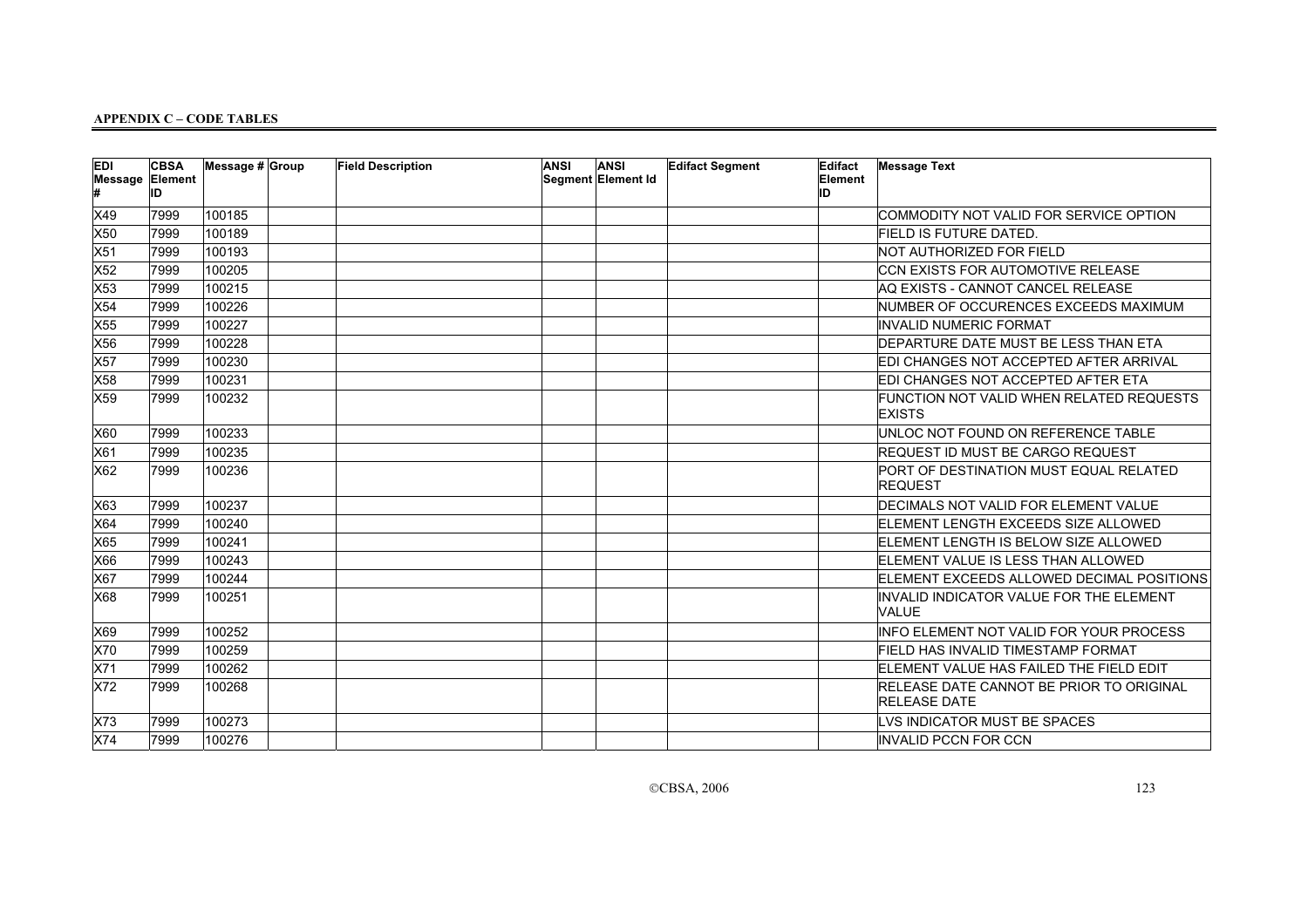| EDI        | <b>CBSA</b><br>Message Element | Message $\#$ Group |             | <b>Field Description</b>                   | <b>ANSI</b>      | <b>ANSI</b><br>Segment Element Id | <b>Edifact Segment</b> | Edifact<br>Element | <b>Message Text</b>                               |
|------------|--------------------------------|--------------------|-------------|--------------------------------------------|------------------|-----------------------------------|------------------------|--------------------|---------------------------------------------------|
| X75        | 7999                           | 100278             |             |                                            |                  |                                   |                        |                    | FUNCTION INVALID IN CURRENT MODE                  |
| X76        | 7999                           | 100306             |             |                                            |                  |                                   |                        |                    | AQ ADJUST NOT VALID – RELEASE IS REJECTED         |
| <b>X77</b> | 7999                           | 100309             |             |                                            |                  |                                   |                        |                    | PREVIOUS CARGO NUMBER CANNOT EQUAL<br>IREQUEST ID |
| X78        | 7999                           | 100312             |             |                                            |                  |                                   |                        |                    | <b>REQUEST ID INVALID</b>                         |
| X79        | 7999                           | 100313             |             |                                            |                  |                                   |                        |                    | ARRIVAL NOT VALID FOR THIS SERVICE OPTION         |
| X80        | 7999                           | 100318             |             |                                            |                  |                                   |                        |                    | FIELD CANNOT BE GREATER THAN CURRENT DATE         |
| X81        | 7999                           | 100340             |             |                                            |                  |                                   |                        |                    | EDI CHANGES NOT ACCEPTED AFTER RELEASE            |
| X82        | 7999                           | 100341             |             |                                            |                  |                                   |                        |                    | RELEASE INCOMPATIBLE WITH RELATED AQ              |
| X83        | 2323                           | 100053             | Validation  | Application Type/Manifest<br>Movement Type | B <sub>2</sub> A | 02                                | SO 802/786 - GEI (1)   | 7365               | FIELD IS INVALID                                  |
| X84        | 2323                           | 100010             | lValidation | Application Type/Manifest<br>Movement Type | B <sub>2</sub> A | $ 02\rangle$                      | SO 802/786 - GEI (1)   | 7365               | <b>FIELD IS MANDATORY</b>                         |
| X85        | 2322                           | 100010             | Validation  | <b>Bill of Lading</b>                      | N9               | 02                                |                        |                    | <b>FIELD IS MANDATORY</b>                         |
|            |                                |                    |             |                                            |                  |                                   |                        |                    |                                                   |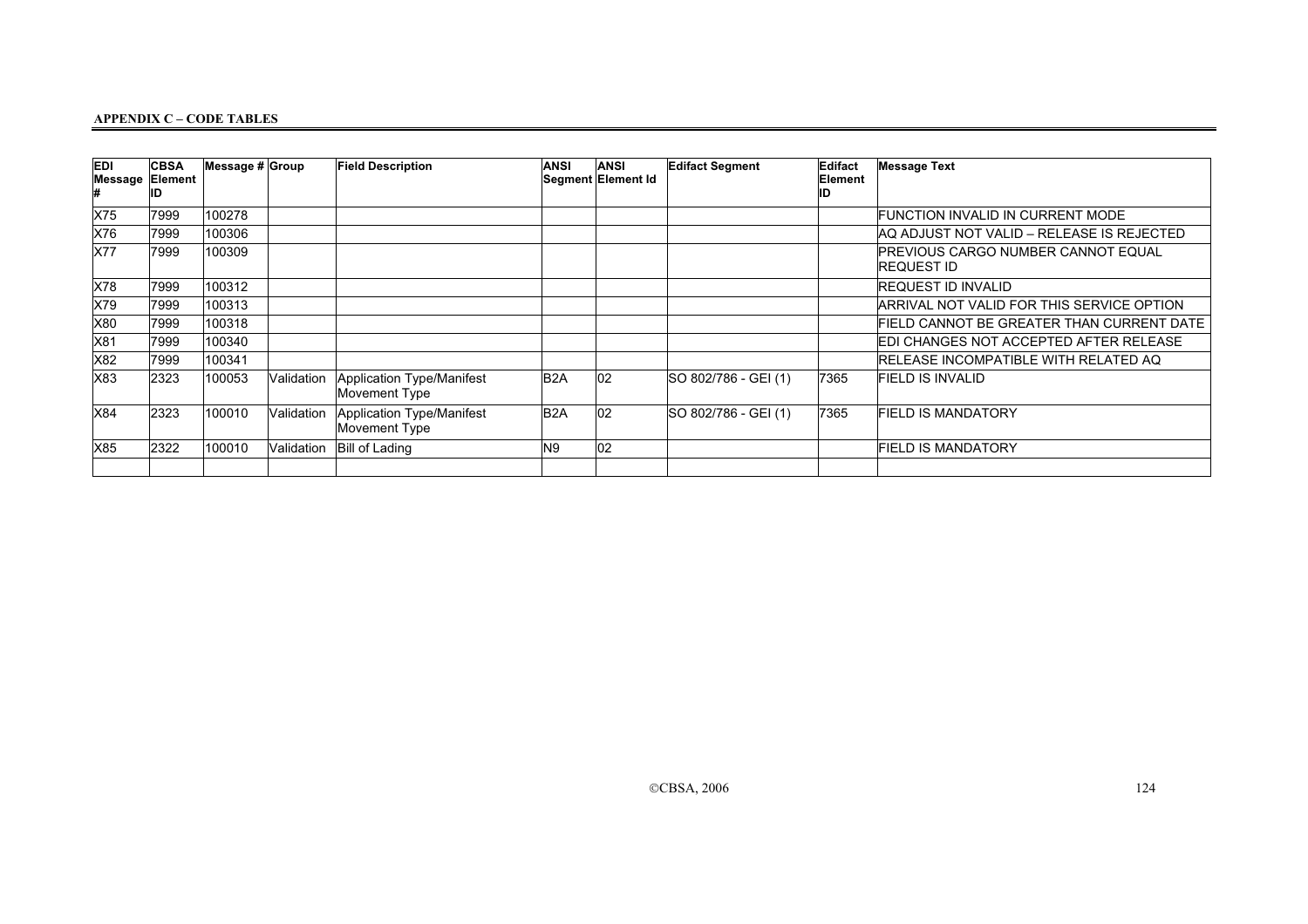# **TABLE #12 RISK ASSESSMENT REASON CODES**

The following table lists the reasons for which a Risk Assessment Notice may be issued. Please note, not all are applicable in the air mode.

| <b>Risk</b><br>Assessment<br>Reason<br>Code | <b>Reason Code</b><br><b>Description</b> | <b>Explanation of Reason Code</b>                                                                                                                                                                                                                                                                                                                                                                                                                                                                                                                                                                                                                                                                                                                                                                                                                                                                                 |
|---------------------------------------------|------------------------------------------|-------------------------------------------------------------------------------------------------------------------------------------------------------------------------------------------------------------------------------------------------------------------------------------------------------------------------------------------------------------------------------------------------------------------------------------------------------------------------------------------------------------------------------------------------------------------------------------------------------------------------------------------------------------------------------------------------------------------------------------------------------------------------------------------------------------------------------------------------------------------------------------------------------------------|
| 601                                         | Cargo description<br>Insufficient        | The cargo description is insufficient to allow CBSA to<br>properly perform its risk assessment function. A clear,<br>concise and detailed commodity description is required.<br>The description should be a plain language description of<br>the nature of a goods item sufficient to identify it for<br>customs purposes. Unacceptable descriptions include:<br>freight of all kinds (FAK); said to contain (STC);<br>shippers load stow and count (SLAC); general<br>merchandise and other similar vague descriptions.<br>Nothing else but the commodity description should be<br>included in this field. Superfluous information, not<br>relevant to the commodity description i.e., type of<br>packaging, carrier disclaimers, etc., should not be<br>transmitted in the commodity description field. CBSA<br>officer's remarks will guide you toward what you need<br>to transmit to meet CBSA requirements. |
| 602                                         | Place of Receipt City<br>Inadequate      | The city name listed as the Foreign Place of Receipt of<br>the goods is not adequate for risk assessment purposes.<br>This field should indicate where control of the goods<br>began as per your contract with the shipper. The CBSA<br>officer's remarks will guide you toward what you need<br>to transmit to meet CBSA requirements.                                                                                                                                                                                                                                                                                                                                                                                                                                                                                                                                                                           |
| 603                                         | Place of Receipt<br>Country Inadequate   | The country name listed as the Foreign Place of Receipt<br>of the goods is not adequate for risk assessment<br>purposes. This field should indicate where control of the<br>goods began as per your contract with the shipper. The<br>CBSA officer's remarks will guide you toward what you<br>need to transmit to meet CBSA requirements.                                                                                                                                                                                                                                                                                                                                                                                                                                                                                                                                                                        |
| 604                                         | Port of Lading Needs<br>Clarification    | The Port of Loading listed needs clarification. It conflicts<br>with data sent with related documentation. It is different<br>than data submitted by other entity or on other<br>documents, or else, it indicates the Place of Receipt or<br>Port of Unloading rather than the actual port where the<br>goods are to be loaded onto the conveyance. The CBSA<br>officer's remarks will guide you toward what you need<br>to transmit to meet CBSA requirements.                                                                                                                                                                                                                                                                                                                                                                                                                                                   |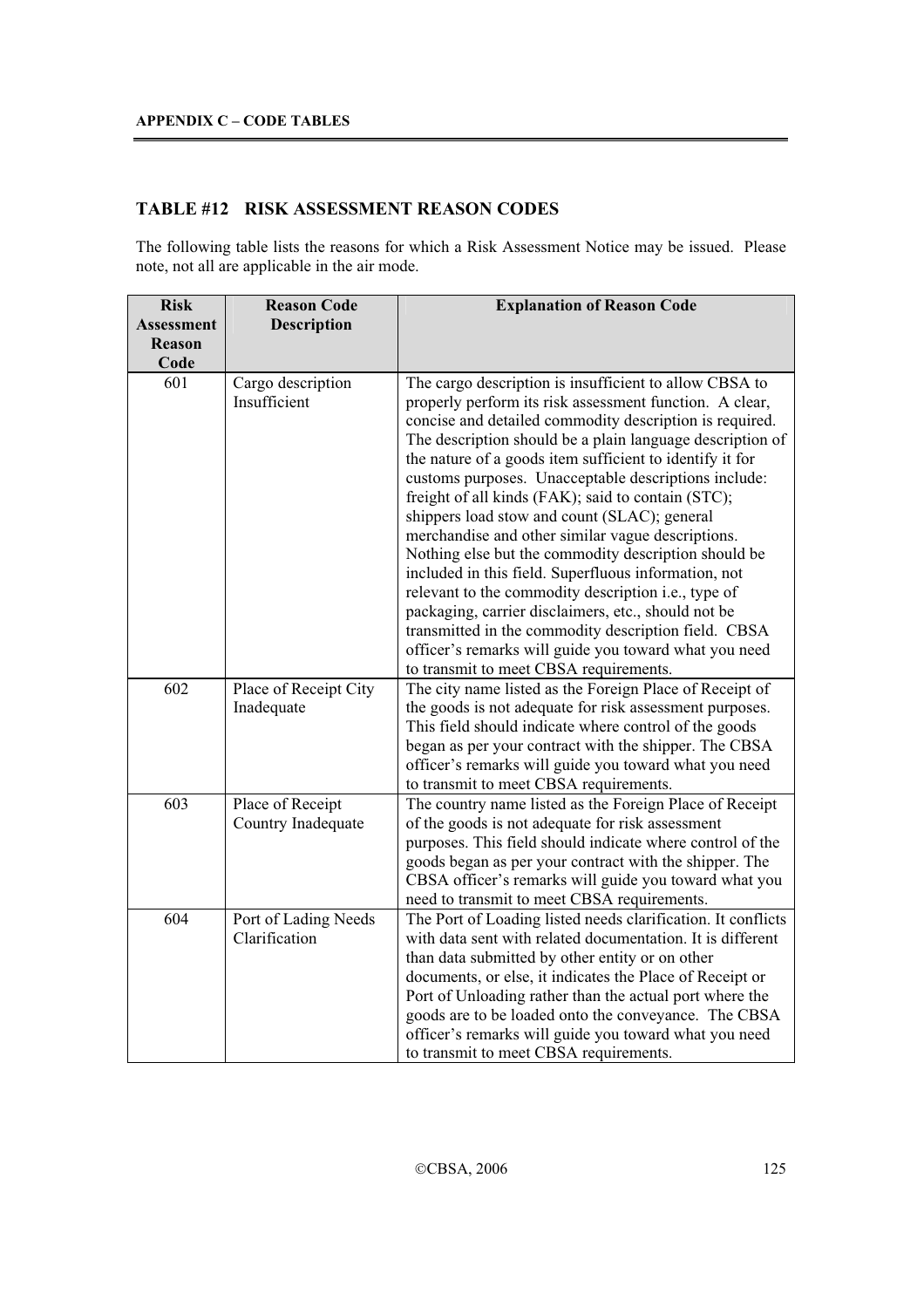| <b>Risk</b>                                | <b>Reason Code</b>                   | <b>Explanation of Reason Code</b>                                                                                                                                                                                                                                                                                                                                                                                                                                                                                                          |
|--------------------------------------------|--------------------------------------|--------------------------------------------------------------------------------------------------------------------------------------------------------------------------------------------------------------------------------------------------------------------------------------------------------------------------------------------------------------------------------------------------------------------------------------------------------------------------------------------------------------------------------------------|
| <b>Assessment</b><br><b>Reason</b><br>Code | <b>Description</b>                   |                                                                                                                                                                                                                                                                                                                                                                                                                                                                                                                                            |
| 605                                        | Consignee Name<br>Inadequate         | The name of the Consignee is insufficient or not<br>adequate to allow CBSA to properly perform its risk<br>assessment function. If no supplementary data is<br>required, it means that the ultimate Consignee name is<br>required. When supplementary data was transmitted, the<br>information submitted does not allow CBSA to identify<br>the entity receiving the goods. The CBSA officer's<br>remarks will guide you toward what you need to transmit<br>to meet CBSA requirements.                                                    |
| 606                                        | Consignee Address<br>Inadequate      | The Consignee address is insufficient or not adequate to<br>allow CBSA to properly perform its risk assessment<br>function. If no supplementary data is required, it means<br>that the ultimate consignee complete address is required.<br>When supplementary data was transmitted, the<br>information submitted does not allow CBSA to identify<br>the complete address of the entity receiving the goods.<br>The CBSA officer's remarks will guide you toward what<br>you need to transmit to meet CBSA requirements.                    |
| 607                                        | Shipper Name<br>Inadequate           | The name of the Shipper is insufficient or not adequate<br>to allow CBSA to properly perform its risk assessment<br>function. If no supplementary data is required, it means<br>that the ultimate Shipper name is required. When<br>supplementary data was transmitted, the information<br>submitted does not allow CBSA to identify the entity<br>shipping the goods. The CBSA officer's remarks will<br>guide you toward what you need to transmit to meet<br>CBSA requirements.                                                         |
| 608                                        | <b>Shipper Address</b><br>Inadequate | The Shipper address is insufficient or not adequate to<br>allow CBSA to properly perform its risk assessment<br>function. If no supplementary data is required, it means<br>that the ultimate Shipper complete address is required.<br>When supplementary data was transmitted, the<br>information submitted does not allow CBSA to identify<br>the complete address of the entity shipping the goods.<br>The CBSA officer's remarks will guide you toward what<br>you need to transmit to meet CBSA requirements.                         |
| 609                                        | Delivery Address<br>Inadequate       | The Delivery Party address is insufficient or not<br>adequate to allow CBSA to properly perform its risk<br>assessment function. If no supplementary data is<br>required, it means that the actual complete address of<br>delivery is required. When supplementary data was<br>transmitted, the information submitted does not allow<br>CBSA to identify the complete address where the goods<br>are to be actually delivered. The CBSA officer's remarks<br>will guide you toward what you need to transmit to meet<br>CBSA requirements. |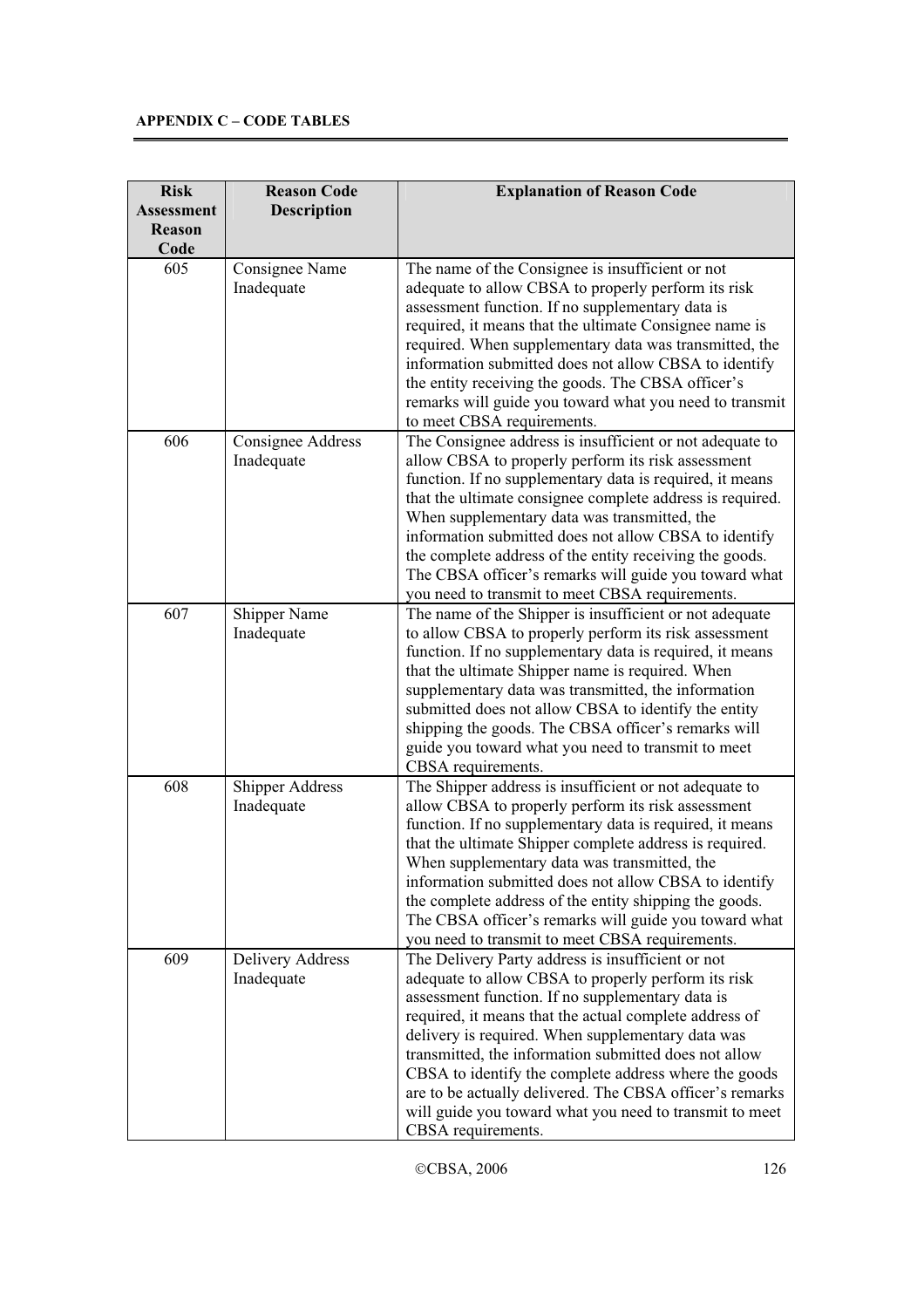| <b>Risk</b>                 | <b>Reason Code</b>                           | <b>Explanation of Reason Code</b>                                                                                                                                                                                                                                                                                                                                                                                                                                                                                                                                                                                                                                                                               |
|-----------------------------|----------------------------------------------|-----------------------------------------------------------------------------------------------------------------------------------------------------------------------------------------------------------------------------------------------------------------------------------------------------------------------------------------------------------------------------------------------------------------------------------------------------------------------------------------------------------------------------------------------------------------------------------------------------------------------------------------------------------------------------------------------------------------|
| Assessment<br><b>Reason</b> | <b>Description</b>                           |                                                                                                                                                                                                                                                                                                                                                                                                                                                                                                                                                                                                                                                                                                                 |
| Code                        |                                              |                                                                                                                                                                                                                                                                                                                                                                                                                                                                                                                                                                                                                                                                                                                 |
| 610                         | Notify Party<br>Inadequate                   | The name of the Notify Party is insufficient or not<br>adequate to allow CBSA to properly perform its risk<br>assessment function. If no supplementary data is<br>required, it means that the actual Notify Party name is<br>required. When supplementary data was transmitted, the<br>information submitted does not allow CBSA to identify<br>the entity to be notified of the arrival of the goods. The<br>CBSA officer's remarks will guide you toward what you<br>need to transmit to meet CBSA requirements.                                                                                                                                                                                              |
| 611                         | <b>Supplementary Report</b><br>Not Submitted | The supplementary report indicator for this cargo report<br>was set to "Y", but no supplementary cargo reports<br>(SCR) have been received by CBSA or the SCRs<br>received are in Reject Validation status. If the<br>supplementary report indicator was set by error,<br>transmission of a changed cargo report is required. If it<br>was not set by error, you will have to communicate with<br>the entity responsible for the transmission of the SCRs<br>and require that they make the necessary EDI<br>transmission.                                                                                                                                                                                      |
| 612                         | <b>Supplementary Report</b><br>Insufficient  | The Supplementary report received does not contain all<br>of the required information or contains data not adequate<br>to allow CBSA to properly perform its risk assessment<br>function. Other reject reasons pointing to specific field<br>could accompany this message. The CBSA officer's<br>remarks will guide you toward what you need to transmit<br>to meet CBSA requirements.                                                                                                                                                                                                                                                                                                                          |
| 613                         | Failure to Provide<br>Documentation          | The reporting of all required documentation/reports will<br>be conducted as part of the risk assessment process.<br>Validation checks on documentation submitted for this<br>container/cargo/report have allowed CBSA to conclude<br>that not all documentation has been submitted.<br>Supplementary cargo reports sent do not account for all<br>of the cargo or for more cargo than reported originally<br>on the related documents. New cargo report(s) or<br>supplementary cargo report(s) have to be submitted to<br>account for all of the cargo. If all cargo has been<br>accounted for, existing documentation has to be<br>modified to insure that all cargo is accounted properly by<br>every entity. |
| 614                         | Wait for Further<br>Instructions             | This shipment will be the object of a following<br>communication by either CBSA or a foreign customs<br>organization with instruction regarding the handling of<br>the container/cargo/report. The CBSA officer's remarks<br>will guide you toward which situation applies in this case<br>and how to proceed.                                                                                                                                                                                                                                                                                                                                                                                                  |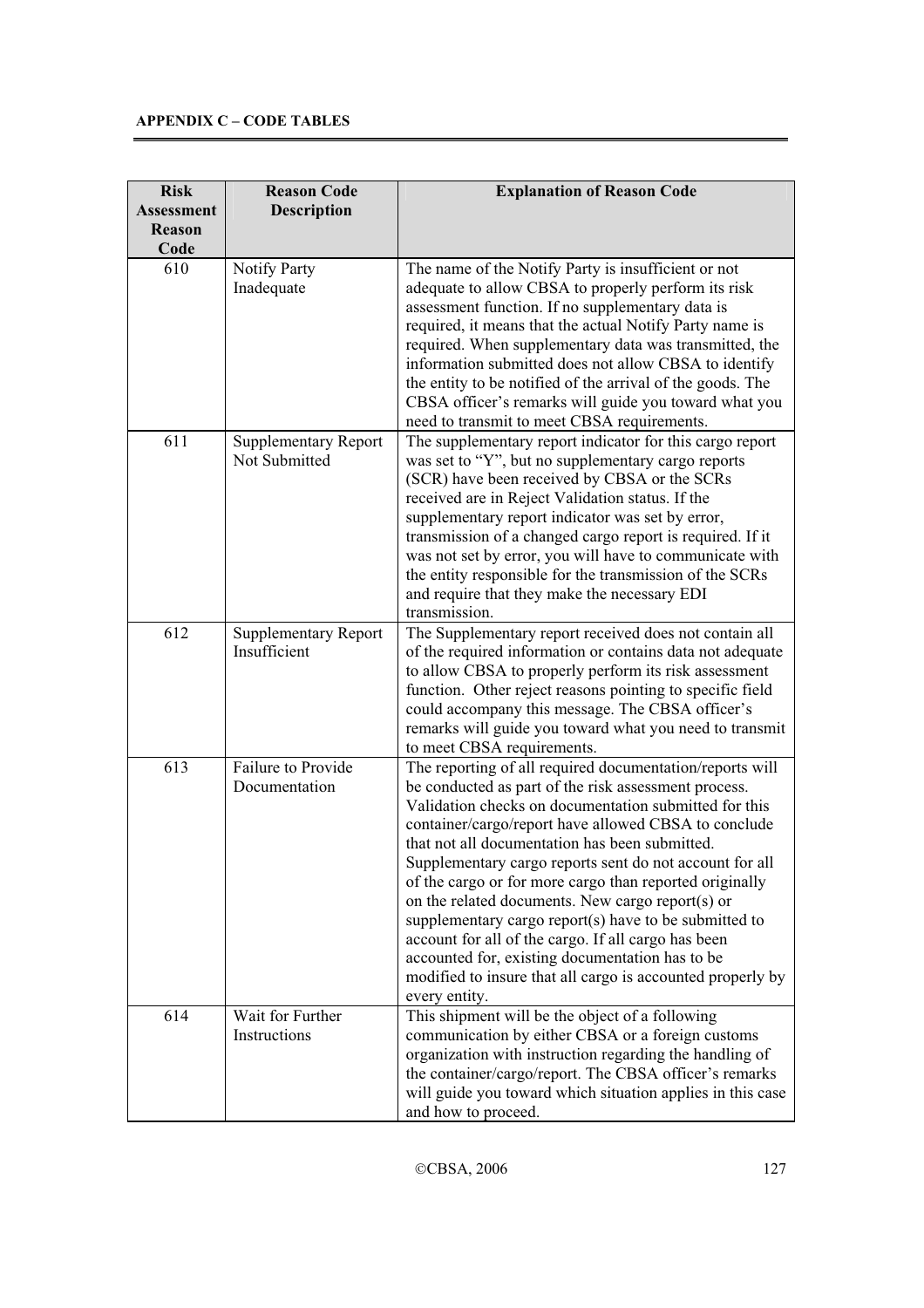| <b>Risk</b><br>Assessment<br><b>Reason</b><br>Code | <b>Reason Code</b><br><b>Description</b> | <b>Explanation of Reason Code</b>                                                                                                                                                                                                                                                                     |
|----------------------------------------------------|------------------------------------------|-------------------------------------------------------------------------------------------------------------------------------------------------------------------------------------------------------------------------------------------------------------------------------------------------------|
| 615                                                | Not Authorized                           | The container/cargo/report for which this notice was<br>generated is restricted from either loading in a foreign<br>port, unloading in a Canadian port or from moving after<br>being unloaded in Canada. The CBSA officer's remarks<br>will guide you toward which situation applies to this<br>case. |
| 616                                                | Notice Cancel                            | This notice cancels all previous notices received for this<br>container/cargo/report. Loading or movement of the<br>container is no longer restricted.                                                                                                                                                |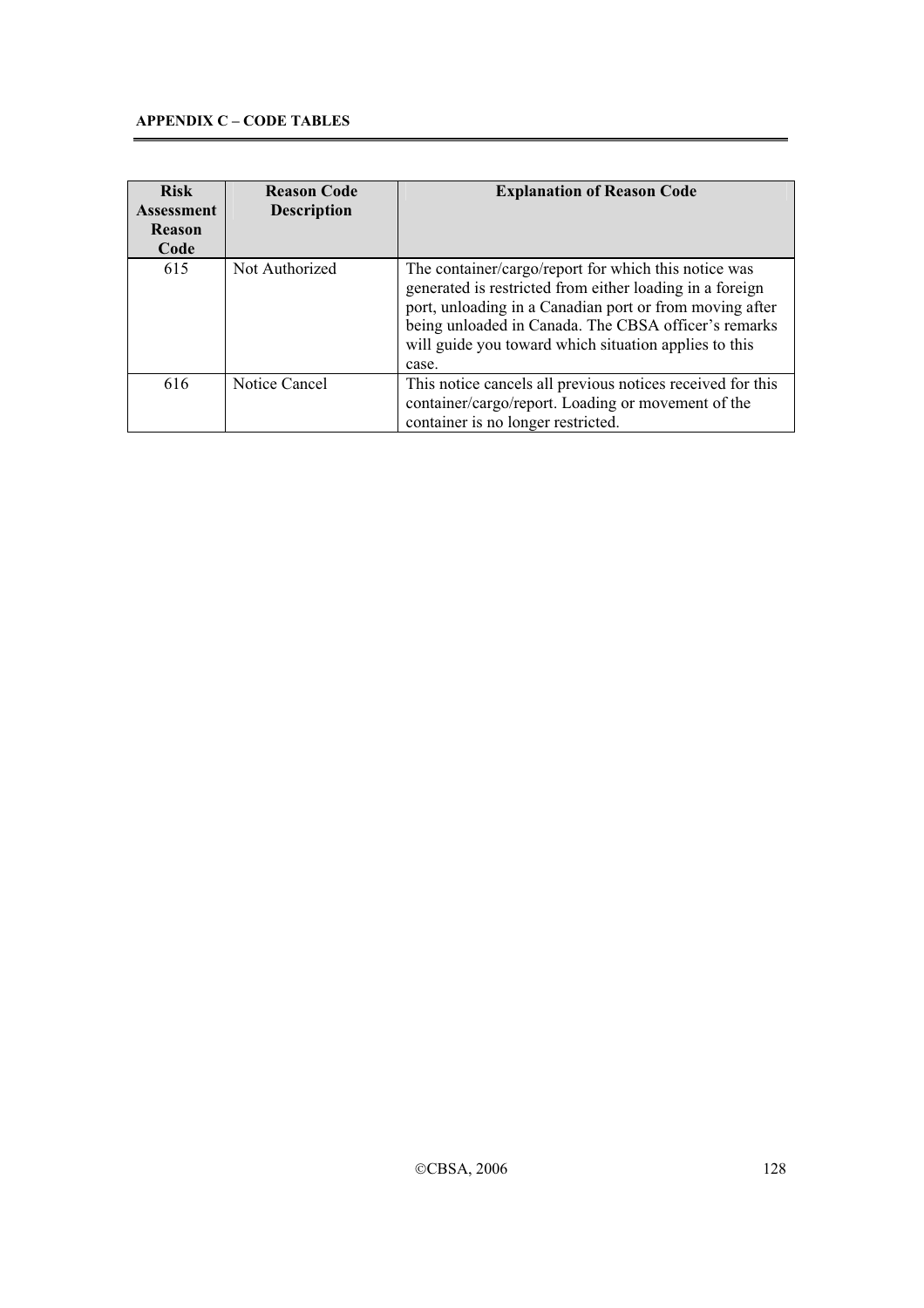| Code              | <b>Description</b>                              |
|-------------------|-------------------------------------------------|
| $ 10\rangle$      | 10Ft x 8Ft x 8Ft                                |
| $ 12\rangle$      | 10Ft x 8Ft 6" x 8Ft                             |
| 14                | 10Ft x 9Ft x 8Ft                                |
| $ 1\overline{5} $ | 10Ft x 9Ft 6" x 8Ft                             |
| 16                | 10Ft x >9Ft 6" x 8Ft                            |
| 18                | 10Ft x 4Ft 3" x 8Ft                             |
| $ 19\rangle$      | 10 $Ft x \leq 4Ft x 8Ft$                        |
| 1C                | 10Ft x 8Ft 6" x > 8Ft <= 8Ft 2.5"               |
| 1D                | 10Ft x 9Ft x > 8Ft <= 8Ft 2.5"                  |
| 1E                | 10Ft x 9Ft 6" $x > 8$ Ft $\leq$ = 8Ft 2.5"      |
| 1F                | 10Ft x > 9Ft 6" x > 8Ft <= 8Ft 2.5"             |
| 1L                | 10Ft x 8Ft 6" $x > 8$ Ft 2.5"                   |
| 1M                | 10Ft x 9Ft x $> 8$ Ft 2.5"                      |
| 1N                | 10Ft x 9Ft 6" $x > 8$ Ft 2.5"                   |
| 1P                | 10Ft $x > 9$ Ft 6" $x > 8$ Ft 2.5"              |
|                   |                                                 |
| 20                | 20Ft x 8Ft x 8Ft                                |
| 22                | 20Ft x 8Ft 6" x 8Ft                             |
| $\sqrt{24}$       | 20Ft x 9Ft x 8Ft                                |
| $\overline{25}$   | 20Ft x 9Ft 6" x 8Ft                             |
| $2\overline{6}$   | 20Ft x >9Ft 6" x 8Ft                            |
| 28                | 20Ft x 4Ft 3" x 8Ft                             |
| 29                | $20$ Ft x $\leq$ = 4Ft x 8Ft                    |
| 2C                | 20Ft x 8Ft 6" $x > 8$ Ft $\leq$ 8Ft 2.5"        |
| 2D                | $20$ Ft x 9Ft x > 8Ft <= 8Ft 2.5"               |
| 2E                | 20Ft x 9Ft 6" $x > 8$ Ft $\leq$ = 8Ft 2.5"      |
| 2F                | $20$ Ft x > 9Ft 6" x > 8Ft <= 8Ft 2.5"          |
| 2L                | 20Ft x 8Ft 6" x > 8Ft 2.5"                      |
| 2M                | 20Ft x 9Ft x > 8Ft 2.5"                         |
| 2N                | $20$ Ft x 9Ft 6" x > 8Ft 2.5"                   |
| 2P                | $20$ Ft x > 9Ft 6" x > 8Ft 2.5"                 |
|                   |                                                 |
| 30                | 30Ft x 8Ft x 8Ft                                |
| 32                | 30Ft x 8Ft 6" x 8Ft                             |
| 34                | 30Ft x 9Ft x 8Ft                                |
| 35                | 30Ft x 9Ft 6" x 8Ft                             |
| 36                | 30Ft x >9Ft 6" x 8Ft                            |
| 38                | 30Ft x 4Ft 3" x 8Ft                             |
| 39                | $30$ Ft x $\lt$ = 4Ft x 8Ft                     |
| $ 3\overline{C} $ | 30Ft x 8Ft 6" $x > 8$ Ft $\leq$ 8Ft 2.5"        |
| 3D                | 30Ft x 9Ft x $> 8$ Ft $\leq$ 8Ft 2.5"           |
| 3E                | 30Ft x 9Ft 6" $x > 8$ Ft $\leq$ = 8Ft 2.5"      |
| 3F                | 30Ft $x > 9$ Ft 6" $x > 8$ Ft $\leq$ = 8Ft 2.5" |
|                   |                                                 |

# **TABLE #13 BAYPLAN CONTAINER / EQUIPMENT SIZE CODES – Only applicable to Bay Plan Reporting**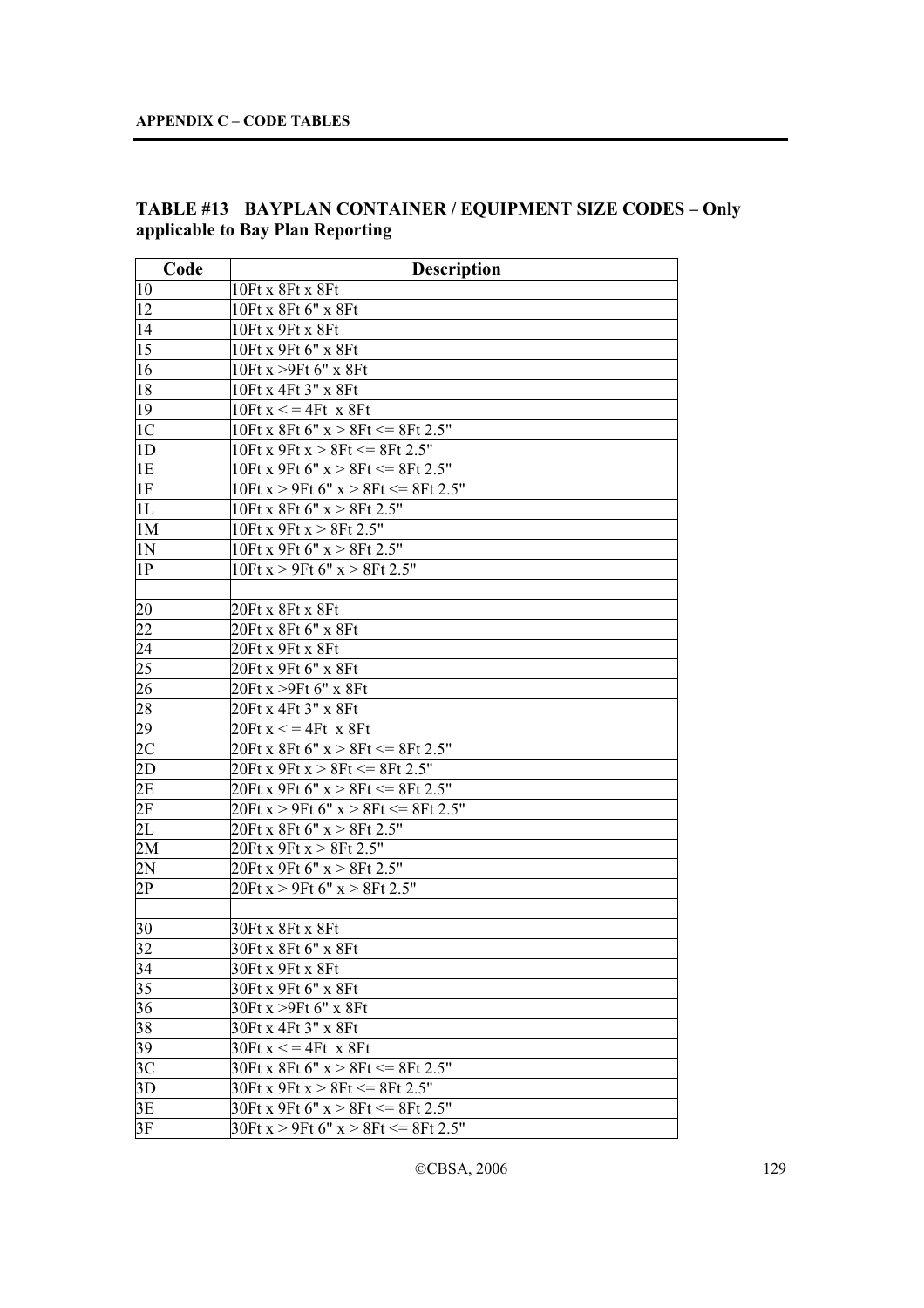| Code                     | <b>Description</b>                                |
|--------------------------|---------------------------------------------------|
| 3L                       | 30Ft x 8Ft 6" x > 8Ft 2.5"                        |
| 3M                       | 30Ft x 9Ft x $> 8$ Ft 2.5"                        |
| 3N                       | 30Ft x 9Ft 6" $x > 8$ Ft 2.5"                     |
| 3P                       | 30Ft $x > 9$ Ft 6" $x > 8$ Ft 2.5"                |
|                          |                                                   |
| 40                       | 40Ft x 8Ft x 8Ft                                  |
| $ 42\rangle$             | 40Ft x 8Ft 6" x 8Ft                               |
| $\frac{44}{45}$          | 40Ft x 9Ft x 8Ft                                  |
|                          | 40Ft x 9Ft 6" x 8Ft <b>OR</b> 40Ft x 8Ft 6" x 8Ft |
| 46                       | 40Ft x >9Ft 6" x 8Ft                              |
| $\overline{48}$          | 40Ft x 4Ft 3" x 8Ft                               |
| 49                       | $40$ Ft x $\lt$ = 4Ft x 8Ft                       |
| $\overline{4C}$          | 40Ft x 8Ft 6" x > 8Ft <= 8Ft 2.5"                 |
| $\overline{4D}$          | $40$ Ft x 9Ft x > 8Ft <= 8Ft 2.5"                 |
| 4E                       | $40$ Ft x 9Ft 6" x > 8Ft <= $\overline{8$ Ft 2.5" |
| $\overline{4F}$          | $40$ Ft x > 9Ft 6" x > 8Ft <= 8Ft 2.5"            |
| 4L                       | $40$ Ft x 8Ft 6" x > 8Ft 2.5"                     |
| 4M                       | $40$ Ft x 9Ft x > 8Ft 2.5"                        |
| 4N                       | 40Ft x 9Ft 6" x > 8Ft 2.5"                        |
| 4P                       | $40$ Ft x > 9Ft 6" x > 8Ft 2.5"                   |
|                          |                                                   |
| $\overline{50}$          | 50Ft x 8Ft x 8Ft                                  |
|                          | 50Ft x 8Ft 6" x 8Ft                               |
| $\frac{52}{54}$          | 50Ft x 9Ft x 8Ft                                  |
| $\overline{55}$          | 50Ft x 9Ft 6" x 8Ft                               |
| 56                       | 50Ft x >9Ft 6" x 8Ft                              |
| 58                       | 50Ft x 4Ft 3" x 8Ft                               |
| $\overline{59}$          | 50Ft $x \leq 4$ Ft $x$ 8Ft                        |
| $\overline{\mathbf{5C}}$ | 50Ft x 8Ft 6" x > 8Ft <= 8Ft 2.5"                 |
| 5D                       | 50Ft x 9Ft x > 8Ft <= 8Ft 2.5"                    |
| 5E                       | $50$ Ft x 9Ft 6" x > 8Ft <= 8Ft 2.5"              |
| 5F                       | 50Ft x > 9Ft 6" x > 8Ft <= 8Ft 2.5"               |
| 5L                       | 50Ft x 8Ft 6" $x > 8$ Ft 2.5"                     |
| 5M                       | 50Ft x 9Ft x > 8Ft 2.5"                           |
| 5N                       | 50Ft x 9Ft 6" $x > 8$ Ft 2.5"                     |
| 5P                       | 50Ft x > 9Ft 6" x > 8Ft 2.5"                      |
|                          |                                                   |
| 60                       | 60Ft x 8Ft x 8Ft                                  |
|                          | 60Ft x 8Ft 6" x 8Ft                               |
| $\frac{62}{64}$          | 60Ft x 9Ft x 8Ft                                  |
|                          | 60Ft x 9Ft 6" x 8Ft                               |
| 66                       | 60Ft x >9Ft 6" x 8Ft                              |
| $\frac{68}{69}$          | 60Ft x 4Ft 3" x 8Ft                               |
|                          | 60Ft $x \leq 4Ft$ x 8Ft                           |
| $\overline{6C}$          | 60Ft x 8Ft 6" x > 8Ft <= 8Ft 2.5"                 |
| 6D                       | 60Ft x 9Ft x $> 8$ Ft $\leq$ 8Ft 2.5"             |
| 6E                       | 60Ft x 9Ft 6" x > 8Ft <= 8Ft 2.5"                 |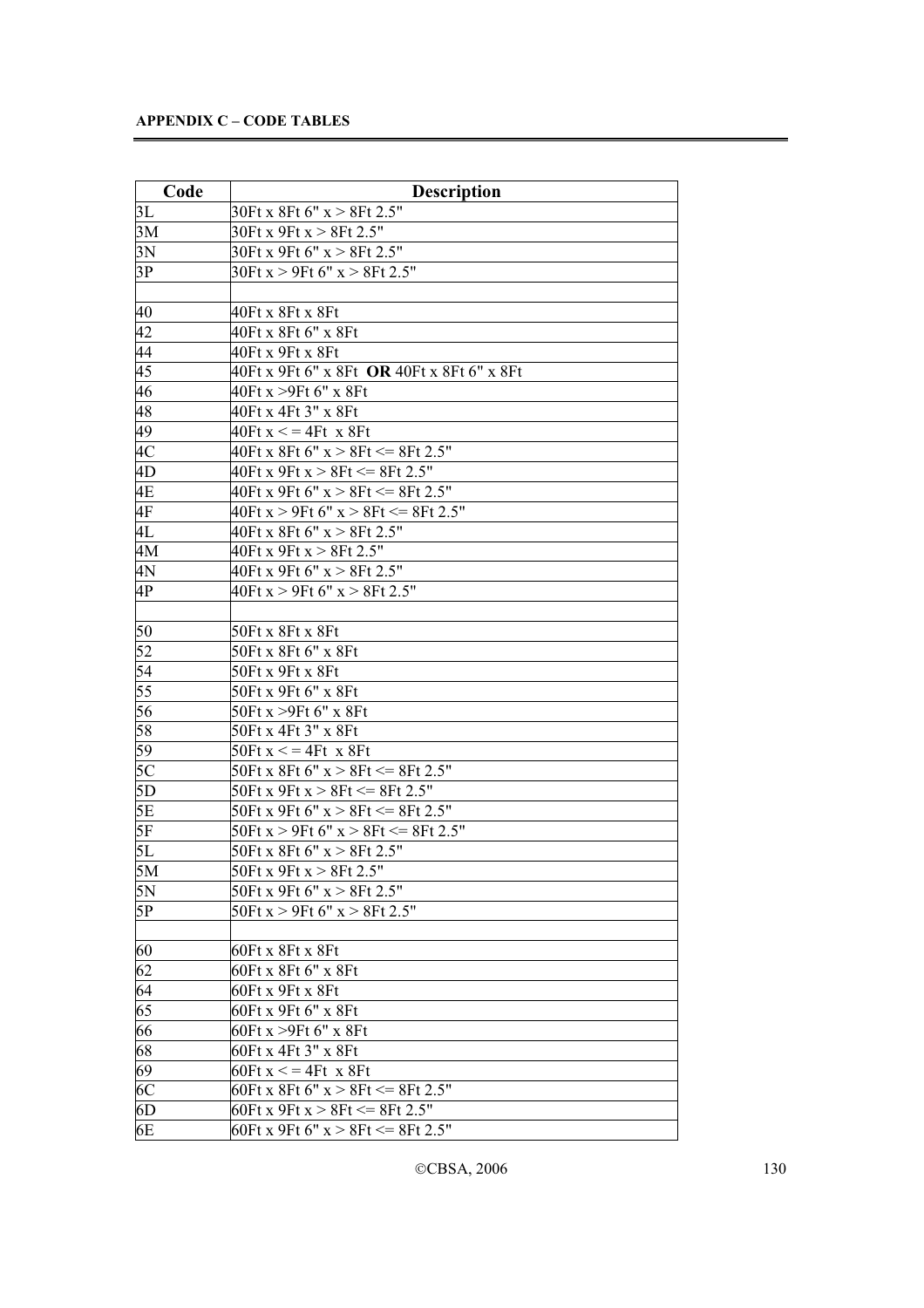| Code            | <b>Description</b>                                                    |
|-----------------|-----------------------------------------------------------------------|
| 6F              | 60Ft x > 9Ft 6" x > 8Ft <= 8Ft 2.5"                                   |
| 6L              | 60Ft x 8Ft 6" x > 8Ft 2.5"                                            |
| 6M              | 60Ft x 9Ft x $> 8$ Ft 2.5"                                            |
| $ 6N\rangle$    | 60Ft x 9Ft 6" x > 8Ft $2.\overline{5"}$                               |
| 6P              | 60Ft x > 9Ft 6" x > 8Ft 2.5"                                          |
|                 |                                                                       |
| 70              | 70Ft x 8Ft x 8Ft                                                      |
| 72              | 70Ft x 8Ft 6" x 8Ft                                                   |
| 74              | 70Ft x 9Ft x 8Ft                                                      |
| 75              | 70Ft x 9Ft 6" x 8Ft                                                   |
| 76              | 70Ft x >9Ft 6" x 8Ft                                                  |
| 78              | 70Ft x 4Ft 3" x 8Ft                                                   |
| $\overline{79}$ | $70$ Ft x $\lt$ = 4Ft x 8Ft                                           |
| 7C              | 70Ft x 8Ft 6" $x > 8$ Ft $\leq$ = 8Ft 2.5"                            |
| 7D              | 70Ft x 9Ft x $> 8$ Ft $\leq$ 8Ft 2.5"                                 |
| 7E              | 70Ft x 9Ft 6" $x > 8$ Ft $\leq$ 8Ft 2.5"                              |
| 7F              | 70Ft x > 9Ft 6" x > 8Ft $\leq$ 8Ft 2.5"                               |
| 7L              | 70Ft x 8Ft 6" x > 8Ft 2.5"                                            |
| 7M              | 70Ft x 9Ft x > 8Ft 2.5"                                               |
| 7N              | 70Ft x 9Ft 6" x > 8Ft 2.5"                                            |
| 7P              | 70Ft $x > 9$ Ft 6" $x > 8$ Ft 2.5"                                    |
|                 |                                                                       |
| 80              | 80Ft x 8Ft x 8Ft                                                      |
| 82              | 80Ft x 8Ft 6" x 8Ft                                                   |
| 84              | 80Ft x 9Ft x 8Ft                                                      |
| 85              | 80Ft x 9Ft 6" x 8Ft                                                   |
| 86              | 80Ft x >9Ft 6" x 8Ft                                                  |
| 88              | 80Ft x 4Ft 3" x 8Ft                                                   |
| 89              | $80$ Ft x $\lt$ = 4Ft x 8Ft                                           |
| 8C              | 80Ft x 8Ft 6" x > 8Ft <= 8Ft 2.5"                                     |
| 8D              | 80Ft x 9Ft x > 8Ft <= 8Ft 2.5"                                        |
| 8E              | 80Ft x 9Ft 6" x > 8Ft <= 8Ft 2.5"                                     |
| 8F              | $80$ Ft x > 9Ft 6" x > 8Ft <= 8Ft 2.5"                                |
| 8L              | 80Ft x 8Ft 6" x > 8Ft 2.5"                                            |
| 8M              | 80Ft x 9Ft x > 8Ft 2.5"                                               |
| 8N              | 80Ft x 9Ft 6" x > 8Ft 2.5"                                            |
| 8P              | 80Ft x > 9Ft 6" x > 8Ft 2.5"                                          |
| 90              | 90Ft x 8Ft x 8Ft                                                      |
|                 |                                                                       |
| 92              | 90Ft x 8Ft 6" x 8Ft                                                   |
| 94<br>95        | 90Ft x 9Ft x 8Ft<br>90Ft x 9Ft 6" x 8Ft <b>OR</b> 45Ft x 9Ft 6" x 8Ft |
|                 |                                                                       |
| 96<br>98        | 90Ft x >9Ft 6" x 8Ft                                                  |
|                 | 90Ft x 4Ft 3" x 8Ft                                                   |
| 99<br>9C        | 90Ft $x \leq 4$ Ft $x$ 8Ft<br>90Ft x 8Ft 6" x > 8Ft <= 8Ft 2.5"       |
|                 |                                                                       |
| 9D              | 90Ft x 9Ft x > 8Ft <= 8Ft 2.5"                                        |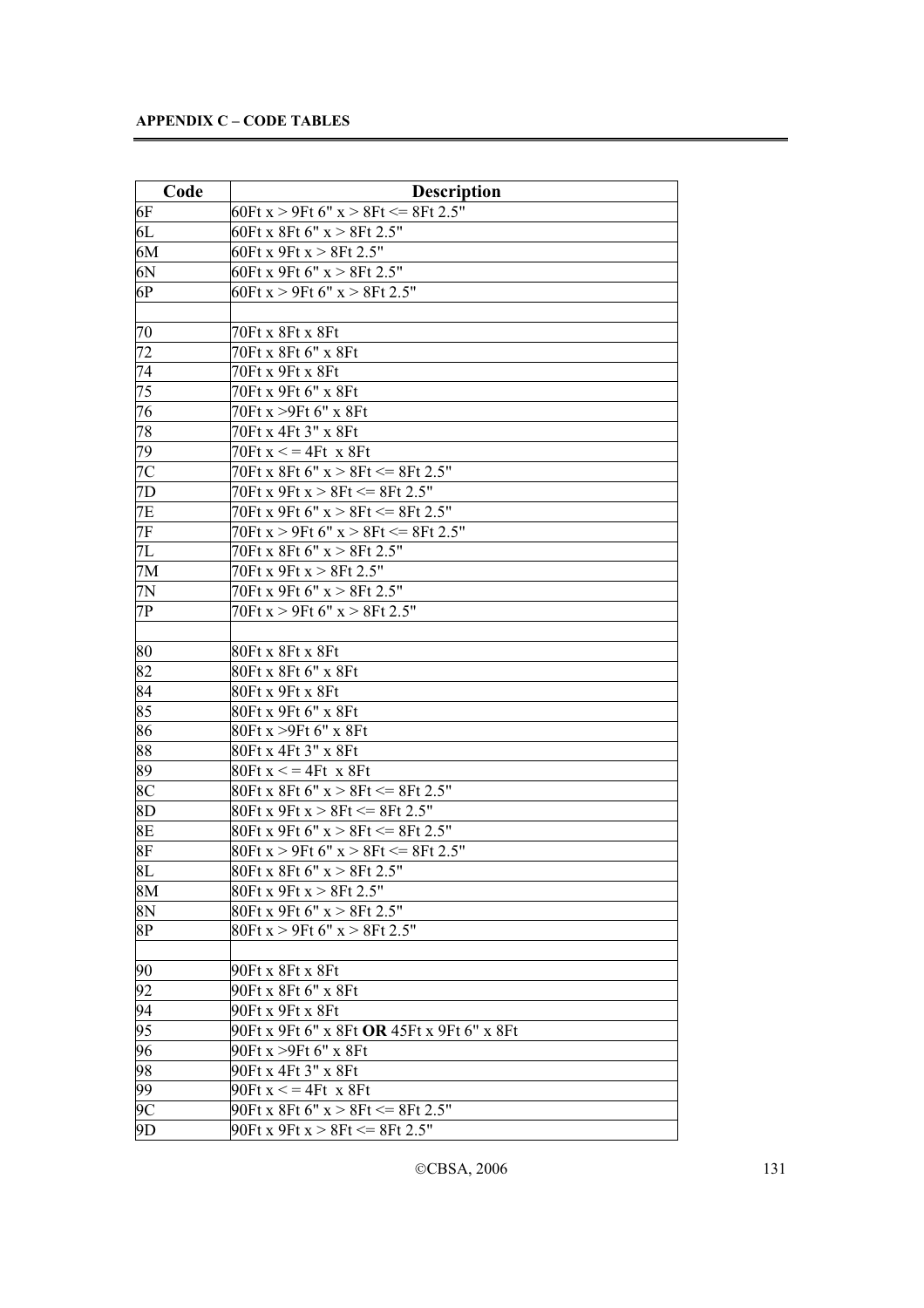| Code                                                                                                                                                                        | <b>Description</b>                                              |
|-----------------------------------------------------------------------------------------------------------------------------------------------------------------------------|-----------------------------------------------------------------|
| 9E                                                                                                                                                                          | $90$ Ft x 9Ft 6" x > 8Ft <= 8Ft 2.5"                            |
| 9F                                                                                                                                                                          | 90Ft x > 9Ft 6" x > 8Ft <= 8Ft 2.5"                             |
| 9L                                                                                                                                                                          | 90Ft x 8Ft 6" $x > 8$ Ft 2.5"                                   |
| 9M                                                                                                                                                                          | 90Ft x 9Ft x > 8Ft 2.5"                                         |
| 9N                                                                                                                                                                          | 90Ft x 9Ft 6" x > 8Ft 2.5"                                      |
| 9P                                                                                                                                                                          | 90Ft x > 9Ft 6" x > 8Ft 2.5"                                    |
|                                                                                                                                                                             |                                                                 |
| A0                                                                                                                                                                          | 7150 mm lgth, hgth 2438 mm, wdth 2438                           |
| A2                                                                                                                                                                          | 7150 mm lgth, hgth 2591 mm, wdth 2438 mm                        |
| A4                                                                                                                                                                          | 7150 mm lgth, hgth 2743 mm, wdth 2438 mm                        |
| $A\overline{5}$                                                                                                                                                             | 7150 mm lgth, hgth 2895 mm, wdth 2438 mm                        |
| A6                                                                                                                                                                          | 7150 mm lgth, hgth greater than 2895, wdth 2438 mm              |
| A8                                                                                                                                                                          | 7150 mm lgth, hgth 1295, wdth 2438 mm                           |
| $\overline{A9}$                                                                                                                                                             | 7150 mm lgth, hgth less than 1219, wdth 2438 mm                 |
| ÅС                                                                                                                                                                          | 7150 mm lgth, hgth 2591 mm, wdth 2438 to 2500 mm                |
| AD                                                                                                                                                                          | 7150 mm lgth, hgth 2743 mm, wdth 2438 to 2500 mm                |
| AE                                                                                                                                                                          | 7150 mm lgth, hgth 2895 mm, wdth 2438 to 2500 mm                |
| AF                                                                                                                                                                          | 7150 mm lgth, hgth greater than 2895, wdth 2438 to 2500 mm      |
| AL                                                                                                                                                                          | 7150 mm lgth, hgth 2591 mm, wdth greater than 2500 mm           |
| AM                                                                                                                                                                          | 7150 mm lgth, hgth 2743 mm, wdth greater than 2500 mm           |
| AN                                                                                                                                                                          | 7150 mm lgth, hgth 2895 mm, wdth greater than 2500 mm           |
| AP                                                                                                                                                                          | 7150 mm lgth, hgth greater than 2895, wdth greater than 2500 mm |
|                                                                                                                                                                             |                                                                 |
| B <sub>0</sub>                                                                                                                                                              | 24Ft x 8Ft x 8Ft                                                |
| B2                                                                                                                                                                          | 24Ft x 8Ft 6" x 8Ft                                             |
| B <sub>4</sub>                                                                                                                                                              | 24Ft x 9Ft x 8Ft                                                |
| B <sub>5</sub>                                                                                                                                                              | 24Ft x 9Ft 6" x 8Ft                                             |
| <b>B6</b>                                                                                                                                                                   | 24Ft x >9Ft 6" x 8Ft                                            |
| B <sub>8</sub>                                                                                                                                                              | 24Ft x 4Ft 3" x 8Ft                                             |
| <b>B</b> 9                                                                                                                                                                  | 24 $Ft x \leq 4Ft x 8Ft$                                        |
| BC                                                                                                                                                                          | 24Ft x 8Ft 6" x > 8Ft <= 8Ft 2.5"                               |
| BD                                                                                                                                                                          | 24Ft x 9Ft x $> 8$ Ft $\leq$ 8Ft 2.5"                           |
| BE                                                                                                                                                                          | 24Ft x 9Ft 6" x > 8Ft <= 8Ft 2.5"                               |
| BF                                                                                                                                                                          | 24Ft x > 9Ft 6" x > 8Ft <= 8Ft 2.5"                             |
| BL                                                                                                                                                                          | 24Ft x 8Ft 6" x > 8Ft 2.5"                                      |
| BM                                                                                                                                                                          | 24Ft x 9Ft x > 8Ft 2.5"                                         |
| <b>BN</b>                                                                                                                                                                   | 24Ft x 9Ft 6" x > 8Ft 2.5"                                      |
| BP                                                                                                                                                                          | 24Ft $x > 9$ Ft 6" $x > 8$ Ft 2.5"                              |
|                                                                                                                                                                             | 7430 mm lgth, hgth 2438 mm, wdth 2438                           |
|                                                                                                                                                                             | 7430 mm lgth, hgth 2591 mm, wdth 2438 mm                        |
|                                                                                                                                                                             | 7430 mm 1gth, hgth 2743 mm, wdth 2438 mm                        |
|                                                                                                                                                                             | 7430 mm lgth, hgth 2895 mm, wdth 2438 mm                        |
|                                                                                                                                                                             | 7430 mm lgth, hgth greater than 2895, wdth 2438 mm              |
|                                                                                                                                                                             | 7430 mm lgth, hgth 1295, wdth 2438 mm                           |
| $\frac{\frac{\text{CO}}{\text{C2}}}{\frac{\text{C4}}{\text{C5}}}$ $\frac{\frac{\text{CO}}{\text{C5}}}{\text{C6}}}{\frac{\text{CO}}{\text{C}}}{\frac{\text{CO}}{\text{C}}}}$ | 7430 mm lgth, hgth less than 1219, wdth 2438 mm                 |
|                                                                                                                                                                             | 7430 mm lgth, hgth 2591 mm, wdth 2438 to 2500 mm                |
|                                                                                                                                                                             |                                                                 |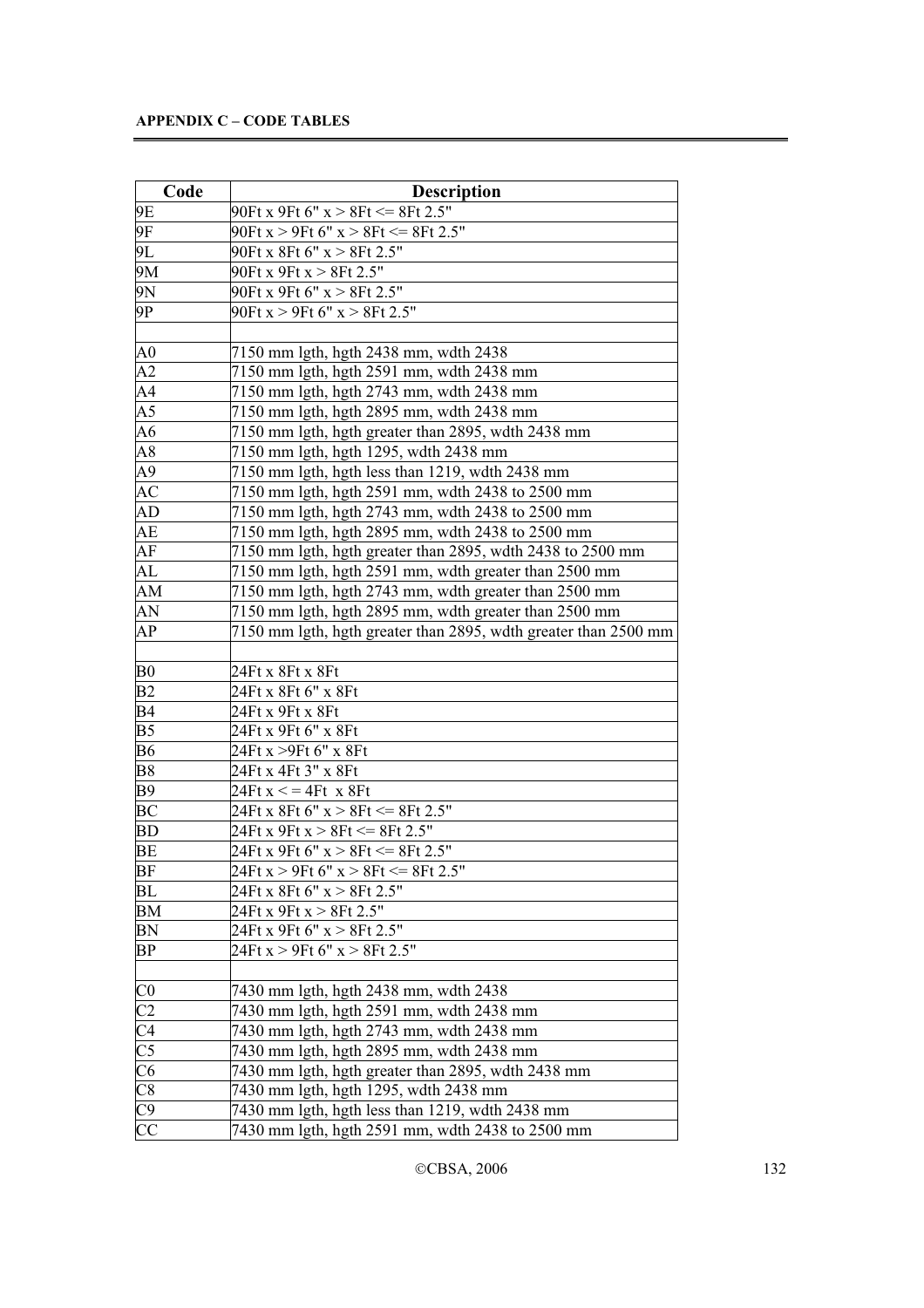| Code            | <b>Description</b>                                              |
|-----------------|-----------------------------------------------------------------|
| CD              | 7430 mm lgth, hgth 2743 mm, wdth 2438 to 2500 mm                |
| <b>CE</b>       | 7430 mm lgth, hgth 2895 mm, wdth 2438 to 2500 mm                |
| CF              | 7430 mm lgth, hgth greater than 2895, wdth 2438 to 2500 mm      |
| CL              | 7430 mm lgth, hgth 2591 mm, wdth greater than 2500 mm           |
| CM              | 7430 mm lgth, hgth 2743 mm, wdth greater than 2500 mm           |
| <b>CN</b>       | 7430 mm lgth, hgth 2895 mm, wdth greater than 2500 mm           |
| $\overline{CP}$ | 7430 mm lgth, hgth greater than 2895, wdth greater than 2500 mm |
|                 |                                                                 |
| D <sub>0</sub>  | 24Ft 6" x 8Ft x 8Ft                                             |
| D2              | 24Ft 6" x 8Ft 6" x 8Ft                                          |
| D <sub>4</sub>  | 24Ft 6" x 9Ft x 8Ft                                             |
| D <sub>5</sub>  | 24Ft 6" x 9Ft 6" x 8Ft                                          |
| D <sub>6</sub>  | 24Ft 6" x >9Ft 6" x 8Ft                                         |
| D <sub>8</sub>  | 24Ft 6" x 4Ft 3" x 8Ft                                          |
| $D\overline{9}$ | 24Ft 6" $x \leq 4Ft$ x 8Ft                                      |
| DC              | 24Ft 6" x 8Ft 6" x > 8Ft <= 8Ft 2.5"                            |
| DD              | 24Ft 6" x 9Ft x > 8Ft <= 8Ft 2.5"                               |
| DE              | 24Ft 6" x 9Ft 6" x > 8Ft <= 8Ft 2.5"                            |
| DF              | 24Ft 6" $x > 9$ Ft 6" $x > 8$ Ft $\leq$ = 8Ft 2.5"              |
| DL              | 24Ft 6" x 8Ft 6" x > 8Ft 2.5"                                   |
| <b>DM</b>       | 24Ft 6" x 9Ft x > 8Ft 2.5"                                      |
| DN              | 24Ft 6" x 9Ft 6" x > 8Ft 2.5"                                   |
| DP              | 24Ft 6" x > 9Ft 6" x > 8Ft 2.5"                                 |
|                 |                                                                 |
| E <sub>0</sub>  | 7820 mm lgth, hgth 2438 mm, wdth 2438                           |
| E2              | 7820 mm lgth, hgth 2591 mm, wdth 2438 mm                        |
| E4              | 7820 mm lgth, hgth 2743 mm, wdth 2438 mm                        |
| E5              | 7820 mm lgth, hgth 2895 mm, wdth 2438 mm                        |
| E <sub>6</sub>  | 7820 mm lgth, hgth greater than 2895, wdth 2438 mm              |
| E8              | 7820 mm lgth, hgth 1295, wdth 2438 mm                           |
| E9              | 7820 mm lgth, hgth less than 1219, wdth 2438 mm                 |
| EC              | 7820 mm lgth, hgth 2591 mm, wdth 2438 to 2500 mm                |
| ED              | 7820 mm lgth, hgth 2743 mm, wdth 2438 to 2500 mm                |
| EE              | 7820 mm lgth, hgth 2895 mm, wdth 2438 to 2500 mm                |
| EF              | 7820 mm 1gth, hgth greater than 2895, wdth 2438 to 2500 mm      |
| EL              | 7820 mm lgth, hgth 2591 mm, wdth greater than 2500 mm           |
| EM              | 7820 mm lgth, hgth 2743 mm, wdth greater than 2500 mm           |
| EN              | 7820 mm lgth, hgth 2895 mm, wdth greater than 2500 mm           |
| EP              | 7820 mm lgth, hgth greater than 2895, wdth greater than 2500 mm |
|                 |                                                                 |
| F <sub>0</sub>  | 8100 mm lgth, hgth 2438 mm, wdth 2438                           |
| F <sub>2</sub>  | 8100 mm lgth, hgth 2591 mm, wdth 2438 mm                        |
| F4              | 8100 mm lgth, hgth 2743 mm, wdth 2438 mm                        |
| F5              | 8100 mm lgth, hgth 2895 mm, wdth 2438 mm                        |
| F6              | 8100 mm lgth, hgth greater than 2895, wdth 2438 mm              |
| F8              | 8100 mm lgth, hgth 1295, wdth 2438 mm                           |
| F9              | 8100 mm lgth, hgth less than 1219, wdth 2438 mm                 |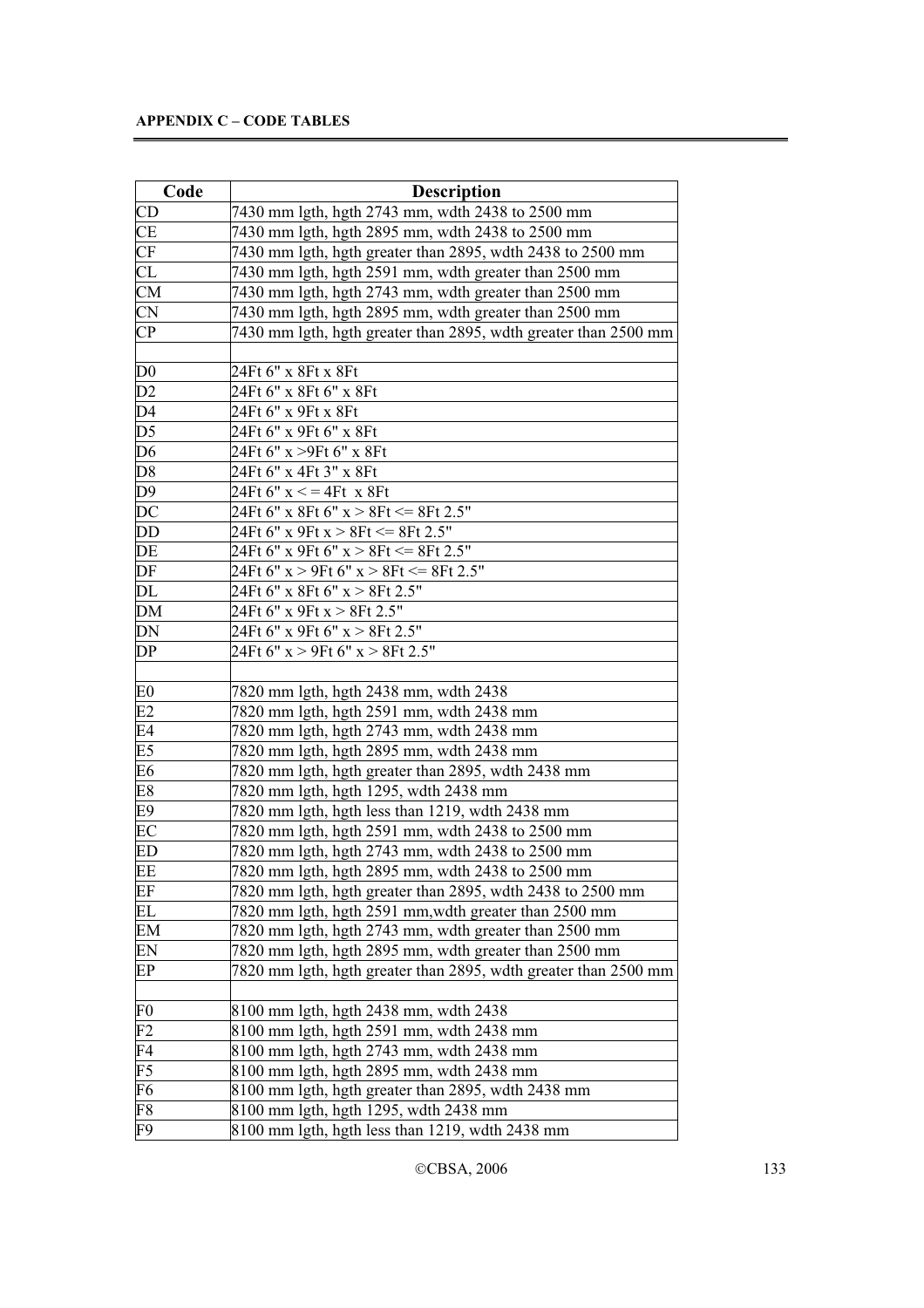| Code                   | <b>Description</b>                                              |
|------------------------|-----------------------------------------------------------------|
| FC                     | 8100 mm lgth, hgth 2591 mm, wdth 2438 to 2500 mm                |
| FD                     | 8100 mm lgth, hgth 2743 mm, wdth 2438 to 2500 mm                |
| FE                     | 8100 mm lgth, hgth 2895 mm, wdth 2438 to 2500 mm                |
| FF                     | 8100 mm lgth, hgth greater than 2895, wdth 2438 to 2500 mm      |
| FL                     | 8100 mm lgth, hgth 2591 mm, wdth greater than 2500 mm           |
| FM                     | 8100 mm lgth, hgth 2743 mm, wdth greater than 2500 mm           |
| FN                     | 8100 mm lgth, hgth 2895 mm, wdth greater than 2500 mm           |
| FP                     | 8100 mm lgth, hgth greater than 2895, wdth greater than 2500 mm |
|                        |                                                                 |
| G <sub>0</sub>         | 41Ft x 8Ft x 8Ft                                                |
| G <sub>2</sub>         | 41Ft x 8Ft 6" x 8Ft                                             |
| G4                     | 41Ft x 9Ft x 8Ft                                                |
| $\overline{\text{G5}}$ | 41Ft x 9Ft 6" x 8Ft                                             |
| $\overline{G6}$        | 41Ft x > 9Ft 6" x 8Ft                                           |
| $\overline{\text{G8}}$ | 41Ft x 4Ft 3" x 8Ft                                             |
| $\overline{G9}$        | $41$ Ft x $\lt$ = 4Ft x 8Ft                                     |
| GC                     | $41$ Ft x 8Ft 6" x > 8Ft <= 8Ft 2.5"                            |
| GD                     | $41$ Ft x 9Ft x > 8Ft <= 8Ft 2.5"                               |
| GE <sup>-</sup>        | $41$ Ft x 9Ft 6" x > 8Ft <= 8Ft 2.5"                            |
| GF                     | $41$ Ft x > 9Ft 6" x > 8Ft <= 8Ft 2.5"                          |
| GL                     | $41$ Ft x 8Ft 6" x > 8Ft 2.5"                                   |
| <b>GM</b>              | $41$ Ft x 9Ft x > 8Ft 2.5"                                      |
| GN                     | $41$ Ft x 9Ft 6" x > 8Ft 2.5"                                   |
| <b>GP</b>              | $41$ Ft x > 9Ft 6" x > 8Ft 2.5"                                 |
|                        |                                                                 |
| H <sub>0</sub>         | 43Ft x 8Ft x 8Ft                                                |
| H2                     | 43Ft x 8Ft 6" x 8Ft                                             |
| H <sub>4</sub>         | 43Ft x 9Ft x 8Ft                                                |
| H <sub>5</sub>         | 43Ft x 9Ft 6" x 8Ft                                             |
| H <sub>6</sub>         | 43Ft x >9Ft 6" x 8Ft                                            |
| H8                     | 43Ft x 4Ft 3" x 8Ft                                             |
| H9                     | $43Ft x \leq 4Ft x 8Ft$                                         |
| HС                     | $43Ft x 8Ft 6" x > 8Ft \le 8Ft 2.5"$                            |
| HD                     | 43Ft x 9Ft x > 8Ft <= 8Ft 2.5"                                  |
| HE                     | 43Ft x 9Ft 6" x > 8Ft <= 8Ft 2.5"                               |
| HF                     | $43Ft x > 9Ft 6" x > 8Ft \le 8Ft \overline{2.5"}$               |
| HL                     | 43Ft x 8Ft 6" x > 8Ft 2.5"                                      |
| HM                     | 43Ft x 9Ft x > 8Ft 2.5"                                         |
| HN                     | 43Ft x 9Ft 6" x > 8Ft 2.5"                                      |
| HP                     | 43Ft x > 9Ft 6" x > 8Ft 2.5"                                    |
|                        |                                                                 |
| K <sub>0</sub>         | 13600 mm lgth, hgth 2438 mm, wdth 2438                          |
| K <sub>2</sub>         | 13600 mm lgth, hgth 2591 mm, wdth 2438 mm                       |
| K4                     | 13600 mm lgth, hgth 2743 mm, wdth 2438 mm                       |
| K <sub>5</sub>         | 13600 mm lgth, hgth 2895 mm, wdth 2438 mm                       |
| K6                     | 13600 mm lgth, hgth greater than 2895, wdth 2438 mm             |
| K8                     | 13600 mm lgth, hgth 1295, wdth 2438 mm                          |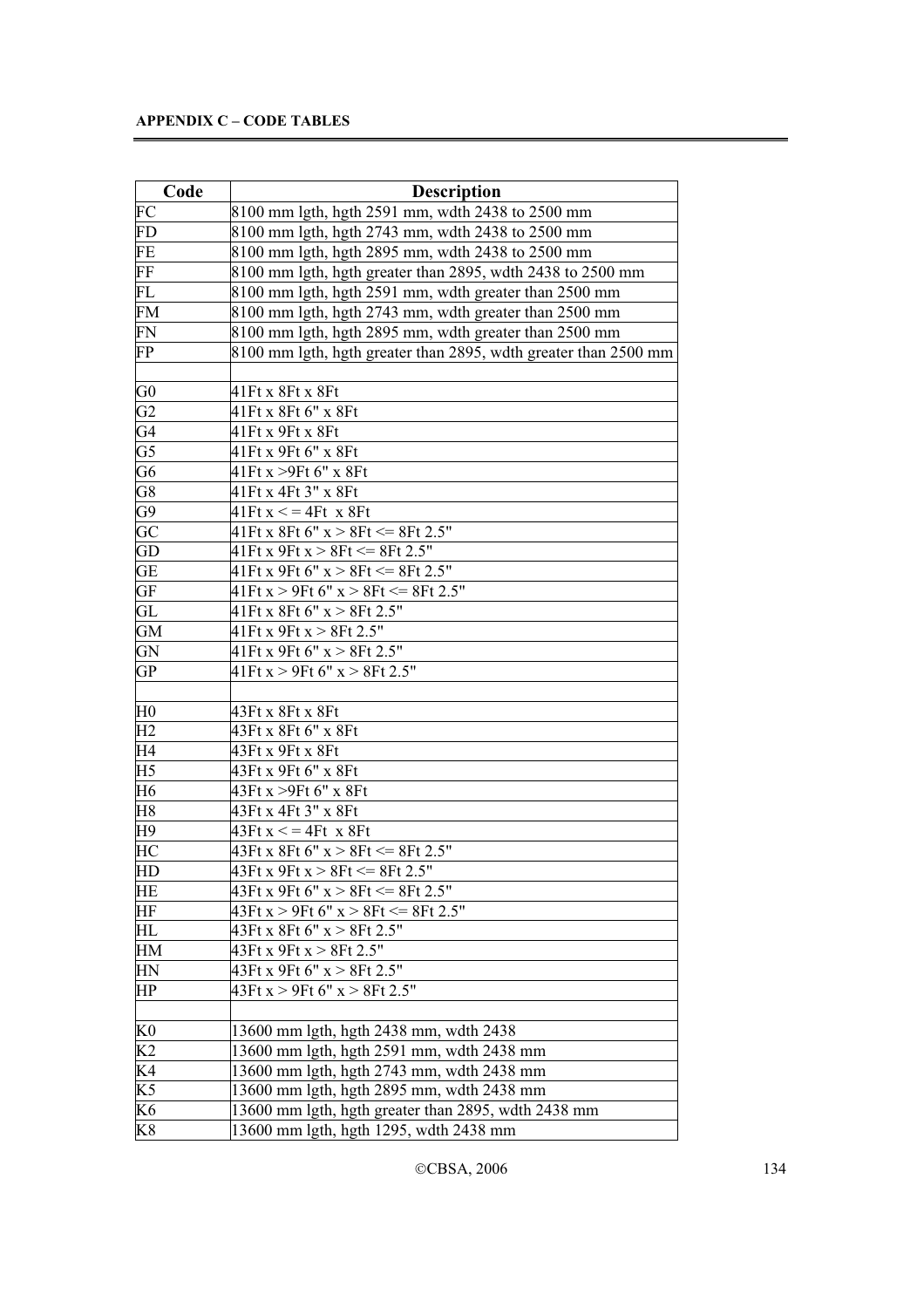| Code            | <b>Description</b>                                            |
|-----------------|---------------------------------------------------------------|
| K9              | 13600 mm lgth, hgth less than 1219, wdth 2438 mm              |
| KC              | 13600 mm lgth, hgth 2591 mm, wdth 2438 to 2500 mm             |
| KD              | 13600 mm lgth, hgth 2743 mm, wdth 2438 to 2500 mm             |
| KE              | 13600 mm lgth, hgth 2895 mm, wdth 2438 to 2500 mm             |
| KF              | 13600 mm lgth, hgth greater than 2895, wdth 2438 to 2500 mm   |
| KL              | 13600 mm lgth, hgth 2591 mm, wdth greater than 2500 mm        |
| KM              | 13600 mm lgth, hgth 2743 mm, wdth greater than 2500 mm        |
| KN              | 13600 mm lgth, hgth 2895 mm, wdth greater than 2500 mm        |
| KP              | 13600 mm lgth, hgth greater than 2895, wdth greater than 2500 |
|                 | mm                                                            |
|                 |                                                               |
| L <sub>0</sub>  | 45Ft x 8Ft x 8Ft                                              |
| L2              | 45Ft x 8Ft 6" x 8Ft                                           |
| L4              | 45Ft x 9Ft x 8Ft                                              |
| $\overline{L5}$ | 45Ft x 9Ft 6" x 8Ft                                           |
| $\overline{L6}$ | 45Ft x > 9Ft 6" x 8Ft                                         |
| L8              | 45Ft x 4Ft 3" x 8Ft                                           |
| L9              | $45$ Ft x $\lt$ = 4Ft x 8Ft                                   |
| LC              | $45$ Ft x 8Ft 6" x > 8Ft <= 8Ft 2.5"                          |
| LD              | $45$ Ft x 9Ft x > 8Ft <= 8Ft 2.5"                             |
| LE              | $45$ Ft x 9Ft 6" x > 8Ft $\leq$ 8Ft 2.5"                      |
| LF              | $45$ Ft x > 9Ft 6" x > 8Ft <= 8Ft 2.5"                        |
| LL              | $45$ Ft x 8Ft 6" x > 8Ft 2.5"                                 |
| LM              | $45$ Ft x 9Ft x > 8Ft 2.5"                                    |
| LN              | 45Ft x 9Ft 6" x > 8Ft 2.5"                                    |
| LP              | $45$ Ft x > 9Ft 6" x > 8Ft 2.5"                               |
|                 |                                                               |
| $\mathbf{M0}$   | 48Ft x 8Ft x 8Ft                                              |
| M <sub>2</sub>  | 48Ft x 8Ft 6" x 8Ft                                           |
| M4              | 48Ft x 9Ft x 8Ft                                              |
| M <sub>5</sub>  | 48Ft x 9Ft 6" x 8Ft                                           |
| M6              | 48Ft x >9Ft 6" x 8Ft                                          |
| M8              | 48Ft x 4Ft 3" x 8Ft                                           |
| M <sup>9</sup>  | $48Ft x \leq 4Ft x 8Ft$                                       |
| МC              | $48Ft x 8Ft 6" x > 8Ft \le 8Ft 2.5"$                          |
| MD              | $48Ft x 9Ft x > 8Ft \le 8Ft 2.5"$                             |
| ME              | 48Ft x 9Ft 6" x > 8Ft <= 8Ft 2.5"                             |
| MF              | $48Ft x > 9Ft 6" x > 8Ft \le 8Ft \overline{2.5"}$             |
| ML              | 48Ft x 8Ft 6" x > 8Ft 2.5"                                    |
| MM              | 48Ft x 9Ft x > 8Ft 2.5"                                       |
| MN              | 48Ft x 9Ft 6" x > 8Ft 2.5"                                    |
| MP              | 48Ft x > 9Ft 6" x > 8Ft 2.5"                                  |
|                 |                                                               |
| $_{\rm N0}$     | 49Ft x 8Ft x 8Ft                                              |
| N <sub>2</sub>  | 49Ft x 8Ft 6" x 8Ft                                           |
| N <sub>4</sub>  | 49Ft x 9Ft x 8Ft                                              |
| N <sub>5</sub>  | 49Ft x 9Ft 6" x 8Ft                                           |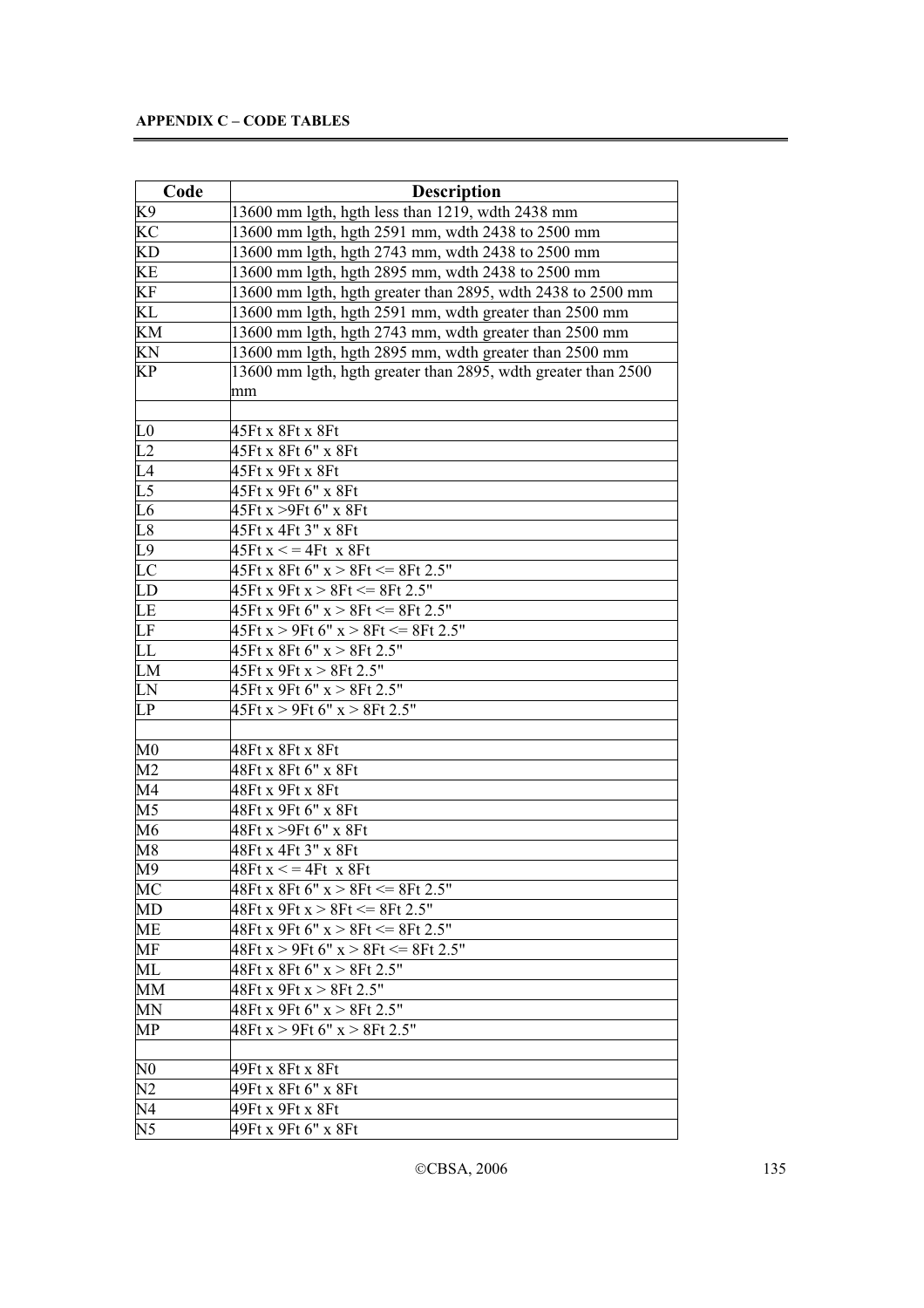| Code           | <b>Description</b>                                            |
|----------------|---------------------------------------------------------------|
| N <sub>6</sub> | 49Ft x >9Ft 6" x 8Ft                                          |
| N8             | 49Ft x 4Ft 3" x 8Ft                                           |
| N9             | $49Ft x \leq 4Ft x 8Ft$                                       |
| NC             | 49Ft x 8Ft 6" x > 8Ft <= 8Ft 2.5"                             |
| ND             | 49Ft x 9Ft x > 8Ft <= 8Ft 2.5"                                |
| NE             | 49Ft x 9Ft 6" x > 8Ft <= 8Ft 2.5"                             |
| NF             | $49Ft x > 9Ft 6" x > 8Ft \le 8Ft 2.5"$                        |
| NL             | 49Ft x 8Ft 6" x > 8Ft 2.5"                                    |
| NM             | 49Ft x 9Ft x > 8Ft 2.5"                                       |
| NN             | 49Ft x 9Ft 6" x > 8Ft 2.5"                                    |
| NP             | 49Ft x > 9Ft 6" x > 8Ft 2.5"                                  |
|                |                                                               |
| $\rm P0$       | 16154 mm lgth, hgth 2438 mm, wdth 2438                        |
| P <sub>2</sub> | 16154 mm lgth, hgth 2591 mm, wdth 2438 mm                     |
| P4             | 16154 mm lgth, hgth 2743 mm, wdth 2438 mm                     |
| P5             | 16154 mm lgth, hgth 2895 mm, wdth 2438 mm                     |
| P <sub>6</sub> | 16154 mm lgth, hgth greater than 2895, wdth 2438 mm           |
| P <sub>8</sub> | 16154 mm lgth, hgth 1295, wdth 2438 mm                        |
| P9             | 16154 mm lgth, hgth less than 1219, wdth 2438 mm              |
| PC             | 16154 mm lgth, hgth 2591 mm, wdth 2438 to 2500 mm             |
| PD             | 16154 mm lgth, hgth 2743 mm, wdth 2438 to 2500 mm             |
| PE             | 16154 mm lgth, hgth 2895 mm, wdth 2438 to 2500 mm             |
| PF             | 16154 mm lgth, hgth greater than 2895, wdth 2438 to 2500 mm   |
| PL             | 16154 mm lgth, hgth 2591 mm, wdth greater than 2500 mm        |
| PM             | 16154 mm lgth, hgth 2743 mm, wdth greater than 2500 mm        |
| PN             | 16154 mm lgth, hgth 2895 mm, wdth greater than 2500 mm        |
| PP             | 16154 mm lgth, hgth greater than 2895, wdth greater than 2500 |
|                | mm                                                            |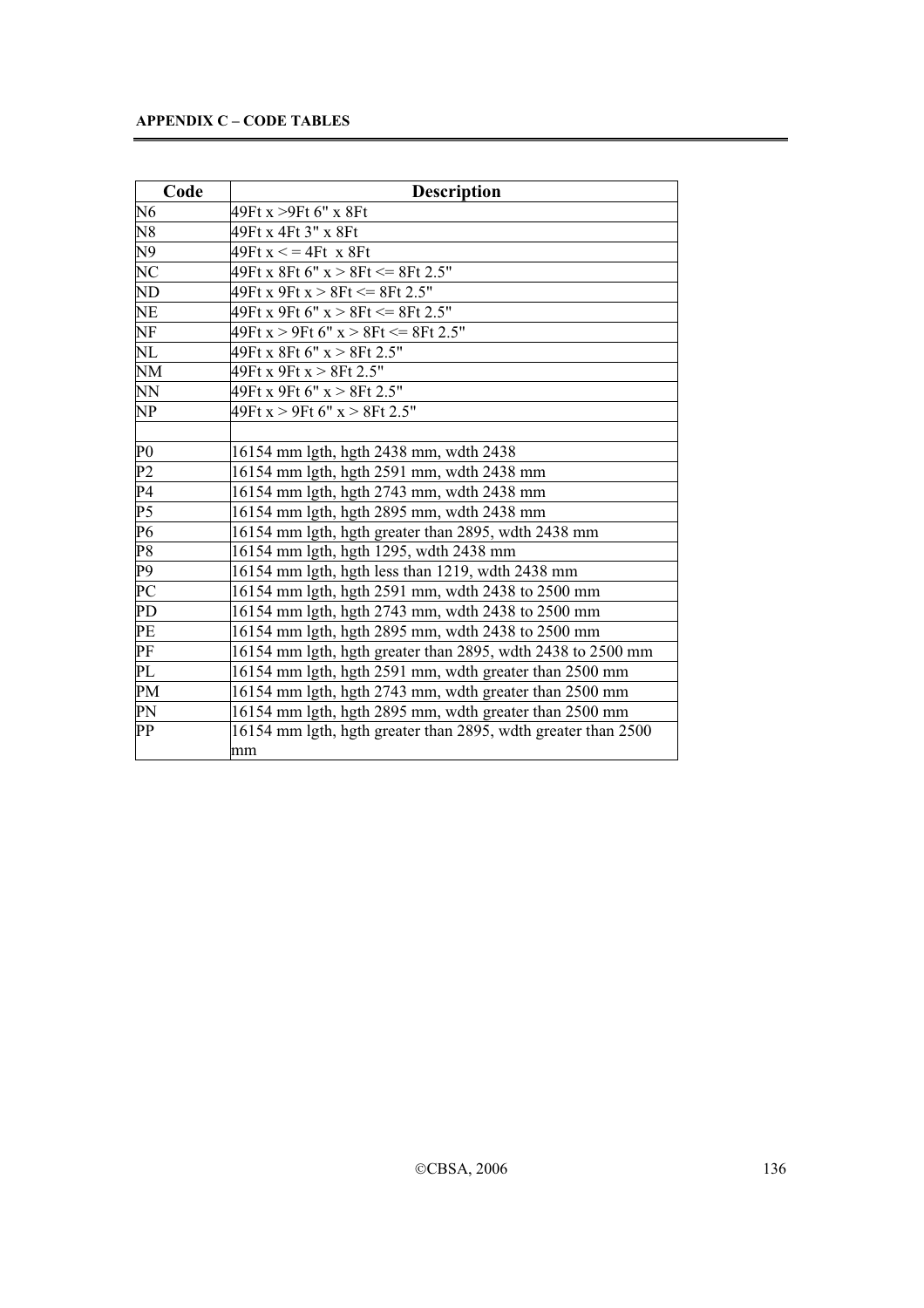# **TABLE #14 BAYPLAN CONTAINER / EQUIPMENT TYPE CODES – Only applicable to Bay Plan Reporting**

**Only codes in the "Group Code" or the "Detailed Type Code" columns are valid and may be transmitted to the CBSA.** 

| Code                    | <b>Type Designation</b>                             | Group Code | <b>Main Characteristics</b>                                                                  | <b>Detailed</b><br><b>Type Code</b> |
|-------------------------|-----------------------------------------------------|------------|----------------------------------------------------------------------------------------------|-------------------------------------|
| G                       | General purpose<br>container without<br>ventilation | <b>GP</b>  | Openings at one or both ends                                                                 | G <sub>0</sub>                      |
|                         |                                                     |            | Passive vents at upper part of<br>cargo space                                                | G1                                  |
|                         |                                                     |            | Opening(s) at one or both ends $\ G_2\ $<br>plus "full" opening(s) on one<br>or both sides   |                                     |
|                         |                                                     |            | Opening(s) at one or both ends $\ G3\ $<br>plus "partial" opening(s) on<br>one or both sides |                                     |
| $\overline{\mathsf{V}}$ | General purpose<br>container with<br>ventilation    | VH         | Non-mechanical system, vents<br>at lower and upper parts of<br>cargo space                   | V <sub>0</sub>                      |
|                         |                                                     |            | Mechanical ventilation system, V2<br>located internally                                      |                                     |
|                         |                                                     |            | Mechanical ventilation system, V4<br>located externally                                      |                                     |
| B                       | Dry bulk container                                  |            |                                                                                              |                                     |
|                         | Non pressurized, box<br>type                        | <b>BU</b>  | Closed                                                                                       | B <sub>0</sub>                      |
|                         |                                                     |            | Airtight                                                                                     | B1                                  |
|                         | Pressurized                                         | <b>BK</b>  | Horizontal discharge, test<br>pressure 150 kPa                                               | B <sub>3</sub>                      |
|                         |                                                     |            | Horizontal discharge, test<br>pressure 265 kPa                                               | B <sub>4</sub>                      |
|                         |                                                     |            | Tipping discharge, test<br>pressure 150 kPa                                                  | B <sub>5</sub>                      |
|                         |                                                     |            | Tipping discharge, test<br>pressure 265 kPa                                                  | <b>B6</b>                           |
| S                       | Named cargo container                               | <b>SN</b>  | Livestock carrier                                                                            | S <sub>0</sub>                      |
|                         |                                                     |            | Automobile carrier                                                                           | S <sub>1</sub>                      |
|                         |                                                     |            | Live fish carrier                                                                            | S <sub>2</sub>                      |
| lR.                     | Thermal container                                   |            |                                                                                              |                                     |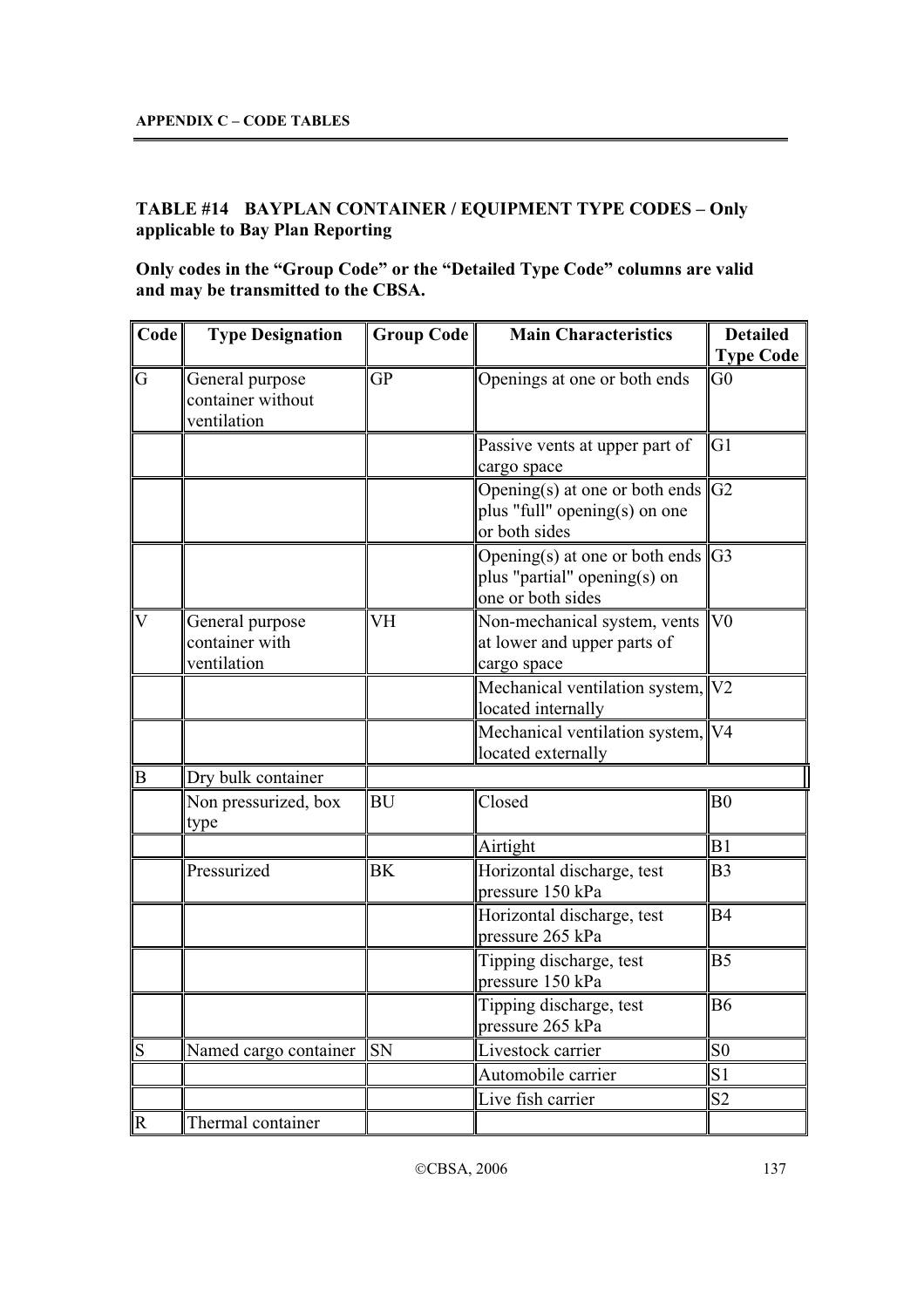| Code | <b>Type Designation</b>                                   | Group Code | <b>Main Characteristics</b>                                                                                                    | <b>Detailed</b>                    |
|------|-----------------------------------------------------------|------------|--------------------------------------------------------------------------------------------------------------------------------|------------------------------------|
|      | Refrigerated                                              | <b>RE</b>  | Mechanically refrigerated                                                                                                      | <b>Type Code</b><br>R <sub>0</sub> |
|      | Refrigerated and heated                                   | RT         | Mechanically refrigerated and<br>heated                                                                                        | R1                                 |
|      | Self-powered<br>refrigerated/heated                       | RS         | Mechanically refrigerated                                                                                                      | R <sub>2</sub>                     |
|      |                                                           |            | Mechanically refrigerated and<br>heated                                                                                        | R <sub>3</sub>                     |
| ΙH   | Thermal container                                         |            |                                                                                                                                |                                    |
|      | Refrigerated and/or<br>heated with removable<br>equipment | HR         | Refrigerated and/or heated<br>with removable equipment<br>located externally; heat<br>transfer coefficient $K=0.4$<br>W/(m2.K) | H <sub>0</sub>                     |
|      |                                                           |            | Refrigerated and/or heated<br>with removable equipment<br>located internally                                                   | H1                                 |
|      |                                                           |            | Refrigerated and/or heated<br>with removable equipment<br>located externally; heat<br>transfer coefficient $K=0.7$<br>W/(m2.K) | H2                                 |
|      | Insulated                                                 | H          | Insulated; heat transfer<br>coefficient K=0.4 W/(m2.K)                                                                         | H <sub>5</sub>                     |
|      |                                                           |            | Insulated; heat transfer<br>coefficient K=0.7 W/(m2.K)                                                                         | H <sub>6</sub>                     |
| U    | Open-top containers                                       | UT         | Opening $(s)$ at one or both ends                                                                                              | U <sub>0</sub>                     |
|      |                                                           |            | Opening $(s)$ at one or both<br>ends, plus removable top<br>$member(s)$ in end frame $(s)$                                     | U <sub>1</sub>                     |
|      |                                                           |            | Opening(s) at one of both<br>ends, plus opening(s) on one<br>or both sides                                                     | U <sub>2</sub>                     |
|      |                                                           |            | Opening(s) at one or both<br>ends, plus opening(s) on one<br>or both sides plus removable<br>top member(s) in end frame(s)     | U <sub>3</sub>                     |
|      |                                                           |            | Opening(s) at one or both<br>ends, plus partial opening on<br>one side and full opening on<br>the other side                   | U <sub>4</sub>                     |
|      |                                                           |            | Complete, fixed side and end                                                                                                   | U <sub>5</sub>                     |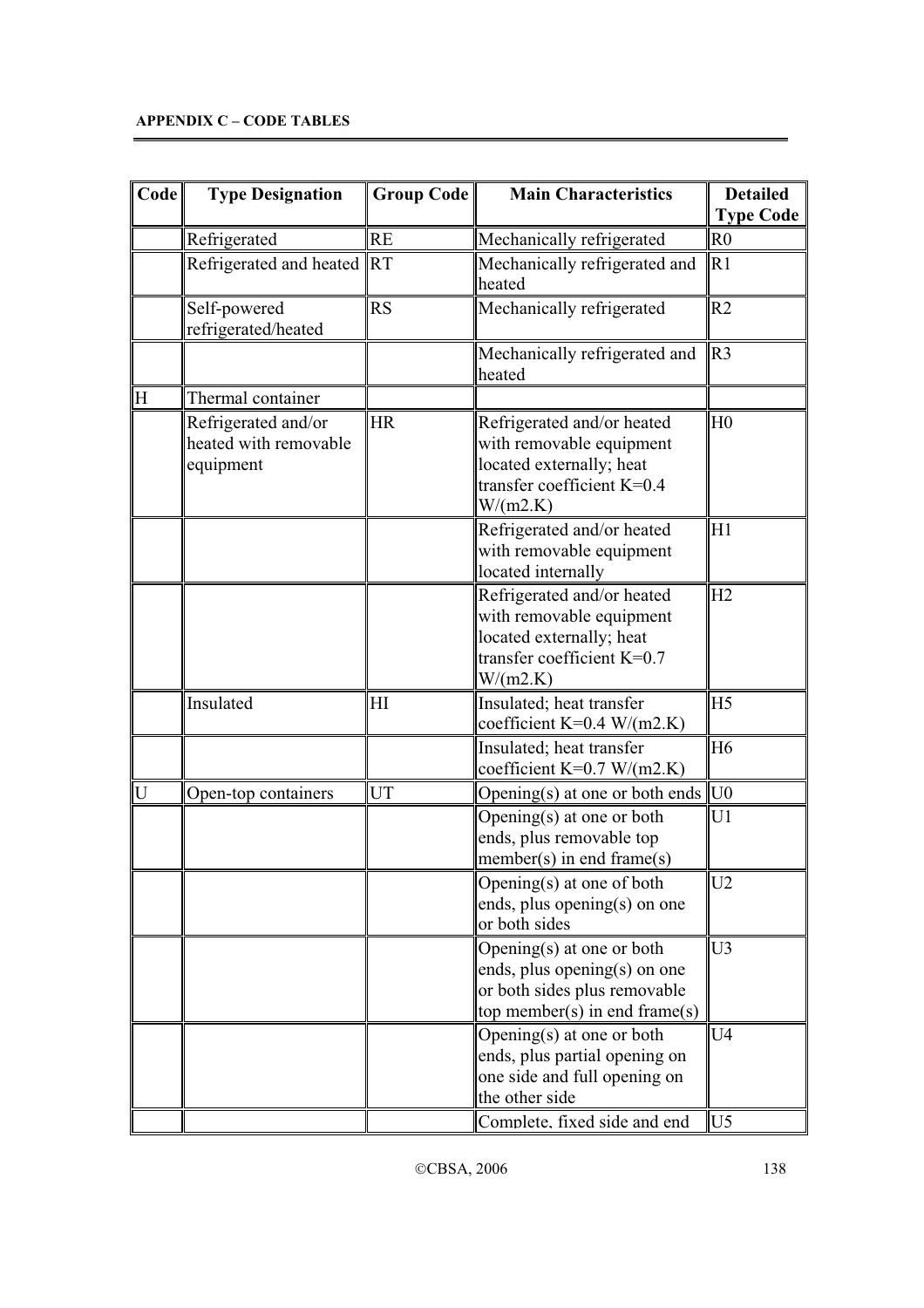| Code        | <b>Type Designation</b>                                            | Group Code | <b>Main Characteristics</b>                                             | <b>Detailed</b><br><b>Type Code</b> |
|-------------|--------------------------------------------------------------------|------------|-------------------------------------------------------------------------|-------------------------------------|
|             |                                                                    |            | walls (no doors)                                                        |                                     |
| $\mathbf P$ | Platform (container)                                               | PL         | Platform (container)                                                    | P <sub>0</sub>                      |
|             | Platform based<br>containers with<br>incomplete<br>superstructure: |            |                                                                         |                                     |
|             | Fixed                                                              | PF         | Two complete and fixed ends                                             | P <sub>1</sub>                      |
|             |                                                                    |            | Fixed posts, either free-<br>standing or with removable top<br>member   | P <sub>2</sub>                      |
|             | Folding (collapsible)                                              | PC         | Folding complete end structure P3                                       |                                     |
|             |                                                                    |            | Folding posts, either free-<br>standing or with removable top<br>member | P <sub>4</sub>                      |
|             | Platform-based<br>containers with<br>complete superstructure       | <b>PS</b>  | Open top, open ends (skeletal)                                          | P <sub>5</sub>                      |
| T           | Tank container                                                     |            |                                                                         |                                     |
|             | For nondangerous<br>liquids                                        | TN         | Minimum pressure 45 kPa                                                 | T <sub>0</sub>                      |
|             |                                                                    |            | Minimum pressure 150 kPa                                                | T <sub>1</sub>                      |
|             |                                                                    |            | Minimum pressure 265 kPa                                                | T <sub>2</sub>                      |
|             | For dangerous liquids                                              | TD         | Minimum pressure 150 kPa                                                | T <sub>3</sub>                      |
|             |                                                                    |            | Minimum pressure 265 kPa                                                | T <sub>4</sub>                      |
|             |                                                                    |            | Minimum pressure 400 kPa                                                | T <sub>5</sub>                      |
|             |                                                                    |            | Minimum pressure 600 kPa                                                | T <sub>6</sub>                      |
|             | For gases                                                          | <b>TG</b>  | Minimum pressure 910 kPa                                                | T7                                  |
|             |                                                                    |            | Minimum pressure 2 200 kPa                                              | T <sub>8</sub>                      |
|             |                                                                    |            | Minimum pressure (to be<br>decided)                                     | T9                                  |
| lA          | Air/Surface container                                              | AS         |                                                                         | A <sub>0</sub>                      |

# **Conversion Table for Pre-ISO 6346 Codes to ISO 6346**

| <b>Pre-ISO</b><br>6346 | ISO 6346       |
|------------------------|----------------|
| $\overline{00}$        | G <sub>0</sub> |
| ۱۵                     | G1             |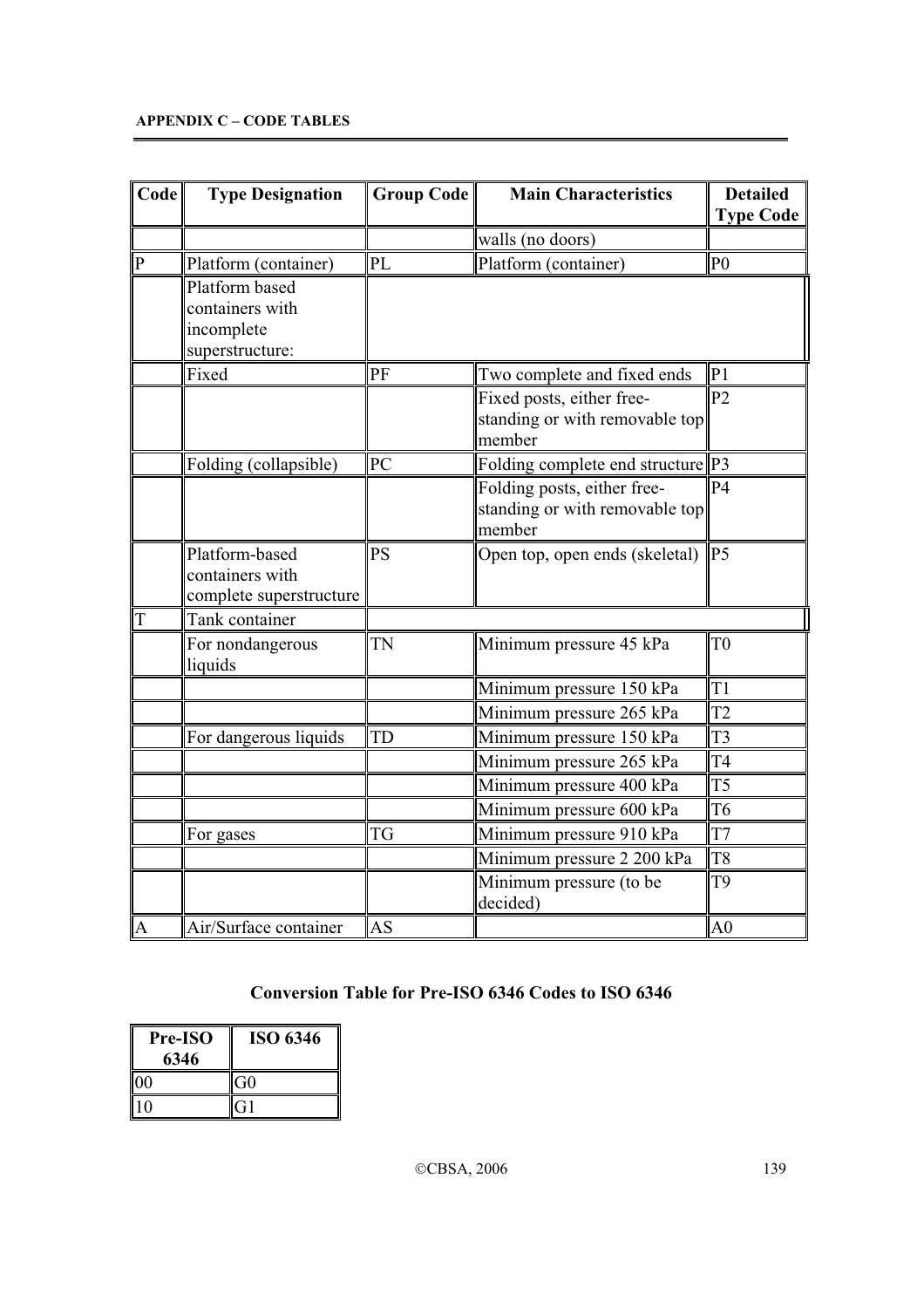| Pre-ISO        | <b>ISO 6346</b>      |
|----------------|----------------------|
| 6346           |                      |
| 13             | ∥V0                  |
| 31             | R0                   |
| $\frac{32}{5}$ | $ R_1$               |
| 36             | R <sub>2</sub>       |
| 37             | R <sub>3</sub>       |
| 40             | <b>SEE NOTE</b><br>1 |
| 51             | U1                   |
| 60             | P0                   |
| 61             | $\Vert$ P $\Vert$    |
| 62             | P <sub>2</sub>       |
| 63             | P3                   |
| 64             | P4                   |
| 70             | T0                   |
| 71             | T1                   |
| 72             | T <sub>2</sub>       |
| $\frac{73}{2}$ | T <sub>3</sub>       |
| $\frac{74}{1}$ | T4                   |
| $\frac{75}{2}$ | ∥T5                  |
| 76             | T <sub>6</sub>       |
| 77             | $  \text{T}7$        |
| 78             | T <sub>8</sub>       |
| 80             | B <sub>0</sub>       |
| 81             | <b>SEE NOTE 2</b>    |
| 82             | <b>SEE NOTE</b><br>3 |
| 83             | B1                   |
| 85             | B <sub>3</sub>       |
| 86             | B <sub>4</sub>       |
| 87             | B <sub>5</sub>       |
| 88             | B6                   |
| 89             | <b>SEE NOTE 4</b>    |

NOTES:

1. 40 = General purpose isothermic container

2.  $81 = \text{Dry bulk container}, \text{ Non pressurized, box type, vented}$ 

3.  $82 = \text{Dry bulk container}, \text{ Non pressurized, box type}, \text{ ventilated}$ 

89 = General purpose, collapsible container